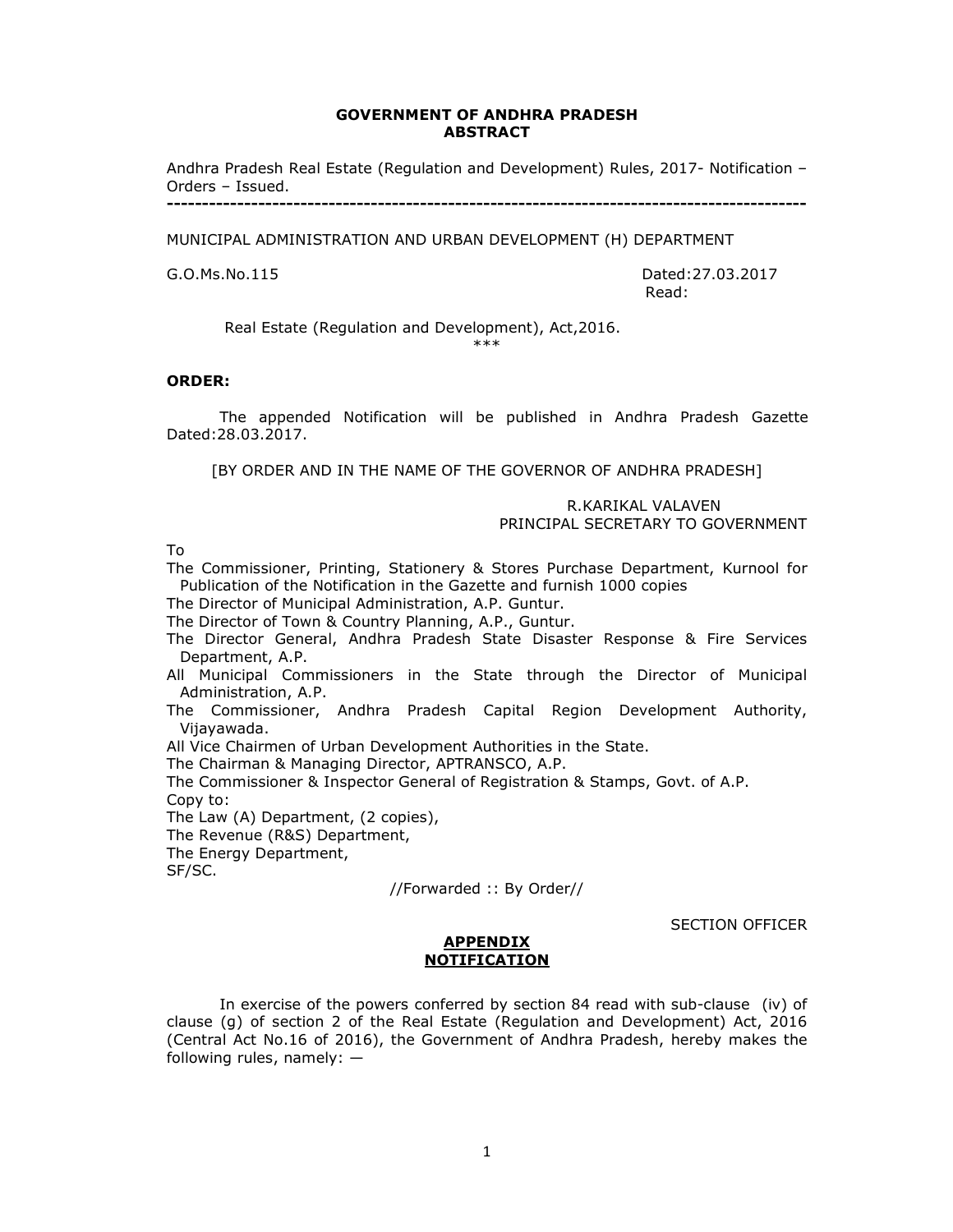### **CHAPTER-I**

#### **PRELIMINARY**

#### **1. Short title and Commencement**

- (1) These rules may be called as the 'Andhra Pradesh Real Estate (Regulation and Development) Rules, 2017'.
- (2) It shall extend to the whole State of Andhra Pradesh.
- (3) It shall come into force with effect from the date of publication in the Andhra Pradesh Gazette.

### **2. Definitions**

- (1) In these rules, unless the context otherwise requires,
	- (a) "Act" means, the Real Estate (Regulation and Development) Act, 2016 (Central Act No. 16 of 2016);
	- (b) "Annexure" means, an annexure appended to these rules;
	- (c) "Appellate Tribunal" means, the Andhra Pradesh Real Estate Appellate Tribunal [APREAT] established under sub-section (1) of section 43 of the Act;
	- (d) "Applicant" means person making an application under section 4 of the Act;
	- (e) "Appropriate Government" means, the State Government;
	- (f) "Authenticated copy" shall mean, a self-attested copy of any document required to be provided by any person under these rules;
	- (g) "Authorised Representative" means, a person duly authorised to present Application or to give reply on its behalf before the Authority or Appellate Tribunal;
	- (h) "Authority" means, the Andhra Pradesh Real Estate Regulatory Authority [APRERA] established under section 20 of the Act;
	- (i) "Complainant" means, any aggrieved person making a complaint under the Act;
	- (j) "Disclosures" means, the information and documents to be uploaded by the Promoter on the website of the Regulatory Authority as well as the information and documents, which he is liable to give or produce or cause to be given and produced to the person intending to take or invest in the project under the Act including those disclosures to the public at large through print media, electronic media, property exhibitions and promotional events under various related Acts;
	- (k) "Form" means, a form appended to these rules;
	- (l) "Layout Plan" means, a plan of the project depicting the division or proposed division of land into plots, roads, open spaces, amenities, etc. and other details as may be necessary;
	- (m) "Legal Practitioner" shall have the same meaning as is assigned to it in the Advocates Act, 1961 (Central Act No.25 of 1961);
	- (n) "Limited common areas and facilities of a building" means, entrance hall, staircases, lift, common passages on every floor, firefighting systems within building including fire chute, service floors or terraces above the upper most floor of the building but does not include utility areas;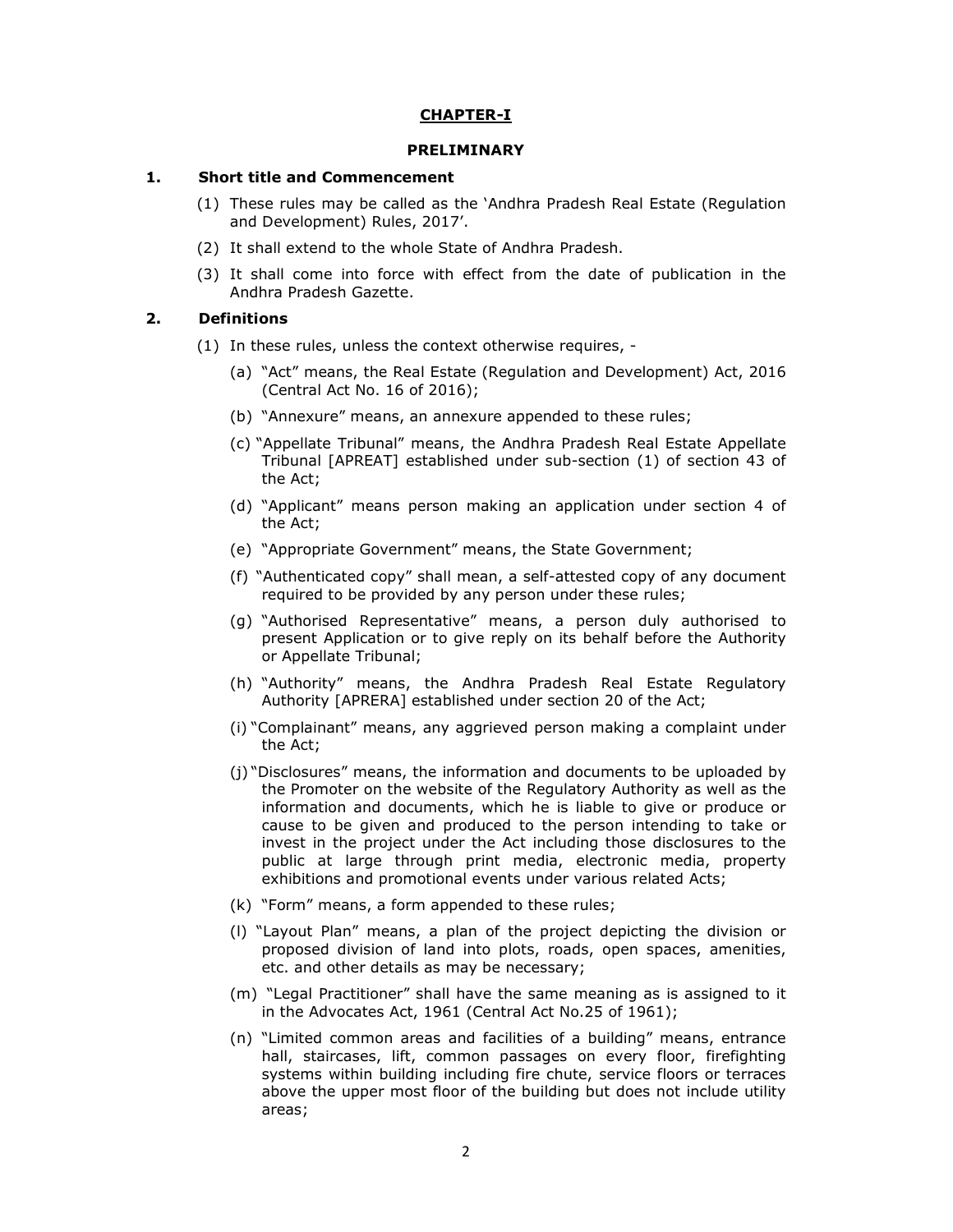- (o) "Ongoing Project" means, a Project where development is going on and for which Occupancy Certificate or Completion Certificate has not been issued but excludes such Projects which fulfill any of the following criteria on the date of notification of these rules.
	- 1) Where roads, open spaces, amenities and services have been handed over to the local authority in layout Projects.
	- 2) Where all slabs are laid in housing projects
	- 3) Where all developmental works have been completed and sale / lease deeds of 50% of the Apartments / Houses/ Plots have been executed
	- 4) Where development works have been completed and application has been filed to the competent authority for issue of Completion or Occupancy Certificate.
- (p) "Project Land" means, any parcel or parcels of land on which the project is developed and constructed by a promoter; and
- (q) "Section" means, a section of the Act;
- (2) Words and expressions used herein and not defined, but defined in the Act, shall have the same meaning respectively assigned to them in the Act.

### **CHAPTER-II REAL ESTATE PROJECT**

#### **3. Information and documents to be furnished by the promoter for registration of project:**

#### *3-A Application for Registration of Projects by Promoter:*

- (1) Application for registration of a proposed project shall be submitted by Promoter by himself or through his Authorized Representative accompanied with the passport size photograph of Promoter duly signed by Promoter in Form No. A to the Authority for the registration of the project and for displaying it on the website of the Authority. The Application shall be made in writing in Form No. A [in triplicate] until the application procedure is made web based as provided under sub-section (3) of section 4 of the Act.
- (2) Application in case of the ongoing project, the Promoter shall himself or through his Authorised Signatory submit the same duly signed by him along with two passport size photographs in Form No.A for registration of the project application within a period of (90) days from the date of commencement of these Rules.
- (3) The Application shall be submitted at the office of the Authority along with the Registration Fees as prescribed from time to time.
- (4) The method of payment of Registration Fees shall be through NEFT or RTGS System at the time of filing of the web based online application or through a demand draft drawn on any scheduled bank in case of submission of the application at the Office of the Authority until the web based online application system is operationalized.
- (5) In case the promoter applies for withdrawal of application for registration of the project before the expiry of the period of 30 days provided under sub-section (1) of section 5 and in sub-rule (2) of rule 7, registration fee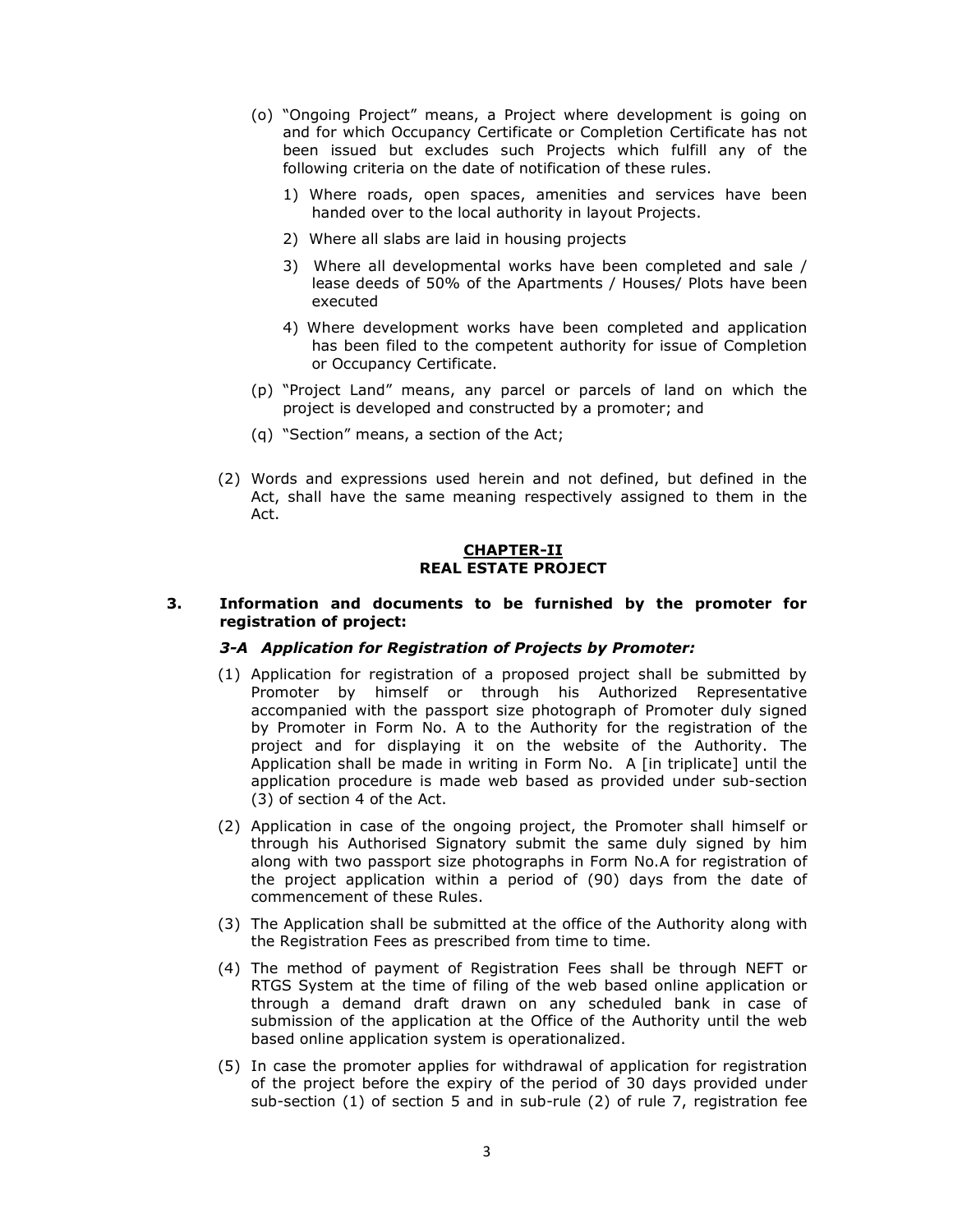to the extent of ten percent paid under sub-rules (3) and (4) above, or the amount as prescribed whichever is more, shall be retained as processing fee by the Regulatory Authority and the remaining amount shall be refunded to the promoter within thirty days from the date of such withdrawal.

(6) Every promoter shall make separate application for registration of every project for the construction of each phase, separate building or group of buildings in case of Layout as may be with Authority:

Provided that no such application shall be entertained where the Promoter has no title to the land unless the Agreement between the Owner of the Land and the Promoter, authorizing the Promoter to undertake the construction of the building, is duly registered.

### *3-B Contents of the Application for Registration of the Project:*

- (1) The promoter shall self-certify and attach the following documents along with the Application for registration in Form No. A and shall produce the original documents of the same for verification whenever so directed by the Authority, namely :-
	- (a) Name and Nature of Organization/Promoter;
	- (b) In case of Company or Partnership or Joint Venture, Cooperative Society, Firm, Association of Persons or body of individuals whether incorporated or not, any such other entity, Names and registered addresses of all the Directors/Partners/Office bearers of the Society along with their respective DIN numbers, Telephone Nos, Email Address on which official correspondence is to be communicated;
	- (c) authenticated copy of the PAN card;
	- (d) audited balance sheet of the promoter for the preceding financial year and income tax returns of the promoter for three preceding financial years;
	- (e) Detailed description of land including the copy of land records of developable or non-developable land, development plan remarks with site plan;
	- (f) Details of the Agreement between the Owner of the land and the Promoter authorising the latter to undertake the construction of the building (Copy of the Registered Agreement to be Annexed);
	- (g) Nature of promoter's title to the land including copy of the title deed to be annexed along with the title Certificate regarding the Land for which application is preferred by the promoter;
	- (h) Nature of encumbrances on the land, including the right, title, interest or claim of any other person in or over such land (Details of the cases pending before the Authorities or in Courts of Law and their current status);
	- (i) Copy of Approvals obtained by the promoter in accordance with the laws for time being in force;
	- (j) Specify whether the project is to be developed in phases or otherwise;
	- (k) In case the project is to be developed in phases then the promoter shall submit the Approvals from the Competent Authority for the Phase to be undertaken;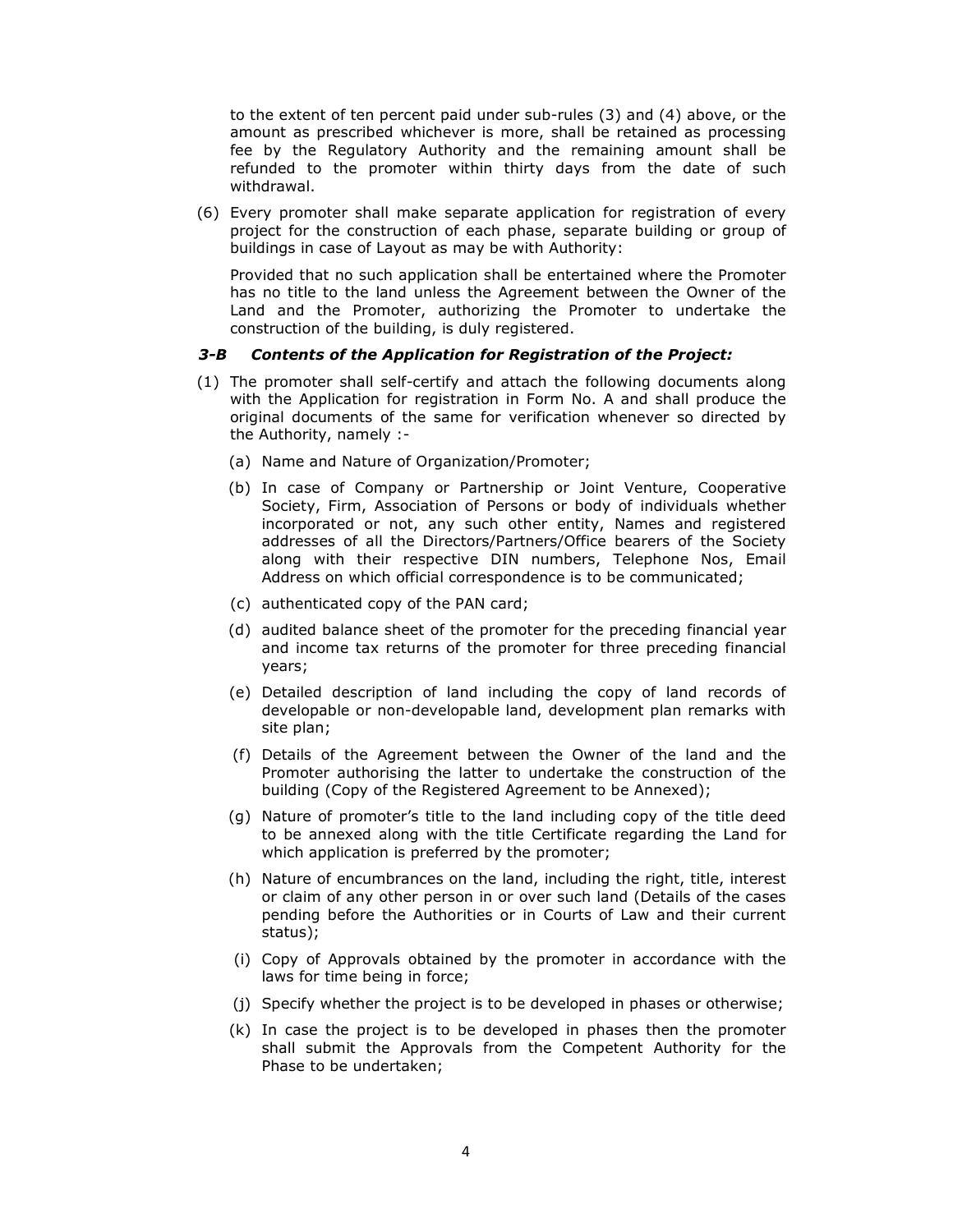- (l) Copy of Sanctioned Plan, Layout Plan and specifications of the proposed project or the phase thereof, and the whole project as sanctioned by the Competent Authority;
- (m) The copy of plan of development works to be executed in proposed project and proposed facilities to be provided thereof including firefighting facilities, drinking water facilities, emergency evacuation services, use of renewable energy;
- (n) Full address of the proposed development project along with the land mark nearby;
- (o) Location details of the project along with clear details of the land dedicated for the development project along with its boundaries including the latitude and Longitude of the end points of the project;
- (p) Number of floors to be constructed in building and shall also disclose Number of Apartments for sale in the project on each floor, Carpet Area of such Apartments for Sale in the said project along with area of the Balcony and or Verandah or exclusive open terrace area if any;
- (q) Disclose the number and areas of garages/parking areas for sale in the project;
- (r) Names and addresses of the Civil Contractors, or turnkey contractor, or EPC Contractors, Structural Engineer of the project;
- (s) Names and addresses of Architect, Engineer, Chartered Accountant or name of firm or company together with their office addresses;
- (t) Disclose the names and addresses of his real estate agents, if any, for the proposed project along with their registration number under APRERA;
- (u) Detailed technical specifications of the construction of the building/s as approved by the Competent Authority under any law for the time being in force;
- (v) Estimate of the expenditure for the construction of the building and the source from which such expenditure is sought to be financed;
- (w) Details of financial agreement made with any bank or other financial institution recognised by the Reserve Bank of India and of legal safeguards taken, if any, for the construction of building, or transfer of building by sale, gift or mortgage or otherwise;
- (x) Copy of documents showing details of mortgage or any other legal encumbrances created on land in favour of any bank or financial institution recognised by the Reserve Bank of India;
- (y) The period within which the physical possession of the apartment is to be handed over to allottees;
- (z) Proforma of the Allotment Letter, Agreement for Sale and the Conveyance Deed proposed to be signed with the Allottee;
- (aa) Details of the nature of the fixtures, fittings, amenities and common areas, of the apartment, plot or building, as the case may be, as approved by the Competent Authority;
- (bb) File and Structural Stability Certificate duly issued by Certified Structural Consultant/Engineer;
- (cc) Details of insurance of title of the land and building as a part of real estate project and construction of the real estate project and any other insurance as may be required by the law.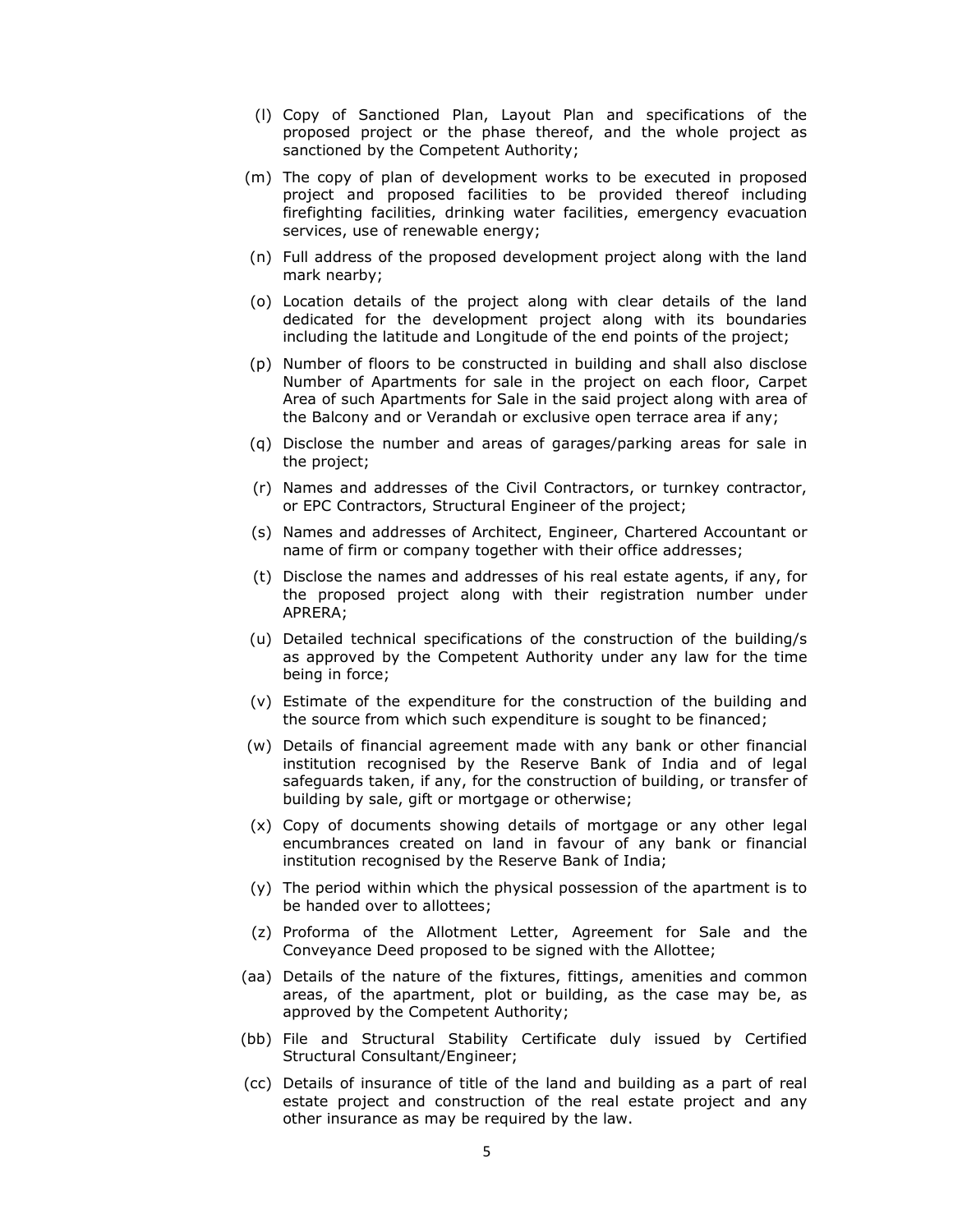- (2) The Promoter shall file a declaration, supported by an affidavit, which shall be signed by the promoter or any person authorised by the promoter, stating:—
	- (a) that he has a legal title to the land on which the development is proposed along with valid documents with authentication of such title, if such land is owned by person other than the promoter;
	- (b) that the land is free from all encumbrances, or as the case may be details of the encumbrances on such land including any rights, title, interest or name of any party in or over such land along with details;
	- (c) the time period within which he undertakes to complete the project or phase thereof, as the case may be;
	- (d) The time schedule for connecting the building in which the apartment is proposed to be sold with the services such as sewerage, water supply, electricity, drainage and the like as applicable, subject to force majeure event;
	- (e) The nature of the fixtures and fittings with regard to the flooring and sanitary fittings and the provision of one or more lifts to be provided with particulars in respect of the brand of items of fixtures, fittings and lift if they are branded or otherwise along with price range of items if not branded;
	- (f) The particulars in respect of the design, type of concrete, material to be used in the construction of the building and the technology, prefabricated, precise, earthquake resistance and the like;
	- (g) The particulars and numbers of firefighting facilities, drinking water facilities, emergency evacuation services, use of renewable energy, rain water harvesting systems, solid waste management, sewage treatment plant, solar plant;
	- (h) that seventy per cent of the amounts realised for the real estate project from the allottees, from time to time, shall be deposited in a separate account to be maintained in a scheduled bank to cover the cost of construction of the project and the land cost;
	- (i) Promoter shall forthwith give information regarding any legal proceedings relating to the project if instituted before any legal authority or court of law and the order or directions if any issued after registration of project by it relating to such project to the Authority.
	- (j) The promoter shall give an undertaking to the effect that he shall submit statement of Accounts duly certified and signed by the Chartered Accountant and it shall be verified during the audit that the amounts collected for a particular project have been utilised for the project and the withdrawal has been incompliance with the proportion to the percentage of completion of the project.
	- (k) The promoter shall also give an undertaking to the effect that he shall take all the pending approvals from the competent authorities if any;
	- (l) The details of insurances obtained by the promoter regarding title and construction of the project.
	- (m) Shall give an undertaking in writing that promoter will inform within 30 days with regard to any change in ownership of promoter.
	- (n) As required under clause (l) of sub-section (2) of section 4 of the Act the promoter shall submit the Declaration in Form 'B', stating that the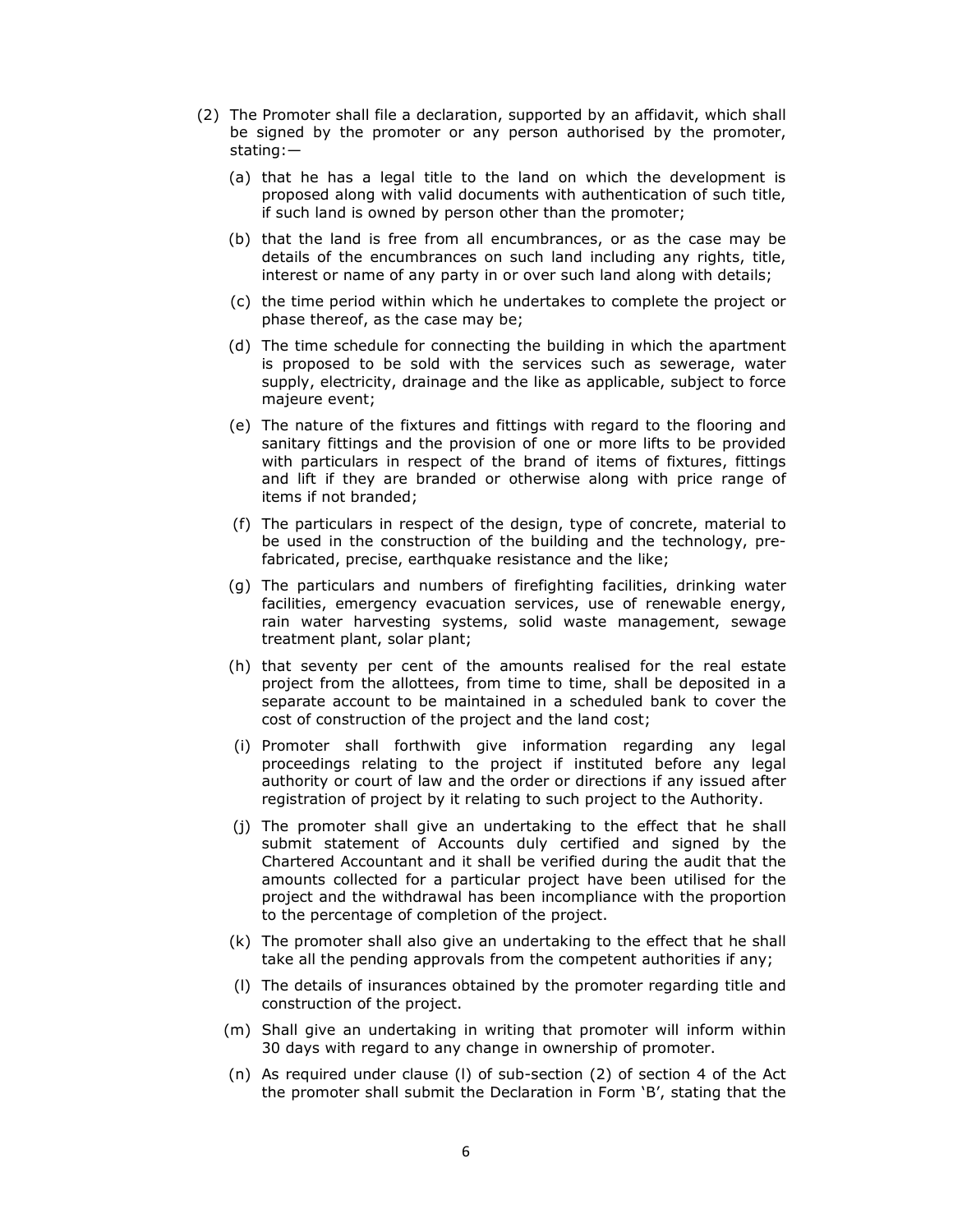he shall not discriminate against any allottee at the time of allotment of any apartment, plot or building, as the case may be.

"Provided that, if there is any change of Civil Contractors, or turnkey contractor, or EPC Contractors, Structural Engineer, Engineer, Chartered Account or architect proposed to be engaged or actually engaged before or after the commencement of the construction of any building, as the case may be, the Promoter shall forthwith inform the APRERA of the name and address of such changed Contractor/s, Architect/s within (7) days from date of effecting such change."

### **4. Disclosure by promoters of existing projects:**

- (1) The Promoter shall give detailed and self-certified information such as his ongoing Project details, including the status of the project and the extent of completion, completed Project details, Project wise information of bookings or any other information, if so demanded in writing by the intending Purchaser.
- (2) The Promoter shall enter all the required documents, plans and information of the Project registered with the Authority on the Website of the Authority within a period of (15) days from the date of receipt of the Login ID and Password from the Authority.
- (3) The Promoter shall display or keep all the documents, plans and specifications (or true copies thereof) referred to in the Act and the rules and the regulations at the Site of Project and at the Registered Office of the Promoter and permit inspection thereof to the person intending to purchase or invest in registered project of the promoter. Such person may ask the Promoter all relevant questions for seeking further information or clarification in respect of any documents or plans and specifications or such matter as is required to be disclosed, produced or furnished by or under the provisions of the Act; and the Promoter shall be legally bound to answer all such questions and provide such clarifications to the best of his knowledge and belief.
- (4) Further the Promoter for the purposes of making disclosure of any documents or specifications of plans referred to in section 3 or prescribed or demanded thereunder may also be requested to produce the original of such document if so demanded, in writing by the person intending to purchase one or more flats/apartments or plots as the case may be and also disclose the draft of Agreement for Sale.
- (5) In case of plotted development, the promoter shall disclose the area of the plots being sold to the allottees and also disclose the lands earmarked for the public purpose and the amenities to be provided in the layout and period of completion of the development of layout etc.

# **5. Withdrawal of sums deposited in separate account:**

- (1) For the purposes of sub clause (D) of clause (l) of sub-section (2) of section 4, the land cost shall be the cost incurred by the promoter, whether as an outright purchase, lease charges etc.
- (2) For the purposes of sub-clause (D) of clause (l) of sub-section (2) of section 4, the construction cost shall be the cost incurred by the promoter, towards the on-site expenditure for the physical development of the project.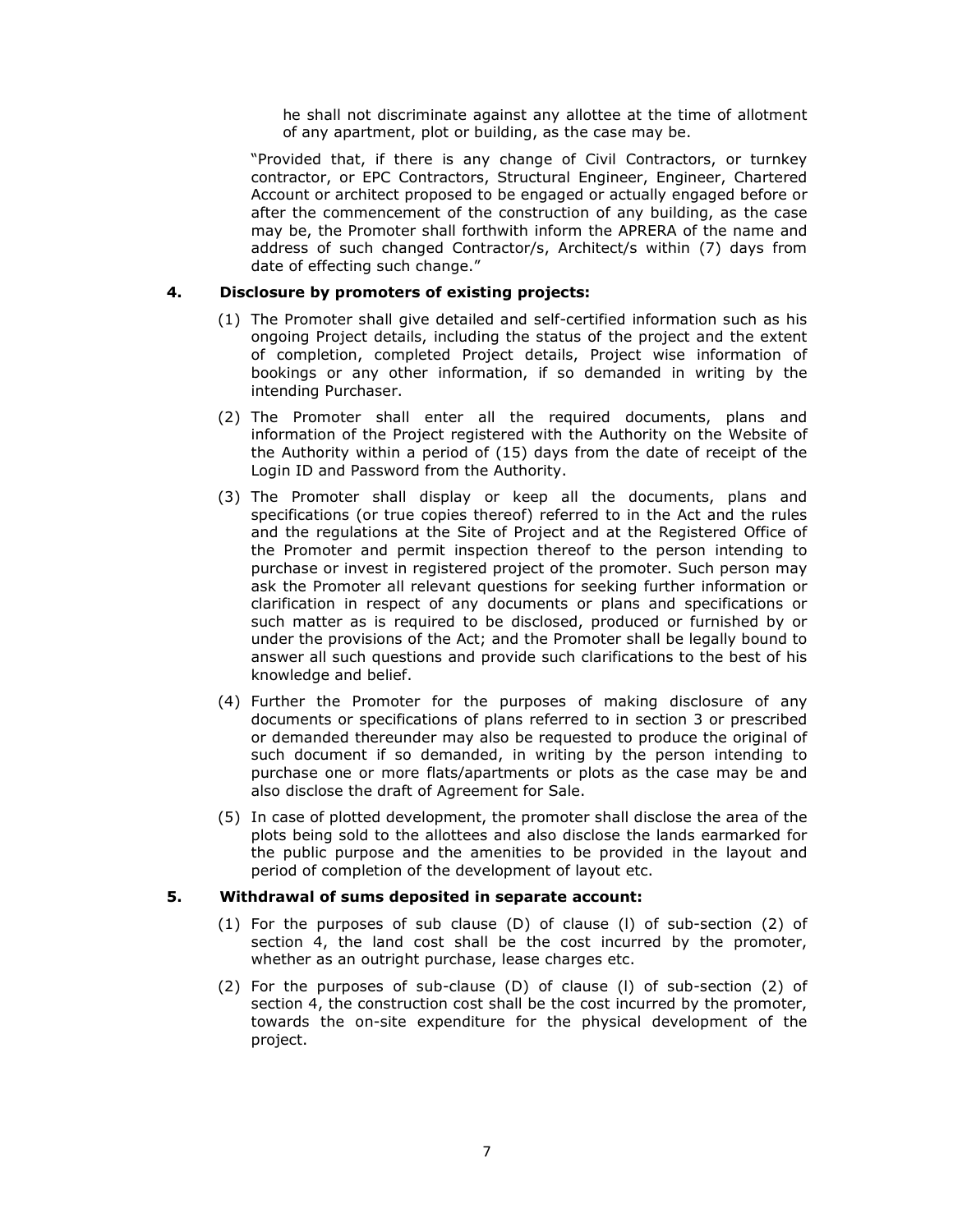### **6. Grant or rejection of registration of the project: 6-A Grant of Registration of the Project:**

- (1) On receipt of the Application, the Authority or, as the case may be, the officer authorized by him shall enter the particulars of the Application in the Register of Applications to be maintained by the Authority in Form - Q and shall give Serial Number to the Application and endorse on every application the date on which it is presented and shall sign the endorsement.
- (2) The Authority shall, within (30) working days from the date of receiving the application for the registration of the Project, scrutinize the Application and register the Project along with the Promoter if it is satisfied that,-
	- (a) the Project meets the criteria as laid down by the Act and rules made thereunder,
	- (b) the Project has all the necessary permissions as required under any law for the time being in force and is in consonance with the provisions of the Act and rules made thereunder and the regulations made by the Authority; and
	- (c) The Promoter has appropriate financial, technical, construction and management capacity to execute and complete the proposed Project.
- (3) Upon registration of a project, the Authority shall issue a Certificate of Registration as per Form - C, with Registration Number to the Project along with the name of the Promoter.
- (4) The Certificate of Registration shall be issued to the Promoter as well as the concerned authority that has sanctioned the plan for construction of building under any law for the time being in force.
- (5) The Authority shall provide access to the Promoter to its Website by issuing a login ID and a Password for further uploading of all information as required by the Act and Rules.
- (6) The names of Promoter and the registered Project shall be entered in a register to be maintained by the Authority in such manner as may be determined by it, by regulations.
- (7) The Authority may, without prejudice to the generality of sub rules (3) and (4), require any guarantee, indemnity, undertaking or such other security to be furnished by Promoter before granting Certificate of Registration as may be deemed necessary to satisfy itself in respect of the requirements contemplated in sub-rules (3) and (4).
- (8) The registration and the Login Id as well as Pass word granted to the promoter shall be valid for a period declared by the Promoter under subclause (C) of clause (l) of sub-section (2) of section 4 of the Act for completion of the project or phase thereof, as the case may be.

"Provided that if the Authority fails to grant the registration or reject the application as the case may be, as provided under sub-section (1) of section 5 of the Act, the project shall be deemed to have been registered and the Authority shall within a period of seven days specified under subsection (1), provide a registration number and Login Id and Password to the promoter for accessing the website of the Authority and to create his web page and to fill therein the details of the proposed project.

### **6-B Refusal of Registration of the Project:**

(1) If the Authority, on receipt of application for registration of the Project, is of the opinion that the registration shall be refused for non-submission of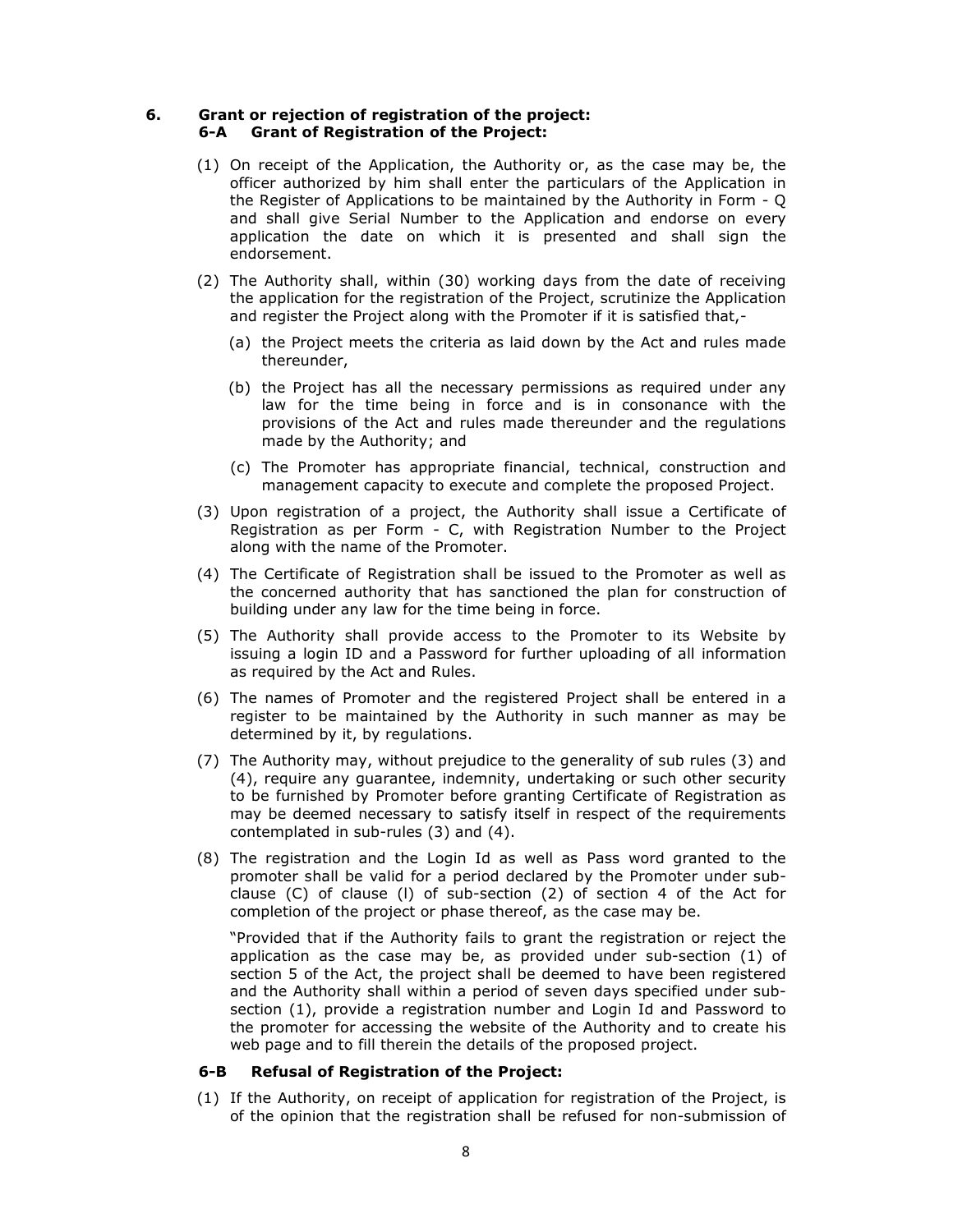necessary documents along with the Application or incomplete Application, it shall issue a notice to the Promoter in writing mentioning details of documents which are not submitted along with the Application and give such time as the Authority may deem fit and proper for submission of the documents and completion of Application;

- (2) If the promoter fails or neglect to submit the necessary documents called by the Authority within period stipulated in the notice, then the Authority shall after giving opportunity of hearing to the promoter refuse to grant registration of the project;
- (3) If the Authority, on receipt of application /documents for registration of the Project, is of the opinion that the registration shall be refused on certain reasons, it shall issue a notice to the Promoter in writing mentioning its intention to reject the application and the reasons therefor calling upon promoter to give reasons as to why his registration shall not be refused on the grounds mentioned in the notice within period specified in the notice;
- (4) The Promoter shall file his reply to notice within time stipulated in the said notice through himself or through his Authorised Representative or Legal Representative;
- (5) Pending consideration of the Application for registration of project by the Authority, the Promoter shall not make any advertisement for sale of Project or create any third party interest in the project;
- (6) If the Authority on considering the representations of the Promoter, is of the view that the Promoter has not met the requirements of section 4 of the Act or Rules satisfactorily, it shall reject the application by a assigning reasons as per Form – D and convey its decision to Promoter so also to the concerned Authority who has sanctioned the project under any law for the time being in force.

# **7. Extension of registration of the project:**

- (1) The registration granted under section 5, may be extended as per section 6, on an application made by the promoter in Form 'E' which shall not be less than three months prior to the expiry of the registration granted.
- (2) The application for extension of registration shall be accompanied with a demand draft drawn on any scheduled bank, for an amount equivalent to twice the registration fee as prescribed under sub-rule (3) of rule 3 along with an explanatory note setting out the reasons for delay in the completion of the project and the need for extension of registration for the project, along with documents supporting such reasons:

"Provided that where extension of registration is due to force majeure the Regulatory Authority may at its discretion waive the fee for extension of registration".

- (3) Extension of registration of the project shall not be beyond the period provided as per local laws for completion of the project or phase thereof, as the case may be.
- (4) In case of extension of registration, the Regulatory Authority shall inform the promoter about the same as per Form 'F' and in case of rejection of the application for extension of registration the regulatory authority shall, after giving an opportunity to the applicant to be heard in the matter as per second proviso of section 6, inform the promoter about the same as per Form 'D':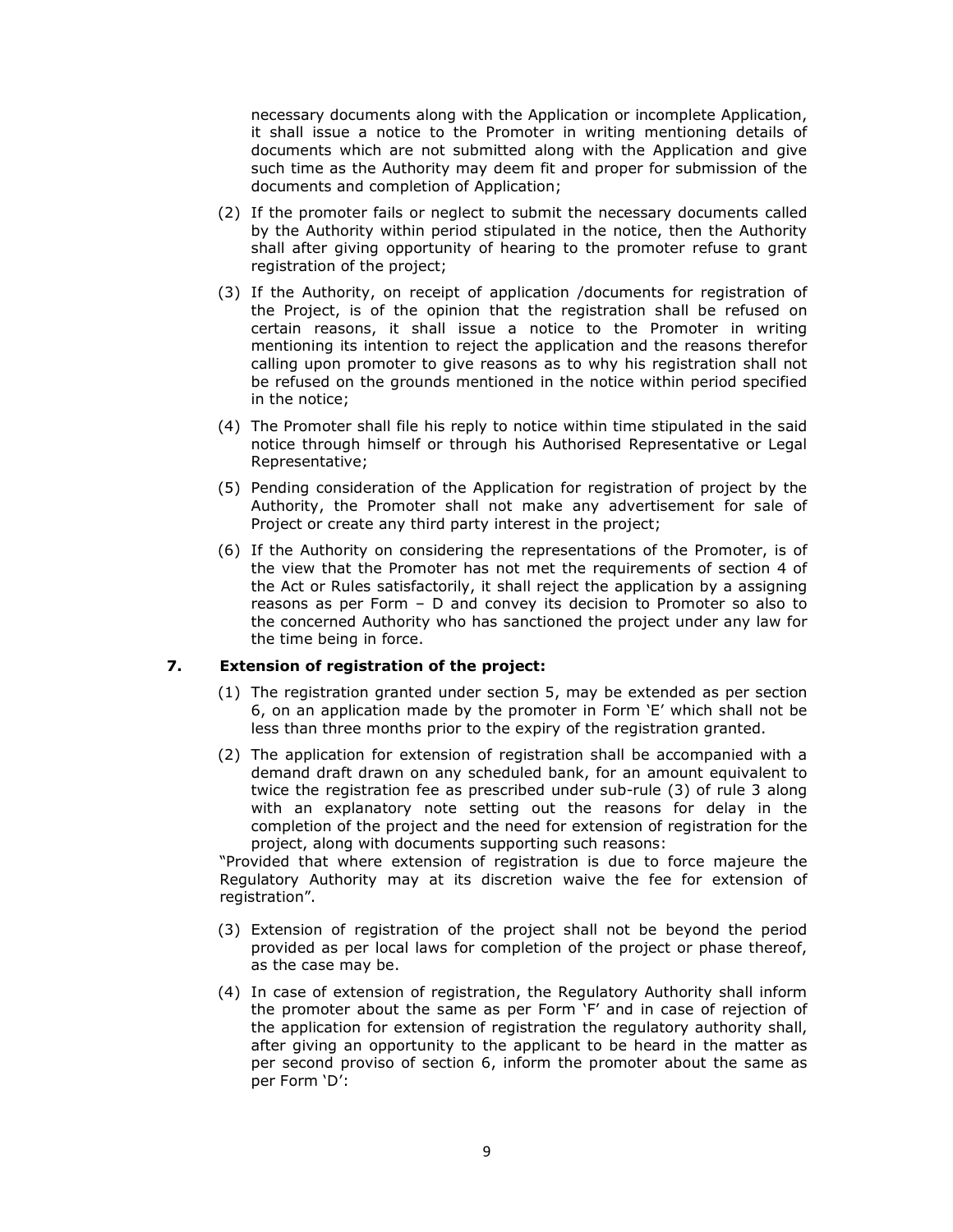(5) Pending such Application, promoter will not be entitled to sell any apartment/flat/plot.

### **8. Revocation of Registration of the project:**

Upon the revocation of registration of a project as per section (7) the regulatory authority shall inform the promoter about such revocation as per Form 'D'.

# **9. Agreement for sale:**

- (1) For the purpose of sub-section (2) of section 13, the agreement for sale shall be in the form as per Annexure 'A'.
- (2) Any application letter, allotment letter or any other document signed by the allottee, in respect of the apartment, plot or building, prior to the execution and registration of the agreement for sale for such apartment, plot or building, as the case may be, shall not be construed to limit the rights and interests of the allottee under the agreement for sale or under the Act or the rules or the regulations made thereunder.

### **CHAPTER-III REAL ESTATE AGENT**

# **10. Application for Registration by the real estate agent:**

- (1) Every real estate agent required to register as per sub-section (2) of section 9 of the Act shall make an application in writing to the Regulatory Authority as per Form 'G' along with the following documents, namely:-
	- (a) brief details of his enterprise including its name, registered address, type of enterprise (proprietorship, societies, partnership, companies etc.);
	- (b) particulars of registration including the bye-laws, memorandum of association, articles of association etc. as the case may be;
	- (c)photograph of the real estate agent if it is an individual and the photograph of the partners, directors etc. in case of other entities;
	- (d) details of projects if any for which he has acted as agent in last 5 years before the date of submission of form for registration;
	- (e) the Agent shall disclose if there are any civil or criminal cases pending against him;
	- (f) authenticated copy of the PAN card;
	- (g) Income tax returns filed under the provisions of the Income tax Act, 1961(Central Act No.43 of 1961) for three financial years preceding the application or in case the applicant was exempted from filing returns under the provisions of the Income tax Act, 1961(Central Act No.43 of 1961) for any of the three year preceding the application, a declaration to such effect;
	- (h) authenticated copy of the address proof of the place of business; and
	- (i) such other information and documents, as may be specified by regulations.
- (2) The real estate agent being an individual or other than an individual shall pay a registration fee as prescribed, at the time of application for registration by way of a demand draft drawn on any scheduled bank or as may be specified by the Authority.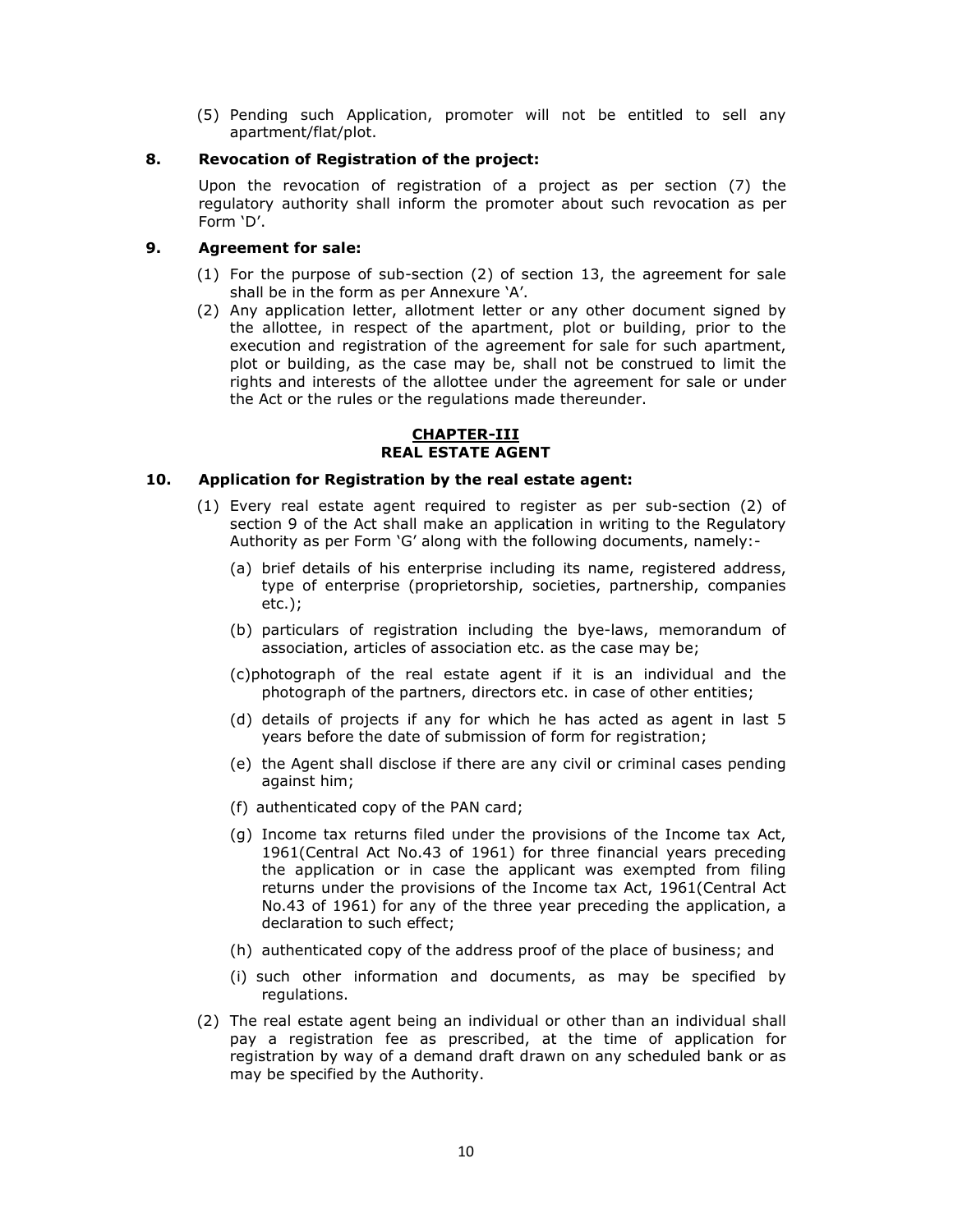### **11. Grant of Registration to the Real Estate Agent:**

- (1) Upon the registration of a real estate agent as per section 9 read with Rule 10, the Regulatory Authority shall issue a registration certificate with a registration number as per Form 'H' to the real estate agent.
- (2) In case of rejection of the application as per section 9 the Regulatory Authority shall inform the applicant as per Form 'I'.

"Provided that, no application for registration of an Agent shall be rejected unless the applicant has been given an opportunity of being heard in the matter by the Regulatory Authority."

(3) The registration granted under this rule shall be valid for a period five years.

# **12. Renewal of registration of real estate agent:**

- (1) The registration granted under section 9, may be renewed as per section 6, on an application made by the real estate agent in Form 'J' which shall not be less than three months prior to the expiry of the registration granted.
- (2) The application for renewal of registration shall be accompanied with a demand draft drawn on any scheduled bank or as may be specified by the Authority, for a sum of rupees as prescribed in case of the real estate agent being an individual or rupees as prescribed in case of the real estate agent being anyone other than an individual.
- (3) The real estate agent shall also submit all the updated documents set out in clauses (a) to (f) of rule 10 at the time of application for renewal.
- (4) In case of renewal of registration, the regulatory authority shall inform the real estate agent about the same as per Form 'K' and in case of rejection of the application for renewal of registration the regulatory authority, shall inform the real estate agent as per Form 'I':

"Provided that no application for renewal of registration shall be rejected unless the applicant has been given an opportunity of being heard in the matter."

- (5) The renewal of registration of the real estate agent shall be granted provided that the real estate agent remains in compliance with the provisions of the Act and the rules and regulations made thereunder.
- (6) The renewal granted under this rule shall be valid for a period of five years.

### **13. Revocation of Registration of real estate agent:**

The Regulatory Authority may, due to reasons specified under sub-section (7) of section 9, revoke the registration granted to the real estate agent or renewal thereof, as the case may be, and intimate the real estate agent of such revocation as per Form 'I'.

### **14. Functions of a Real Estate Agent:**

Every registered Real Estate Agent shall -

- (1) not facilitate the sale or purchase of any plot, Apartment or building as the case may be, in the real estate Project or part of it, being sold by the promoter in any planning area which is not registered with the Regulatory Authority;
- (2) maintain and preserve such books of account, records and documents in accordance with the provisions of the Income tax Act, 1961(Central Act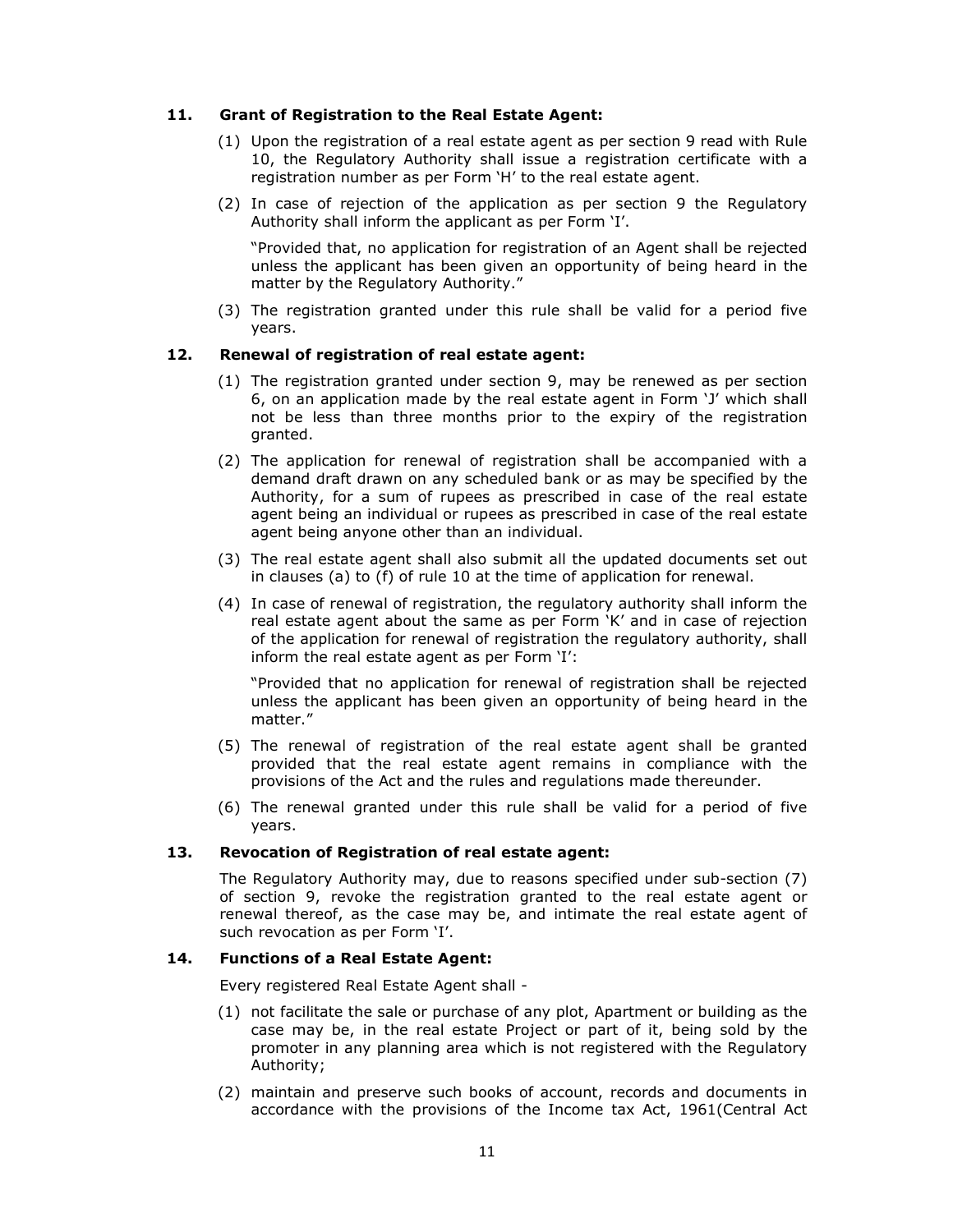No.43 of 1961) and also as prescribed by regulations of the Regulatory Authority;

- (3) not involve himself in any unfair trade practices, namely:—
	- (a) the practice of making any statement, whether orally or in writing or by visible representation which—
		- (i) falsely represents that services or amenities are of a particular standard or grade;
		- (ii) represents that the Promoter or himself has approval or affiliation which such Promoter or himself does not have;
		- (iii) makes a false or misleading representation concerning the services which the Promoter does not have;
	- (b) permitting the publication of any advertisement whether in any newspaper or other media of services that are not intended to be offered by the Promoter;
- (4) facilitate the possession of all the information and documents, as the allottee is entitled to, at the time of booking of any plot, apartment or building or as the case may be;
- (5) maintain the register of Allottees in Form R and the statement indicating person wise receipts and disbursement in respect of sums accepted as advance from the Allottees and the statement indicating purpose wise receipts in respect of sums accepted as advance or commission and shall be in Form - S respectively;
- (6) discharge such other functions as prescribed by the regulations of the Regulatory Authority.

#### **CHAPTER-IV**

#### **DETAILS TO BE PUBLISHED ON THE WEBSITE OF THE AUTHORITY**

### **15. Details to be published on the website:**

- (1) For the purpose of clause (b) of section 34, the regulatory authority shall ensure that the following information shall be made available on its website in respect of each project registered:
	- (a) Details of the promoter including the following:
		- (i) Developer or Group Profile:
			- (A) a brief detail of his enterprise including its name, registered address, type of enterprise (proprietorship, limited liability partnership, society, partnership, company, competent authority) and the particulars of registration and in case of a newly incorporated or registered entity, brief details of the of the parent entity including its name, registered address, type of enterprise (proprietorship, societies, limited liability partnership, partnership, companies, competent authority);
			- (B) background of promoter-educational qualification, work experience and in case of a newly incorporated or registered entity work experience of the parent entity.
		- (ii) Track record of the promoter:
			- (A) number of years of experience of the promoter or parent entity in real estate construction in the State;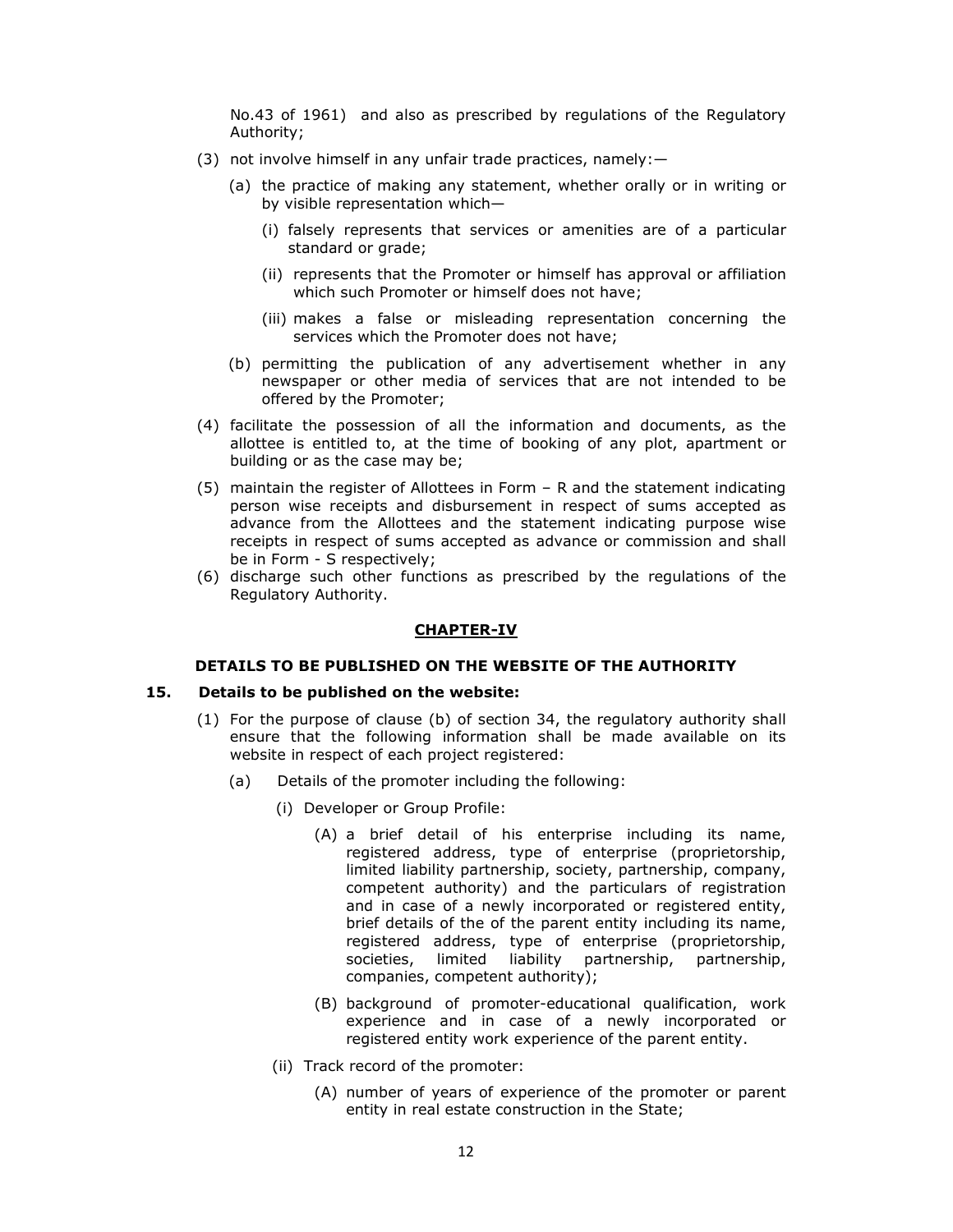- (B) number of years of experience of the promoter or parent entity in real estate construction in other states or union territories;
- (C) number of completed projects and area constructed till date;
- (D) number of ongoing projects and proposed area to be constructed;
- (E) details and profile of ongoing and completed projects for the last 5 years as provided under clause (b) of subsection (2) of section 4.
- (iii) Litigations: Details of past or ongoing litigations in relation to the real estate project.
- (iv) Website:
	- (A) web link to the developer or group website;
	- (B) web link to the project website.
- (b) Details of the real estate project including the following:
	- (i) Compliance and registration:
		- (A) authenticated copy of the approvals and commencement certificate from the competent authority as provided under clause (c) of sub-section (2) of section 4;
		- (B) the sanctioned plan, layout plan and specifications of the project or the phase thereof, and the whole project as sanctioned by the competent authority as provided under clause (d) of sub-section (2) of section 4;
		- (C) details of the registration granted by the Authority.
	- (ii) Apartment and garage/parking related details:
		- (A) Details of the number, type and carpet area of apartments for sale in the project as provided under clause (h) of subsection (2) of section 4;
		- (B) Details of the number and areas of garage/parking for sale in the project as provided under clause (i) of sub-section (2) of section 4;
		- (C) Details of the number of open parking areas available in the real estate project.
	- (iii) Registered Agents: Names and addresses of real estate agents as provided under clause (j) of sub-section (2) of section 4.
	- (iv) Consultants: Details, including name and addresses, of contractors, architect and structural engineers and other persons concerned with the development of the real estate project as provided under clause (k) of sub-section (2) of section 4, such as:-
		- (A) Name and address of the firm
		- (B) Names of promoters
		- (C) Year of establishment
		- (D) License Number and the validity of the license as issued by the Competent Authority
		- (E) Names and profile of key projects completed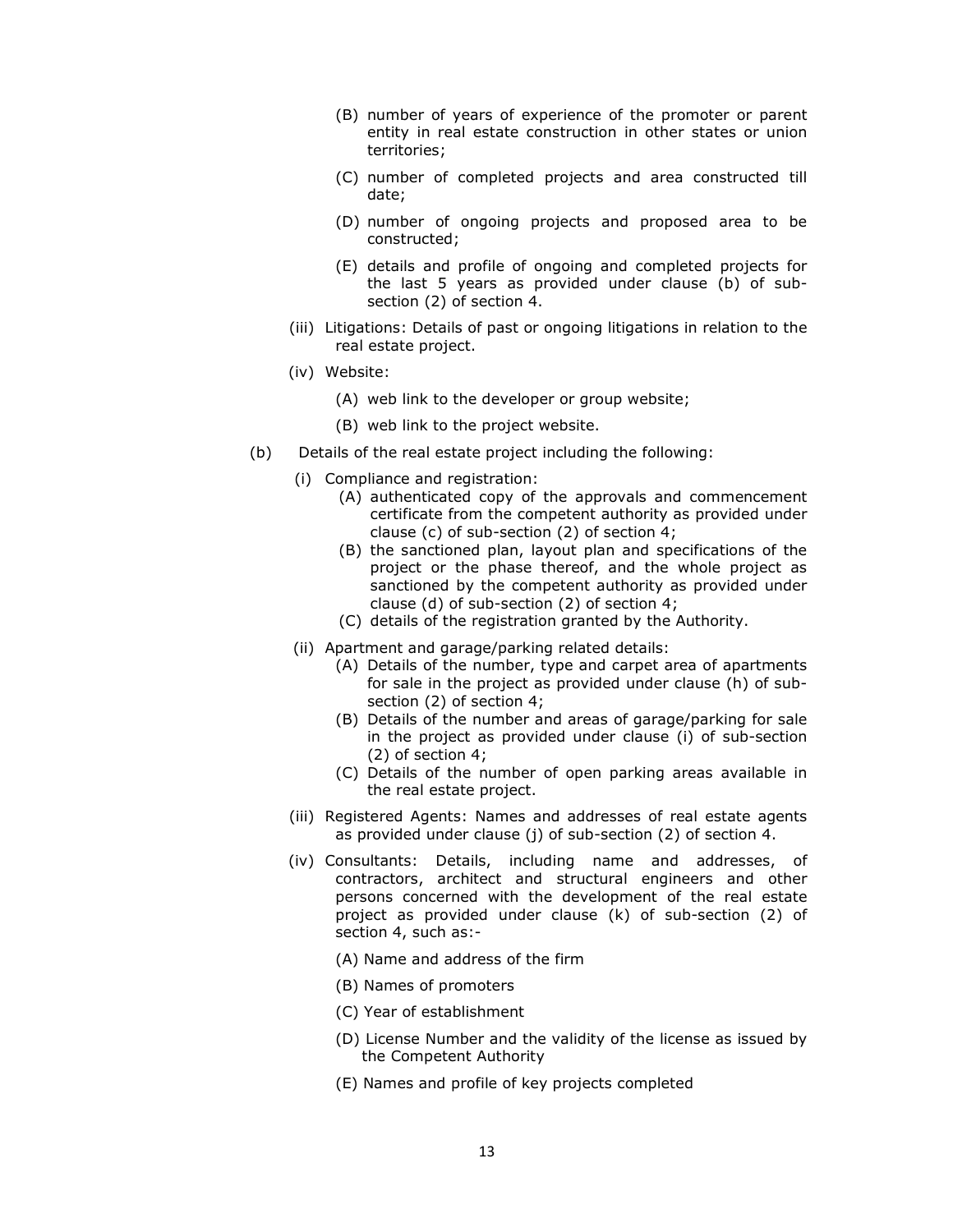- (v) Location: the location details of the project, with clear demarcation of land dedicated for the project along with its boundaries including the latitude and longitude of the end points of the project as provided under clause (f) of subsection (2) of section 4.
- (vi) Development Plan:
	- (A) The plan of development works to be executed in the proposed project and the proposed facilities to be provided thereof including firefighting facilities, drinking water facilities, emergency evacuation services, use of renewable energy etc. as provided under clause (e) of sub-section (2) of section 4;
	- (B) Amenities: a detailed note explaining the salient features of the proposed project including access to the project, design for electric supply including street lighting, water supply arrangements and site for disposal and treatment of storm and sullage water, any other facilities and amenities or public health services proposed to be provided in the project;
	- (C) Gantt Charts and Project schedule: the plan of development works to be executed in the project and the details of the proposed facilities to be provided thereof.
- (c) Finances of the promoter:
	- (i) authenticated copy of the PAN card of the promoter
	- (ii) audited balance sheet of the promoter for the preceding financial year and income tax returns of the promoter for three preceding financial years and in case of a newly incorporated or registered entity annual returns of the last (3) financial years of the parent entity.
- (d) The promoter shall upload the following updates on the webpage for the project, within seven days from the expiry of each quarter:
	- (i) List of number and types of apartments or plots, as the case may be booked;
	- (ii) List of number of garages/parking areas booked;
	- (iii) Status of the project:
		- (A) Status of construction of each building with photographs;
		- (B) Status of construction of each floor with photographs;
		- (C) Status of construction of internal infrastructure and common areas with photographs.
	- (iv) Status of approvals:
		- (A) Approval received;
		- (B) Approvals applied and expected date of receipt;
		- (C) Approvals to be applied and date planned for application;
		- (D) Modifications, amendment or revisions, if any, issued by the competent authority with regard to any license, permit or approval for the project.
- (e) Downloads:
	- (i) Approvals:
		- (A) No Objection certificates
			- (1) Consent to Establish and Operate;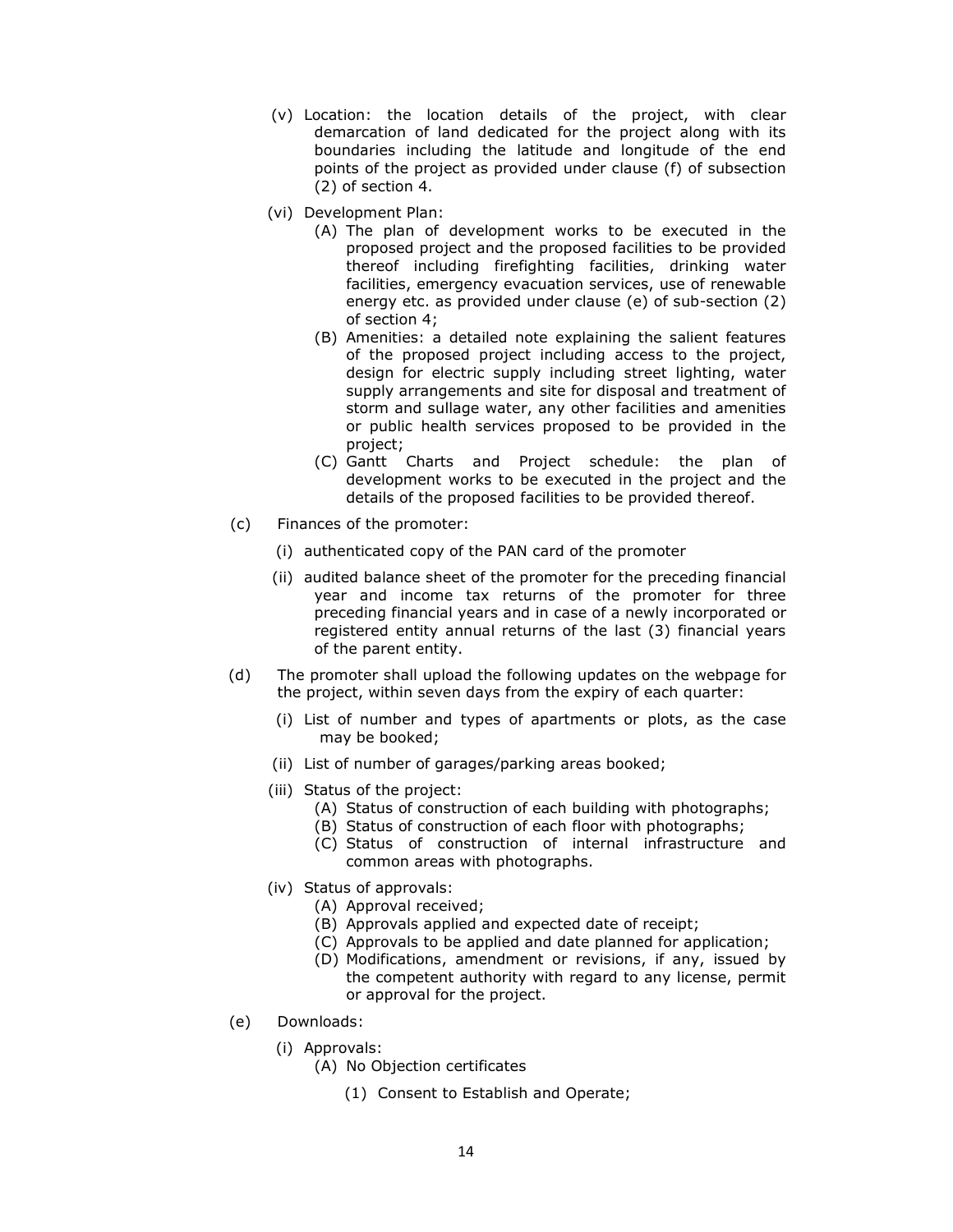- (2) Environmental Clearance;
- (3) NOC from A P Disaster Response and Fire Services Department;
- (4) Permission from Water and Sewerage department/ concerned Local Authority dealing with such function;
- (5) Height clearance from Airport Authority of India;
- (6) Latest Copy of the receipt of the Tax paid for Property / Land to the concerned Local Authority;
- (7) Such other approvals as may be required and obtained for the project.
- (B) Authenticated copy of the license or land use permission, building sanction plan and the commencement certificate from the competent authority obtained in accordance with the laws applicable for the project, and where the project is proposed to be developed in phases, an authenticated copy of the license or land use permission, building sanction plan and the commencement certificate for each of such phases;
- (C) Authenticated copy of the site plan or site map showing the location of the project land along with names of revenue estates, survey numbers, cadastral numbers, khasra numbers and area of each parcels of the project land;
- (D) Authenticated copy of the layout plan of the project or the phase thereof, and also the layout plan of the whole project as sanctioned by the competent authority;
- (E) Floor plans for each tower and block including clubhouse, amenities and common areas;
- (F) Any other permission, approval, or licence that may be required under applicable law;
- (G) Authenticated copy of occupancy certificate and completion certificate including its application.
- (ii) Legal Documents:
	- (A) Details including the proforma of the application form, allotment letter, agreement for sale and the conveyance deed;
	- (B) Authenticated copy of the legal title deed reflecting the title of the promoter to the land on which development is proposed to be developed along with legally valid documents with authentication of such title, if such land is owned by another person;
	- (C) Land Title Search Report from an advocate having experience of at least ten years in land related matters;
	- (D) Details of encumbrances on the land on which development is proposed including any rights, title, interest or name of any party in or over such land along with details or no encumbrance certificate from an advocate having experience of at-least ten years in land related matters;
	- (E) where the promoter is not the owner of the land on which development is proposed details of the consent of the owner of the land along with a copy of the collaboration agreement, development agreement, joint development agreement or any other agreement, as the case may be,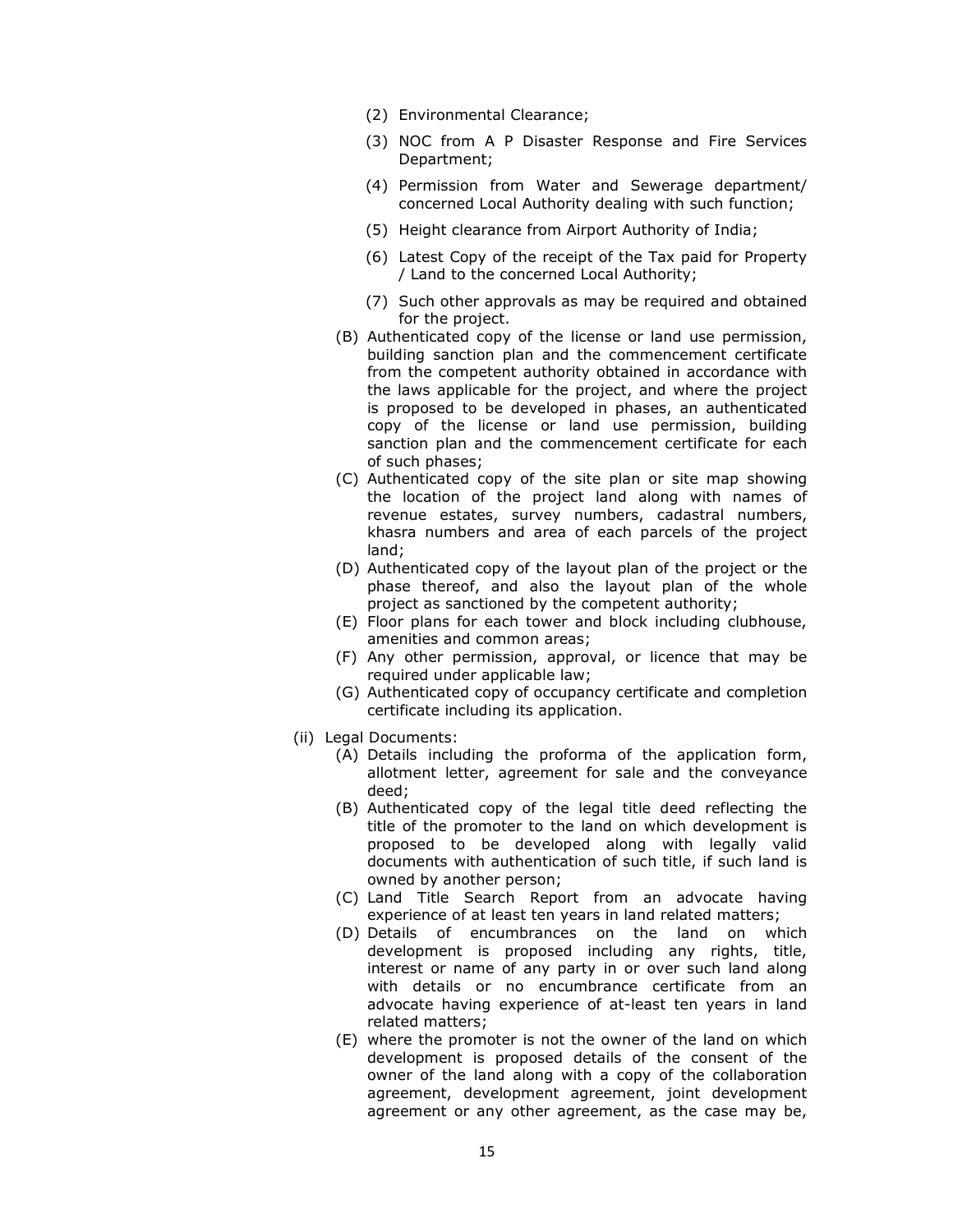entered into between the promoter and such owner and copies of title and other documents reflecting the title of such owner on the land proposed to be developed;

- (F) Sanction letters:
	- (1) From banks for construction finance;
	- (2) From banks for home loan tie-ups.
- (f) Contact details: Contact address, contact numbers and email-ids of the promoter and other officials handling the project.
- (g) Such other documents or information as may be specified by the Act or the rules and regulations made thereunder.
- (2) For the purpose of clause (c) of section 34, the regulatory authority shall maintain a database and ensure that the information specified therein shall be made available on its website in respect of each project revoked or penalised, as the case may be.
- (3) For the purpose of clause (d) of section 34, the regulatory authority shall ensure that the following information shall be made available on its website in respect of each real estate agent registered with it or whose application for registration has been rejected or revoked:
	- (a) For real estate agents registered with the Authority:
		- (i) registration number and the period of validity of the registration of the real estate agent with the regulatory authority;
		- (ii) brief details of his enterprise including its name, registered address, type of enterprise (proprietorship, societies, partnership, companies etc.);
		- (iii) particulars of registration including the bye-laws, memorandum of association, articles of association etc. as the case may be;
		- (iv) photograph of the real estate agent if it is and individual and the photograph of the partners, directors etc. in case of other persons;
		- (v) authenticated copy of the PAN card;
		- (vi) income tax returns filed under the provisions of the Income tax Act, 1961 (Central Act No.43 of 1961) for three financial years preceding the application or in case the applicant was exempted from filing returns under the provisions of the Income Tax Act, 1961 for any of the three year preceding the application, a declaration to such effect;
		- (vii) authenticated copy of the address proof of the place of business and the contact address, contact numbers and email-ids of the real estate agent and other officials responsible.
	- (b) In case of applicants whose application for registration as a real estate agent have been rejected or real estate agents whose registration has been revoked by the regulatory authority:
		- (i) registration number and the period of validity of the registration of the real estate agent with the regulatory authority;
		- (ii) brief details of his enterprise including its name, registered address, type of enterprise (proprietorship, societies, partnership, companies etc.);
		- (iii) photograph of the real estate agent if it is and individual and the photograph of the partners, directors etc. in case of other persons.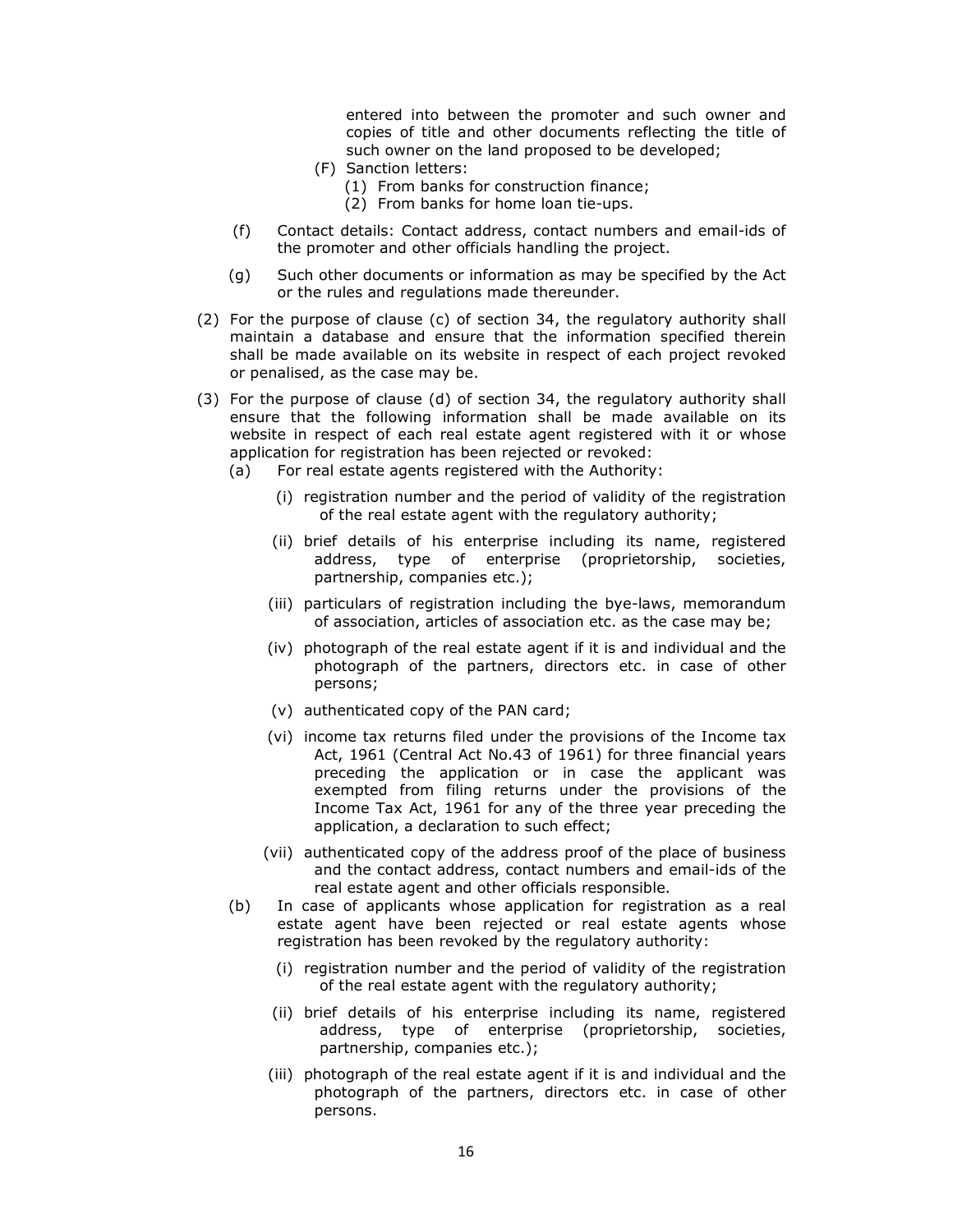- (c) Such other documents or information as may be specified by the Act or the rules and regulations made thereunder.
- (4) The Authority shall maintain a back-up, in digital form, of the contents of its website in terms of this rule, and ensure that such back-up is updated on the last day of each month.

# **CHAPTER-V**

### **RATE OF INTEREST PAYABLE BY PROMOTER AND ALLOTTEE AND TIMELINES FOR REFUND**

#### **16. Rate of interest payable by the promoter and the allottee:**

The rate of interest payable by the promoter to the allottee or by the allottee to the promoter, as the case may be, shall be the State Bank of India Prime Lending Rate plus two percent.

#### **17. Timelines for refund:**

Any refund of monies along with the applicable interest and compensation, if any, payable by the promoter in terms of the Act or the rules and regulations made thereunder, shall be payable by the promoter to the allottee within fortyfive days from the date on which such refund along with applicable interest and compensation, if any, becomes due.

# **CHAPTER-VI REAL ESTATE REGULATORY AUTHORITY**

#### **18. Manner of selection of Chairperson and Members of the Authority:**

- (1) The Government shall within a period of one year from the date of coming into force of the Act, by notification, establish an Authority to be known as Real Estate Regulatory Authority to exercise the powers conferred on it and to perform the functions assigned to it under the Act.
- (2) The Authority shall consist of a Chairperson and three whole time members and they shall be appointed by the Government on the recommendations of a Selection Committee.
- (3) The Chairperson and the Members shall have adequate knowledge of and professional experience of at-least twenty years in case of the Chairperson and fifteen years in case of the Members in Economics, Urban Development, Housing, Real Estate Development, Infrastructure, Town Planning, Law, Commerce, Accountancy, Industry, Management, Social Service, Public Affairs or Administration.

"Provided that a person who is, or has been, in the service of the State Government shall not be appointed as a Chairperson unless such person has held the post of Additional Secretary to the Central Government or any equivalent post in the Central Government or State Government;

Provided further that a person who is, or has been, in the service of the State Government shall not be appointed as a member unless such person has held the post of Secretary/Additional Secretary to the State Government or any equivalent post in the State Government or Central Government."

(4)(i) As and when the vacancies of Chairperson or a Member in the Regulatory Authority exist or arise or are likely to arise, for the purposes of appointment and to fill such vacancies the Government shall constitute a Selection Committee consisting of-

(a) Chief Justice of the High Court of the State or his nominee;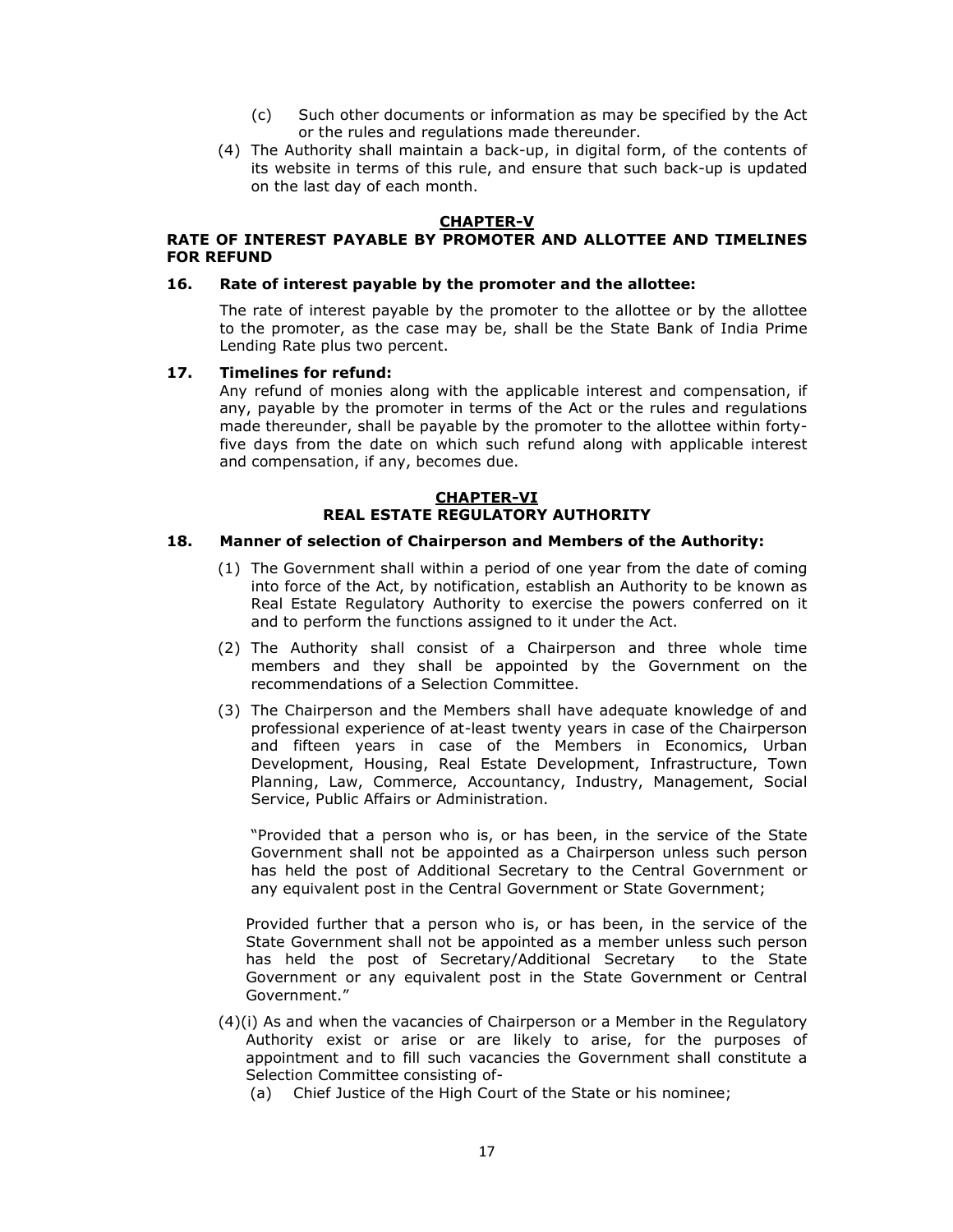- (b) The Additional Chief Secretary or Principal Secretary or Secretary to the Government, Municipal Administration & Urban Development Department; and
- (c) Secretary to the Government, Law Department.

(ii) The Chief Justice of the High Court of the State or his nominee shall be the Chairman of the Selection Committee.

(iii) All members of the Committee including the Chairman shall be present at the time of meeting of the Committee.

(5) (a) The Government shall constitute a Search Committee to suggest a panel of names possessing requisite qualification and experience and suitable for being considered for appointment as Chairperson or Member of the Authority.

(b) Search Committee shall finalize a panel of suitable persons and forward the same to the Selection Committee.

- (c) The Selection Committee shall select a panel of eligible persons for each vacancy and recommend the same to the Government within fifteen days from the date of reference made.
- (6) The State Government shall on the basis of the recommendations of the Selection Committee appoint Chairperson and Members and the said list shall be valid for a period of two years.
- (7) The Notice or the Agenda, as the case may be, for the meeting of the Selection Committee shall be issued in advance. The date and venue for the meeting shall be fixed within the convenience of the Chairman of Selection Committee.
- (8) Medical Fitness:

No person shall be appointed as a Chairperson or member unless he is declared medically fit by a Medical Board to be constituted by the State Government for the purpose unless he has been already declared fit by an equivalent authority.

#### **CHAPTER-VII**

### **SALARY AND ALLOWANCES PAYABLE AND OTHER TERMS AND CONDITIONS OF SERVICE OF CHAIRPERSON AND MEMBERS OF THE REGULATORY AUTHORITY**

### **19. Salary And Allowances:**

- **(1)** The salaries and allowances payable to the Chairperson and Members of the Regulatory Authority shall be as follows:
	- (a) The Chairperson of the Authority shall be paid a salary equivalent to that of the Chief Secretary of the Government;
	- (b) The whole-time Members shall be paid salary equivalent to that of the Principal Secretary of the Government;
	- (c)Every part-time member, who is not a servant of the Government, shall be paid a sitting fee for each day he attends the meetings of the regulatory authority as may be fixed by the government, from time to time and they shall not be entitled to any allowance relating to house and vehicle.

### **(2) Dearness Allowance and City Compensatory Allowance:**

The Chairperson or the Member of the Authority shall be entitled to receive Dearness Allowance and other allowances at the rate as are admissible to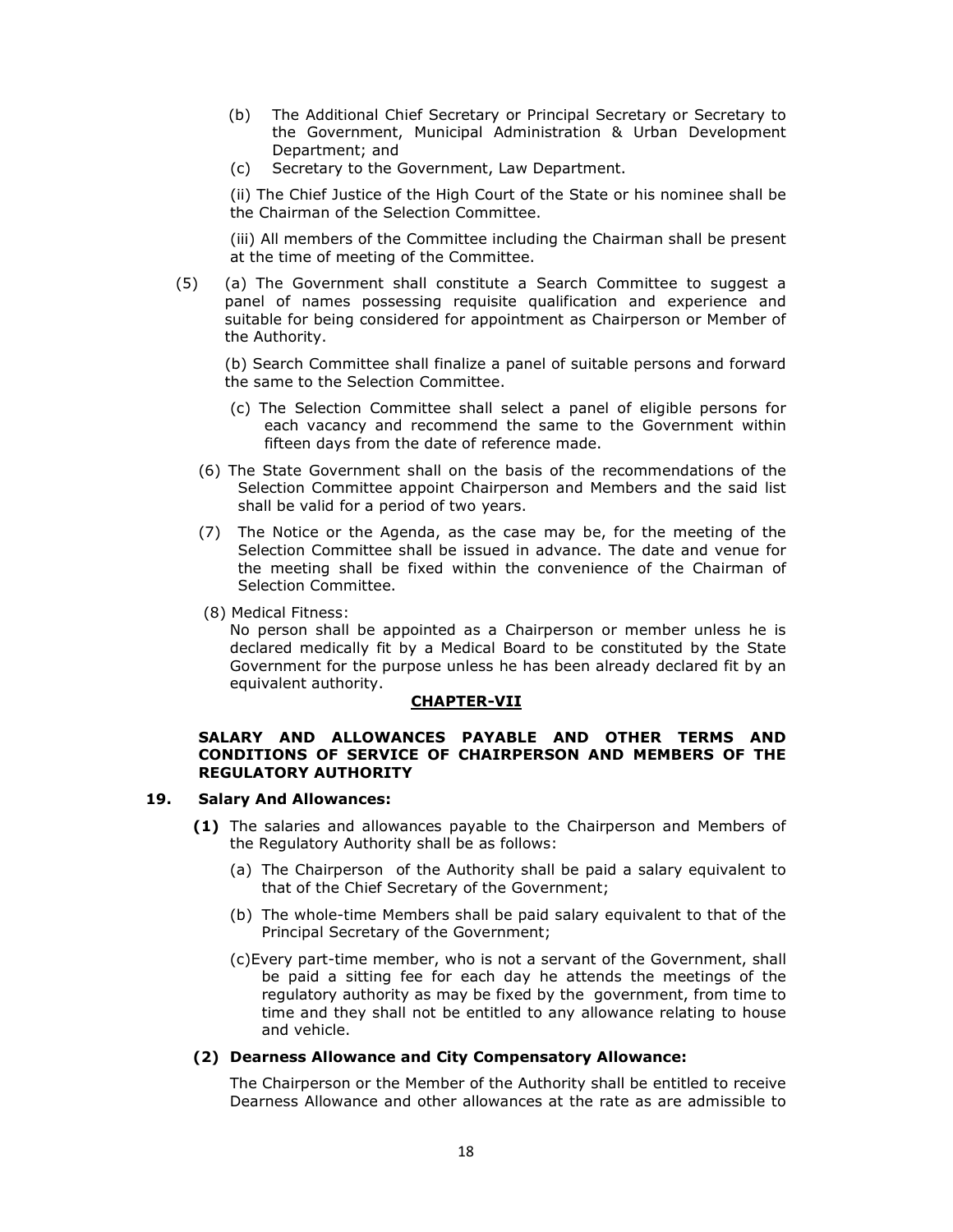the Chief Secretary of the Government or Principal Secretary of the Government respectively:

Provided that in case a person appointed as the Chairperson or a Member is in receipt of any pension, the pay of such person shall be in accordance with the existing Government rules.

Provided further that the Chairperson and other Members shall be entitled to draw admissible allowance on the original basic pay before such fixation of pay.

### **(3) Leave:**

- (a) The Chairperson or a Member shall be entitled to thirty days of earned leave for every year of service. The payment of leave salary during the leave shall be as admissible to the Chief Secretary or the Principal Secretary as the case may be. The Chairperson or Member shall be entitled to encashment of fifty percent of earned leave to his credit at any time.
- (b) Leave Sanctioning Authority:

Leave sanctioning authority in case of,-

- (i) The Chairperson of the Authority, shall be the Minister-in-charge of the Municipal Administration and Urban Development Department of the Government; and
- (ii) The Members of the Authority shall be the Chair person.

### **(4) Travelling Allowance and Daily Allowance:**

- (a) The Chairperson and the Members while on tour (including the journey undertaken or any expiry of his term to proceed to his hometown) shall be entitled to travelling allowances, daily allowance, transportation of personal effects and other similar matters at the same rate as admissible to the Chief Secretary or the Principal Secretary of the Government as the case may be;
- (b) The Chairperson and every Member shall be his own controlling officer in respect of his bills relating to travelling allowances and daily allowances; and
- (c) Domestic official tours: The Chairperson and a Member, while on tour, shall be entitled to the facility of government accommodation in the guest house or inspection bungalows run by the Government or hotel accommodation in case Government accommodation is not available, as applicable to Chief Secretary or Principal Secretary of Government.

### **(5) Leave Travel Concession:**

The Chairperson and Members shall be entitled to Leave Travel Concession (L.T.C.) at the same rates as admissible to the Chief Secretary or the Principal Secretary to the Government as the case may be.

### **(6) Medical Facilities:**

The Chairperson and Members shall be entitled to medical treatment and hospital facilities as provided to the members of Indian Administrative Service of the corresponding grade in the Government.

### **(7) Official Visits Abroad:**

The Chairperson and Members shall be entitled to undertake official visits abroad with the prior approval of the Government through Municipal Administration and Urban Development Department and after clearance from Ministry of External Affairs, Government of India. The daily allowance and provision of accommodation during the period of tour abroad shall be regulated in accordance with the Government instructions as applicable to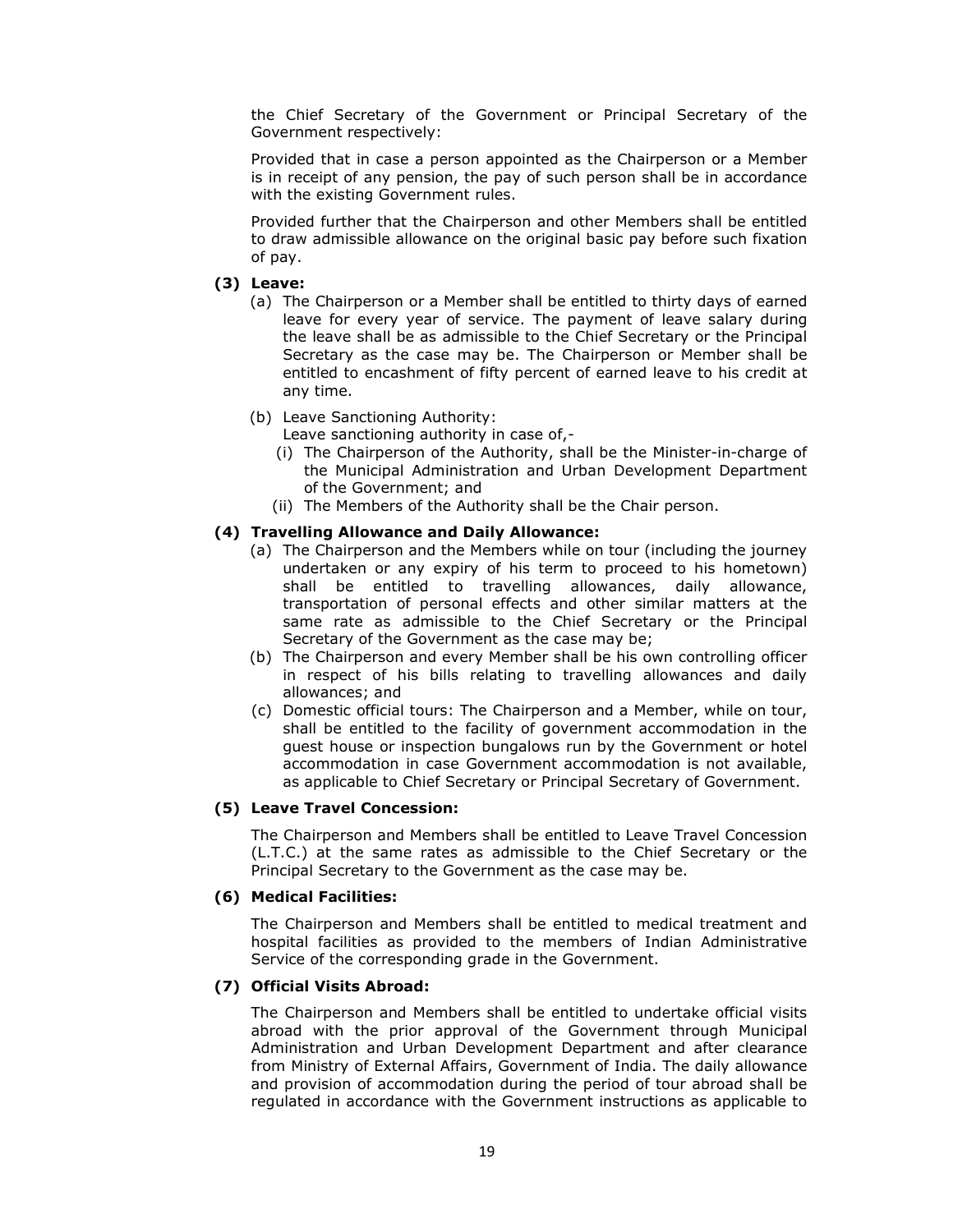the Chief Secretary or the Principal Secretary respectively of the Government.

### **(8) Conveyance facility:**

The Chairperson and a Member shall be entitled to conveyance facilities as admissible to Chief Secretary and Principal Secretary to the Government respectively.

### **(9) Accommodation to Chairperson and Members:**

- (a) The Chairperson of the Authority shall be entitled to residential accommodation as admissible to the Chief Secretary of the Government;
- (b) A Member shall be entitled to residential accommodation as admissible to the rank of Principal Secretary to the Government drawing an equivalent pay. On demitting office, the Chairperson and Member shall be entitled to retention of residential accommodation for one month, on the same terms and conditions; and
- (c) If the Chairperson or the Member has his own accommodation or residential house in the headquarters and does not avail Government accommodation, then he is entitled to get house rent allowance admissible to the Chief Secretary to the Government and Principal Secretary to Government respectively.

# **(10) Telephone facilities:**

The Chairperson or Members of the Authority shall be entitled to telephone facilities as admissible to the Chief Secretary and Principal Secretary of the Government respectively.

# **(11) Other allowance:**

The Chairperson and Members of the Authority shall be entitled to such other allowance as are applicable to Chief Secretary or Principal Secretary respectively in the Government.

**(12)** Notwithstanding the provisions contained in this rule if the Chairperson or the Member is a serving officer of the State or Central Government, his entitlement shall be higher of those admissible to him under the applicable service rule.

### **20. Tenure of office**:

- (1) The Chairperson and every Member shall, unless removed from office under sub-section (1) of section 26, hold office for a period not exceeding five years from the date he takes charge of the office in that capacity, or till the age of sixty five years, whichever is earlier.
- (2) When the Chairperson is unable to discharge his functions owing to absence, illness or any other cause, the senior-most (in order of appointment) Member of the Real Estate Regulatory Authority holding office for the time being shall discharge the functions of the Chairperson until the day on which the Chairperson resumes the charge of his functions.
- (3) If a vacancy occurs in the office of the Chairperson by reason of his death or resignation, the Government shall nominate Senior most Member as per seniority of date of appointment to act as the Chairperson and the Member so nominated shall hold office of the Chairperson until the vacancy is filled by a fresh appointment under sub-section (3) of Section 24 of the Act. Till that period the senior-most (in order of appointment) Member of the Real Estate Regulatory Authority holding office for the time being shall discharge the functions of the Chairperson until the day on which the Chairperson resumes the charge of his functions.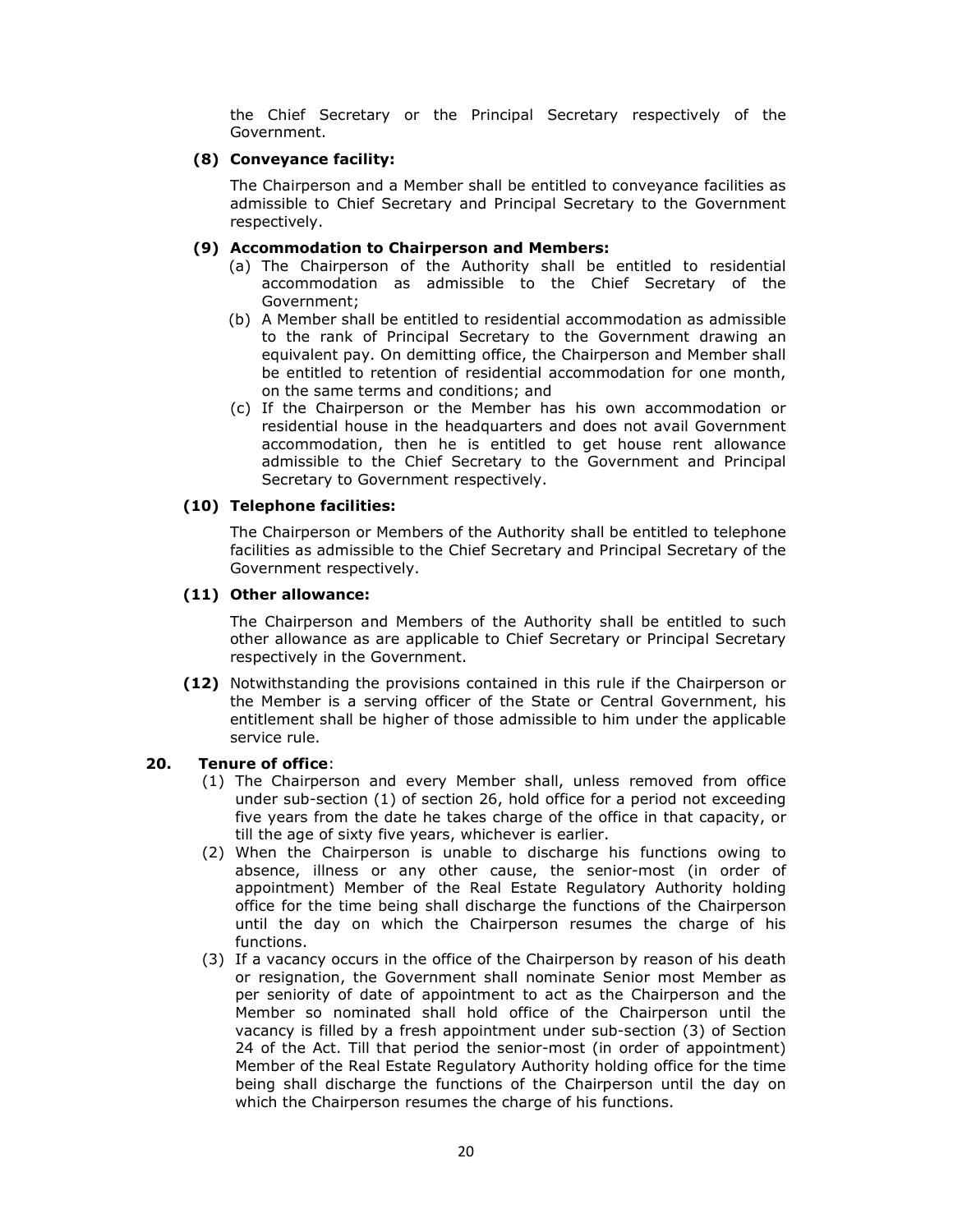### **21. Oath of Office and Secrecy**

Every person appointed to the Chairperson under the Act shall, before entering upon his office, make and subscribe an oath of office and secrecy.

### **22. Declaration of financial or other interest:**

Before appointment, the Chairperson and the Member shall have to give an undertaking that he does not and will not have any such financial or other interest as is likely to affect prejudicially his functions as such Chairperson or Member.

### **23. Administrative powers of the Chairperson of the regulatory authority:**

- (1) The Chairperson of the regulatory authority shall obtain the prior approval of the State Government with regard to the following:
	- (a) all matters pertaining to creation and abolition of posts;
	- (b) all matters pertaining to pay and allowances of the officers and staff of the authority;
	- (c)authorization of tours to be undertaken by any Member, officer or employee outside India and allowance to be granted for the same;
	- (d) permission for hiring of vehicles for official use;
- (2) The Chairperson of the regulatory authority is competent to exercise the following powers subject to control and review by the Government.
	- (a) To make appointments to the posts of the officers and employees of the Authority from a panel prepared by the Selection Committee;
	- (b) acceptance of resignations by any Member, officer or employee;

(c)Making arrangements for officiating against sanctioned posts;

- (d) authorization of tours to be undertaken by any Member, officer or employee: within India and allowance to be granted for the same;
- (e) all matters in relation to reimbursement of medical claims as per the existing Government Orders;
- (f) all matters in relation to grant or rejection of leaves.
- (g) all matters relating to disciplinary action against any Member, officer or employee;
- (3) Manner of selection of officers and employees of the Authority:
	- (a) The Government shall constitute a Selection Committee with the following composition to make selections for officers and employees of the Authority;
	- (b) The Selection Committee shall consist of the Chair Person of the Authority, Principal Secretary to the Government, MA & UD department and Principal Secretary to the Government, Finance department;
	- (c)The Chairperson of the Authority shall be Chairman of the Selection Committee.
	- (d) The Selection Committee may devise its own procedure for selection of the officers and employees of the Authority.
	- (e) The Selection Committee shall follow the procedures prescribed for the Departmental Promotion Committees in the Government in making promotions for the officers and employees of the authority.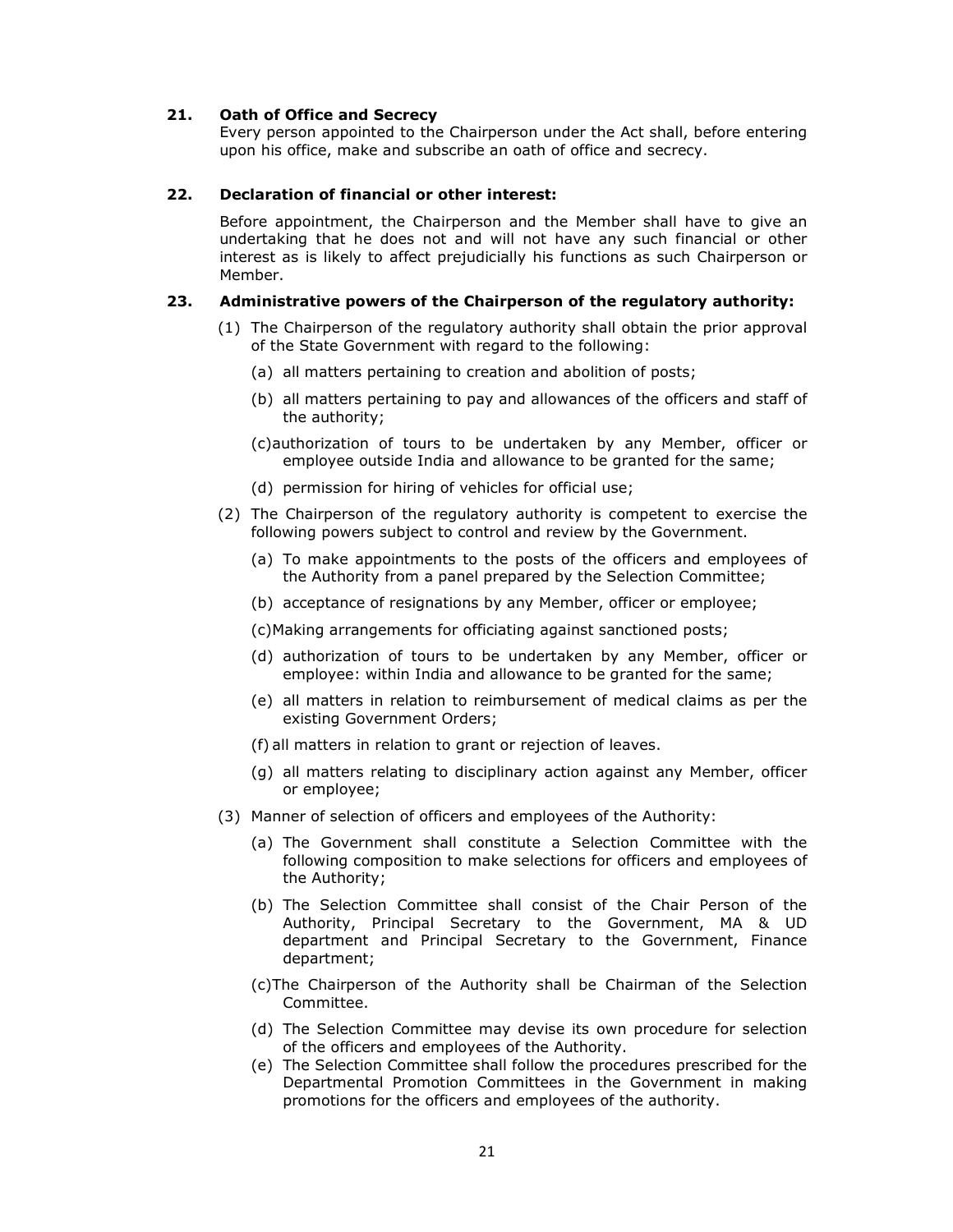### **CHAPTER-VIII POWERS AND FUNCTIONS OF THE AUTHORITY**

### **24. Functioning of the Authority:**

- (1) The office of the regulatory authority shall be located at such place as may be determined by the Government by notification.
- (2) The working days and office hours of the regulatory authority shall be the same as that of the Government.
- (3) The official common seal and emblem of the regulatory authority shall be such as the Government may specify.

# **25. Additional powers of the Authority:**

- (1) In addition to the powers specified in sub-section (2) of section 35 the regulatory authority shall have the following additional powers:
	- (a) to require the promoter, allottee or real estate agent to furnish in writing such information or explanation or produce such documents within such reasonable time, as it may deem necessary;
	- (b) to requisition, subject to the provisions of sections 123 and 124 of the Indian Evidence Act, 1872 (Central Act No.1 of 1872), any public record or document or copy of such record or document from any office.
- (2) The regulatory authority may call upon such experts or consultants from the fields of urban planning, urban land administration, disaster management, fire services, accountancy, real estate, , construction, architecture, structural engineering or engineering or from any other discipline as it deems necessary, to assist the regulatory authority in the conduct of any inquiry or proceedings before it.
- (3) On receipt of the application in prescribed form and complete in all respects under section 4 read with rule 3 for registration of a project, the Authority may review the documents submitted along with the application under rule 3 and enquire, inter-alia, into the following matters and such other matters, as it may consider necessary, prior to grant of registration within the time prescribed under sub-section (1) of section 5, namely:-
	- (a) the nature of rights and interest of the promoter to the land which is proposed to be developed;
	- (b) extent and location of area of land proposed to be developed;
	- (c)layout plan of the project;
	- (d) financial, technical and managerial capacity of the promoter to develop the project;
	- (e) plan regarding the development works to be executed in the project; and
	- (f) conformity of development of the project with neighboring areas.
- (4) The Authority may in the interest of the allottees, enquire into the payment of amounts imposed as penalty, interest or compensation, paid or payable by the promoter, in order to ensure that the promoter has not:
	- (a) withdrawn the said amounts from the account maintained as provided under sub clause (D) of clause (l) of sub-section (2) of section 4; or
	- (b) used any amounts paid to such promoter by the allottees for the real estate project for which the penalty, interest or compensation is payable, or any other real estate project;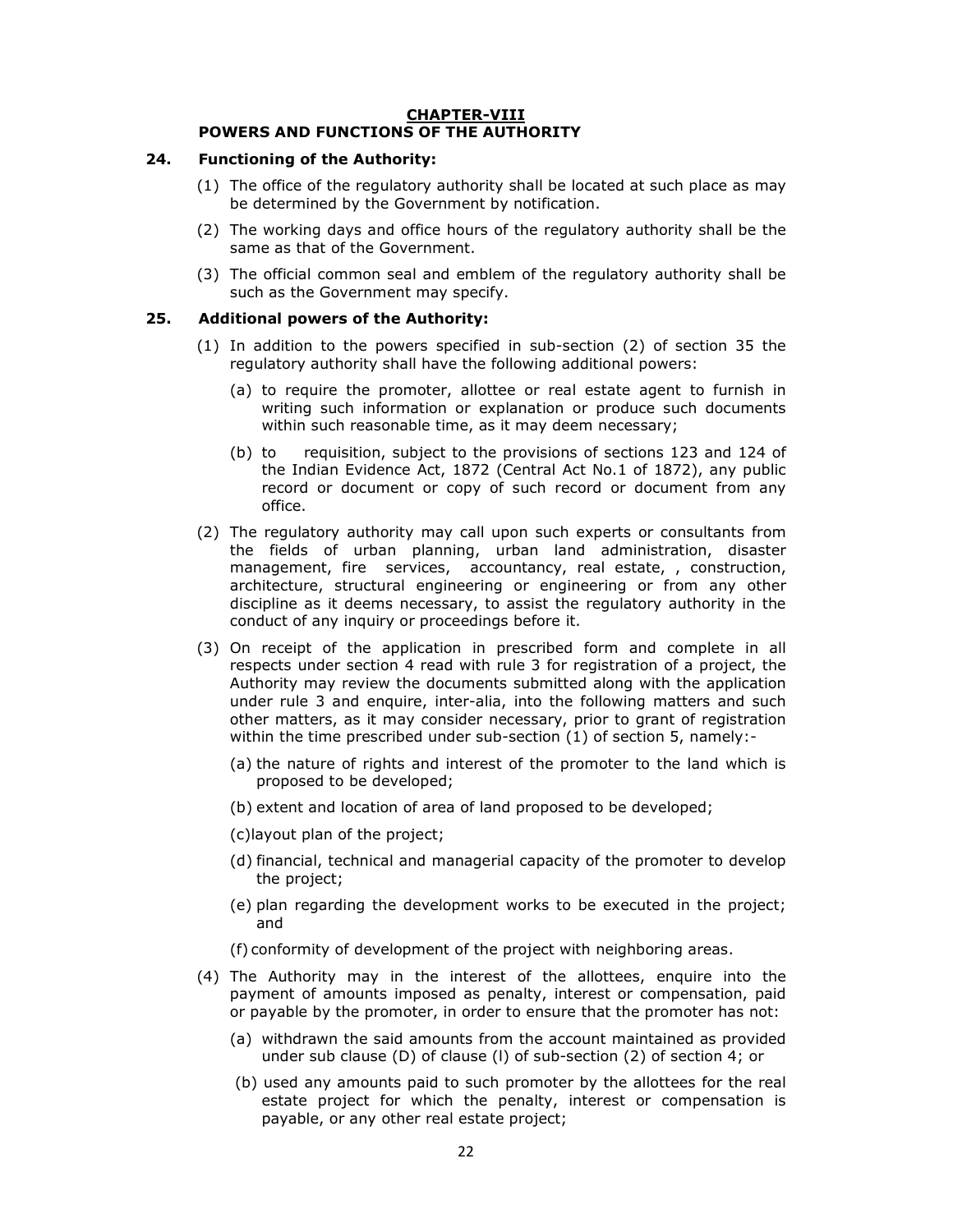(c) recovered the amounts paid as penalty, fine or compensation from the allottees of the relevant real estate project or any other real estate project.

### **26. Manner of recovery of interest, penalty and compensation:**

Subject to the provisions of sub-section (1) of section 40, the recovery of the amounts due as arrears of land revenue shall be carried out in the manner provided in local laws.

### **27. Manner of implementation of order, direction or decisions of the adjudicating officer, the Authority or the Appellate Tribunal:**

For the purpose of sub-section (2) of section 40, every order passed by the adjudicating officer, regulatory authority or Appellate Tribunal, as the case may be, under the Act or the rules and regulations made thereunder, shall be enforced by the adjudicating officer, regulatory authority or the Appellate Tribunal in the same manner as if it were a decree or order made by the principal civil court in a suit pending therein and it shall be lawful for the adjudicating officer, regulatory authority or Appellate Tribunal, as the case may be, in the event of its inability to execute the order, send such order to the principal civil court, to execute such order either within the local limits of whose jurisdiction the real estate project is located or in the principal civil court within the local limits of whose jurisdiction the person against whom the order is being issued, actually and voluntarily resides, or carries on business, or personally works for gain.

### **CHAPTER-IX**

### **SERVICE CONDITIONS OF THE OFFICERS AND OTHER EMPLOYEES of THE AUTHORITY**

### **28. Categories of officers and other employees of the Authority and Pay Scales:-**

The nature and categories of the officers and other employees of the Authority shall be recommended by the Authority for consideration of the Government which shall be approved with or without modifications, as the case may be, by the Government.

### **29. Service conditions of the officers and other employees –**

The conditions of service of the officers and employees of the Authority in the matter of pay, allowances, leave, joining time, joining time pay, age of superannuation and other conditions of service, shall be regulated in accordance with such rules and regulations as are, from time to time, applicable to officers and employees of the Government and drawing the corresponding scales of pay.

# **30. Experts and consultants engaged:**

- (1) Consultants or experts may be engaged by the Authority with the prior approval of the Government:
- (2) Monthly remuneration payable to the consultants and experts shall be as may be fixed by the Government;
- (3) the consultant or expert shall not be deemed to be regular members of the staff borne on the establishment of the Authority;
- (4) the consultant or expert may be appointed for a tenure of one year, extendable on year to year basis;
- (5) the tenure of their appointment may be terminated by the Authority by serving one month's notice.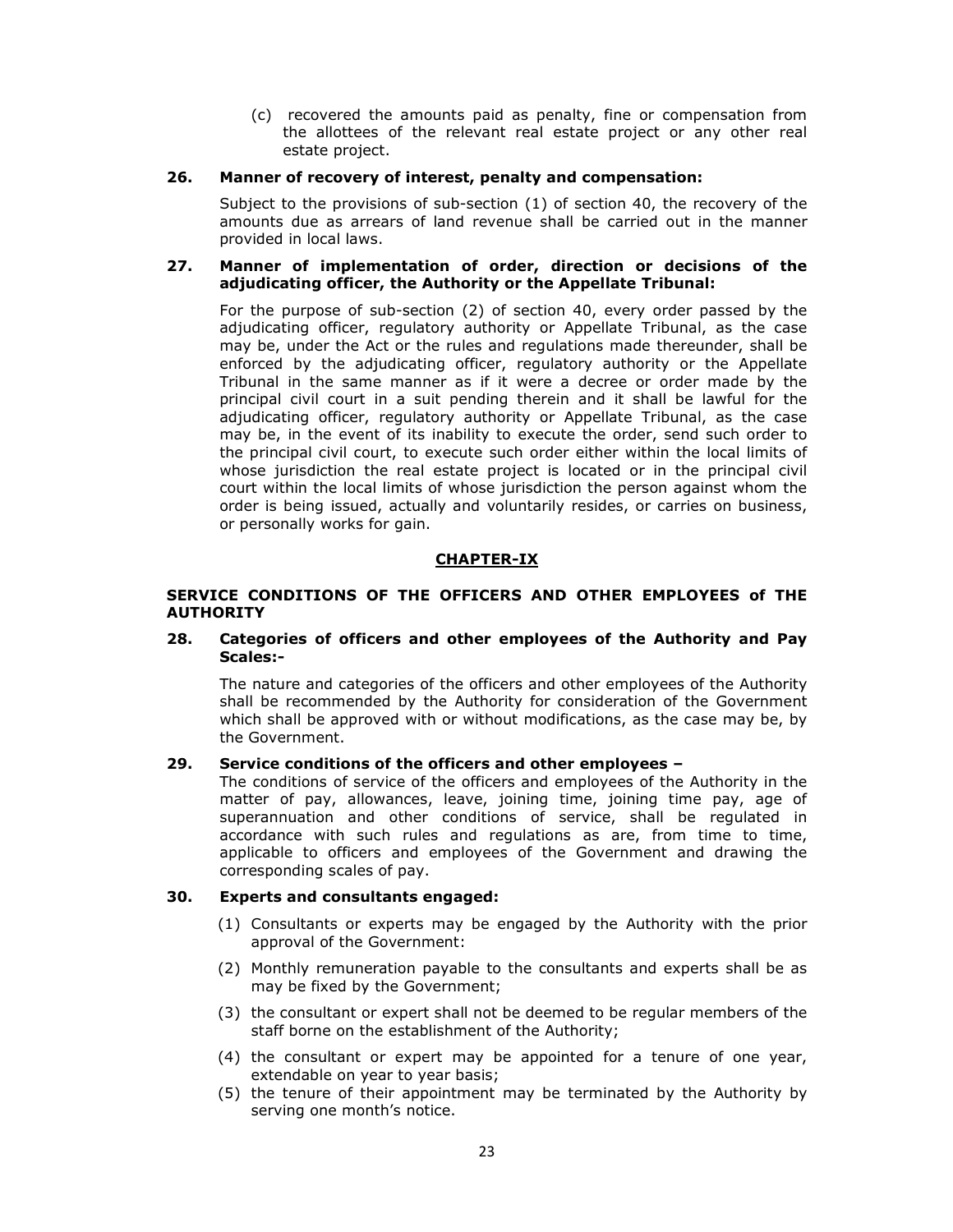# **CHAPTER-X**

### **REAL ESTATE APPELLATE TRIBUNAL**

#### **31. Establishment of Real Estate Appellate Tribunal:**

The Government shall, within a period of one year from the date of coming into force of this Act, by notification, establish an Appellate Tribunal to be known as the Andhra Pradesh Real Estate Appellate Tribunal.

### **32. Composition of Appellate Tribunal:**

The Appellate Tribunal shall consist of a Chairperson and three whole time Members of which one shall be a Judicial member, one Town Planning Technical and one Administrative Member, to be appointed by the Government.

#### **33. Qualifications for appointment of Chairperson and Members:**

- (1) A person who is or has been a Judge of a High Court may be appointed as Chairperson;
- (2) In the case of a Judicial Member he has held a judicial office in the territory of India for at least fifteen years or has been a member of the Indian Legal Service and has held the post of Additional Secretary of that service or any equivalent post, or has been an advocate for at least twenty years with experience in dealing with real estate matters;
- (3) In the case of a Technical member, he is a person who is well-versed in the field of urban planning & development, housing, real estate development, infrastructure, economics, planning laws and possesses experience of at least twenty years in the field or who has held the post in the State Government in the equivalent cadre of Director of Town and Country Planning or an equivalent post in the Central Government.
- (4) In the case of an Administrative member, he is a person who is wellversed in the field of urban development, economics, law, Commerce, Accountancy, Industry, Management, Public Affairs or Administrative and possesses experience of at least twenty years in the field or who has held the post in the Central Government, or a State Government equivalent to the post of Additional Secretary to Government of India or an equivalent post in the Central or State Government.

### **34. Manner of selection of members of the Appellate Tribunal:**

- (1) The Judicial members and Technical or Administrative members shall be appointed by the Government on the recommendations of a Selection Committee constituted by the Government consisting of Chief Justice of High Court of the State or his nominee, Additional Chief Secretary or Principal Secretary or Principal Secretary to Government Municipal Administration and Urban Development Department and Additional Chief Secretary or Principal Secretary or Secretary to Government, Law Department.
- (2) The Chairperson of the Appellate Tribunal shall be appointed by the Government in consultation with the Chief Justice of High Court of the State or his nominee.
- (3) The Chief Justice of the High Court or his nominee shall be the Chairman of the Selection Committee.
- (4) All members of the Committee including the Chairman shall be present at the time of meeting of the Committee.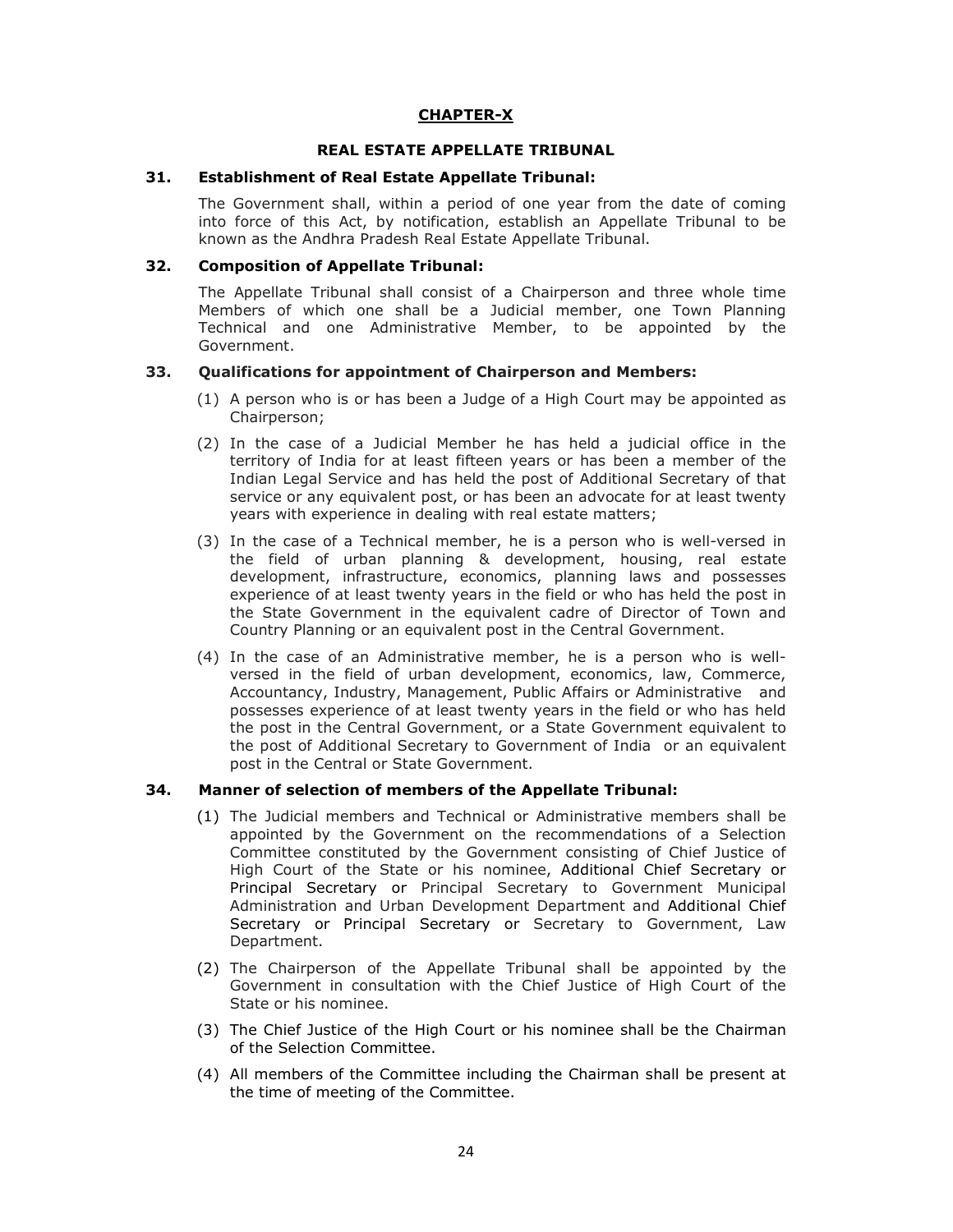- (5) The Notice or the Agenda, as the case may be, for the meeting of the Selection Committee shall be issued in advance. The date and venue for the meeting shall be fixed within the convenience of the Chairman of Selection Committee.
- (6) The Selection Committee may devise its own procedure as deem fit including the appointment of Search Committee and may lay down guidelines and procedure to invite applications from eligible persons as per the qualifications specified and also the process of interview for selection of the Members who are possessing the requisite qualification and experience and suitable for appointment as a Members of the Regulatory Tribunal:
- (7) The Selection Committee shall make its recommendation to the Government within a period of sixty days from the date of reference made under sub-rule (1).
- (8) The Selection Committee shall recommend in the form of a panel of not more than two persons in order of preference separately for each vacancy or posts to the State Government for consideration.
- (9) The State Government shall on the basis of the recommendations of the Selection Committee make a list of persons selected for appointment as Members and the said list shall be valid for a period of two years.
- (10) The Government shall within thirty days from the date of the recommendation by the Selection Committee, appoint one of the two persons recommended by the Selection Committee for each vacancy or post of the Members, as the case may be.

#### **35. Salary and allowances payable and other terms and conditions of service of Chairperson and Members of the Appellate Tribunal**

- (1) The salaries and allowances payable to the Chairperson and Members of the Appellate Tribunal shall be as follows:
	- (a) The Chairperson shall be paid a monthly salary equivalent to the last drawn salary by such person, as a Judge of a High Court;
	- (b) The whole-time Member shall be paid a monthly salary equivalent to the last drawn salary at the post held by such person, prior to his appointment as a Member of the Appellate Tribunal;
	- (c)Every full-time Member, who is not a servant of the Government, shall be paid a monthly salary equivalent to the Additional Secretary to the Government of India;
	- (d) Every part-time Member, who is not a servant of the Government, shall be paid a sitting fee for each day he attends the meetings of the Appellate Tribunal as may be determined by the government, from time to time.
- (2) The Chairperson and every other Member shall be entitled to thirty days of earned leave for every year of service.
- (3) The other allowances and conditions of service of the Chairperson and the whole time Member shall be as admissible to a Judge of High Court or Additional Secretary to Government on India as the case may be-

Provided that such entitlement shall not be less than what he is otherwise eligible in case of serving Government servant.

(4) The term of office of the Chairperson and the Members shall be such as provided in Section 47.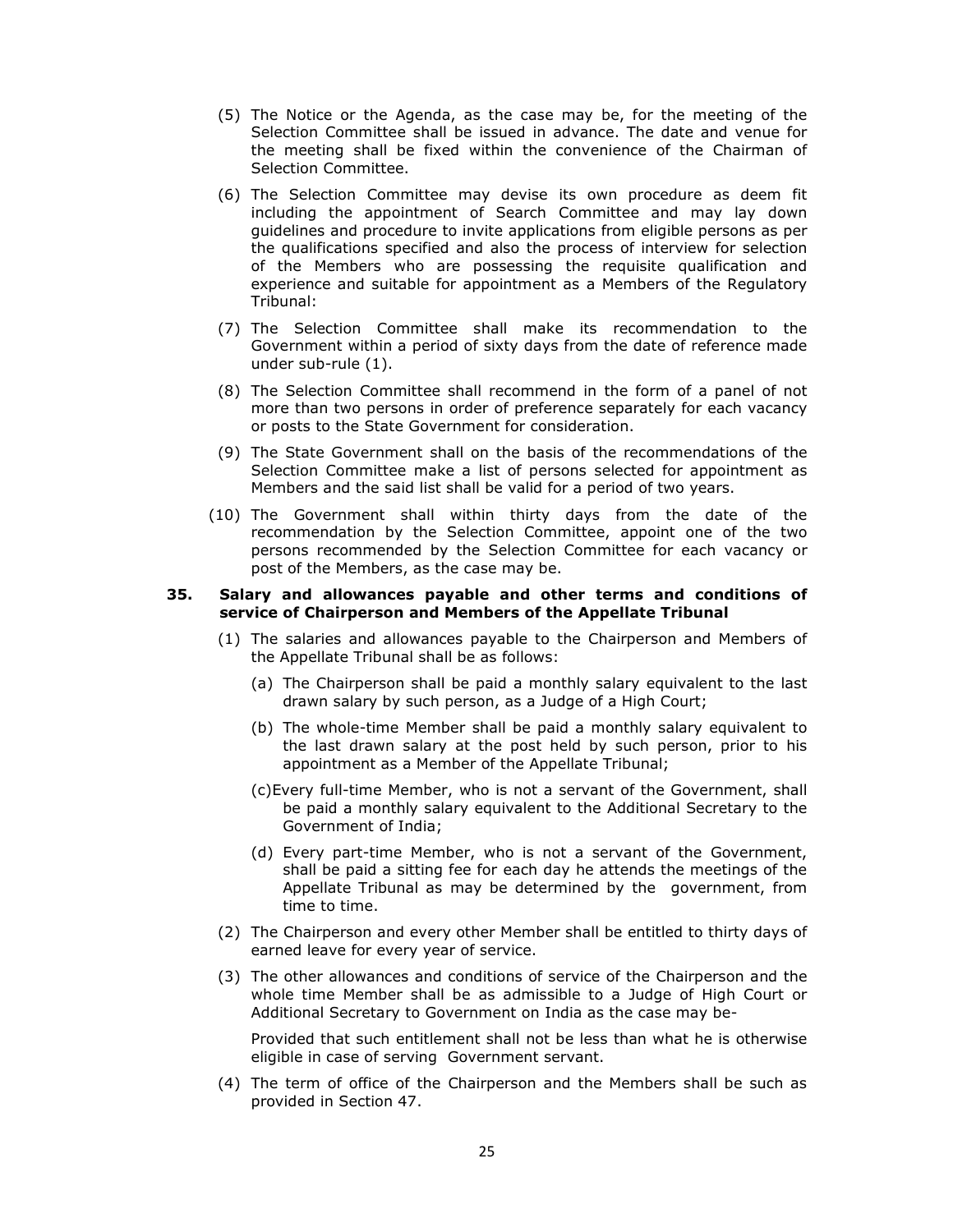### **36. Retirement from Government Service:**

A person in the service of the Government, on his selection as a Member, shall have to retire from service before entering upon his office as a Member.

#### **37. Oath of Office and Secrecy:**

Every person appointed to the Chairperson under the Act shall, before entering upon his office, make and subscribe an oath of office and secrecy.

### **38. Declaration of financial or other interest:**

Before appointment, the Chairperson and the Member shall have to give an undertaking that he does not and will not have any such financial or other interest as is likely to affect prejudicially his functions as such Chairperson or Member.

### **39. Residuary provision:**

Matters relating to the terms and conditions of service of the Chairperson or Member, with respect to which no express provision has been made in these rules, shall be referred by the Appellate Tribunal to the State Government for its decision.

### **40. Administrative powers of the Chairperson of the Appellate Tribunal:**

- (1) The Chairperson of the Appellate Tribunal shall obtain the prior approval of the State Government with regard to the following:
	- (a) all matters pertaining to creation and abolition of posts;
	- (b) all matters pertaining to pay and allowances of the officers and staff of the Appellate Tribunal;

(c)permission for hiring of vehicles for official use;

- (2) The Chairperson of the Appellate Tribunal is competent to exercise the following powers subject to control and review by the Government.
	- (a) To make appointments to the posts of the officers and employees of the Appellate Tribunal from the panel prepared by the Selection Committee;
	- (b) acceptance of resignations by any Member, officer or employee;
	- (c)Making arrangements for officiating against sanctioned posts;
	- (d) all matters in relation to reimbursement of medical claims as per the existing Government Orders;
	- (e) all matters in relation to grant or rejection of leaves.
	- (f) all matters relating to disciplinary action against any Member, officer or employee;
- (3) Manner of selection of officers and employees of the Appellate Tribunal:
	- (a) The Government shall constitute a Selection Committee with the following composition to make selections for officers and employees of the Appellate Tribunal;
	- (b) The Selection Committee shall consist of the Chair Person of the Appellate Tribunal, Principal Secretary to the Government, Municipal Administration & Urban Development Department and Principal Secretary to the Government, Finance department;
	- (c)The Chairperson of the Appellate Tribunal shall be Chairman of the Selection Committee.
	- (d) The Selection Committee may devise its own procedure for selection of the officers and employees of the Appellate Tribunal.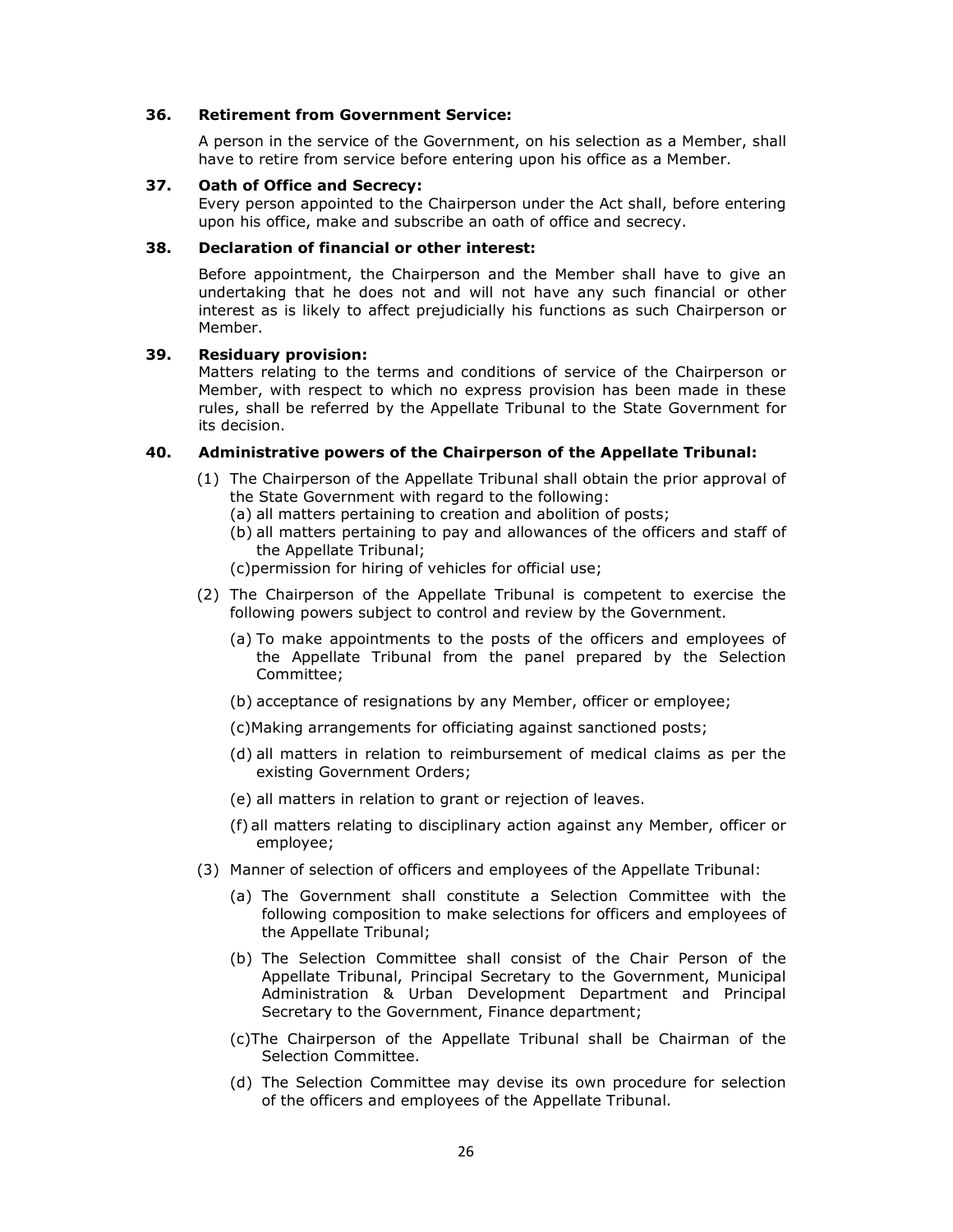(e) The Selection Committee shall follow the procedures prescribed for the Departmental Promotion Committees in the Government in making promotions for the officers and employees of the Appellate Tribunal.

# **41. Categories of officers and other employees of the Authority and Pay Scales:-**

The nature and categories of the officers and other employees of the Tribunal shall be recommended by the Tribunal for consideration of the Government which shall be approved with or without modifications, as the case may be, by the Government.

### **42. Service conditions of the officers and other employees –**

The conditions of service of the officers and employees of the Appellate Tribunal in the matter of pay, allowances, leave, joining time, joining time pay, age of superannuation and other conditions of service, shall be regulated in accordance with such rules and regulations as are, from time to time, applicable to officers and employees of the Government and drawing the corresponding scales of pay.

# **43. Additional powers of the Appellate Tribunal:**

The Appellate Tribunal may call upon such experts or consultants from the fields of economics, commerce, accountancy, real estate, construction, architecture or engineering or from any other discipline as it deems necessary, to assist the Appellate Tribunal in the conduct of any inquiry or proceedings before it.

# **44. Form for filing Appeal and the fees payable:**

- (1) Every appeal filed under sub-section (1) of section 44 shall be accompanied by a fee of rupees one thousand in the form of a demand draft drawn on a nationalized bank in favour of the Appellate Tribunal and payable at the main branch of that Bank at the station where the seat of the said Appellate Tribunal is situated.
- (2) Every appeal shall be filed as per **Form 'L'** along with the following documents:
	- (a) An attested true copy of the order against which the appeal is filed;
	- (b) Copies of the documents relied upon by the appellant and referred to in the appeal;
	- (c)An index of the documents.
- (3) Procedure for filing the appeal shall be as decided by the Appellate Tribunal.

### **45. Procedure for inquiry of the charges against the Chairperson or Member of the Authority or the Appellate Tribunal:**

- (1) In the event of the Government becoming aware of occurrence of any of the circumstances specified in clause (d) or clause (e) of sub-section (1) of section 26 in case of a Chairperson or Member of the regulatory authority or as specified under sub-section (1) of section 49 in case of a Chairperson or Member of the Appellate Tribunal, by receipt of a complaint in this regard or suo motu, as the case may be, the Government shall make a preliminary scrutiny with respect to such charges against the Chairperson or any Member of the regulatory authority or Appellate Tribunal, as the case may be.
- (2) If, on preliminary scrutiny, the Government considers it necessary to investigate into the allegation, it shall place the complaint, if any, together with supporting material as may be available, before a Judge of the High Court.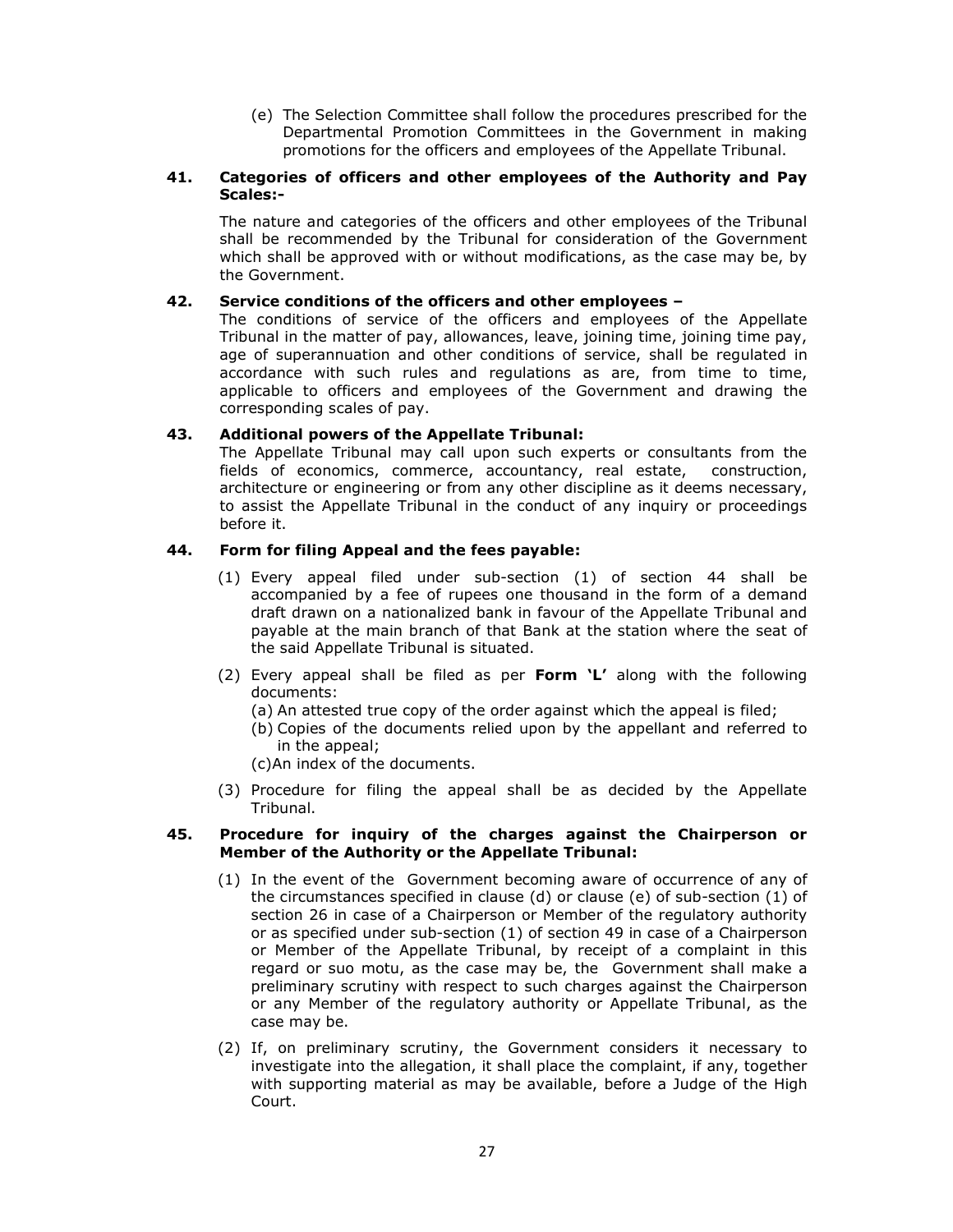- (3) The Government shall forward to the Judge, copies of-
	- (a) the statement of charges against the Chairperson or Member of the regulatory authority or Appellate Tribunal, as the case may be; and
	- (b) material documents relevant to the inquiry.
- (4) The Chairperson or Member of the Authority or Appellate Tribunal, as the case may be, shall be given a reasonable opportunity of being heard with respect to the charges within the time period as may be specified in this behalf by the Judge.
- (5) Where it is alleged that the Chairperson or Member Appellate Tribunal is unable to discharge the duties of his office efficiently due to any physical or mental incapacity and the allegation is denied, the Judge may arrange for the medical examination of the Chairperson or Member of the Appellate Tribunal.
- (6) After the conclusion of the investigation, the Judge shall submit his report to the Government stating therein his findings and the reasons thereof on each of the articles of charges separately with such observations on the whole case as he thinks fit.
- (7) Thereafter, the Government shall in consultation with the Chief Justice of the High Court decide to either remove or not to remove the Chairperson or Member of the Regulatory Authority or Appellate Tribunal, as the case may be.

### **46. Powers of the designated Judge:**

- (1) The designated Judge shall not be bound by the procedure laid down by the Code of Civil Procedure, 1908(Central Act No.5 of 1908), but shall be guided by the principles of natural justice and shall have power to regulate his own procedure including the fixing of places and time of the enquiry.
- (2) The designated Judges shall have, for the purposes of discharging his functions under these rules, the same powers as vested in a civil court under the Code of Civil Procedure, 1908 (Central Act No.5 of 1908), while trying a suit, in respect of the following matters, namely :-
	- (a) summoning and enforcing the attendance of any person and examining him on oath;
	- (b) requiring the discovery and production of document;
	- (c) receiving evidence on affidavits; and
	- (d) subject to the provisions of sections 123 and 124 of the Indian Evidence Act, 1872 (Central Act No.1 of 1872), requisitioning any public record or document or copy of such record or document from any office.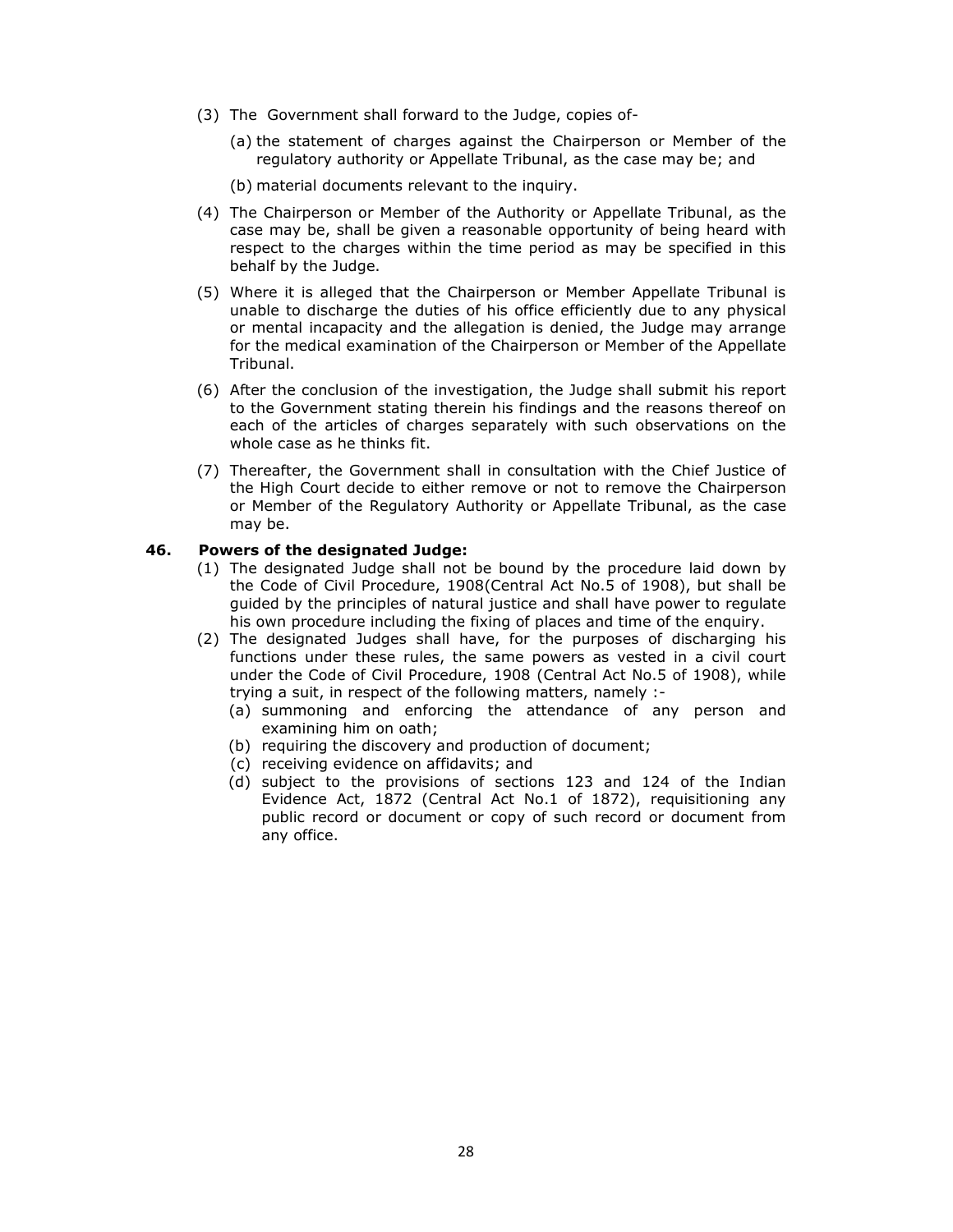### **CHAPTER-XI OFFENCES AND PENALTIES**

### **47. Terms and conditions and the fine payable for compounding of offence:**

|  |  | (1) The court shall, for the purposes of compounding any offence specified |
|--|--|----------------------------------------------------------------------------|
|  |  | under section 70, accept a sum of money as specified in the Table below:   |

| S.<br>No.    | <b>Offence</b>                                                    | Money to be paid for compounding the<br>offence                                                                                                                             |  |
|--------------|-------------------------------------------------------------------|-----------------------------------------------------------------------------------------------------------------------------------------------------------------------------|--|
| 1            | Imprisonment<br>under<br>section<br>sub<br>$(2)$ of<br>section 59 | 10% of the estimated cost of the real estate<br>project.                                                                                                                    |  |
| $\mathbf{2}$ | Imprisonment<br>under<br>section 64                               | 10% of the estimated cost of the real estate<br>project.                                                                                                                    |  |
| 3            | under<br>Imprisonment<br>section 66                               | 10% of the estimated cost of the plot,<br>apartment or building, as the case may be, of<br>the real estate project, for which the sale or<br>purchase has been facilitated. |  |
| 4            | Imprisonment<br>under<br>section 68                               | 10% of the estimated cost of the plot,<br>apartment or building, as the case may be.                                                                                        |  |

"Provided that the Government may, by notification in the official gazette, amend the rates specified in the table above."

- (2) On payment of the sum of money in accordance with the table above, any person in custody in connection with that offence shall be set at liberty and no proceedings shall be instituted or continued against such person in any court.
- (3) The acceptance of the sum of money for compounding an offence in accordance with the table above, by the Court shall be deemed to amount to an acquittal within the meaning of section 300 of the Code of Criminal Procedure, 1973.
- (4) The promoter, allottee or real estate agent, as the case may be, shall comply with the orders of the regulatory authority or the Appellate Tribunal, within the period specified by the court, which shall not be more than 30 days from the date of compounding of the offence.

#### **48. Manner of filing a complaint with the regulatory authority and the manner of holding an inquiry by the regulatory authority:**

- (1) Any aggrieved person may file a complaint with the regulatory authority for any violation under the Act or the rules and regulations made thereunder, save as those provided to be adjudicated by the adjudicating officer, as per Form 'M' which shall be accompanied by a fee of rupees one thousand in the form of a demand draft drawn on a nationalized bank in favour of regulatory authority and payable at the main branch of that bank at the station where the seat of the said regulatory authority is situated.
- (2) The regulatory authority shall for the purposes of deciding any complaint as specified under sub-rule (1), follow summary procedure for inquiry in the following manner:
	- (a) Upon receipt of the complaint the regulatory authority shall issue a notice along with particulars of the alleged contravention and the relevant documents to the respondent;
	- (b) The notice shall specify a date and time for further hearing;
	- (c)On the date so fixed, the regulatory authority shall explain to the respondent about the contravention alleged to have been committed in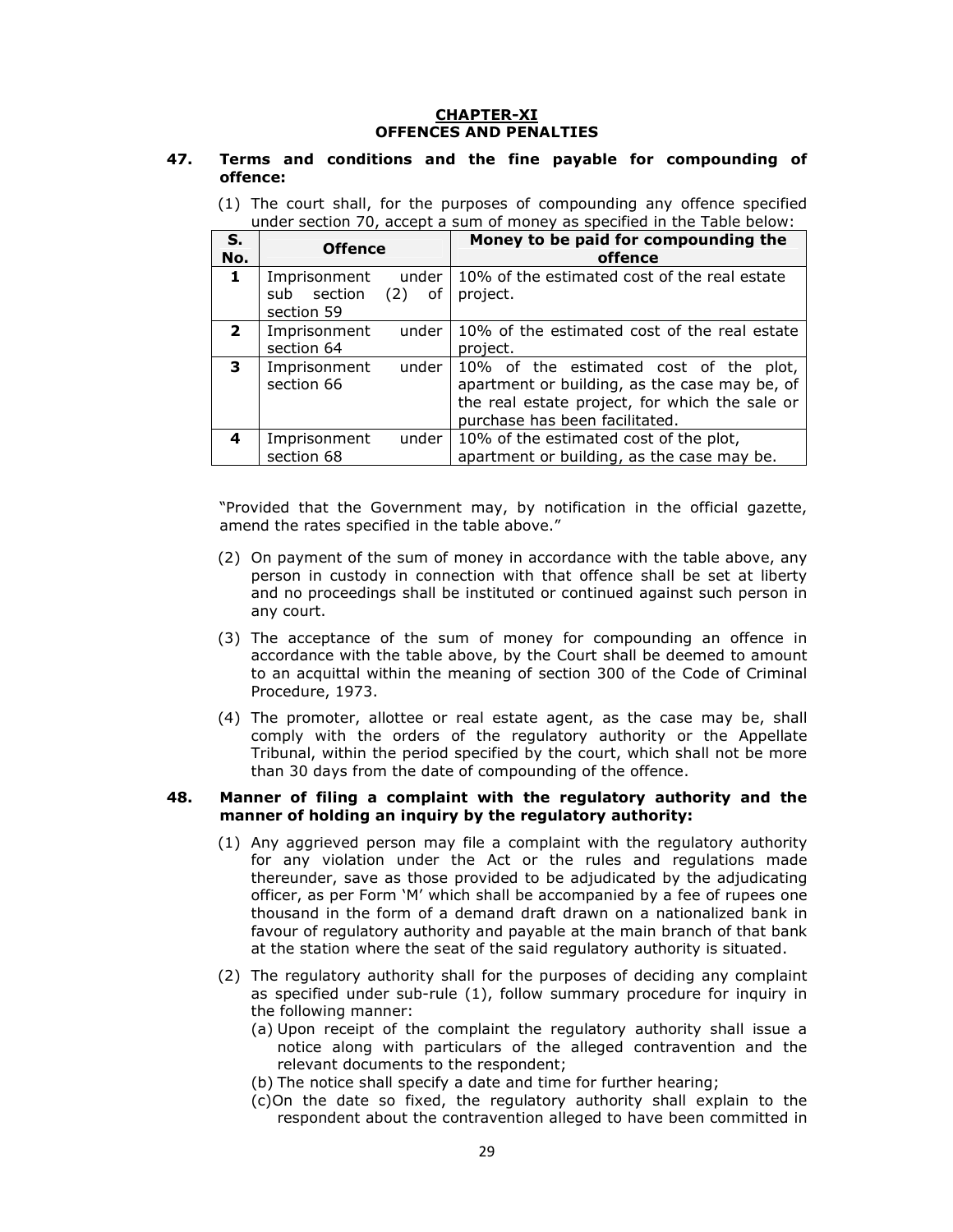relation to any of the provisions of the Act or the rules and regulations made thereunder and if the respondent:

- (i) pleads guilty, the regulatory authority shall record the plea, and pass such orders including imposition of penalty as it thinks fit in accordance with the provisions of the Act or the rules and regulations, made thereunder;
- (ii) does not plead guilty and contests the complaint the regulatory authority shall demand and explanation from the respondent;
- (d) In case the regulatory authority is satisfied on the basis of the submissions made that the complaint does not require any further inquiry it may dismiss the complaint;
- (e) In case the regulatory authority is satisfied on the basis of the submissions made that the there is need for further hearing into the complaint it may order production of documents or other evidence on a date and time fixed by it;
- (f) The regulatory authority shall have the power to carry out an inquiry into the complaint on the basis of documents and submissions;
- (g) On the date so fixed, the regulatory authority upon consideration of the evidence produced before it and other records and submissions is satisfied that -
	- (i) the respondent is in contravention of the provisions of the Act or the rules and regulations made thereunder it shall pass such orders including imposition of penalty as it thinks fit in accordance with the provisions of the Act or the rules and regulations made thereunder;
	- (ii) the respondent is not in contravention of the provisions of the Act or the rules and regulations made thereunder the regulatory authority may, by order in writing, dismiss the complaint, with reasons to be recorded in writing.
- (h) If any person fails, neglects or refuses to appear, or present himself as required before the regulatory authority, the regulatory authority shall have the power to proceed with the inquiry in the absence of such person or persons after recording the reasons for doing so.

### **49. Manner of filing a complaint with the adjudicating officer and the manner of holding an inquiry by the adjudicating officer:**

- (1) Any aggrieved person may file a complaint with the adjudicating officer for compensation under section 12, 14, 18 and 19 as per Form 'N' which shall be accompanied by a fee of rupees one thousand in the form of a demand draft drawn on a nationalized bank in favour of regulatory authority and payable at the main branch of that bank at the station where the seat of the said regulatory authority is situated.
- (2) The adjudicating officer shall for the purposes of adjudging compensation follow summary procedure for inquiry in the following manner:
	- (a) Upon receipt of the complaint the adjudicating officer shall issue a notice along with particulars of the alleged contravention and the relevant documents to the promoter;
	- (b) The notice shall specify a date and time for further hearing;
	- (c)On the date so fixed, the adjudicating officer shall explain to the promoter about the contravention alleged to have been committed in relation to any of the provisions of the Act or the rules and regulations made thereunder and if the promoter:
		- (i) pleads guilty, the adjudicating officer shall record the plea, and award such compensation as he thinks fit in accordance with the provisions of the Act or the rules and regulations, made there under;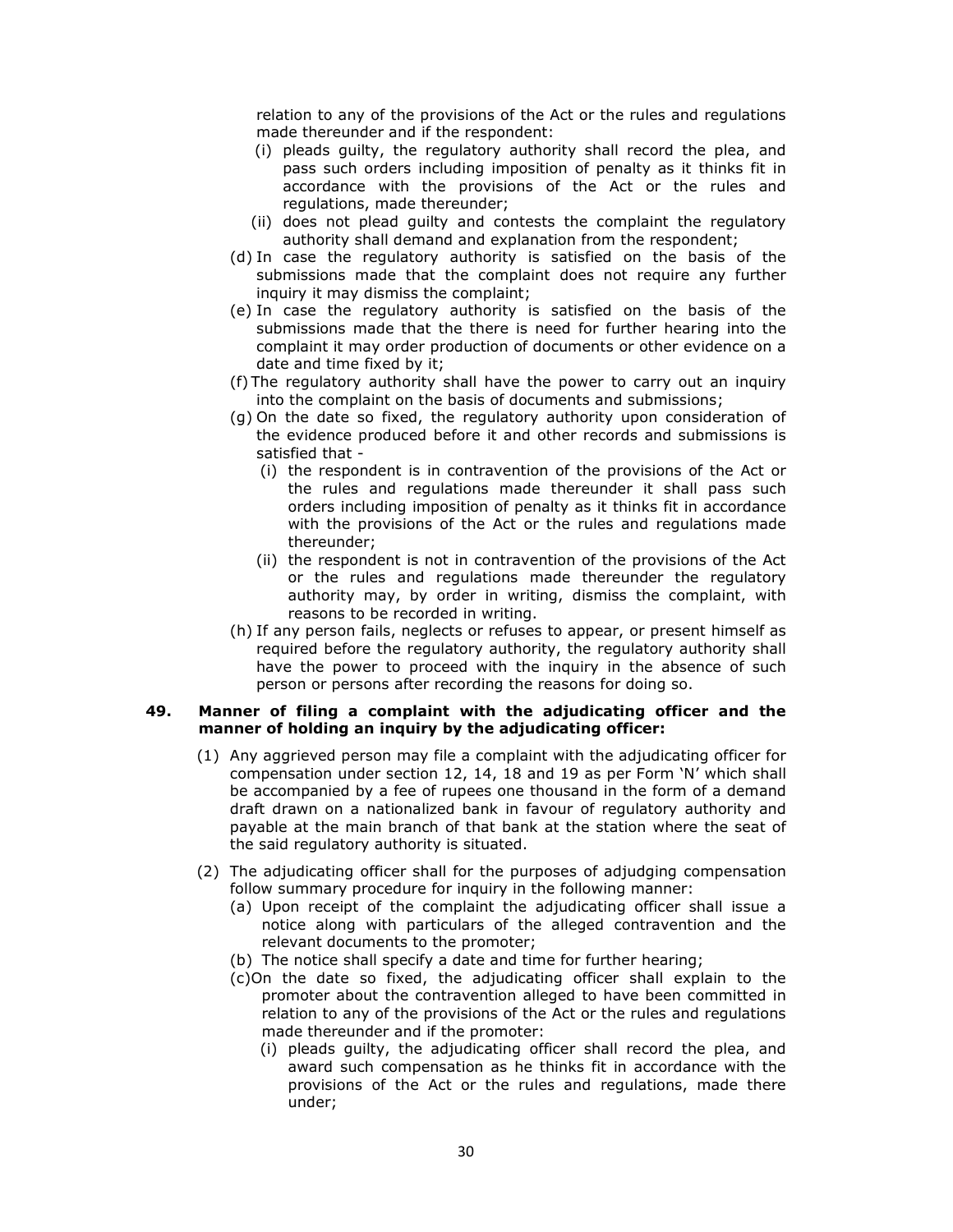- (ii) does not plead guilty and contests the complaint the adjudicating officer shall demand and explanation from the promoter;
- (d) In case the adjudicating officer is satisfied on the basis of the submissions made that the complaint does not require any further inquiry it may dismiss the complaint;
- (e) In case the adjudicating officer is satisfied on the basis of the submissions made that the there is need for further hearing into the complaint it may order production of documents or other evidence on a date and time fixed by him;
- (f) The adjudicating officer shall have the power to carry out an inquiry into the complaint on the basis of documents and submissions;
- (g) On the date so fixed, the adjudicating officer upon consideration of the evidence produced before him and other records and submissions is satisfied that the promoter is-
	- (i) liable to pay compensation, the adjudicating officer may, by order in writing, order payment of such compensation, as deemed fit by the promoter to the complainant; or
	- (ii) not liable to any compensation, the adjudicating officer may, by order in writing, dismiss the complaint, with reasons to be recorded in writing.
- (h) If any person fails, neglects or refuses to appear, or present himself as required before the adjudicating officer, the adjudicating officer shall have the power to proceed with the inquiry in the absence of such person or persons after recording the reasons for doing so.

#### **CHAPTER-XII MISCELLANEOUS**

# **50. Interpretation:**

If any question arises relating to the interpretation of these rules or when express provision has not been made in these rules about a particular matter, the same shall be referred to the Government for its decision and decision of the Government shall be binding.

### **51. Residuary provision:**

Matters relating to the terms and conditions of service of the Chairperson or a Member, with respect to which no express provision has been made in these rules, shall be referred by the Authority to the Government for its decision, and the decision of the Government thereon shall be applicable to the Chairperson or Member, as the case may be.

### **52. Power to relax:**

The Government shall have power to relax any provision of these rules in respect of Chairperson or any other Member for reasons to be recorded.

#### **CHAPTER-XIII BUDGET AND REPORT**

# **53. Budget, Accounts and Audit:**

The regulatory authority shall prepare a budget, maintain proper accounts and other relevant records and prepare an annual statement of accounts as provided in section 77 as per Form 'O'.

### **54. Report and Returns:**

The regulatory authority shall prepare its annual report as provided in section 78 as per Form 'P'.

> R. KARIKAL VALAVEN PRINCIPAL SECRETARY TO GOVERNMENT

> > SECTION OFFICER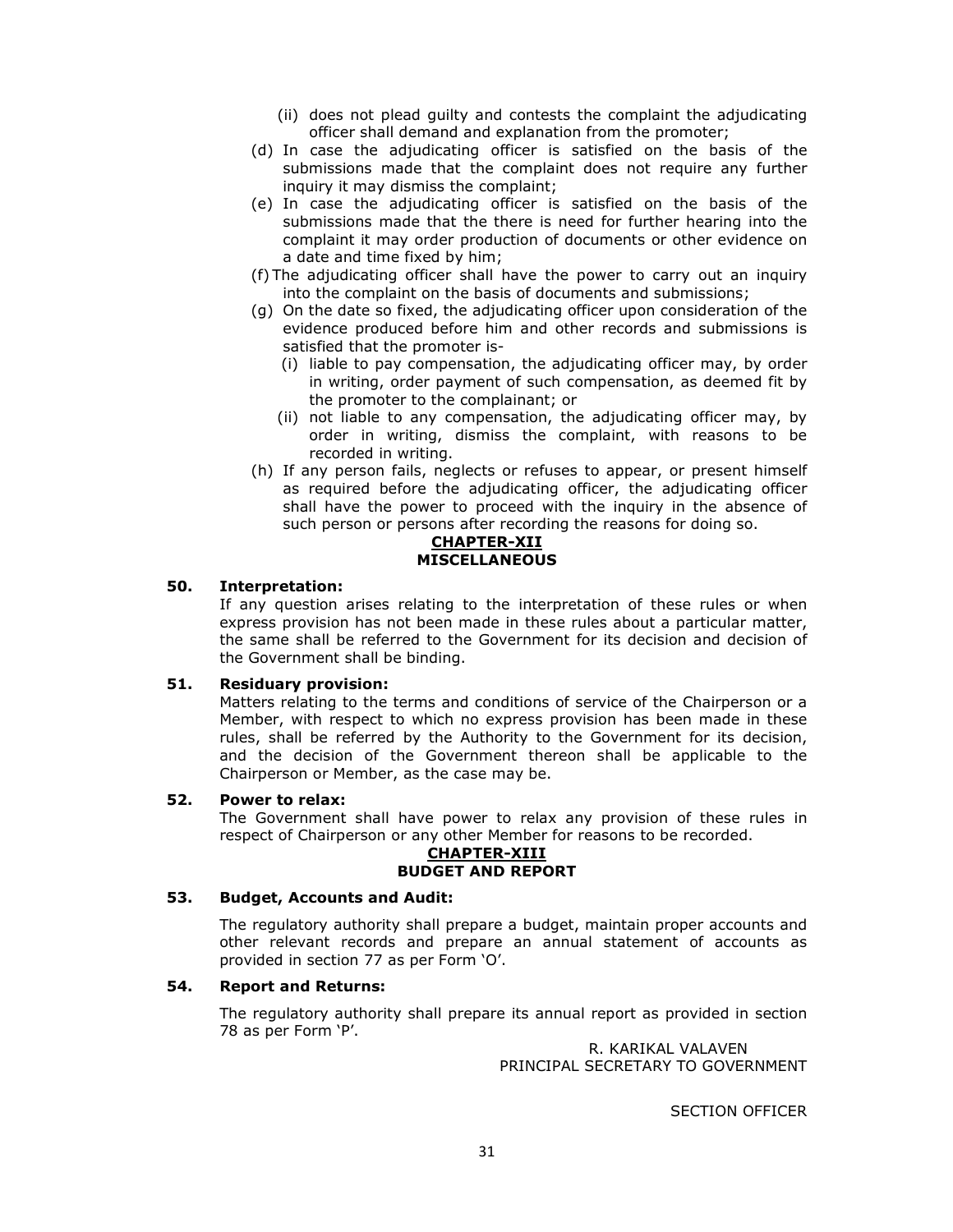# FORM- 'A' [See rule 3-A (1), 3(2)] **APPLICATION FOR REGISTRATION OF PROJECT**

**To** 

The real Estate Regulatory Authority

Sir,

|    |       | I/We hereby apply for the grant of registration of my/our project to be set up |       |
|----|-------|--------------------------------------------------------------------------------|-------|
| at | Taluk | District                                                                       | State |
|    |       |                                                                                |       |

- 1.The requisite particulars are as under:- (i) Statues of the applicant, whether individual/ company / proprietorship firm/ societies/ partnership form/ competent authority:
	- (ii) In case of individual-
		- (a) Name
		- (b) Father's Name
		- (c) Occupation
		- (d) Permanent address
		- (e) Photograph

OR

In case of firm / societies / trust / companies / limited liability partnership / Competent authority-

(a) Name

- (b) Address
- (c) Copy of registration certificate
- (d) Main objects
- (e) Name, photograph and address of chairmen of the governing body / partners / directors etc.
- (iii) PAN No.
- (iv) Name and address of the bank or banker with which account in terms of section 4 (2)(I)(D) of the Act will be maintained  $\frac{1}{2}$
- (v) Details of project land held by the applicant  $\frac{1}{1-\frac{1}{2}}$
- (vi) Brief details of the projects lunched by the promoter in the last five years, whether already completed or being developed, as the case may be, including the current statues of the said projects, any delay in its completion, details of cases pending , details of types of land and payments pending etc.
- (vii) Agency to take up external development works \_\_\_\_\_\_\_\_\_\_\_\_\_\_\_\_\_\_\_\_\_\_\_\_\_\_\_\_Local Authority / Self Development;
- (viii) Registration fee by way of a demand draft dated \_\_\_\_\_\_\_\_\_\_\_\_\_\_\_\_\_\_\_\_\_\_\_\_\_ drawn on \_\_\_ bearing no. The same of the for an amount of Rs /- calculated as per sub rule (3) of rule 3;

(ix) Any other information the applicant may like to furnish.

2. I/we enclose the following documents in triplicate, namely;-

(i) authenticated copy of the PAN card of the promoter;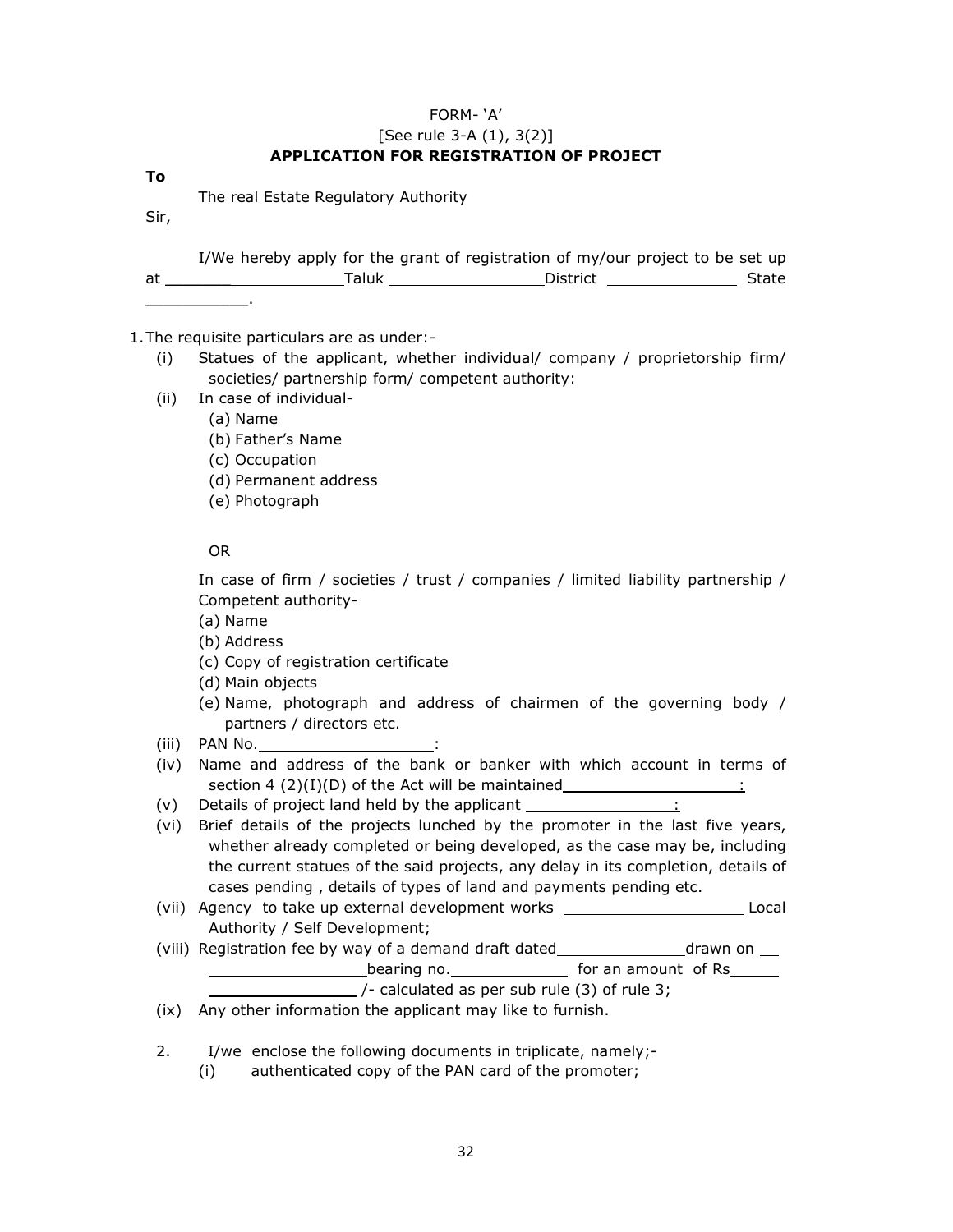- (ii) audited balance sheet of the promoter for the preceding financial year and income tax returns of the promoter for three preceding financial years;
- (iii) copy of the legal title deed reflecting the title of the promoter to the land on which development is proposed to be developed along which legally valid documents with authentication of such title, if such land is owned by another person;
- (iv) the details of encumbrances on the land on which development is proposed including any rights, title, interest or name of any party in or over such land along with details;
- (v) where the promoter is not the owner of the land on which developments is proposed details of the consent of the owner of the land along with a copy of the collaboration agreement , development agreement , joint development agreement or any other agreement , as the case may be, entered into between the promoter and such owner and copies of title and other documents reflecting the title of such owner on the land proposed to be developed;
- (vi) an authenticated copy of the approvals and commencement certificate from the competent authority obtained in accordance with the laws as may be applicable for the real estate project motioned in the application, and where the project is proposed to be developed in phase, an authenticated copy of the approvals and commencement certificate from the competent authority for each of such phases;
- (vii) the sanctioned plan, layout plan and specification of the proposed project or the phase thereof, and the whole project as sanctioned by the competent authority;
- (viii) the plan of development works to be executed in the proposed project and the proposed facilities to be provided thereof including fire – fighting facilities drinking water facilities, emergency evacuation services, use of renewable energy;
- (ix) the location details of the project, with clear demarcation of land dedicated for the project along with its boundaries including the latitude and longitude of the end points of the project;
- (x) proforma of the allotment letter, agreement for sale, and the conveyance deed proposed to be singed with the allottees;
- (xi) the number, type and the carpet area of apartments for sale in the project along with the area of the excusive balcony or veranda areas and the exclusive open terrace areas apartment with the apartment, if any;
- (xii) the number and area of garage for sale in the project;
- (xiii) the number of open parking areas available in the real estate project;
- (xiv) the names and addresses of his real estate agents, if any, for the proposed project;
- (xv) the names and addresses of the contractors, architect, structural engineer, if any and other persons concerned with the development of the proposed project;
- (xvi) a declaration in FORM'B'.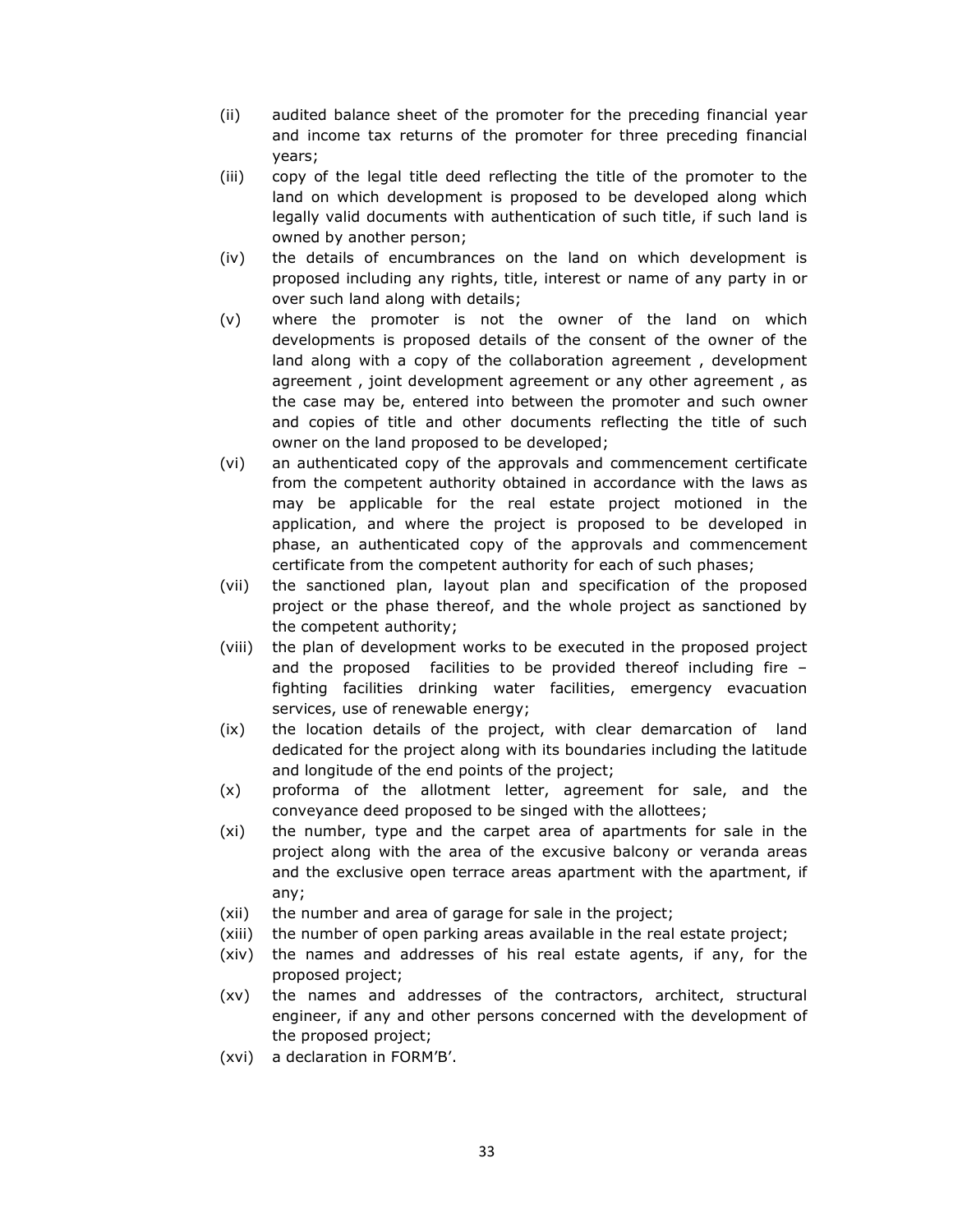3. I/We solemnly affirm and declare that the particulars given in herein are correct to my / our knowledge and belief.

Dated: Place:

Yours faithfully,

Signature and seal of the applicants(s)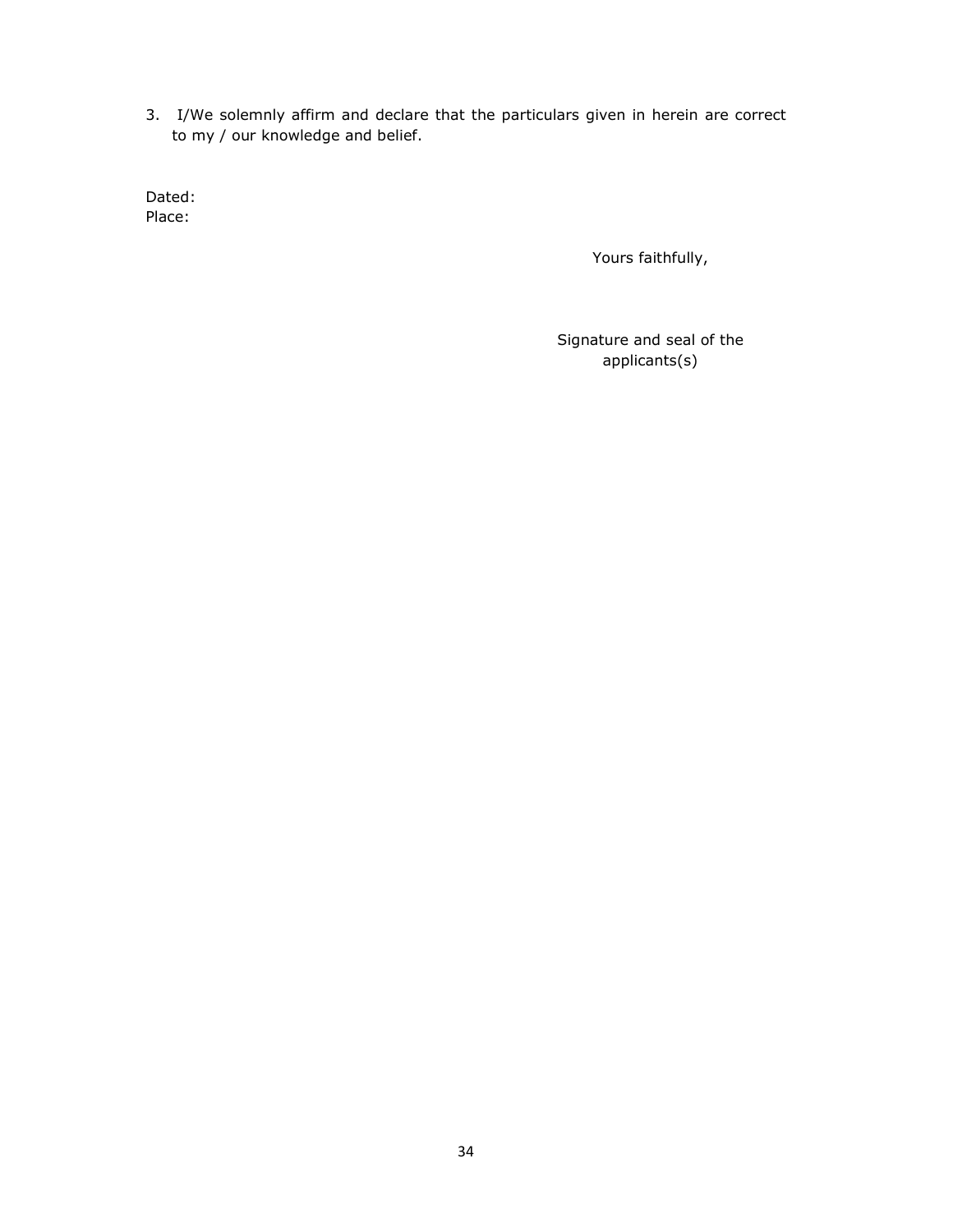# **FORM - 'B'**

# **[See rule 3B-(2) (n)]**

# **DECLARATION, SUPPORTED BY AN AFFIDAVIT, WHICH SHALL BE SIGNED BY THE PROMOTER ANY PERSON AUTHORIZES BY THE PROMOTER**

### Affidavit cum Deceleration

Affidavit cum declaration of Mr./Ms. example 20 Promoter of the proposed project/ duly authorized by the promoter of the proposed project, vide its/ his/their authorized dated \_\_\_\_\_\_\_\_\_;

I, 1. promoter of the proposed project/ duly authorized by the promoter of the proposed project do hereby solemnly declare, undertake and state as under:

1. That I/promoter have/ has a legal title to the land on which the development of the project is proposed

#### OR

Have/has a legal title to the land on which the development of the proposed project is to be carried out

### AND

a legally valid authentication of title of such land along with an authorised copy of the agreement between such owner and promoter for development of the real estate project is enclosed herewith.

2. That the said land is free from all encumbrances.

OR

That details of encumbrances including details of any rights, title, interest or name of any party i or over such land , along with details.

- 3. That the time period within which the project shall be completed by me/promoter is .
- 4. That seventy per cent of the amount realised by me / promoter for the real estate project from the allottees, from time to time, shall be deposited in a separate account to be maintained in a scheduled bank to over the cost of construction and the land cost and shall be used only for the purpose.
- 5. That the amounts from the separate account, to cover the cost of the project, shall be withdrawn in proportion to the percentage of completion of the project.
- 6. That the amounts from the separate account shall be withdrawn after it is certified by an engineer, an architect and a chartered accountant in practice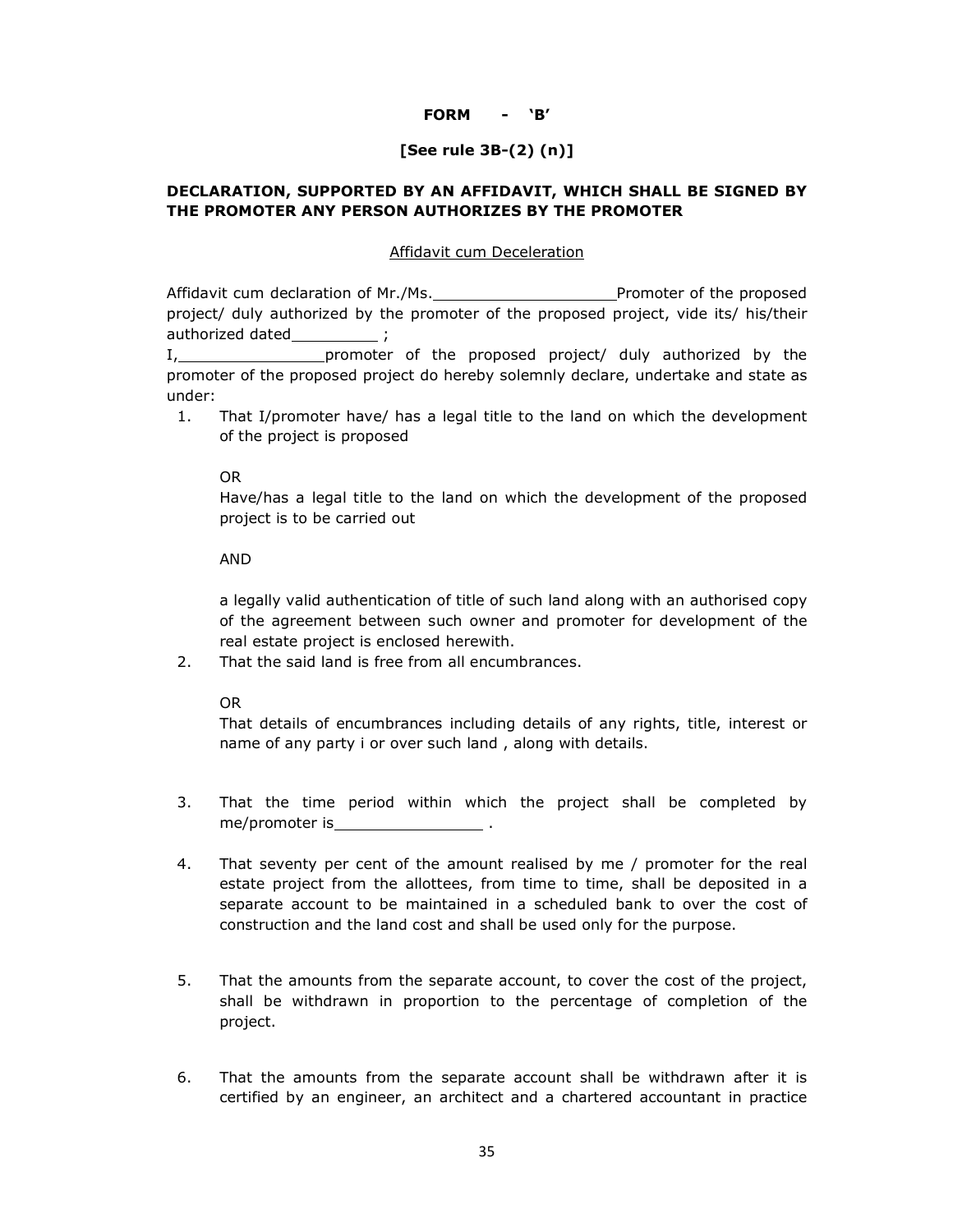that the withdrawal is in proportion to the percentage of completion of the project.

- 7. That I / promoter shall get the accounts audited within six months after the end of every financial year by a chartered accountant in practice, and shall produce a statement of accounts duly certified and signed by such chartered accountant and it shall be verified during the audit that the amounts collected for a particular project have been utilised for the project and the withdrawal has been in compliance with the proportion to the percentage of completion of the project.
- 8. That I/promoter shall take all the pending approvals on time, from the competent authorities.
- 9. That I / promoter have / has furnished such other documents as have been prescribed by the rules and regulations made under the act.
- 10. That I/ promoter shall not discriminate against any allottee at the time of allotment of any apartment, plot or building, as the case may be, on any grounds.

Deponent

# **Verification**

The contents of my above Affidavit cum declaration are true and correct and nothing material has been concealed by me there form.

Verified by me at **on this** and the days of

.

Deponent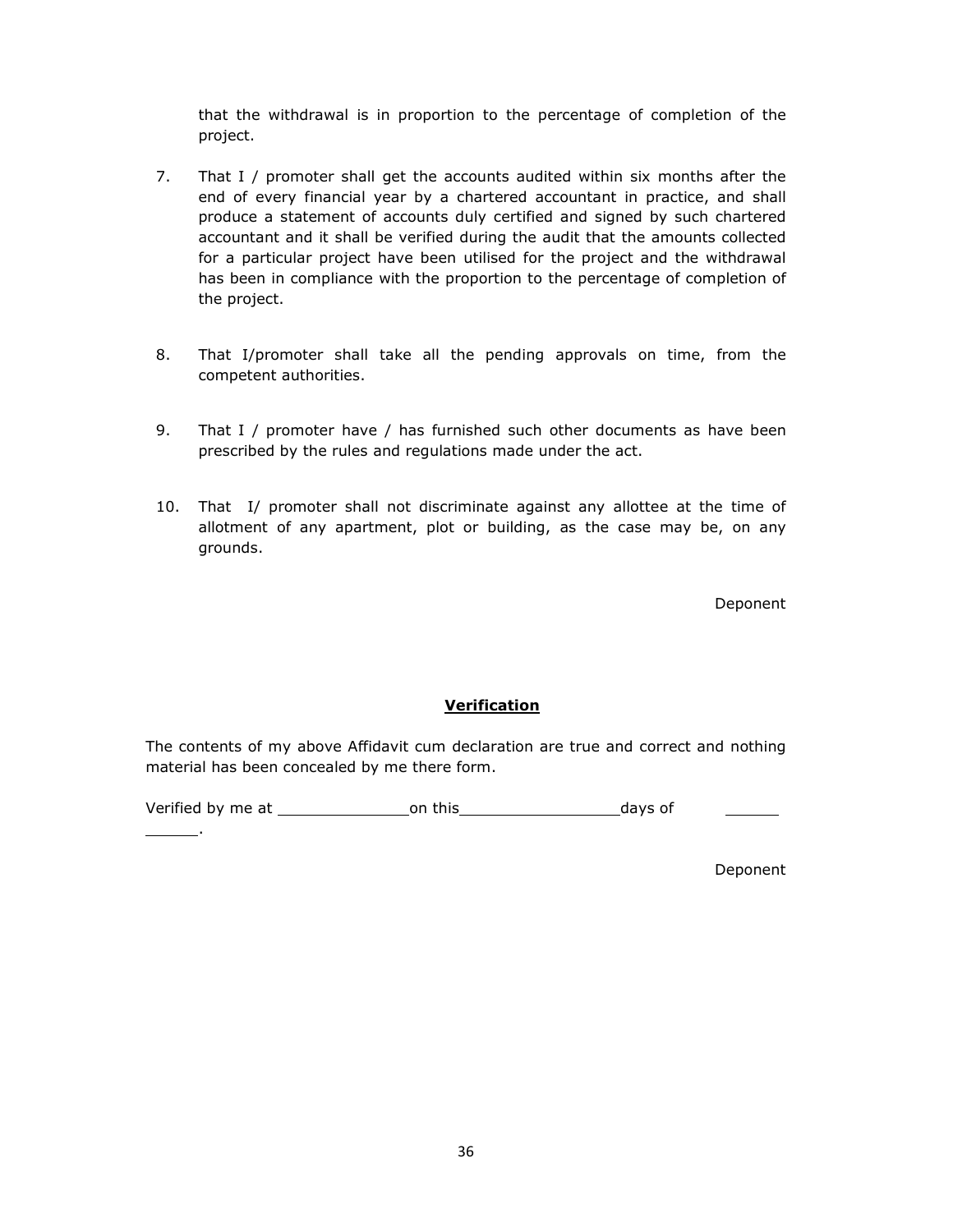### **FORM – "C'**

## **(SEE Rule – 6A (3))**

### **REGISTRATION CERTIFICATE OF PROJECTY**

This registration is granted under section 5 of the Act to the following project under project registration number…………………..

(Specify Details of Project including the project address):

1. (In the case of an individual) Mr. Ms………………………………………….. son of Mr.Ms……………………….. Taluk……………………………….District………………………..State………………………..

OR

(in the case of a firm / society / company / competent authority) ..............................society/ company competent authority……………………having its registered office / principal place of business at…………………..

- 2. This registration is granted subject to the following condition namely:-
	- (i) The promoter shall enter into an agreement for sale with the allottees as provided in "Annexure A"
	- (ii) The promoter shall execute and register a conveyance deed in favour of the allottee or the association of the allottees, as the case may be of the apartment or the common areas as per section 17;
	- (iii) The promoter shall deposit seventy percent of the amounts realized by the promoter in a separate account to be maintained in a schedule bank to cover the cost of construction and the land cost to be used only for that purpose as per sub-clause (D) of clause (I) of sub-section (2) of section 4;
	- (iv) The registration shall e valid for a period of ……………years commencing from ……………….. and ending with……………………….. unless renewed by the Real Estate Regulatory Authority in accordance with section 6 read with rule 7 of the Act.
	- (v) The promoter shall comply with the provisions of the Act and the rules and regulations made there under.
	- (vi) The promoter shall not contravene the provisions of any other law for the time being in force in the area where the project is being developed.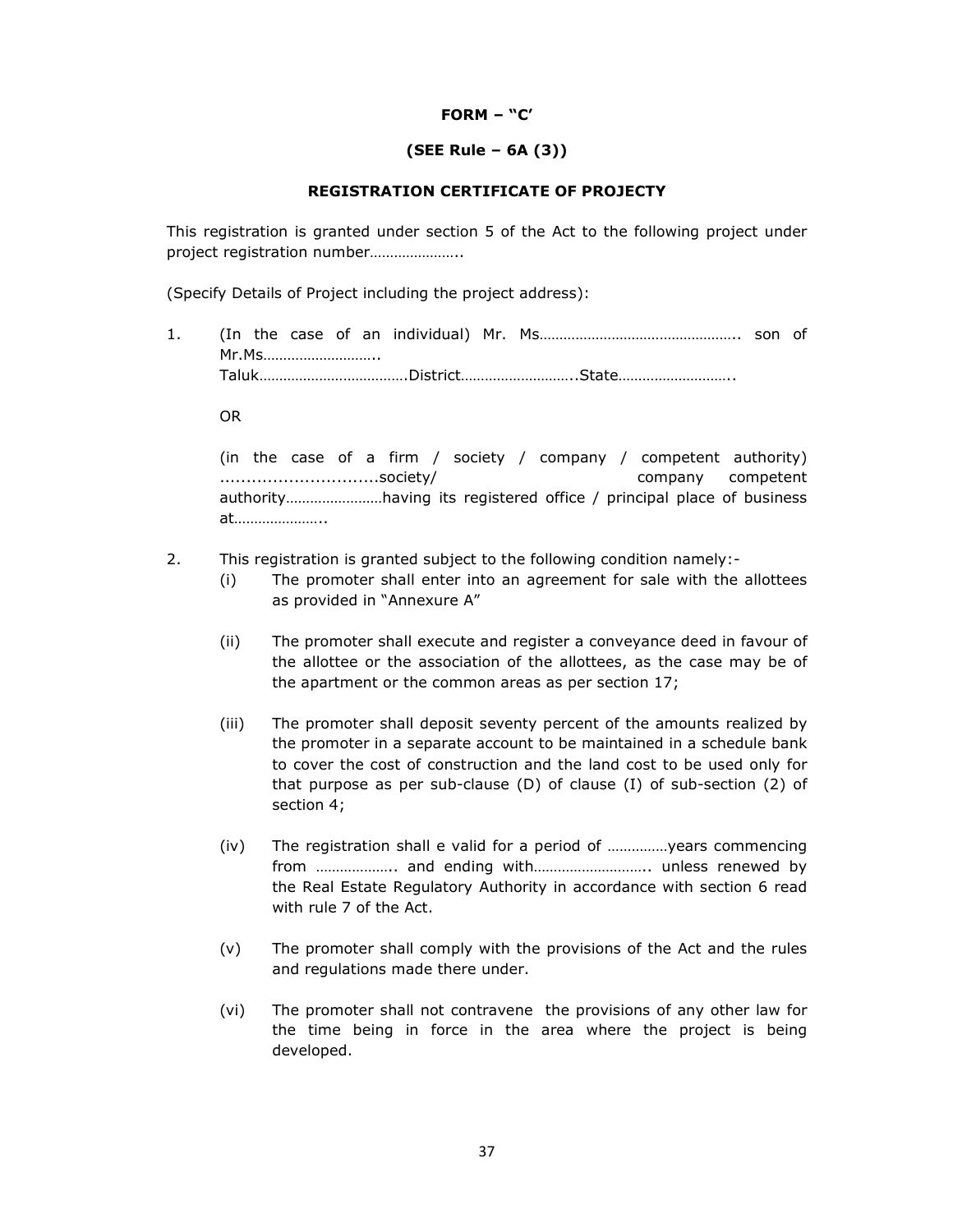3. If the above mentioned conditions are not fulfilled by the promoter, the regulatory authority may take necessary action against the promoter including revoking the registration granted herein, as per the Act and the rules and regulations made thereunder.

Dated: Place:

> Signature and seal of the Authorized Officer Real Estate Regulatory Authority.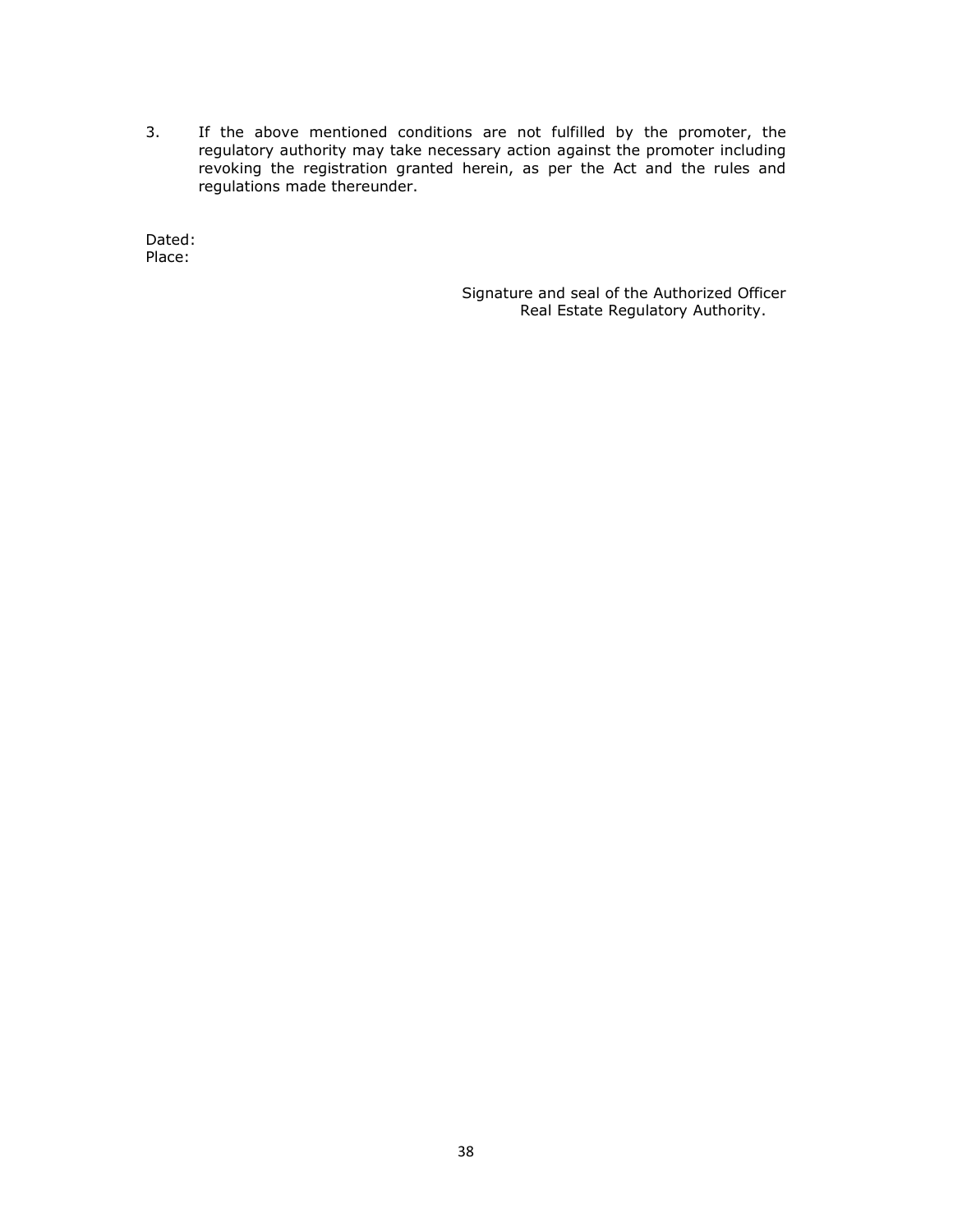## **FORM "D" (See rule 6-B (6), rule 7 (4): rule:8)**

### **INTIMATION OF REJECTION OF APPLICATION FOR REGISTRATION OF PROJECT / REJECTION OF APPLICATIONS FOR EXTENSION OF REGISTRATION OF PROJECTG / REVOCATION OF REGISTRATION OF PROJECT**

From :

The Real Estate Regulatory Authority,

To

Application / Registration No:………………………………………..

Dated:…………………………………………..

You are hereby informed that your application for registration of your project is rejected

OR

You are hereby informed that your application for extension of the registration of your project is rejected.

OR

You are hereby informed that the registration granted to your project is hereby revoked

for the reasons set out:…………………………………..

Place: Dated:

> Signature and seal of the Authorized Officer Real Estate Regulatory Authority.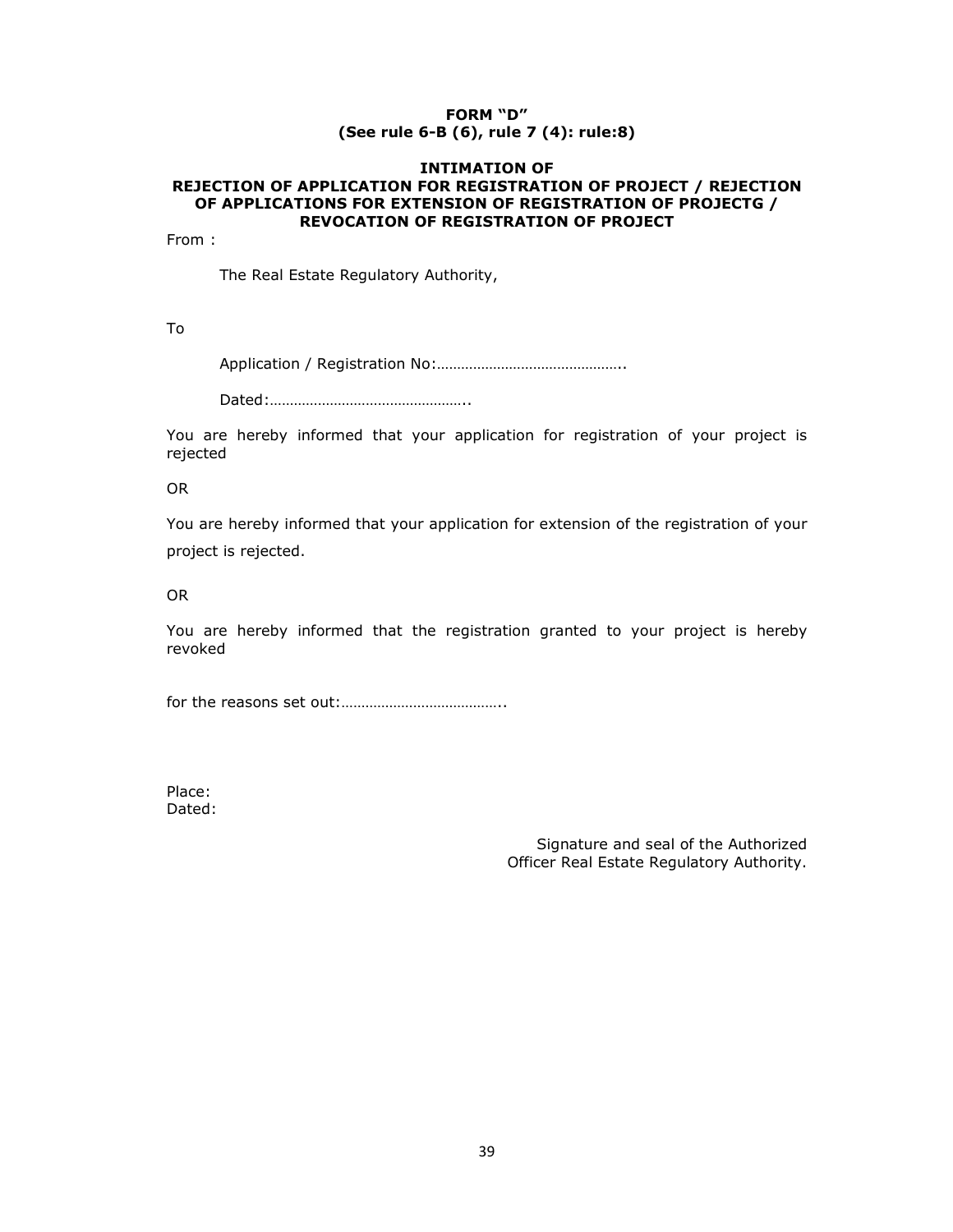## **FORM "E" (See rule 7 (1))**

## **APPLICATION FOR EXTENSION OF REGISTRATION OF PROJECT**

From

To

The Real Estate Regulatory Authority.

Sir,

I / We hereby apply for renewal of registration of the following Projects:

Registered with the regulatory authority vide project registration certificate bearing No………………. which expires on………………………………..

As required I / We submit the following documents and information, namely:-

- (i) A demand Draft No…………………………dated………………………….for rupees……………………………. In favour of …………………………….drawn on ……………………………bank as extension fee as provided under sub-rule (2) of rule 7:
- (ii) Authenticated Plan of the project showing the stage of development works undertaken till date:
- (iii) Explanatory note regarding the state of development works in the project and reason for not completing the development works in the project within the period declared in the declaration submitted in Form "B" at the time of making application for the registration of the project..................................
- (iv) Authenticated copy of the permission approval from the competent authority which is valid for a period which is longer than the proposed term of extension of the registration sought from the regulatory authority:
- (v) The original project registration certificate; and
- (vi) Any other information as may be specified by regulations.

Place: Date:

Yours faithfully,

Signature and seal of the applicant(s)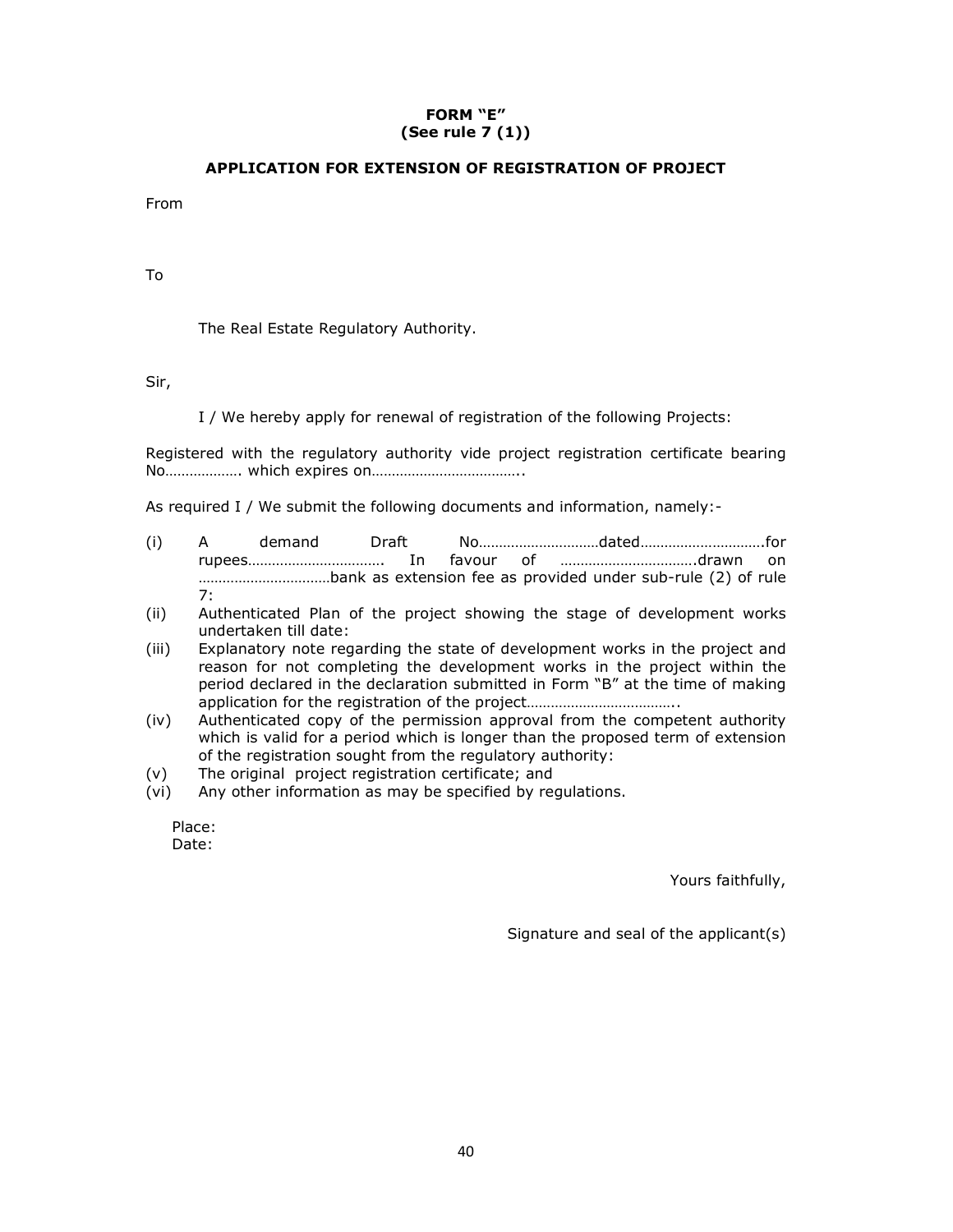### **FORM "F'**

### **(See rule 7(4))**

### **CERTIFICATE FOR EXTENSION OF REGISTRATION OF PROJECT**

 This extension of registration is granted under section 6 of the Act, to the following Project: ………………………………………………………………………………………… registered with the regulatory authority vide project registration certificate bearing No……..of

1. (in the case of an individual) Mr. / Ms………………………………………………………….. son of  $Mr$ . Ms…………………………………………….Taluk……………………………….District…………………..St ate………

### OR

(In the case of a firm / society / company / competent authority)…………………….firm/ society / company / competent authority ………………………….having in registered office/principal place of business at…………………………..

- 2. This renewal of registration is granted subject to the following conditions, namely:-
	- (i) The promoter shall execute and register a conveyance deed in favour of the allotee or the association of the allottees, as the case may be, of the apartment or the common areas as per section 17:
	- (ii) The promoter shall deposit seventy percent of the amounts realized by the promoter in a separate account to be maintained in a schedule bank to cover the cost of construction and the land cost to be used only for that purpose as per sub-clause (D) of clause (1) of sub-section (2) of section 4:
	- (iii) The registration shall be valid for a period of ………………………years commencing from ………………………..and ending with……………………..unless renewed by the Real Estate Regulatory Authority in accordance with section 6 read with rule:7 of the Act.
	- (iv) The promoter shall comply with the provisions of the Act and the rules and regulations made thereunder:
	- (v) The promoter shall not contravene the provisions of any other law for the time being in force in the area where the project is being developed.
	- (vi) If the above mentioned conditions are not fulfilled by the promoter the regulatory authority may take necessary action against the promoter including revoking the registration granted herein, as per the Act and the rules and regulations made thereunder:

Dated: Place:

> Signature and seal of the Authorised Officer Real Estate Regulatory Authority.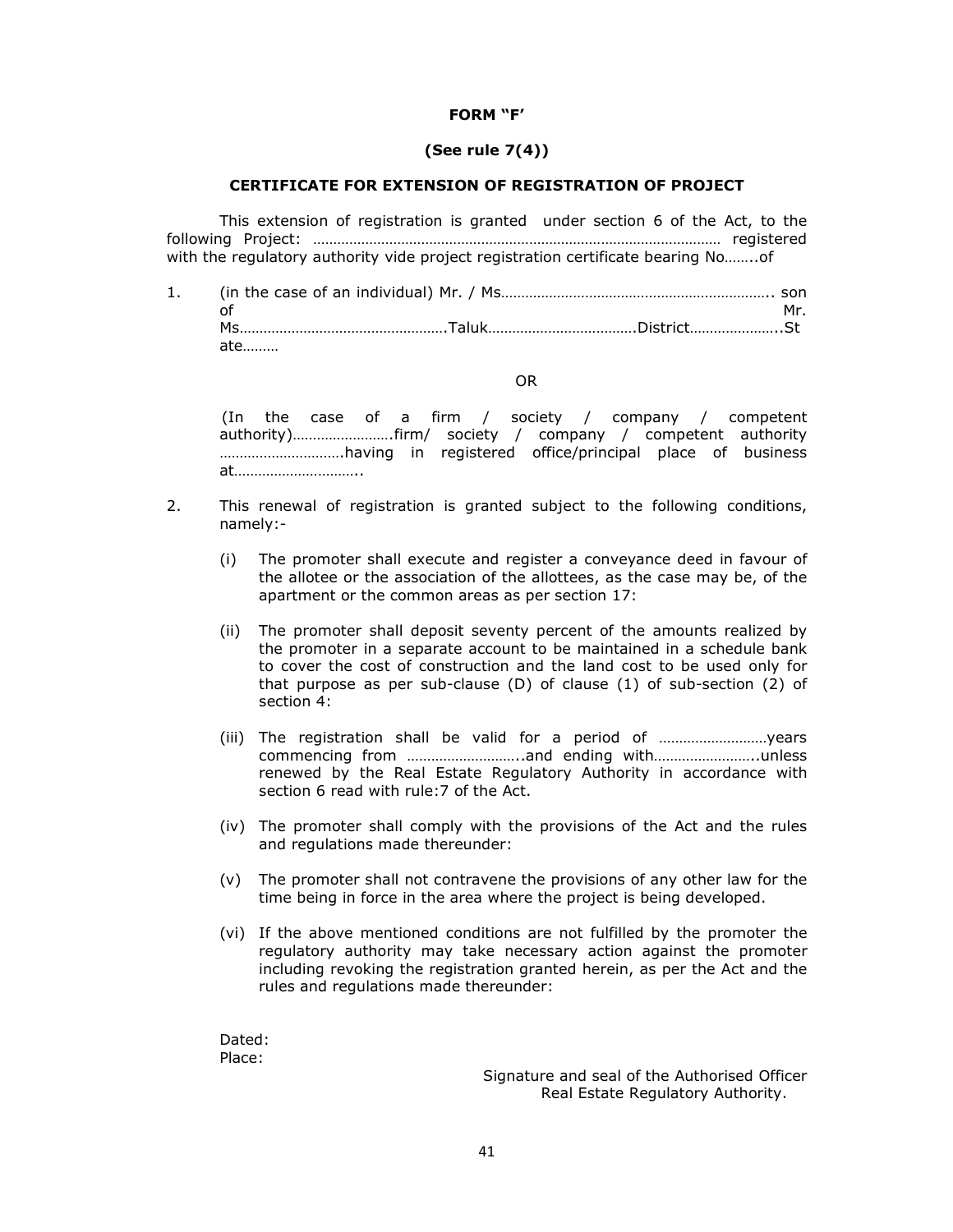## **FORM "G" (See rule 10(1))**

### **APPLICATION FOR REGISTRATION OF REAL ESTATE AGENT**

To

The Real Estate Regulatory Authority

Sir,

 I / We beg to apply for the grant of registration as a real estate agent to facilitate the sale on purchase of any plot, apartment or building, as the case may be in real estate project registered in the …………………………State of Andhra Pradesh in terms of the Act and the rules and regulations made thereunder,

| ∩f           | Mr |
|--------------|----|
|              |    |
| …….State………. |    |

OR

(In the case of a firm / society / company)………………………..firm / society / company ……………………………….having its registered office / principal place of business at……………………

- 2. The requisite particulars are as under:
	- (i) Status of the applicant, whether individual / company / proprietorship firm / societies / partnership firm / limited liability partnership:
	- (ii) In case of individual:-
		- (a) Name:
		- (b) Father's name
		- (c) Occupation
		- (d) Permanent address
		- (e) Photograph

OR

In case of firm / societies/companies:-

- (a) Name:
- (b) Address
- (c) Copy of registration certificate
- (d) Major activities
- (e) Name, Photography and address of partners/directors etc:
- (iii)Income tax returns filed under the provisions of the Income Tax Act, 1961 for three financial years preceding the application or in case the applicant was exempted from filing returns under the provisions of the Income Tax Act, 1961 for any of the three year preceding the application a declaration to such effect:
- (iv)Particulars of registration including the bye-laws, memorandum of association, articles of association etc; as the case may be;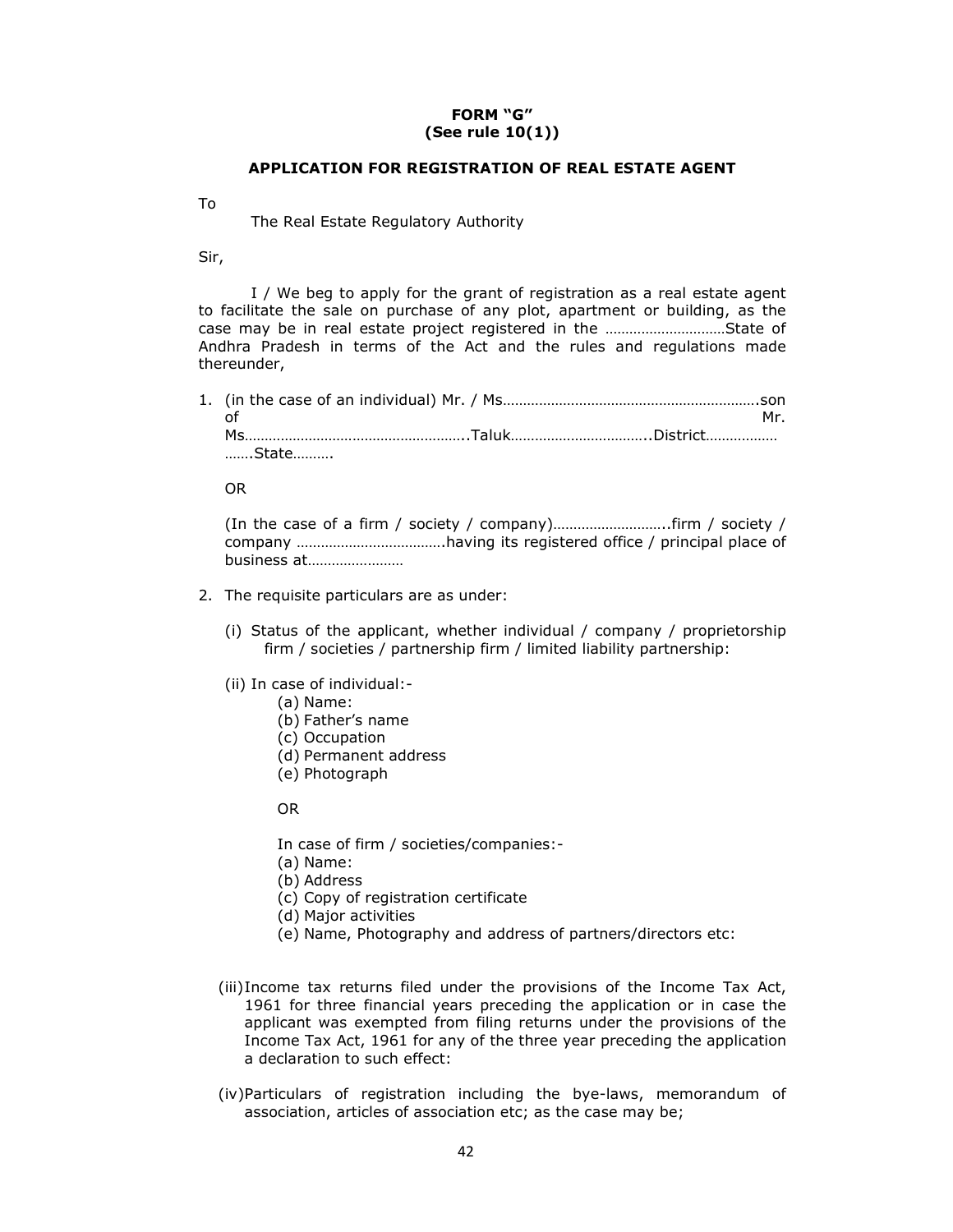- (v) Authenticated copy of the address proof of the place of business:
- (vi)Details of registration in any other State:
- (vii) Any other information the applicant may like to furnish
- 3. I / We enclose the following documents along with namely:-
	- (i) Demand Draft No……………………………dated………………………..for a sum of Rs………………. In favour of ………………………drawn on …………………………..bank as registration fee as per sub-rule (2) of rule 10;
	- (ii) In come tax returns of the last 3 years or declaration as the case may be:
	- (iii)Authenticated copy of the PAN card of the real estate agent: and
	- (iv)Authenticated copy of the registration as a real estate agent in any other State, if applicable:
- 4. I / We solemnly affirm and declare that the particulars given in herein are correct to my / our knowledge and belief.

Dated: Place:

Yours faithfully,

Signature and seal of the applicant(s).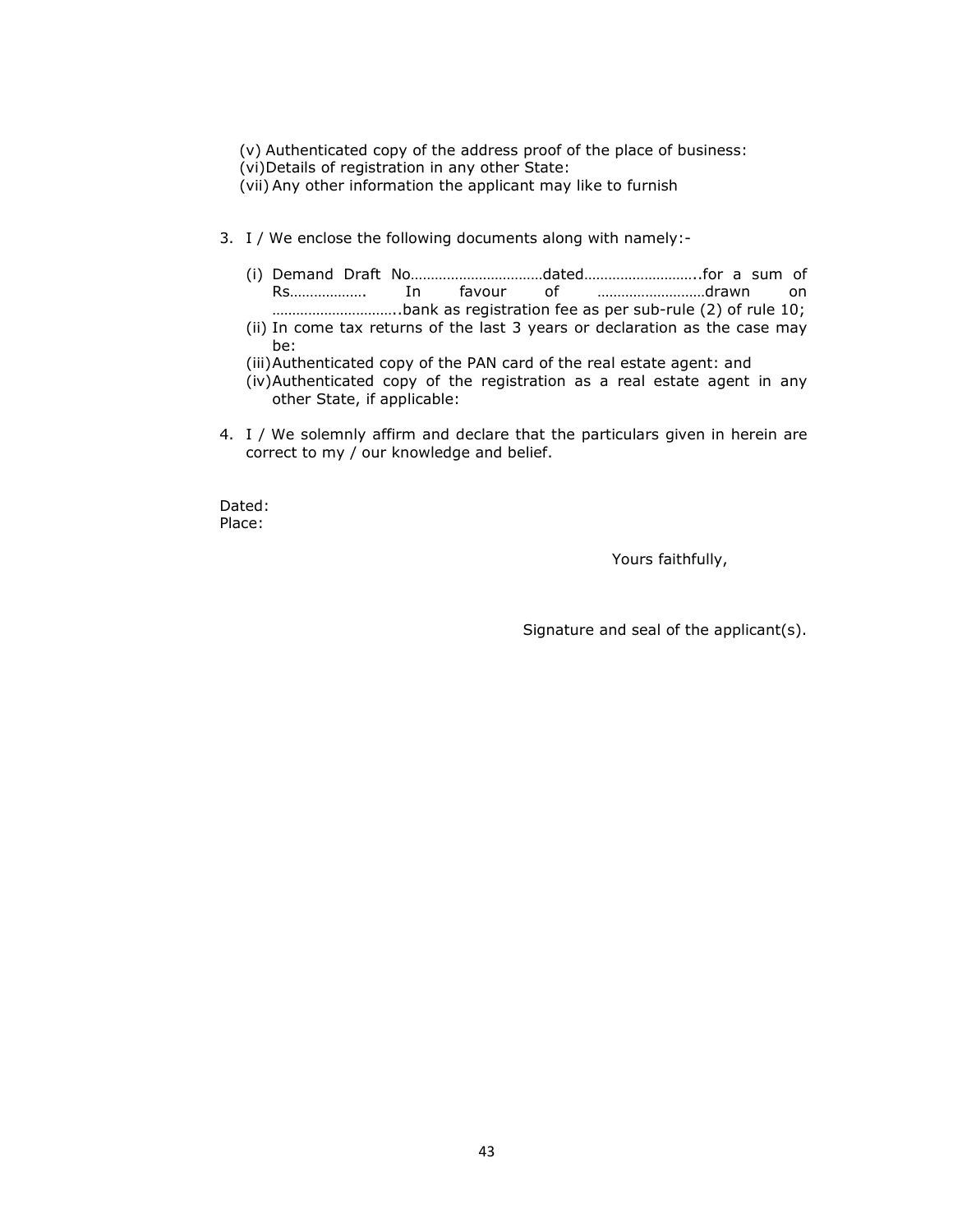### **FORM "H""**

### **[See rule 11(I)]**

### **REGISTRATION CERTIFICATE OF REAL ESTATE AGENT**

1. This registration is granted under section 9 of the Act with registration certificate bearing No.\_\_\_\_\_\_\_to\_

(in the case of an individual) Mr./Ms.\_\_\_\_\_\_\_\_\_\_\_\_\_\_\_\_\_\_\_\_\_\_ son of

Mr./Ms.\_\_\_\_\_\_\_\_\_\_\_\_\_\_\_\_\_\_Taluk\_\_\_\_\_\_\_\_\_\_\_District\_\_\_\_\_\_\_\_\_\_

OR

|  |                      |  |  |  | (in the case of a firm / society / company) $\overline{\phantom{a}}$ | firm / |
|--|----------------------|--|--|--|----------------------------------------------------------------------|--------|
|  | society/company __   |  |  |  | having is registered office / principal                              |        |
|  | place of business at |  |  |  |                                                                      |        |

To act as a real estate agent to facilitate the sale or purchase of any plot, apartment or building, as the case may be, in real estate projects registered in the \_\_\_\_\_\_\_\_\_\_\_\_\_\_State of Andhra Pradesh in terms of the Act and the rules and regulations made thereunder.

- 2. This registration is granted subject to the following conditions, namely:-
	- (i) The read estate agent shall not facilitate the sale or purchase of any plot, apartment or building, as the case may be, in a real estate project or part of it, being sold by the promoter which is required but not registered with the regulatory authority:
	- (ii) The real estate agent shall maintain and preserve such books of account, records and documents as provided under rule 14;
	- (iii) The real estate agent shall not involve himself in any unfair trade practices as specified under clause ( c ) of section 10;
	- (iv) The real estate agent shall provide assistance to enable the allottee and promoter to exercise their respective rights and fulfil their respective obligations at the time of booking and sale of any plot, apartment or building, as the case may be.
	- (v) The real estate agent shall comply with the provisions of the Act and the rules and regulations made there under;
	- (vi) The real estate agent shall not contravene the provisions of any other law for the time being in force in the area where the project is being developed;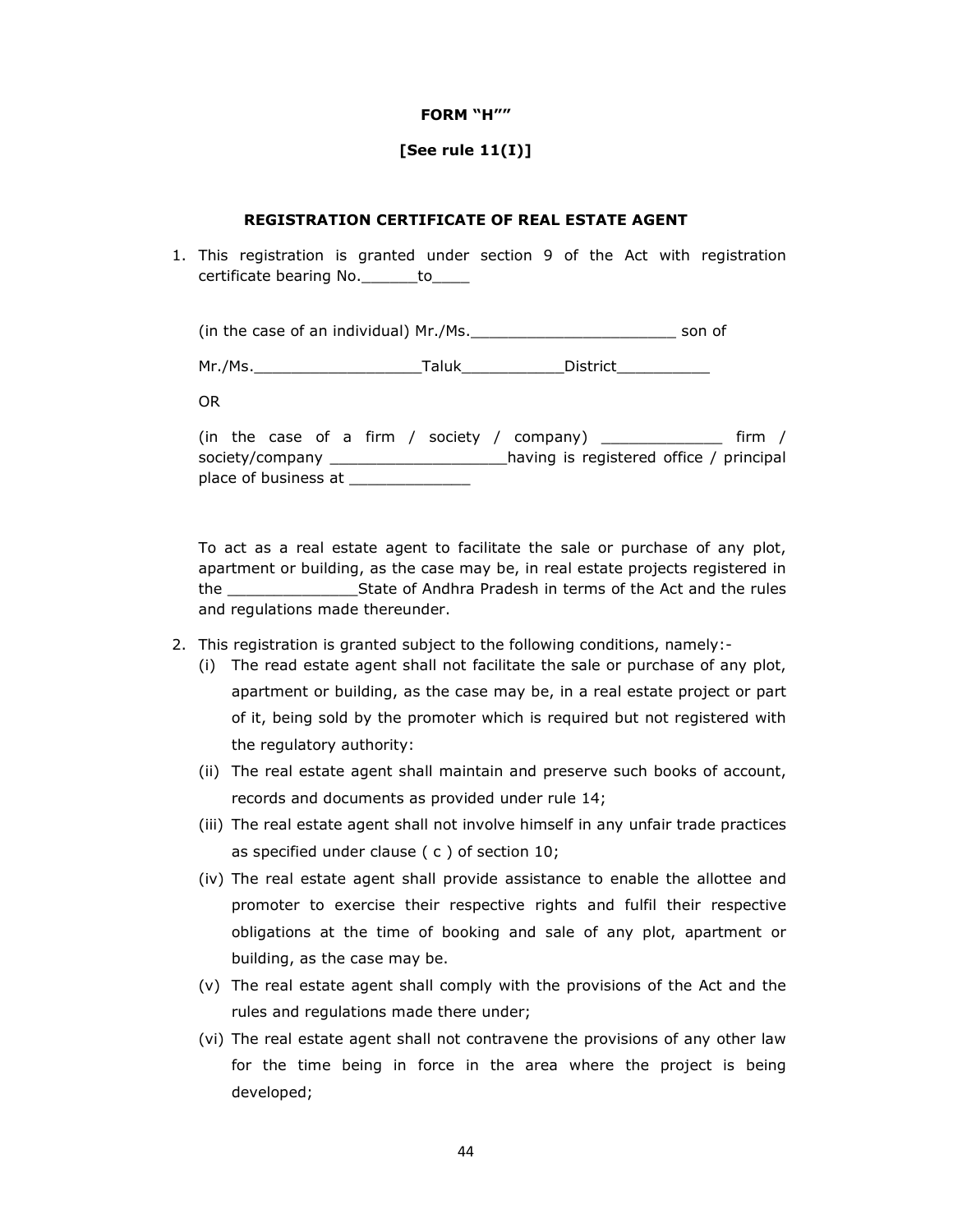- (vii) The real estate agent shall discharge such other functions as may be specified by the regulatory authority by regulations;
- 3. The registration is valid for a period of five years commencing from \_\_\_\_\_\_\_\_\_\_ and ending with\_\_\_\_\_\_\_\_\_\_\_ unless renewed by the regulatory authority in accordance with the provisions of the Act or the rules and regulations made thereunder.
- 4. If the above mentioned conditions are not fulfilled by the real estate agent, the regulatory authority may take necessary action against the real estate agent including revoking the registration granted herein, as per the Act and rules and regulations made thereunder.

Dated:

Place

Signature and seal of the Authorised Officer Real Estate Regulatory Authority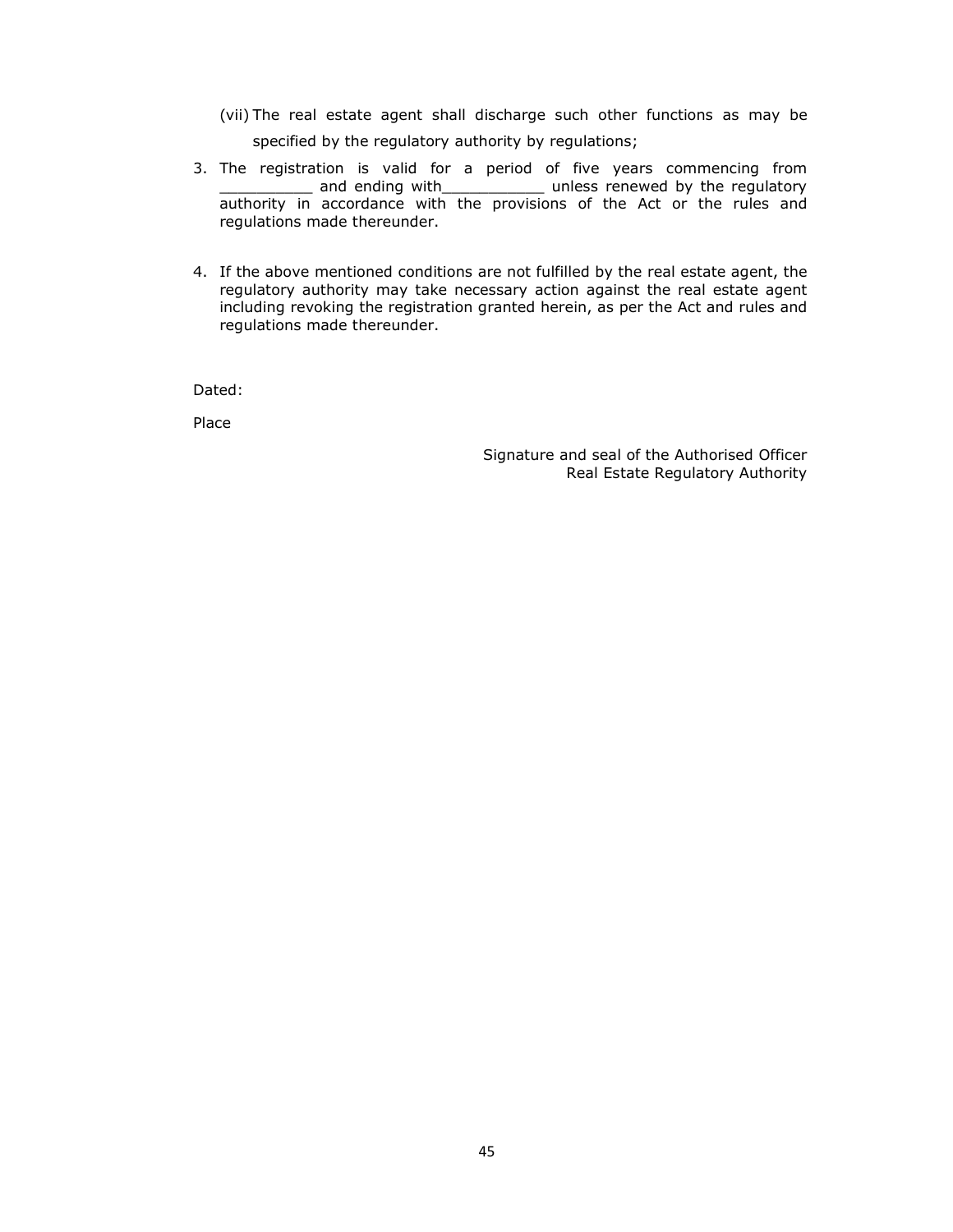## **FORM "I"**

## **(See rule 11 (2), 12(4), 13 )**

### **INTIMATION OF REJECTION OF APPLICATION FOR REGISTRATION OF REAL ESTATE AGENT / REJECTION OF APPLICATION FOR RENEWAL OF REGISTRATION OF REAL ESTATE AGENT / REVOCATION OF REGISTRATION OF REAL ESTATE AGENT**

From:

The Real Estate Regulatory Authority,

TO

Application / Registration No:\_\_\_\_\_\_\_\_\_\_\_\_\_\_\_\_\_\_\_\_\_\_

Dated:

You are hereby informed that your application for registration as real estate agent is rejected.

OR

You are hereby informed that your application for the renewal of the registration as real estate agent is rejected.

OR

You are hereby informed that the registration granted to you as real estate agent is hereby revoked.

For the reasons set out:-\_\_\_\_\_\_\_\_\_\_\_\_\_\_\_\_\_\_\_\_\_\_\_\_\_\_

Place: Dated:

> Signature and seal of the Authorised Officer Real Estate Regulatory Authority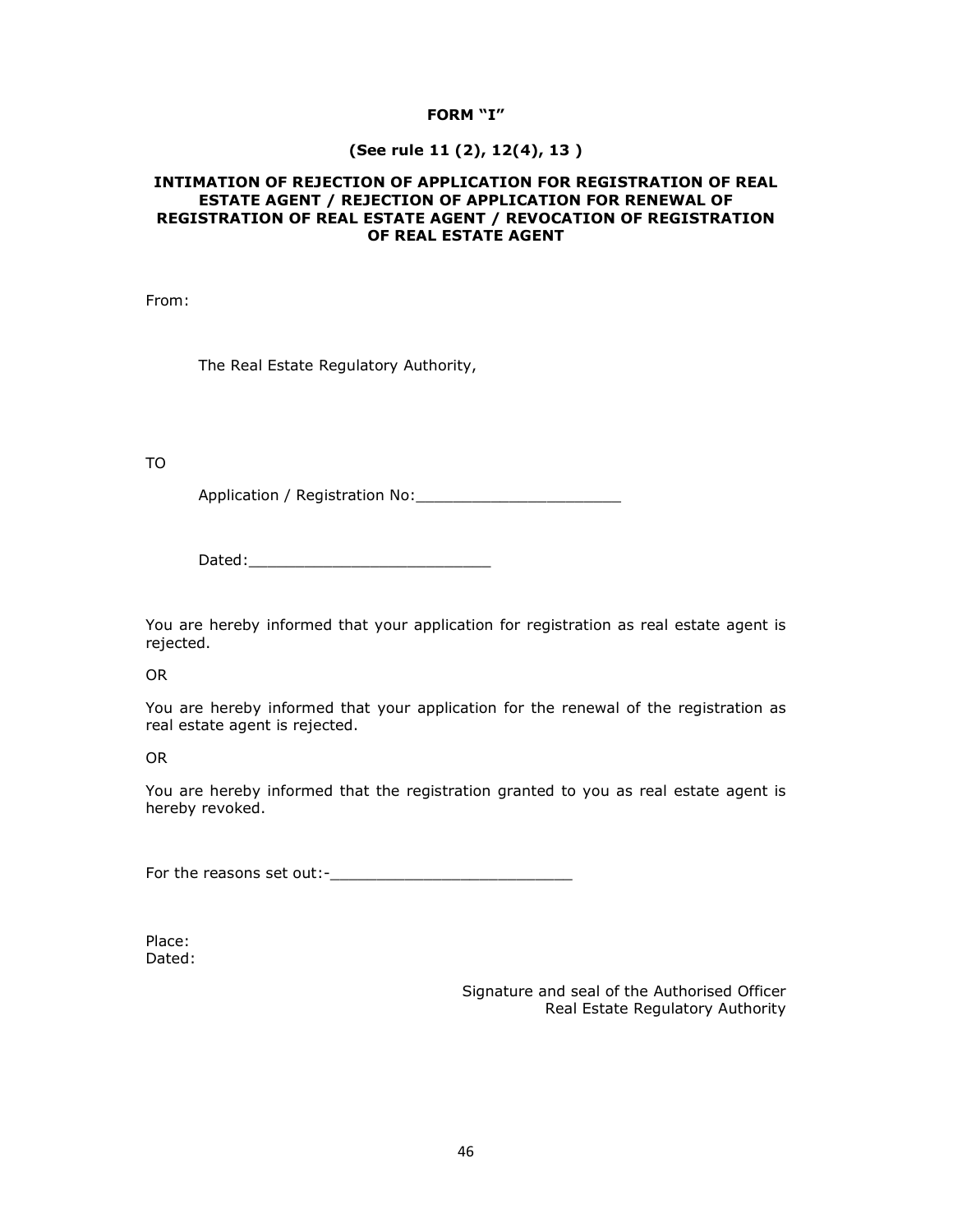### **FORM "J"**

## **[See rule 12(I)]**

### **APPLICATION FOR RENEWAL OF REGISTRATION OF REAL ESTATE AGENT**

From:

To:

The Real Estate Regulatory Authority.

Sir,

 I/We beg to apply for renewal my/our registration as a real estate agent under registration certificate bearing No. \_\_\_\_\_\_\_\_\_ which expires on\_\_\_\_\_\_\_\_\_\_\_\_\_\_\_\_\_

As required I/we submit the following documents and information, namely:-

- ( i ) A demand draft No .\_\_\_\_\_\_\_\_\_\_\_\_\_\_Dated:\_\_\_\_\_\_\_\_\_\_\_\_\_\_\_\_ for rupees\_\_\_\_\_\_\_\_\_\_\_ in favour of \_\_\_\_\_\_\_\_\_\_\_\_\_\_\_\_\_\_\_\_\_\_\_\_\_\_\_drawn on **\_\_\_\_\_\_\_\_\_\_\_\_\_\_** bank as renewal fee;
- ( ii ) The original registration certificate; and
- ( iii ) Status of the applicant, whether individual / company / proprietorship firm / societies / partnership firm / limited liability partnership;
- ( iv ) In case of individual-
	- (a) Name (b) Father's Name (c) Occupation (d) Permanent address
	- (e) Photograph

OR

In case of firm / societies / companies-

(a) Name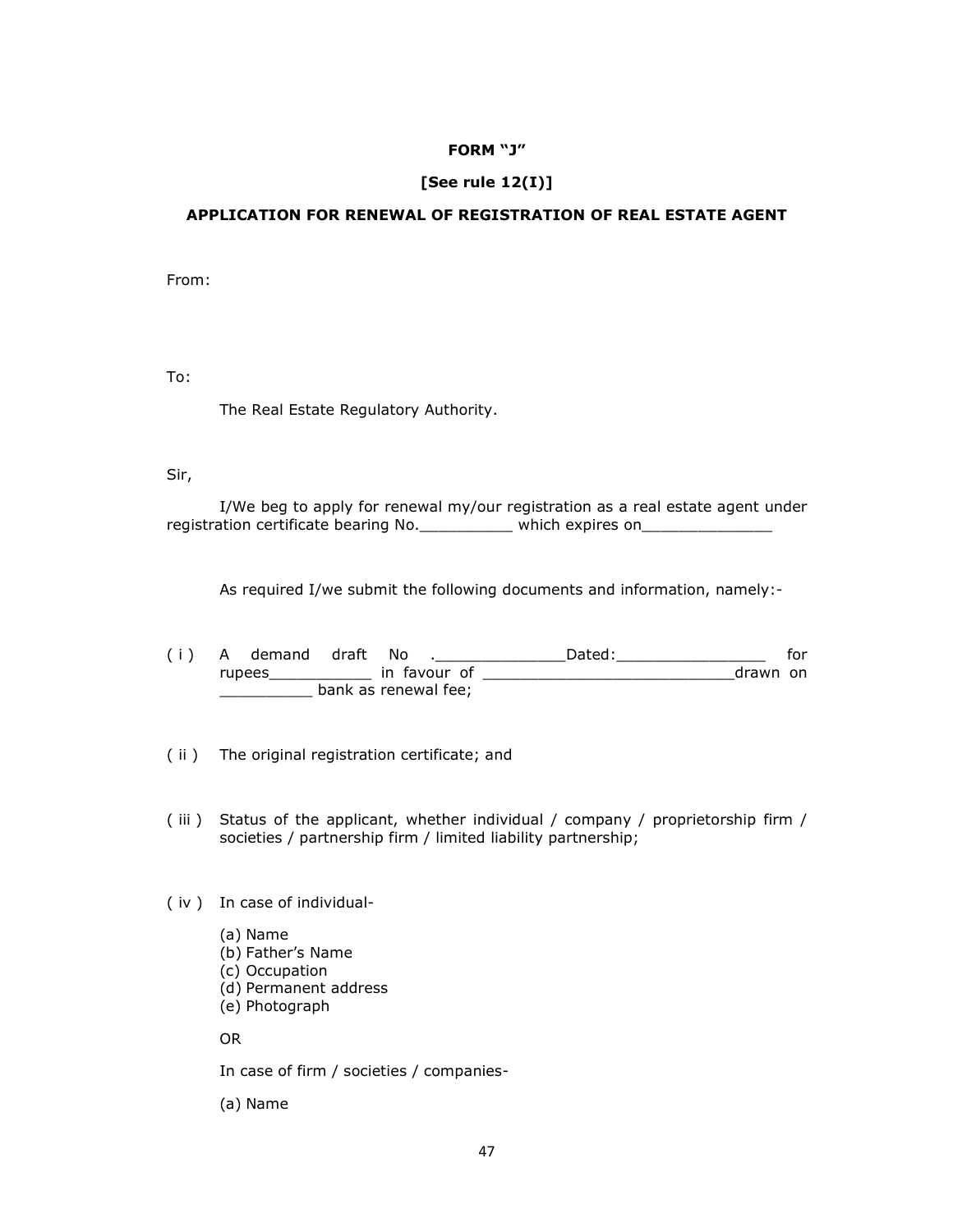(b) Address

- (c) Copy of registration certificate
- (d) Major activities
- (e) Name, photograph and address of partners/directors.
- ( v ) income tax returns filed under the provisions of the Income Tax Act, 1961 for three financial years preceding the application or in case the applicant was exempted from filing returns under the provisions of the Income Tax Act, 1961 for any of the three year preceding the application, a declaration to such effect;
- ( vi ) Particulars of registration including the bye-laws, memorandum of association, articles of association etc., as the case may be;
- ( vii ) authenticated copy of the address proof of the place of business;
- ( viii ) Details of registration in any other State;
- ( ix ) Any other information as specified by regulations.

Dated: Place:

Yours faithfully,

Signature and seal of the applicant(s)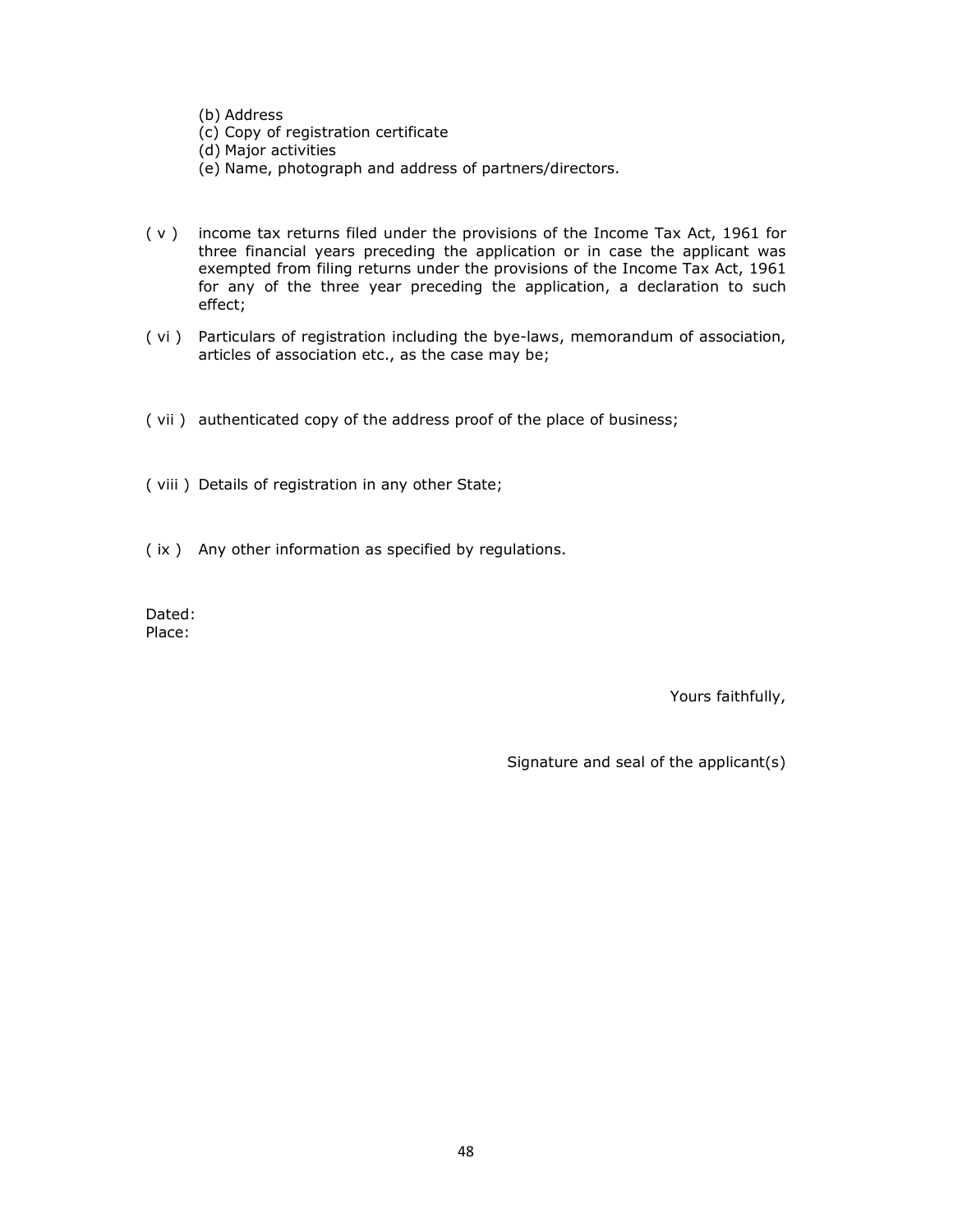### **FORM "K"**

## **(See rule 12(4) )**

## **RENEWAL OF REGISTRATION OF REAL ESTATE AGENT**

1. This renewal of registration is granted under section 9 of the Act to-

|    |         |  | (in the case of an individual) Mr./Ms. |       |                 | son of |
|----|---------|--|----------------------------------------|-------|-----------------|--------|
|    | Mr./Ms. |  |                                        | Taluk | <b>District</b> | Sta    |
| te |         |  |                                        |       |                 |        |

### OR

(in the case of a firm / society / company) \_\_\_\_\_\_\_\_\_\_\_\_\_\_\_\_firm / society / company \_\_\_\_\_\_\_\_\_\_\_\_\_\_\_\_\_\_\_having its registered office / principal plce of business at

In continuation to registration certificate bearing No. of\_\_\_\_\_\_\_\_\_\_\_\_\_\_

- 2. This renewal of registration is granted subject to the following conditions, namely:-
	- (i) The real estate agent shall not facilitate the sale or purchase of any plot, apartment or building, as the case may be, in a real estate project or part of it, being sold by the promoter which is required but not registered with the regulatory authority.
	- (ii) The real estate agent shall maintain and preserve such books of account, records and documents as provided under rule 14;
	- (iii) The real estate agent shall not involve himself in any unfair trade practices as specified under clause ( c ) of section 10';
	- (iv) The real estate agent shall facilitate the possession of all documents, as the allottee is entitled to, at the time of booking of any plot, apartment or building, as the case may be.
	- (v) The real estate agent shall provide assistance to enable the allottee and promoter to exercise heir respective rights and fulfil their respective obligations at the time of booking and sale of any plot, apartment or building, as the case may be.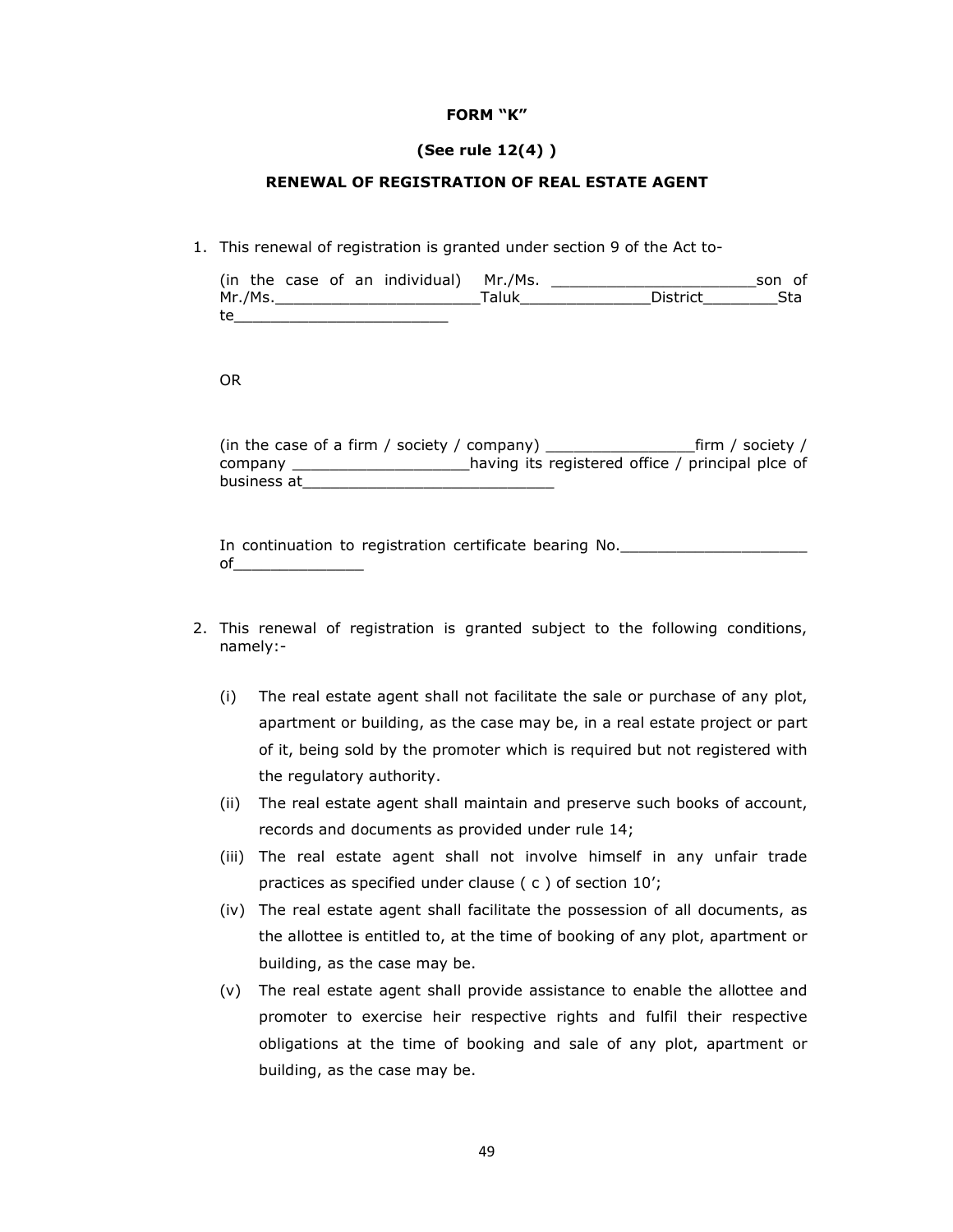- (vi) The real estate agent shall comply with the provisions of the Act and the rules and regulations made thereunder;
- (vii) The real estate agent shall not contravene the provisions of any other law for the time being in force in the area where the project is being developed:
- (viii) The real estate agent shall discharge such other functions as may be specified by the regulatory authority by regulations;
- 3. The registration is valid for a period of five years commencing from\_ and ending with \_\_\_\_\_\_\_\_\_\_\_\_\_\_\_\_\_\_\_\_\_\_\_\_\_\_\_unless renewed by the regulatory authority in accordance with the provisions of the Act or the rules and regulations made thereunder.
- 4. If the above mentioned conditions are not fulfilled by the real estate agent, the regulatory authority may take necessary action against the real estate agent including revoking the registration granted herein, as per the Act and the rules and regulations made thereunder.

Dated: Place:

> Signature and seal of the Authorised Officer Real Estate Regulatory Authority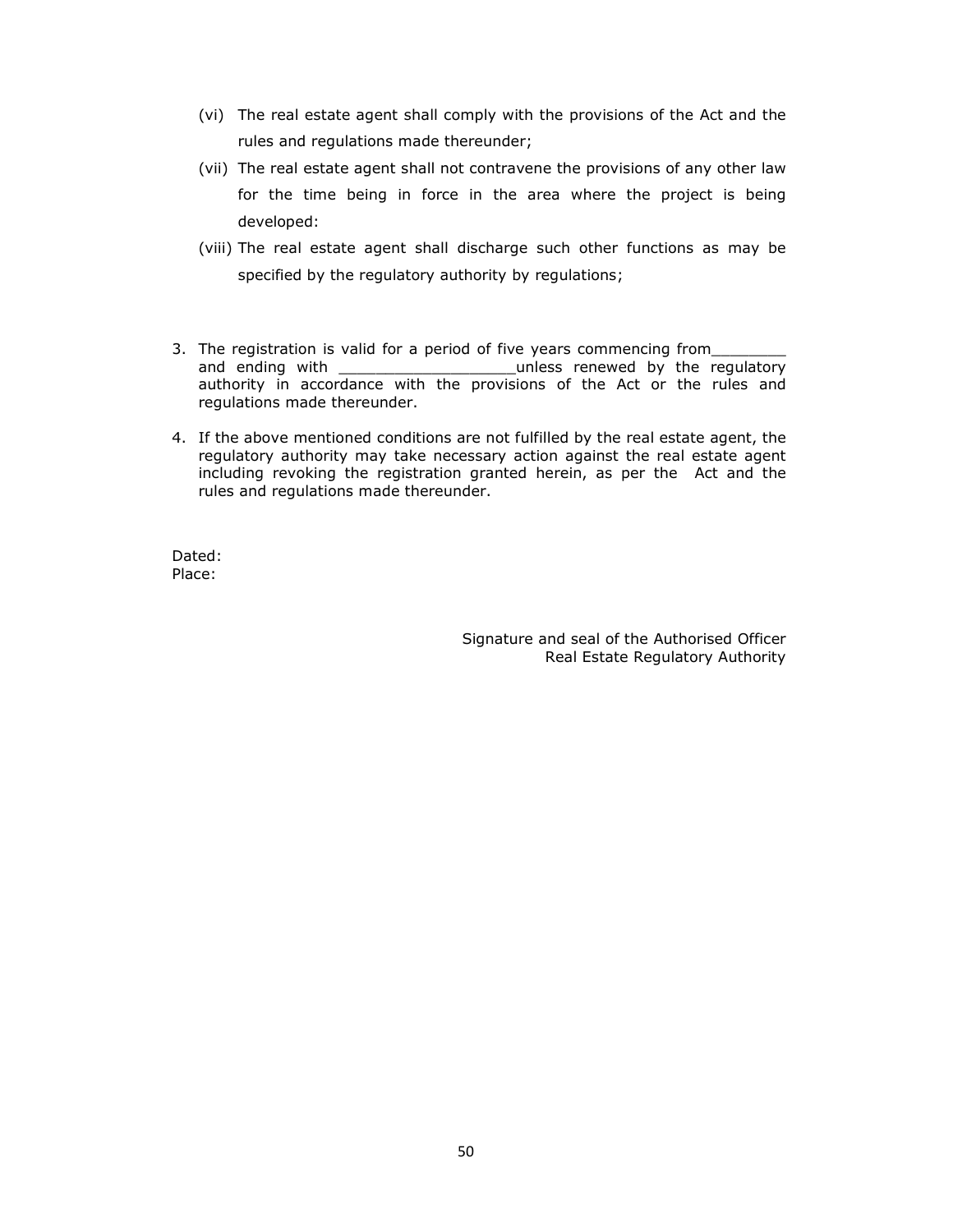### **FORM 'L'**

## **[See Rule 34 (2)]**

## **APPEAL TO APPELLATE TRIBUNAL**

## **Appeal under Section 44 of the Act.**

 Every appeal shall be filed in English and in case it is in some other Indian Language, it shall be accompanied by a copy translated in English and shall be fairly and legibly type-written, lithographed or printed in double spacing on one side of standard petition paper with an inner margin of about four centimetres width on top and with a right margin on 2.5 cm, and left margin of 5 cm, duly paginated, indexed and stitched together in paper book form.

For use of Appellate Tribunal's Office :

| IN THE REAL ESTATE APPELLATE TRIBUNAL (Name of place) |
|-------------------------------------------------------|
| Between:                                              |
| And :<br>(Respondent(s))                              |

Details of appeal :

- 1. Particulars of the appellants :
	- (i) Name of the Appellant :
	- (ii) Address of the existing office / residence of the Appellant :
	- (iii) Address for service of all Notices :
- 2. Particulars of the Respondents :
	- (i) Name(s) of Respondent(s) :
	- (ii) Office address of the Respondent(s) :
	- (iii) Address for service of all Notices :
- 3. Jurisdiction of the Appellant Tribunal :

The appellant declares that the subject matter of the appeal falls within the jurisdiction of the Appellate Tribunal.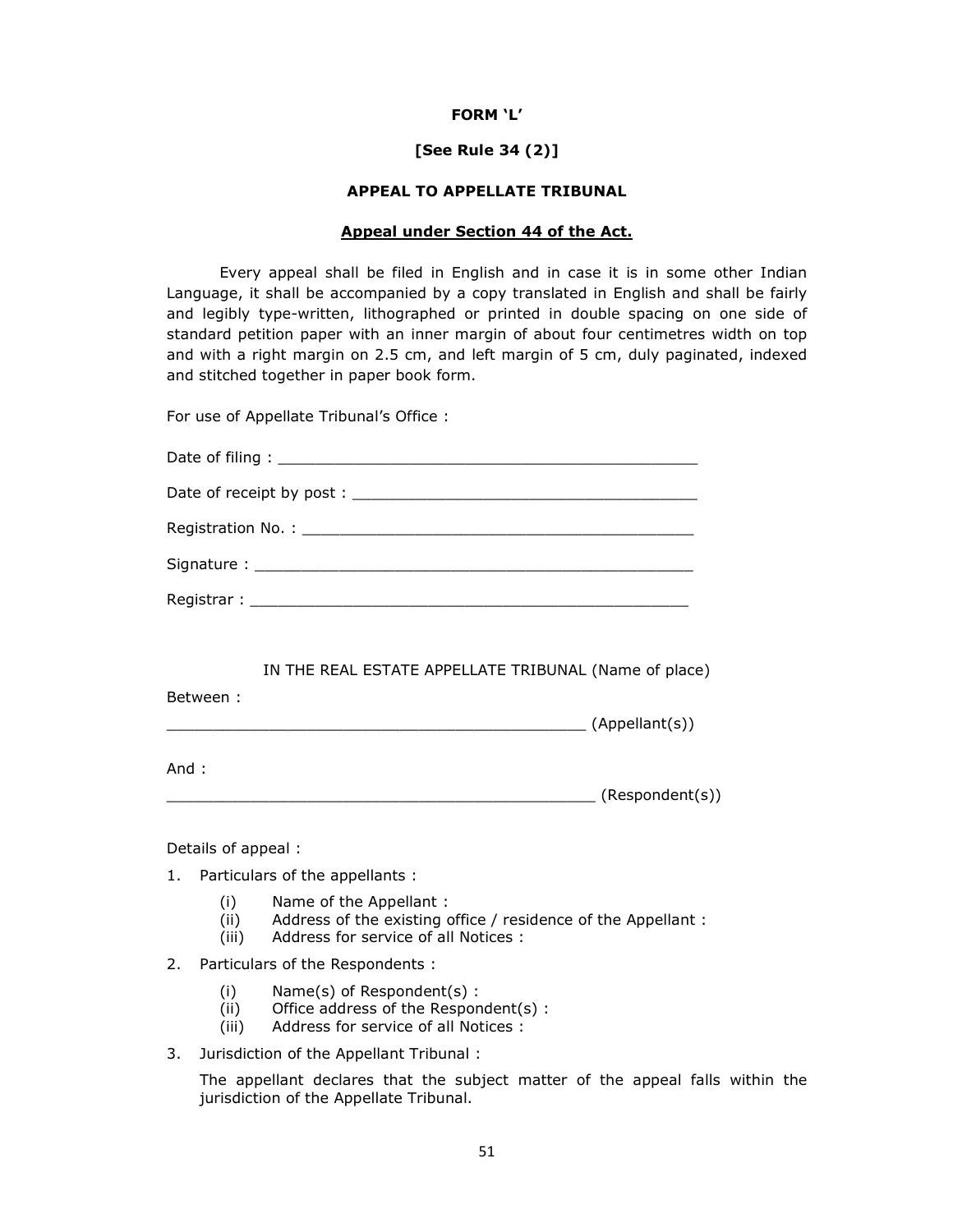4. Limitation :

The appellant declares that the appeal is within the limitation specified in subsection (2) of Section 44. Or

If the appeal is filed after the expiry of the limitation period specified under sub-section (2) of Section 44 specify reasons for delay \_\_\_\_\_\_\_\_\_\_\_\_\_\_\_\_\_\_\_\_\_\_\_\_

5. Facts of the case :

(give a concise statement of facts and grounds of appeal against the specific order of regulatory authority or the adjudicating officer, as the case may be passed under section(s) \_\_\_\_\_\_\_\_\_\_\_\_\_\_\_\_\_\_\_\_\_\_ of the Act.

6. Relief(s) sought :

In view of the facts mentioned in paragraph 5 above, the appellant prays for the following relief(s)

[Specify below the relief(s) sought explaining the grounds of relief(s) and the legal provisions (if any) relied upon]

7. Interim order, if prayed for :

Pending final decision on the appeal the appellant seeks issue of the following interim order;

[Giver here the nature of the interim order prayed for with reasons]

8. Matter not pending with any other court, etc. :

The appellant further declares that the matter regarding which this appeal has been made is not pending before any court of law or any other authority or any other tribunal(s).

9. Particulars of Bank Draft in respect of the fee in terms of sub-rule (1) of rule

28:

- (i) Amount
- (ii) Name of the Bank on which drawn
- (iii) Demand draft number
- 10. List of enclosures :
	- (i) An attested true copy of the order against which the appeal is filed (ii) Copies of the documents relied upon by the appellant and referred
	- Copies of the documents relied upon by the appellant and referred to in the appeal.
	- (iii) An Index of the documents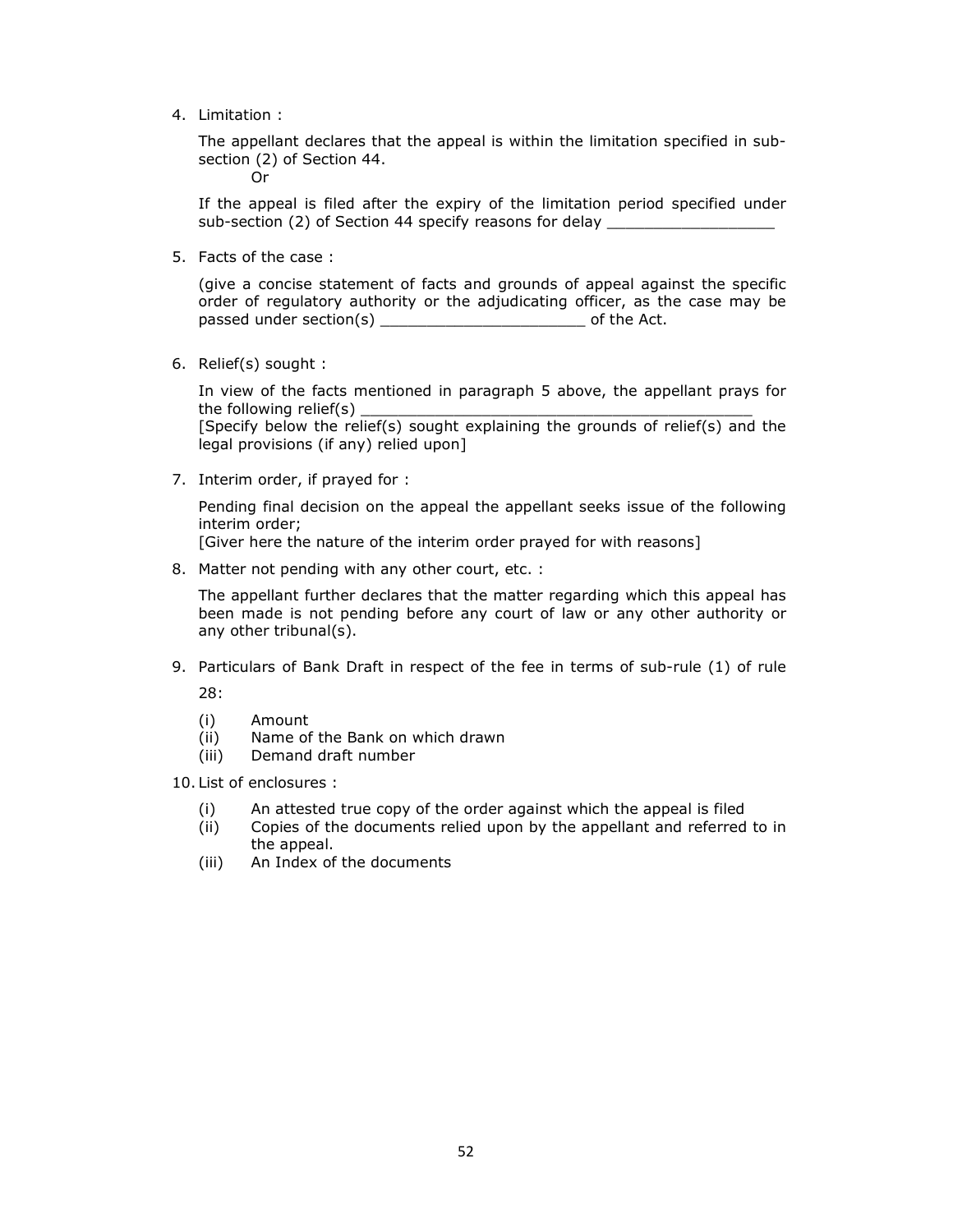# **VERIFICATION**

|                                                                                                            | (name in full |       |
|------------------------------------------------------------------------------------------------------------|---------------|-------|
| block letters), son/ daughter of                                                                           |               | the l |
| appellant do hereby verify that the contents of paragraphs $\lceil 1 \text{ to } 10 \rceil$ are true to my |               |       |
| personal knowledge and belief and that I have not suppressed any material fact(s).                         |               |       |

Place :

Date :

Signature of the appellant(s)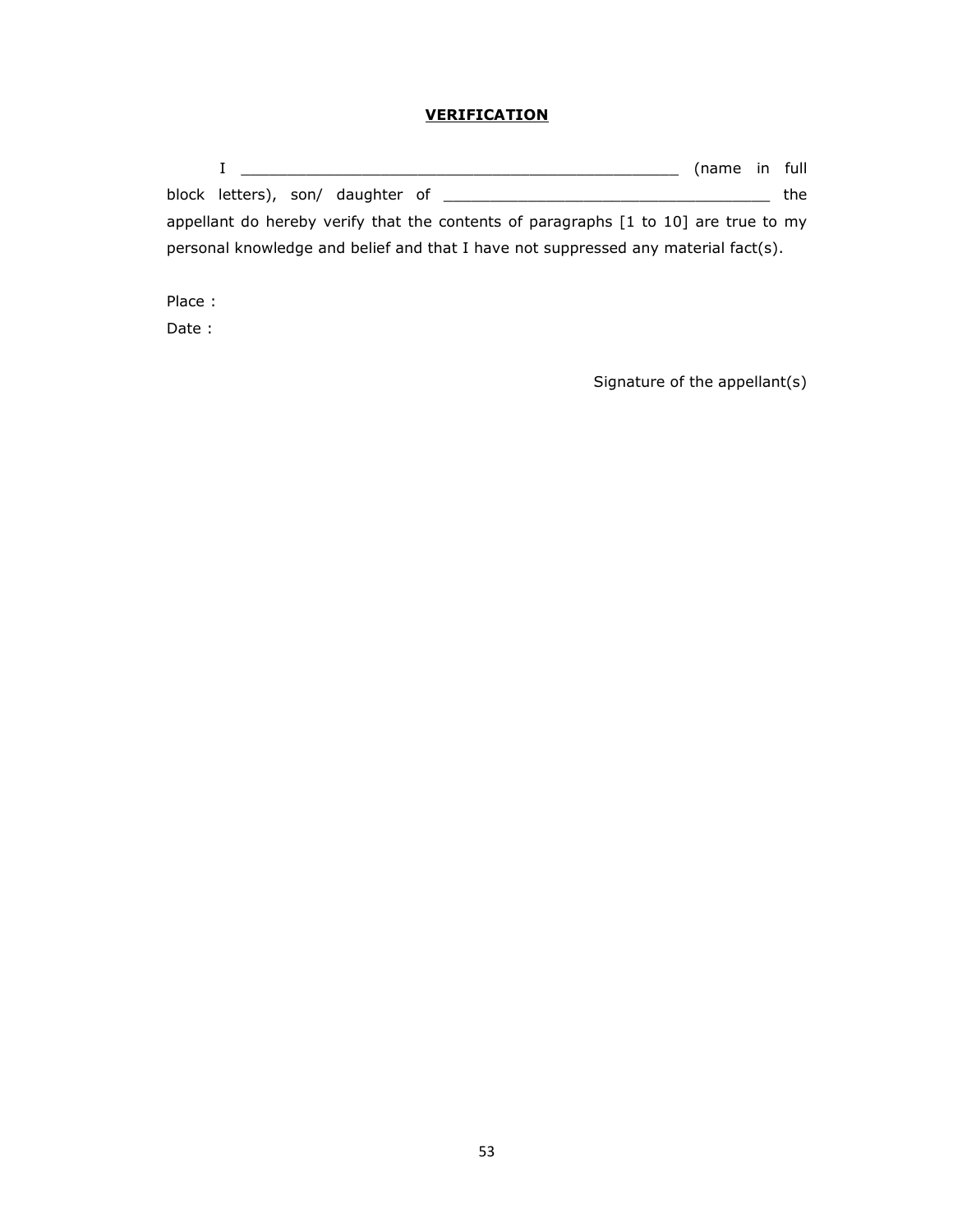## **FORM 'M'**

# **[See Rule 37 (1)]**

## **COMPLAINT TO REGULARORY AUTHORITY**

## **Complaint under section 31 of the Act.**

| For use of Regulatory Authority(s) Office:           |  |
|------------------------------------------------------|--|
|                                                      |  |
|                                                      |  |
|                                                      |  |
|                                                      |  |
|                                                      |  |
| IN THE REGULATORY AUTHORITIES OFFICE (Name of place) |  |
| Between :                                            |  |
|                                                      |  |
| And :                                                |  |
|                                                      |  |
| Details of claim:                                    |  |

- 1. Particulars of the complainant(s) :
	- (i) Name of the Complainant :
	- (ii) Address of the existing office / residence of the Complainant :
	- (iii) Address for service of all Notices :
- 2. Particulars of the Respondents :
	- (i) Name(s) of Respondent(s) :
	- (ii) Office address of the Respondent(s) :
	- (iii) Address for service of all Notices :
- 3. Jurisdiction of the Regulatory Authority :

The complainant declares that the subject matter of the claim falls within the jurisdiction of the Regulatory Authority.

4. Facts of the case :

(give a concise statement of facts and grounds of complaint)

5. Relief(s) sought :

In view of the facts mentioned in paragraph 4 above, the complainant prays for the following relief(s) \_\_\_\_\_\_\_\_\_\_\_\_\_\_\_\_\_\_\_\_\_\_\_\_\_\_\_\_\_\_\_\_\_\_\_\_\_\_\_\_\_\_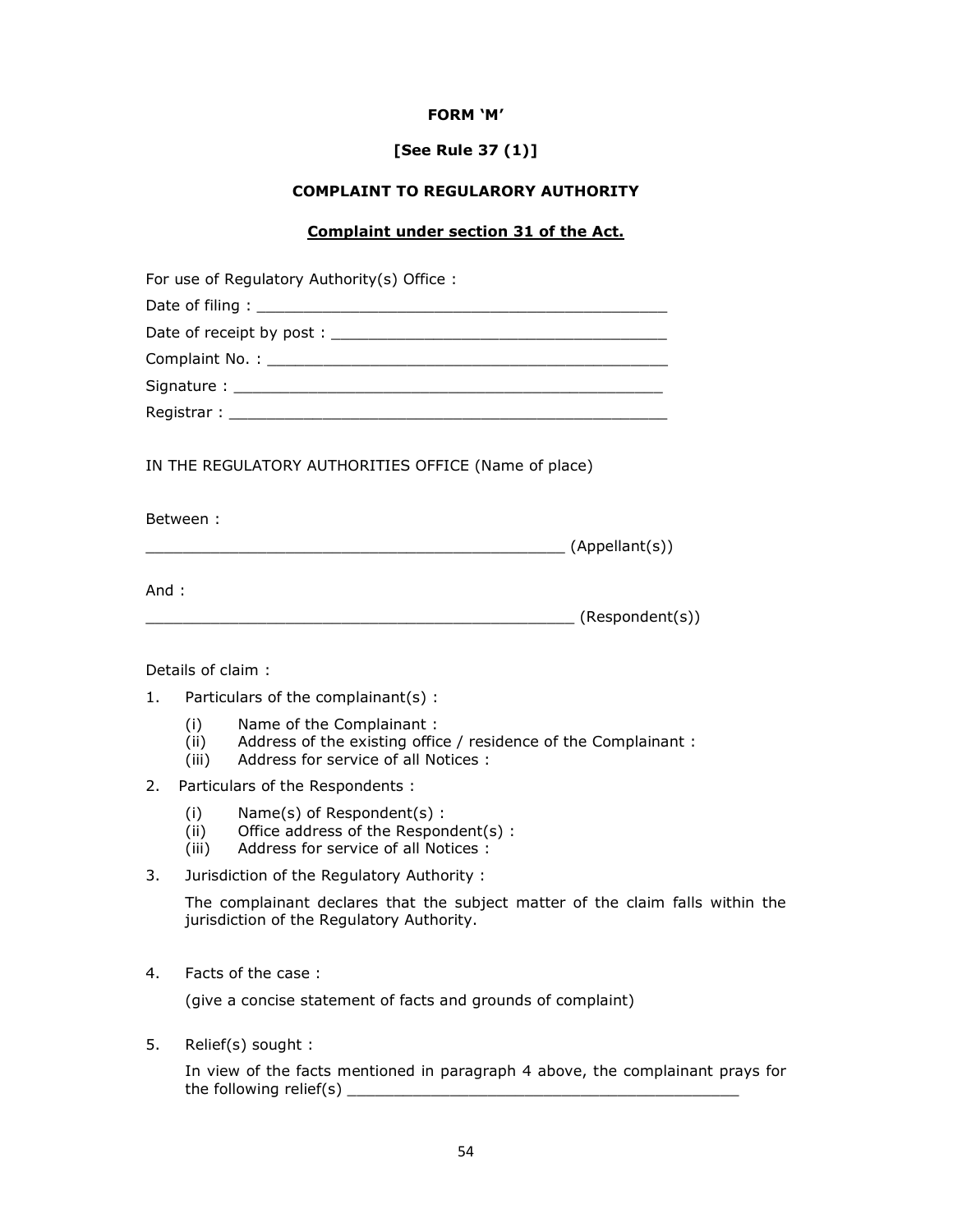[Specify below the relief(s) claimed explaining the grounds of relief(s) and the legal provisions (if any) relied upon]

6. Interim order, if prayed for :

Pending final decision on the appeal the complaint seeks issue of the following interim order;

[Giver here the nature of the interim order prayed for with reasons]

7. Complaints not pending with any other court, etc. :

The complainant further declares that the matter regarding which this complaint has been made is not pending before any court of law or any other authority or any other tribunal(s).

- 8. Particulars of Bank Draft in respect of the fee in terms of sub-rule (1) of rule 36:
	- (i) Amount
	- (ii) Name of the Bank on which drawn
	- (iii) Demand draft number
- 9. List of enclosures :

[specify the details of enclosures with the complaint]

## **VERIFICATION**

|                                                                                                             | (name in full |  |       |  |  |  |  |  |
|-------------------------------------------------------------------------------------------------------------|---------------|--|-------|--|--|--|--|--|
| block letters), son/ daughter of                                                                            |               |  | the l |  |  |  |  |  |
| complainant do hereby verify that the contents of paragraphs $\lceil 1 \text{ to } 9 \rceil$ are true to my |               |  |       |  |  |  |  |  |
| personal knowledge and belief and that I have not suppressed any material fact(s).                          |               |  |       |  |  |  |  |  |

Place :

Date :

Signature of the appellant(s)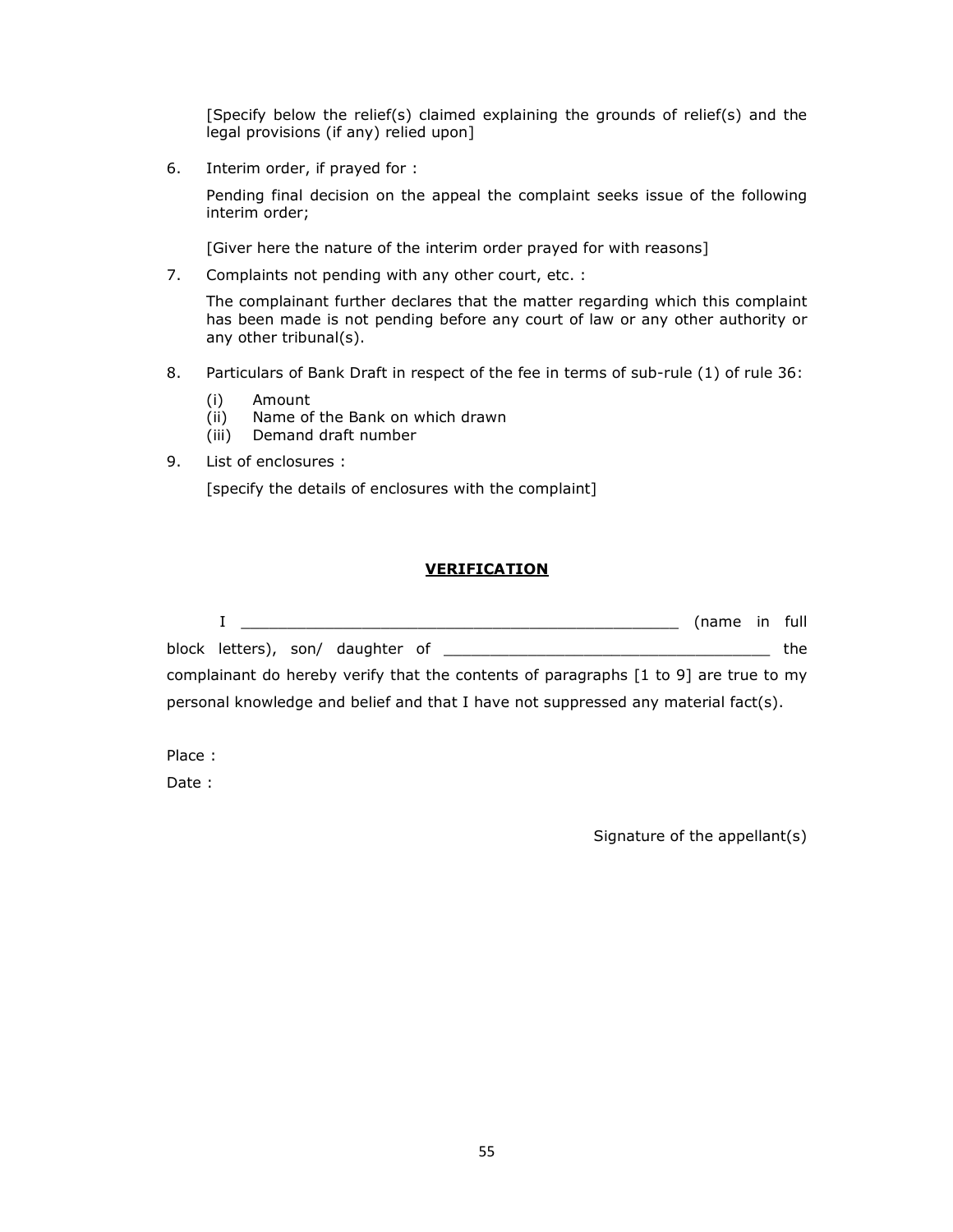## **FORM 'N'**

# **[See Rule 38 (1)]**

# **APPLICATION TO ADJUDICATING OFFICER**

# **Claim for compensation under section 31 read with section 71 of the Act.**

|                   | For use of Adjudicating Officer's Office:                                                                                                                                                               |
|-------------------|---------------------------------------------------------------------------------------------------------------------------------------------------------------------------------------------------------|
|                   |                                                                                                                                                                                                         |
|                   |                                                                                                                                                                                                         |
|                   |                                                                                                                                                                                                         |
|                   |                                                                                                                                                                                                         |
|                   |                                                                                                                                                                                                         |
|                   | IN THE ADJUDICATING OFFICER'S OFFICE (Name of place)                                                                                                                                                    |
| Between :         | (Applicant(s))                                                                                                                                                                                          |
| And:              | __________________________ (Respondent(s))                                                                                                                                                              |
| Details of claim: |                                                                                                                                                                                                         |
|                   | 1. Particulars of the applicant(s):                                                                                                                                                                     |
|                   | (i) Name of the Applicant :<br>(ii) Address of the existing office / residence of the Applicant:<br>(iii) Address for service of all Notices :<br>(iv) Details of allottees apartment, plot or building |
|                   | 2. Particulars of the Respondents :                                                                                                                                                                     |
|                   | (i) Name(s) of Respondent(s) :<br>(ii) Office address of the Respondent(s):<br>(iii) Address for service of all Notices :<br>(iv) Registration No. and address of project:                              |
|                   | 3. Jurisdiction of the Adjudicating Officer:                                                                                                                                                            |

The applicant declares that the subject matter of the claim falls within the jurisdiction of the Adjudicating Officer.

4. Facts of the case :

(give a concise statement of facts and grounds of claim against the promoter)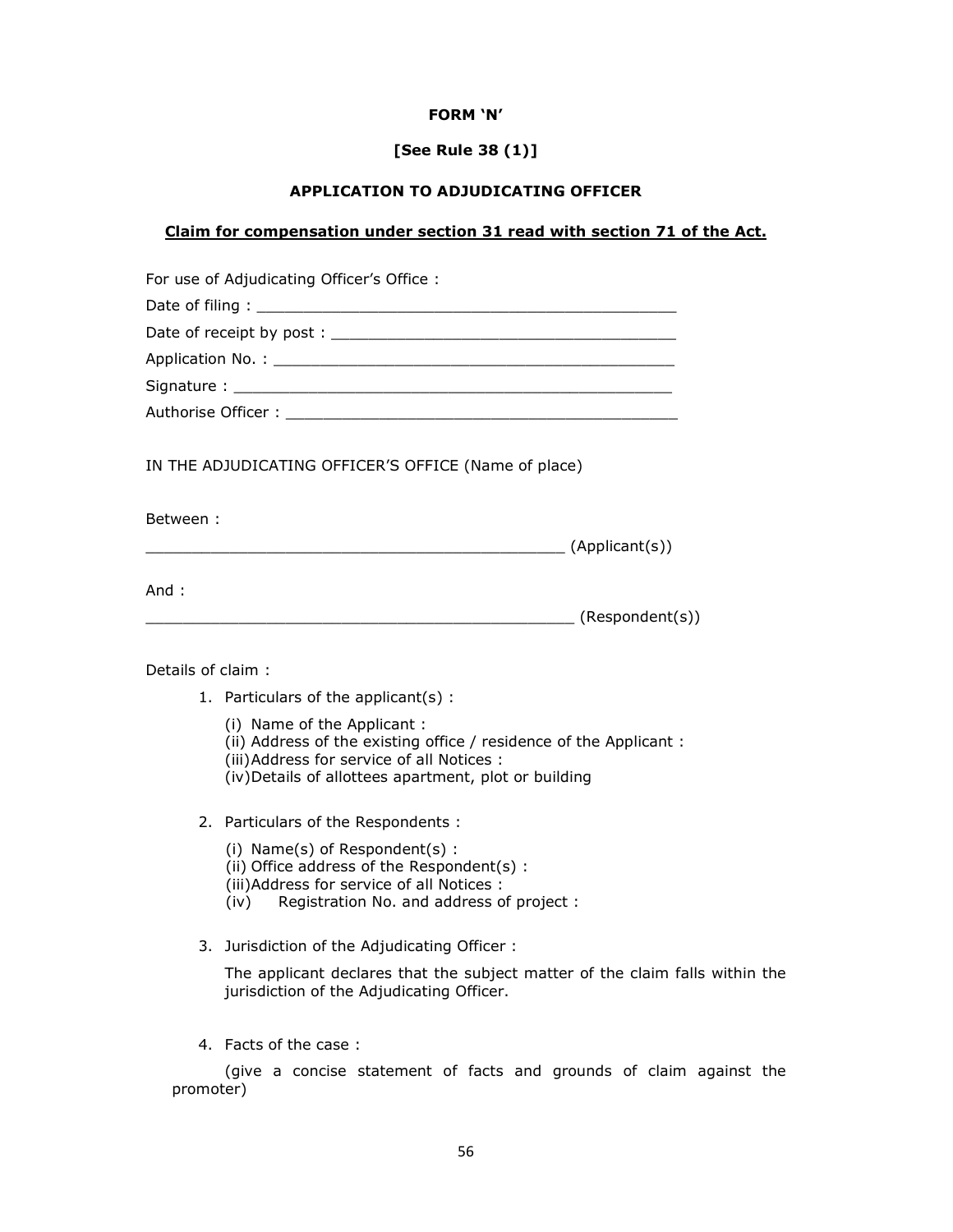5. Compensation(s) sought :

In view of the facts mentioned in paragraph 4 above, the applicant prays<br>for the following compensation(s) for the following compensation(s) \_\_\_\_\_\_\_\_\_\_\_\_\_\_\_\_\_\_\_\_\_\_\_\_\_\_\_\_\_\_\_\_\_\_\_\_\_\_

[Specify below the compensation(s) claimed explaining the grounds of claim(s) and the legal provisions (if any) relied upon]

6. Claim(s) not pending with any other court, etc. :

The applicant further declares that the matter regarding which this appeal has been made is not pending before any court of law or any other authority or any other tribunal(s).

7. Particulars of Bank Draft in respect of the fee in terms of sub-rule (1) of rule 36:

(i) Amount

- (ii) Name of the Bank on which drawn
- (iii)Demand draft number
- 8. List of enclosures :

[specify the details of enclosures with the application]

## **VERIFICATION**

|                                                                                      |                                                                                    | (name in full |  |       |  |  |  |  |
|--------------------------------------------------------------------------------------|------------------------------------------------------------------------------------|---------------|--|-------|--|--|--|--|
|                                                                                      | block letters), son/ daughter of                                                   |               |  | the : |  |  |  |  |
| complainant do hereby verify that the contents of paragraphs [1 to 9] are true to my |                                                                                    |               |  |       |  |  |  |  |
|                                                                                      | personal knowledge and belief and that I have not suppressed any material fact(s). |               |  |       |  |  |  |  |

Place :

Date :

Signature of the appellant(s)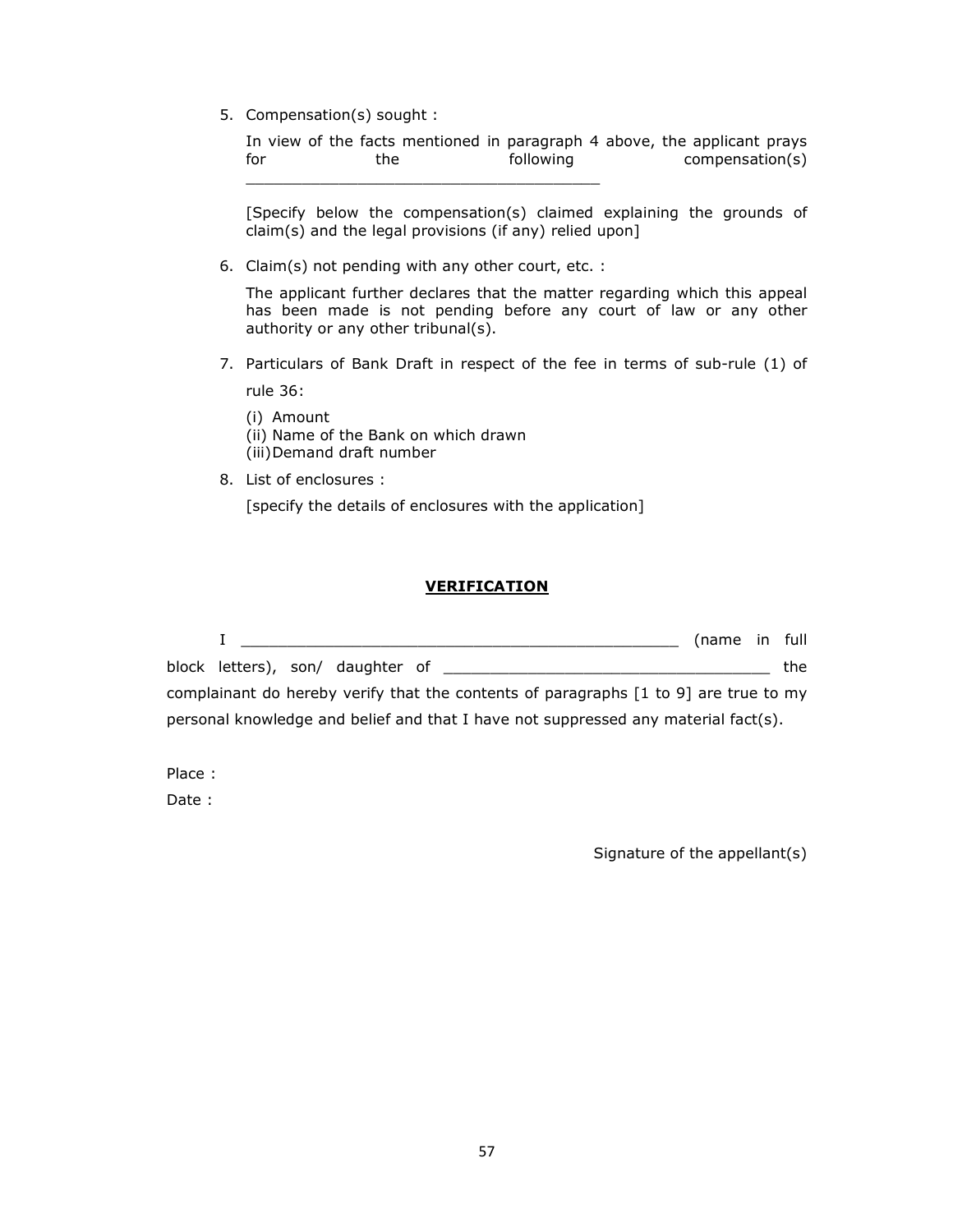# **FORM 'Q'**

# **[See rule 39]**

## **ANNUAL STATEMENT OF ACCOUNTS**

Receipts and Payments account

For the year ended\_\_\_\_\_\_\_\_\_\_\_\_\_\_\_\_\_\_\_\_\_\_\_\_\_\_\_\_\_

(In Rupees)

| A/c              |                  | Current | Previous | A/c     |                 | Current | Previous |
|------------------|------------------|---------|----------|---------|-----------------|---------|----------|
| Code             | Receipts         | year As | year As  | Code    | Payments        | year As | year As  |
|                  |                  | on      | on       |         |                 | on      | on       |
| 1.               | Balance<br>To    |         |          | 13.     | By              |         |          |
|                  | Brought          |         |          |         | Chairperson     |         |          |
|                  | down:            |         |          |         | and             |         |          |
|                  |                  |         |          |         | Members:        |         |          |
| 1.1.             | To Bank          |         |          | 13.1.   | By pay and      |         |          |
|                  |                  |         |          |         | Allowances      |         |          |
| 1.2.             | Cash<br>To<br>in |         |          | 13.2.   | Other<br>By     |         |          |
|                  | hand             |         |          |         | benefits        |         |          |
| 2.               | To<br>Fee,       |         |          | 13.3.   | By Travelling   |         |          |
|                  | Charges<br>and   |         |          |         | expenses:       |         |          |
|                  | Fine:            |         |          |         |                 |         |          |
| 2.1              | To Fees          |         |          | 13.3.1. | By Overseas     |         |          |
| 2.2.             | To Charges       |         |          | 13.3.2. | By Domestic     |         |          |
| 2.3.             | To Fines         |         |          | 14.     | By officers:    |         |          |
| 2.4.             | Others<br>To     |         |          | 14.1.   | By Pay and      |         |          |
|                  | (specify)        |         |          |         | Allowances      |         |          |
| $\overline{3}$ . | To Grants:       |         |          | 14.2.   | By              |         |          |
|                  |                  |         |          |         | Retirement      |         |          |
|                  |                  |         |          |         | <b>Benefits</b> |         |          |
| 3.1.             | Accounts<br>To   |         |          | 14.3.   | By<br>Other     |         |          |
|                  | With             |         |          |         | benefits        |         |          |
|                  | Government       |         |          |         |                 |         |          |
| 3.2.             | Others<br>To     |         |          | 14.4.   | By Travelling   |         |          |
|                  | (specify)        |         |          |         | expenses:       |         |          |
| 4.               | To Gifts         |         |          | 14.4.1. | By overseas     |         |          |
|                  |                  |         |          |         |                 |         |          |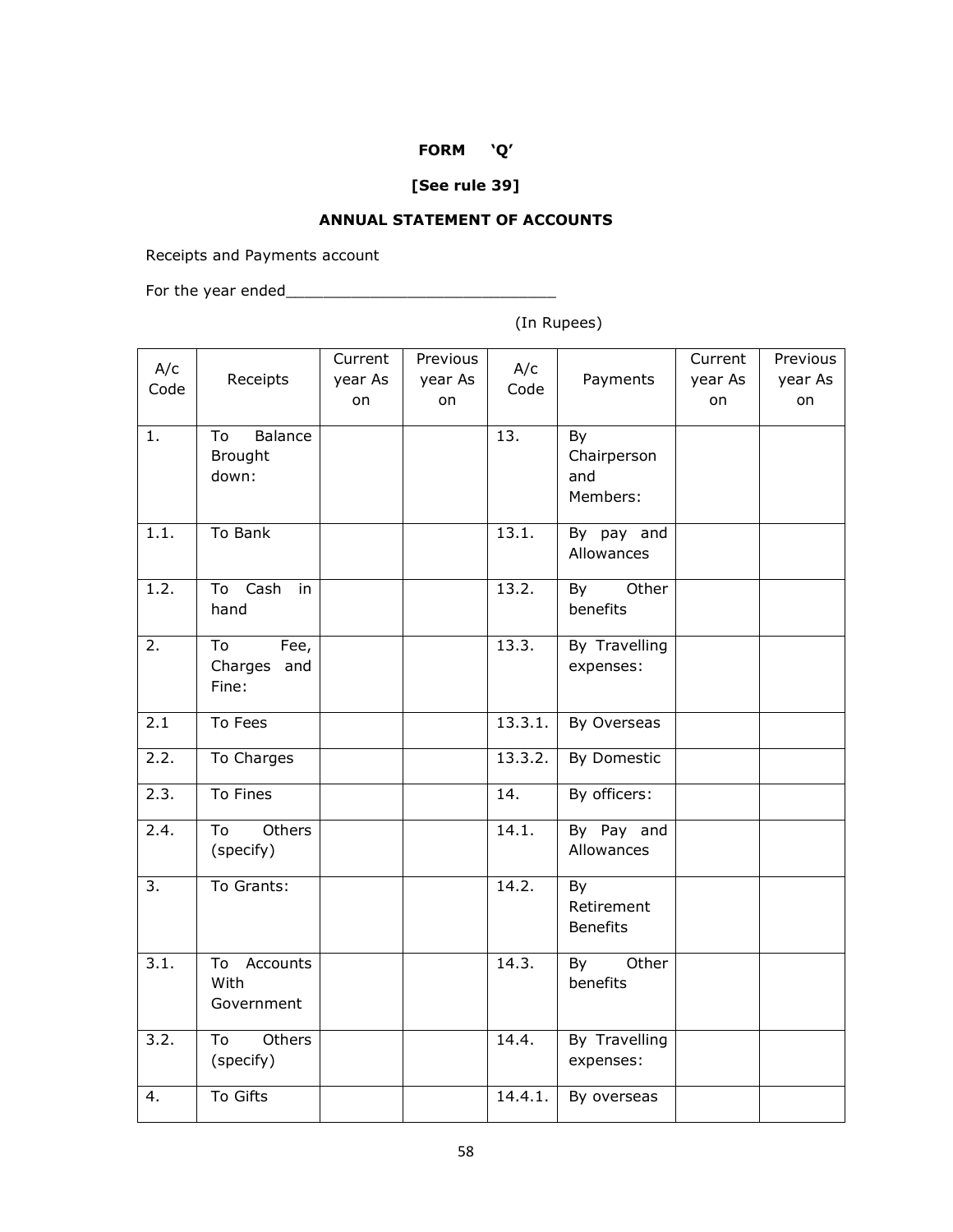| 5.                | To Seminars<br>and<br>conferences                      | 14.4.2. | By Domestic                         |  |
|-------------------|--------------------------------------------------------|---------|-------------------------------------|--|
| 6                 | Sale of<br>To<br>Publications                          | 15.     | By Staff:                           |  |
| $\overline{7}$ .  | Income<br>To<br>on<br>investments<br>and Deposits<br>÷ | 15.1.   | By Pay and<br>Allowances            |  |
| 7.1               | To<br>Income<br>on<br>Investments                      | 15.2.   | By<br>Retirement<br><b>Benefits</b> |  |
| 7.2.              | Income<br>To<br>on Deposits                            | 15.3.   | Other<br>By<br><b>Benefits</b>      |  |
| 8.                | To Loans:                                              | 15.4.   | By Travelling<br>expenses:          |  |
| 8.1.              | To<br>Government                                       | 15.4.1. | By overseas                         |  |
| 8.2.              | Others<br>To<br>(specify)                              | 15.4.2. | By Domestic                         |  |
| 9.                | To Sale<br>of<br>Assets                                | 16.     | Hire<br>of<br>By<br>Conveyance      |  |
| $\overline{10}$ . | To Sale<br>on<br>Investments                           | 17.     | By Wages                            |  |
| 11.               | To<br>Recoveries<br>from pay bills                     | 18.     | By Overtime                         |  |
|                   |                                                        | 19.     | By<br>Honorarium                    |  |
|                   |                                                        | 20.     | Other<br>By<br>office<br>expenses   |  |
|                   |                                                        | 21.     | By<br>Expenditure<br>on Research    |  |
|                   |                                                        | 22.     | By<br>Consultation                  |  |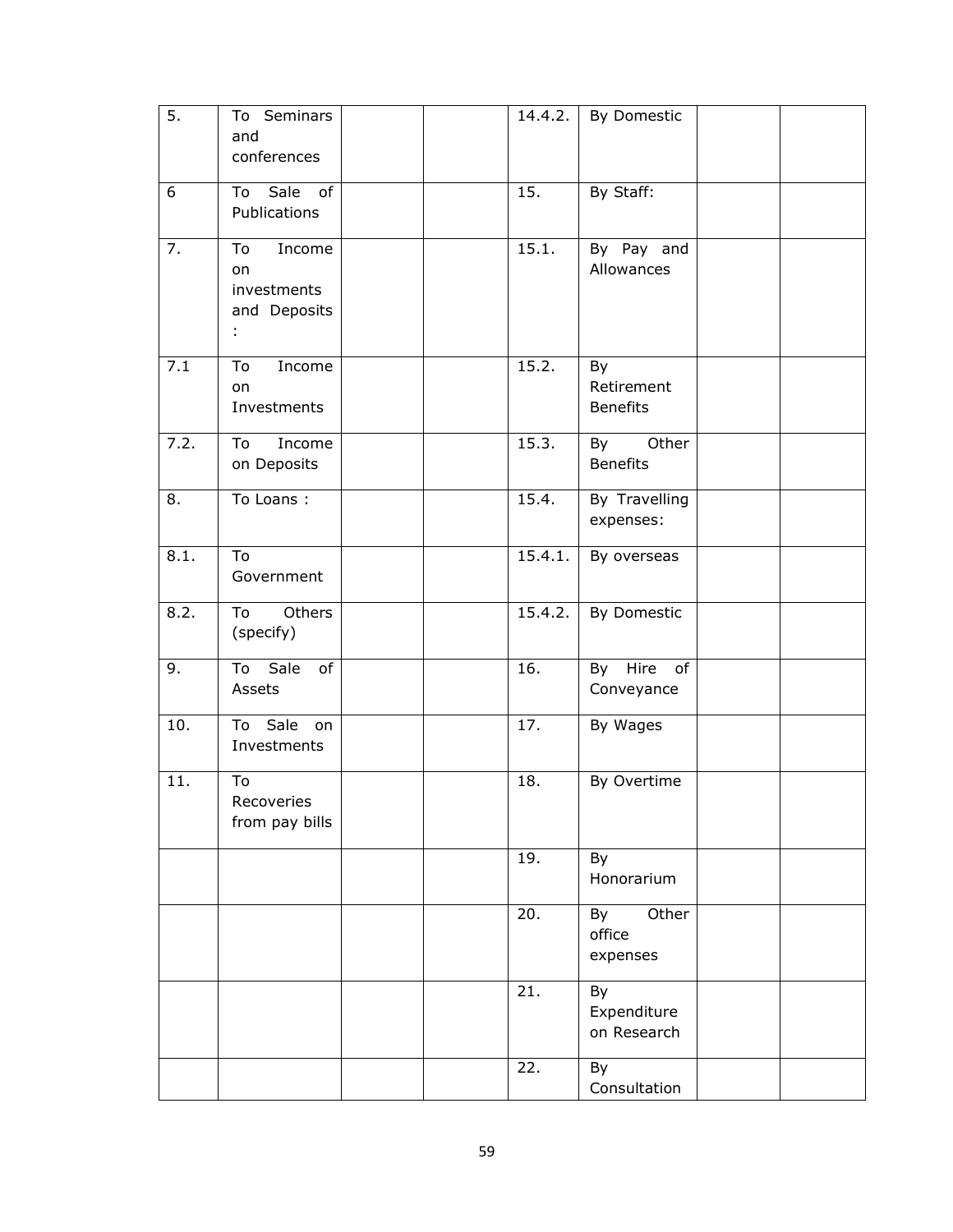|  |  |       | expenses                                          |  |
|--|--|-------|---------------------------------------------------|--|
|  |  | 23.   | By Seminars<br>and<br>conferences                 |  |
|  |  | 24.   | By<br>Publications<br>of Authority                |  |
|  |  | 25.   | By Rent and<br>Taxes                              |  |
|  |  | 26.   | By Interest<br>and Loans                          |  |
|  |  | 27.   | By<br>Promotional<br>Expenses                     |  |
|  |  | 28.   | By<br>Membership<br>fee                           |  |
|  |  | 29.   | By<br>Subscription                                |  |
|  |  | 30.   | By Purchase<br>of<br>Fixed<br>Assets<br>(Specify) |  |
|  |  | 31.   | By<br>Investments<br>and Deposits<br>t,           |  |
|  |  | 31.1. | By<br>Investments                                 |  |
|  |  | 31.2. | By Deposits                                       |  |
|  |  | 32.   | By Security<br>Deposits                           |  |
|  |  | 33.   | By Loans and<br>Advances to<br>÷                  |  |
|  |  | 33.1. | By<br>Employees:                                  |  |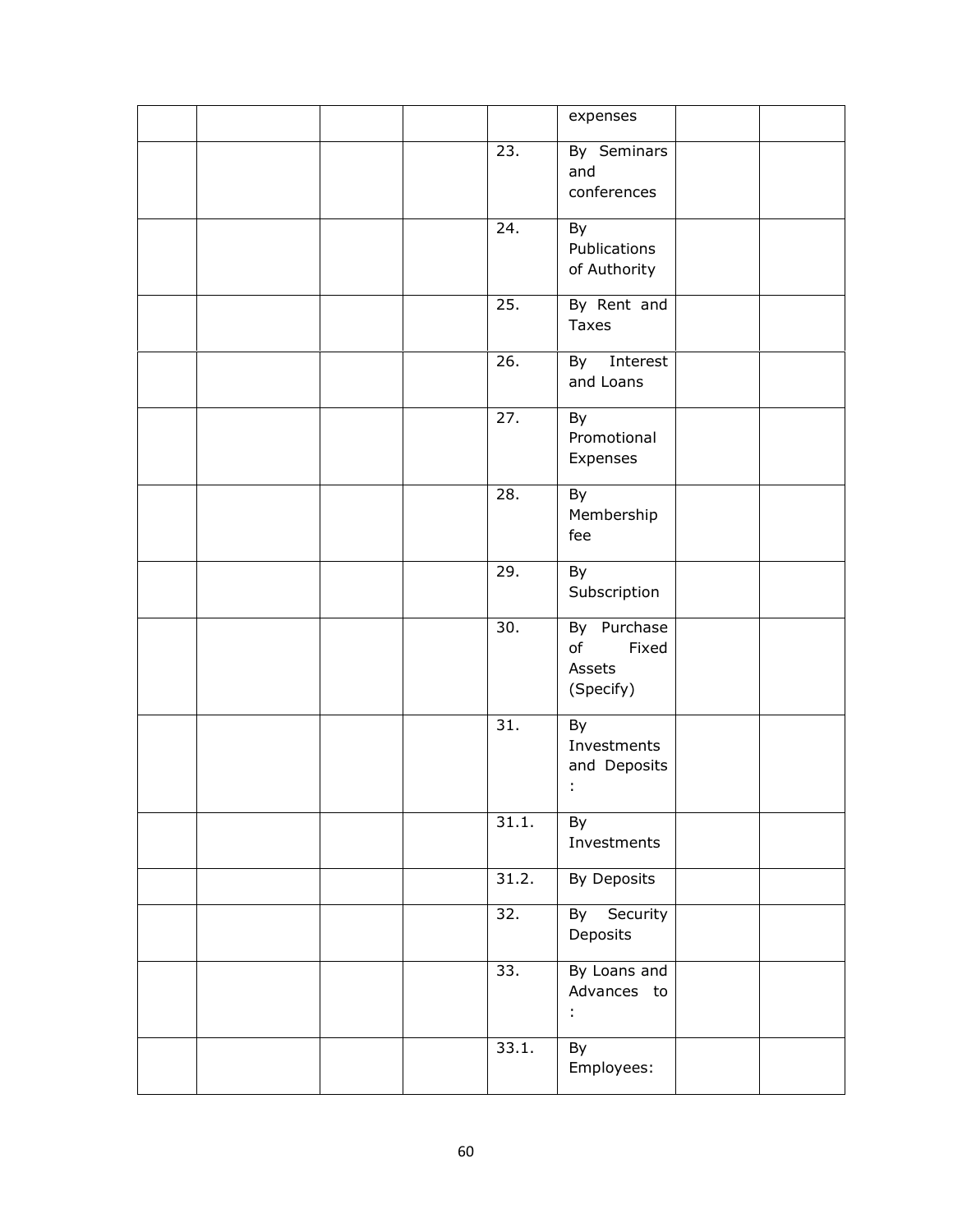|       |  | 33.1.1.           | By Bearing<br>Interest               |  |
|-------|--|-------------------|--------------------------------------|--|
|       |  | 33.1.2.           | Not<br>By<br>Bearing<br>Interest     |  |
|       |  | 33.2.             | By Suppliers<br>/ contractors        |  |
|       |  | 33.3.             | others<br>By<br>(specify)            |  |
|       |  | $\overline{34}$ . | By<br>Repayment<br>of loan           |  |
|       |  | 35.               | By Others                            |  |
|       |  | 35.1.             | By Leave<br>Salary<br>and<br>Pension |  |
|       |  | 35.2.             | Contribution                         |  |
|       |  | 35.3.             | By Audit Fee                         |  |
|       |  | 35.4.             | By Misc:                             |  |
|       |  | $\overline{36}$ . | By Balance<br>carried<br>down:       |  |
|       |  | 36.1.             | By Bank                              |  |
|       |  | 36.2.             | By Cash in<br>Hand                   |  |
| Total |  |                   | Total                                |  |

Member(s) (Signature) Chairperson (Signature)

Income and Expenditure Account

For the 1st April \_\_\_\_\_\_\_\_\_\_\_\_\_\_\_\_ to 31st March \_\_\_\_\_\_\_\_\_\_\_\_\_\_\_\_\_\_\_\_\_\_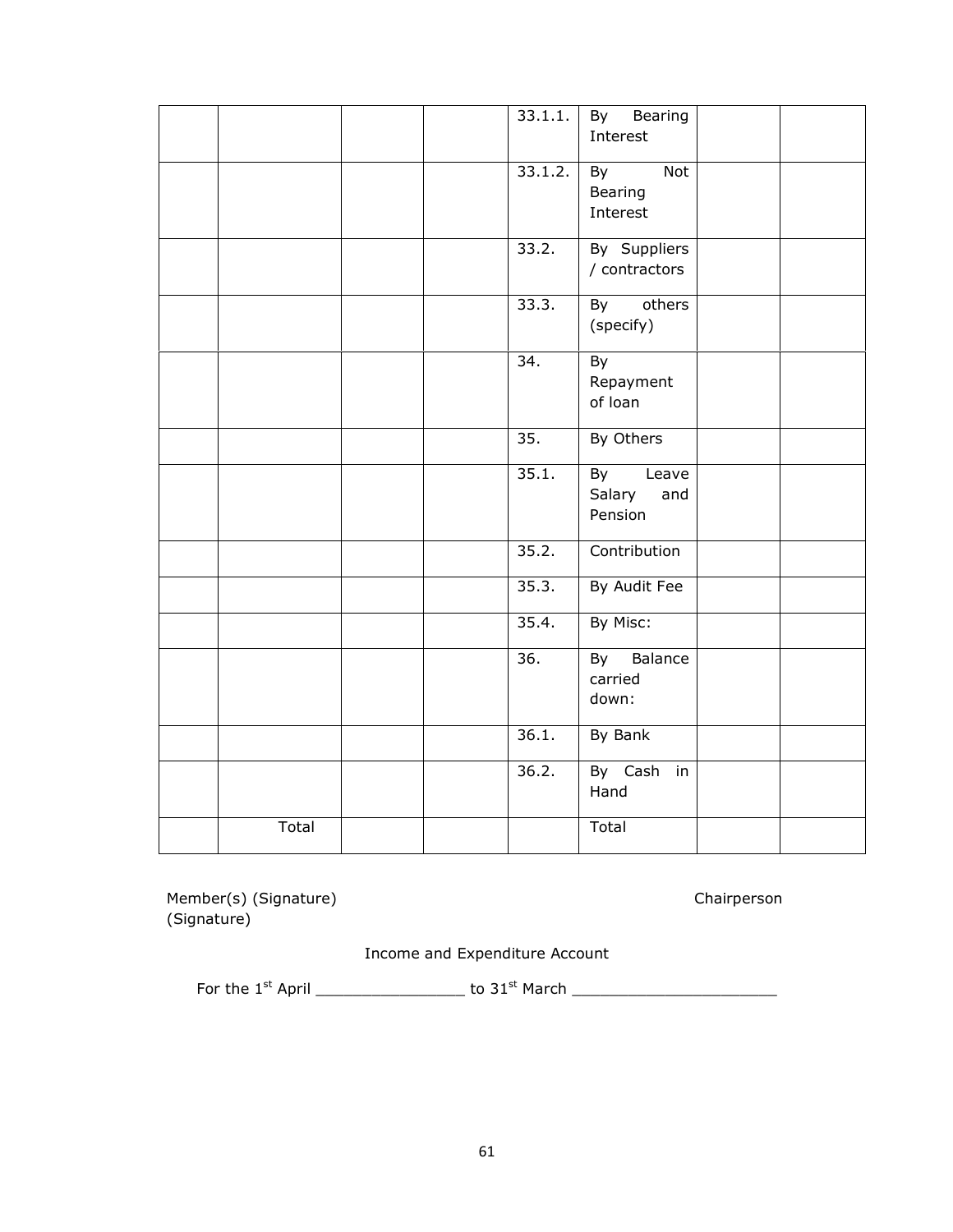| A/c         | <b>Expenditure</b>                  | <b>Curren</b>   | <b>Previo</b>    | A/c   | <b>Income</b>                                     | <b>Curren</b>   | <b>Previou</b>  |
|-------------|-------------------------------------|-----------------|------------------|-------|---------------------------------------------------|-----------------|-----------------|
| Code        |                                     | t year<br>As on | us year<br>As on | Code  |                                                   | t year<br>As on | s year<br>As on |
| 37.         | To Chairperson<br>and Members       |                 |                  | 61.   | By fee, Charges<br>and Fine                       |                 |                 |
| 37.1.       | Pay<br>To<br>and<br>Allowances      |                 |                  | 61.1. | By Fee                                            |                 |                 |
| 37.2.       | Other<br>To<br>benefits             |                 |                  | 61.2. | By Charges                                        |                 |                 |
| 37.3.       | Travelling<br>To<br>Expenses        |                 |                  | 61.3. | By Fines                                          |                 |                 |
| 37.3.<br>1. | To Overseas                         |                 |                  | 61.4. | Others<br>By<br>(specify)                         |                 |                 |
| 37.3.<br>2. | To Domestic                         |                 |                  | 62.   | By Grants                                         |                 |                 |
| 38.         | To Officers                         |                 |                  | 62.1. | By Account with<br>Government                     |                 |                 |
| 38.1.       | To<br>Pay<br>and<br>Allowances      |                 |                  | 62.2. | others<br>By<br>(Specify)                         |                 |                 |
| 38.2.       | To<br>retirement<br><b>Benefits</b> |                 |                  | 63.   | By Gifts                                          |                 |                 |
| 38.3.       | Other<br>To<br><b>Benefits</b>      |                 |                  | 64.   | By Seminars and<br>Conferences                    |                 |                 |
| 38.4.       | Travelling<br>To<br>Expenses        |                 |                  | 65.   | Sale<br>By<br>of<br>Publications                  |                 |                 |
| 38.4.<br>1. | To Overseas                         |                 |                  | 66.   | By Income<br>on<br>investments<br>and<br>Deposits |                 |                 |
| 38.4.<br>2. | To Domestic                         |                 |                  | 66.1. | By Income<br>on<br>investments                    |                 |                 |
| 39.         | To Staff                            |                 |                  | 66.2. | By Income<br>on<br>Deposits                       |                 |                 |
| 39.1.       | Pay<br>To<br>and<br>Allowances      |                 |                  | 66.3. | By Interest<br>on<br>Loan<br>and<br>Advances      |                 |                 |
| 39.2.       | To Retirement<br><b>Benefits</b>    |                 |                  | 67.   | By Miscellaneous                                  |                 |                 |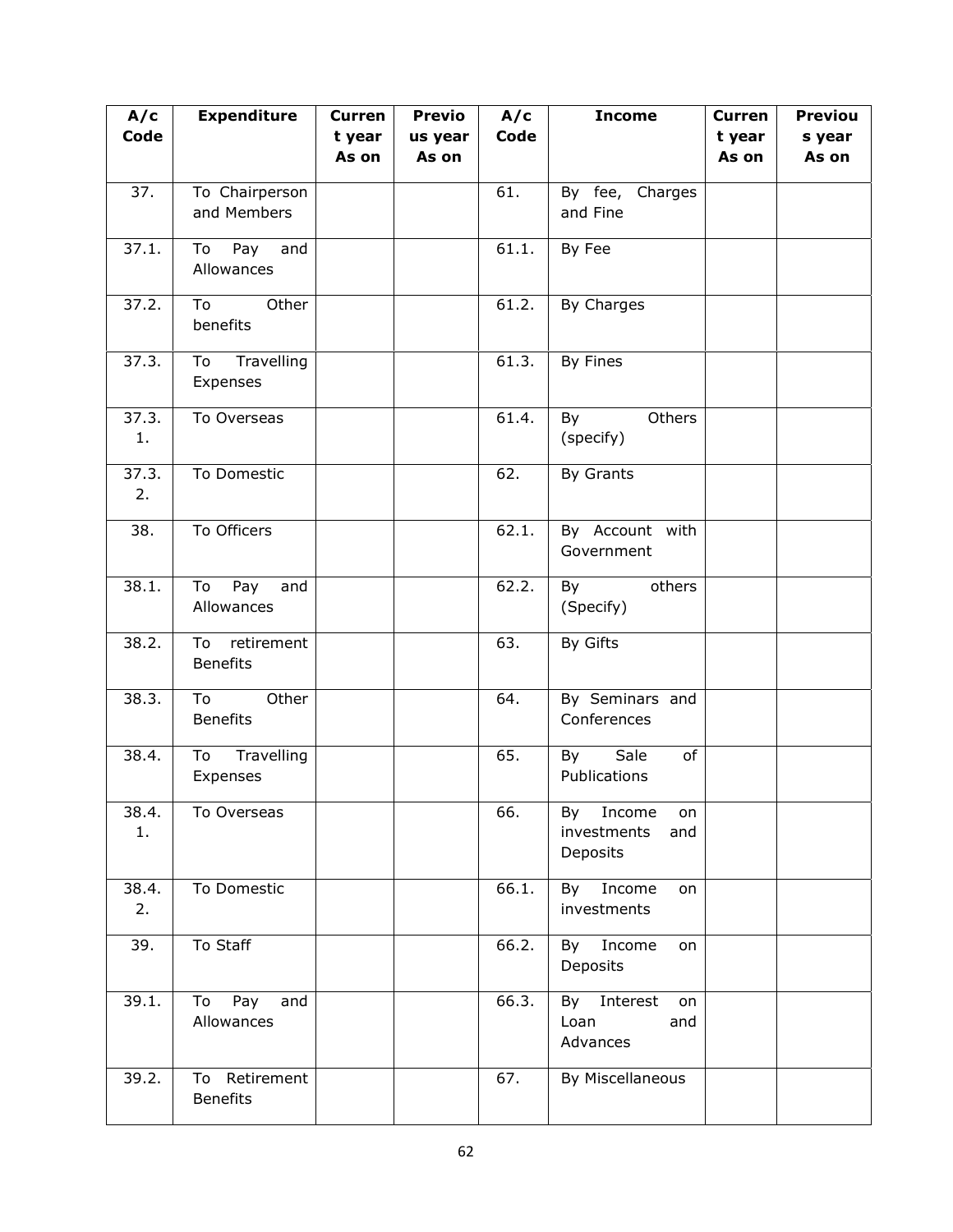| 39.3.       | To<br>Other<br><b>Benefits</b>                               |  | 67.1. | By Gain on Sales                                   |  |
|-------------|--------------------------------------------------------------|--|-------|----------------------------------------------------|--|
| 39.4.       | travelling<br>To<br>expenses                                 |  | 67.2. | Excess<br>By<br>of<br>expenditure over<br>income   |  |
| 39.4.<br>1. | To Overseas                                                  |  | 67.3  | (Transferred<br>to<br>Fund<br>Capital<br>Accounts) |  |
| 39.4.<br>2. | To Domestic                                                  |  |       |                                                    |  |
| 40.         | of<br>To<br>hire<br>Conveyance                               |  |       |                                                    |  |
| 41.         | To Wages                                                     |  |       |                                                    |  |
| 42.         | To Overtime                                                  |  |       |                                                    |  |
| 43          | To Honorarium                                                |  |       |                                                    |  |
| 44.         | To Other office<br>expenses                                  |  |       |                                                    |  |
| 45.         | To expenditure<br>on Research                                |  |       |                                                    |  |
| 46.         | To Consultation<br>expenses                                  |  |       |                                                    |  |
| 47.         | <b>Seminars</b><br>To<br>and<br>conferences                  |  |       |                                                    |  |
| 48.         | To Publications<br>of Real Estate<br>Regulatory<br>Authority |  |       |                                                    |  |
| 49.         | To Rent<br>and<br>Taxes                                      |  |       |                                                    |  |
| 50.         | To interest on<br>loans                                      |  |       |                                                    |  |
| 51.         | To Promotional<br>Expenses                                   |  |       |                                                    |  |
| 52.         | To membership<br>fee                                         |  |       |                                                    |  |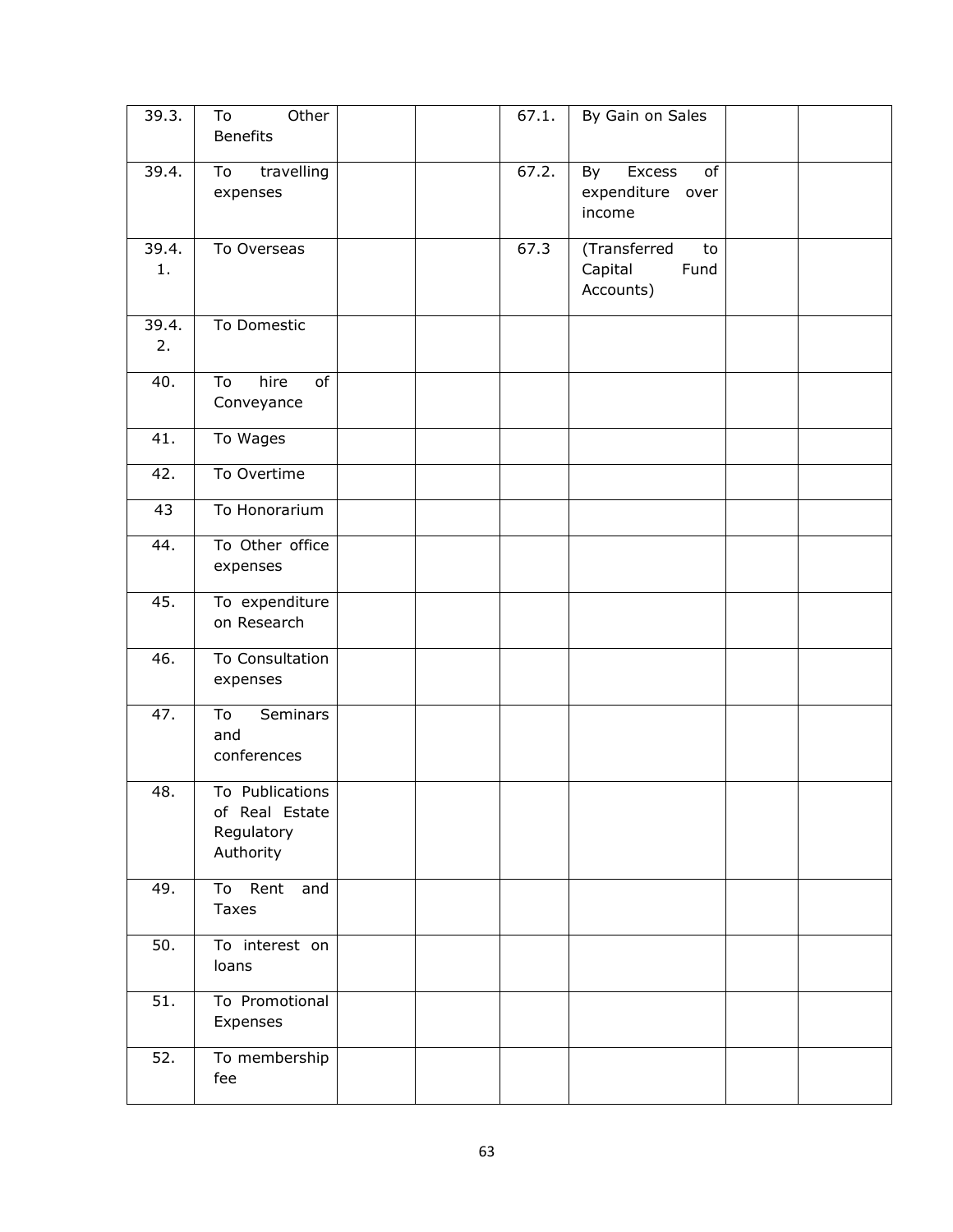| $\overline{53}$ . | To Subscription                                     |  |       |  |
|-------------------|-----------------------------------------------------|--|-------|--|
| $\overline{54}$ . | To Others                                           |  |       |  |
| 54.1.             | To<br>Leave<br>Salary<br>and<br>Pension             |  |       |  |
| 54.2.             | Contribution                                        |  |       |  |
| 54.3.             | To Audit Fee                                        |  |       |  |
| 54.4.             | To Misc                                             |  |       |  |
| $\overline{55}$ . | To<br>Depreciation                                  |  |       |  |
| 56.               | To Loss on sale<br>of assets                        |  |       |  |
| 57.               | To Bad Debts<br>written off                         |  |       |  |
| 58.               | To Provision for<br>bad & doubtful<br>debts         |  |       |  |
| 59.               | Excess<br>of<br>To<br>income<br>over<br>Expenditure |  |       |  |
| 60.               | (Transferred to<br>capital<br>Fund<br>Account       |  |       |  |
|                   | Total                                               |  | Total |  |

Member(s) (Signature) and Chairperson (Signature)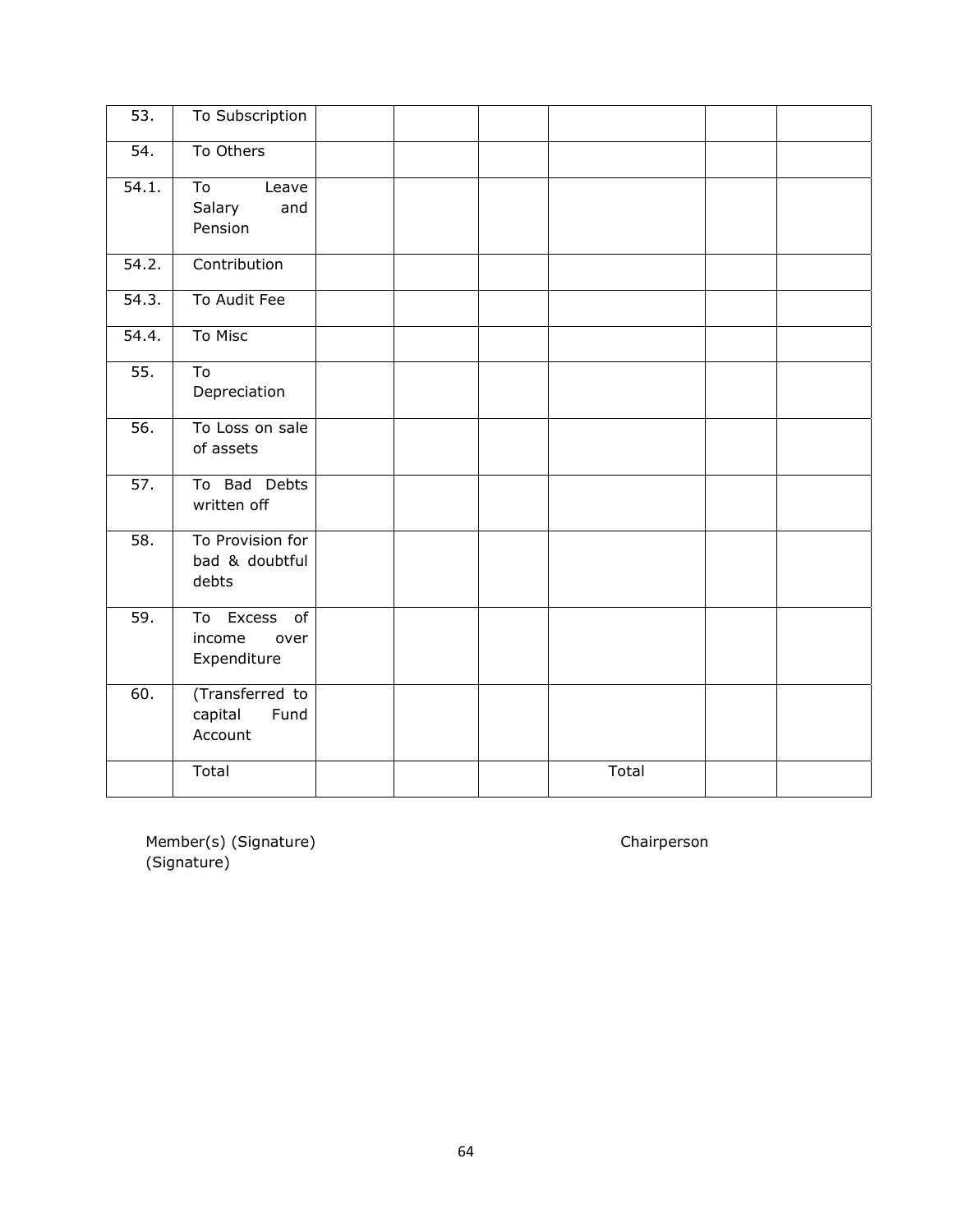Balance Sheet as on 31st march .

(In Rupees)

| A/c<br>Code | <b>Liabilities</b>                                                                                | <b>Current</b><br>year As<br>on | <b>Previous</b><br><b>Year As</b><br>on | A/c<br>Code | <b>Assets</b>                              | <b>Current</b><br>year As<br>on | <b>Previous</b><br><b>Year As</b><br>on |
|-------------|---------------------------------------------------------------------------------------------------|---------------------------------|-----------------------------------------|-------------|--------------------------------------------|---------------------------------|-----------------------------------------|
| 68.         | Funds                                                                                             |                                 |                                         | 72.         | Fixed<br>Assets                            |                                 |                                         |
| 68.1        | Capital Fund                                                                                      |                                 |                                         | 72.1        | Gross<br><b>Block</b><br>at<br>Cost        |                                 |                                         |
| 68.2        | Add excess of<br>Income<br>over<br>expenditure/less<br>excess<br>of<br>Expenditure<br>over Income |                                 |                                         | 72.2        | Less<br>Cumulativ<br>e<br>depreciati<br>on |                                 |                                         |
| 68.3        | Other<br>Funds<br>(Specify)                                                                       |                                 |                                         | 72.3.       | Net Block                                  |                                 |                                         |
| 69.         | Reserves                                                                                          |                                 |                                         | 73.         | Capital<br>Work- in -<br>Progress          |                                 |                                         |
| 70.         | Loans                                                                                             |                                 |                                         | 74.         | Investmen<br>&<br>ts<br>Deposits           |                                 |                                         |
| 70.1        | Government                                                                                        |                                 |                                         | 74.1        | Investmen<br>t                             |                                 |                                         |
| 70.2        | Others                                                                                            |                                 |                                         | 75          | Loans and<br>Advances                      |                                 |                                         |
| 71.         | Current<br>Liabilities<br>and<br>provisions                                                       |                                 |                                         | 75.1        | Account<br>with<br>Governme<br>nt          |                                 |                                         |
|             |                                                                                                   |                                 |                                         | 76.         | Sundry<br>Debtors                          |                                 |                                         |
|             |                                                                                                   |                                 |                                         | 77.         | Cash and<br>Bank<br><b>Balances</b>        |                                 |                                         |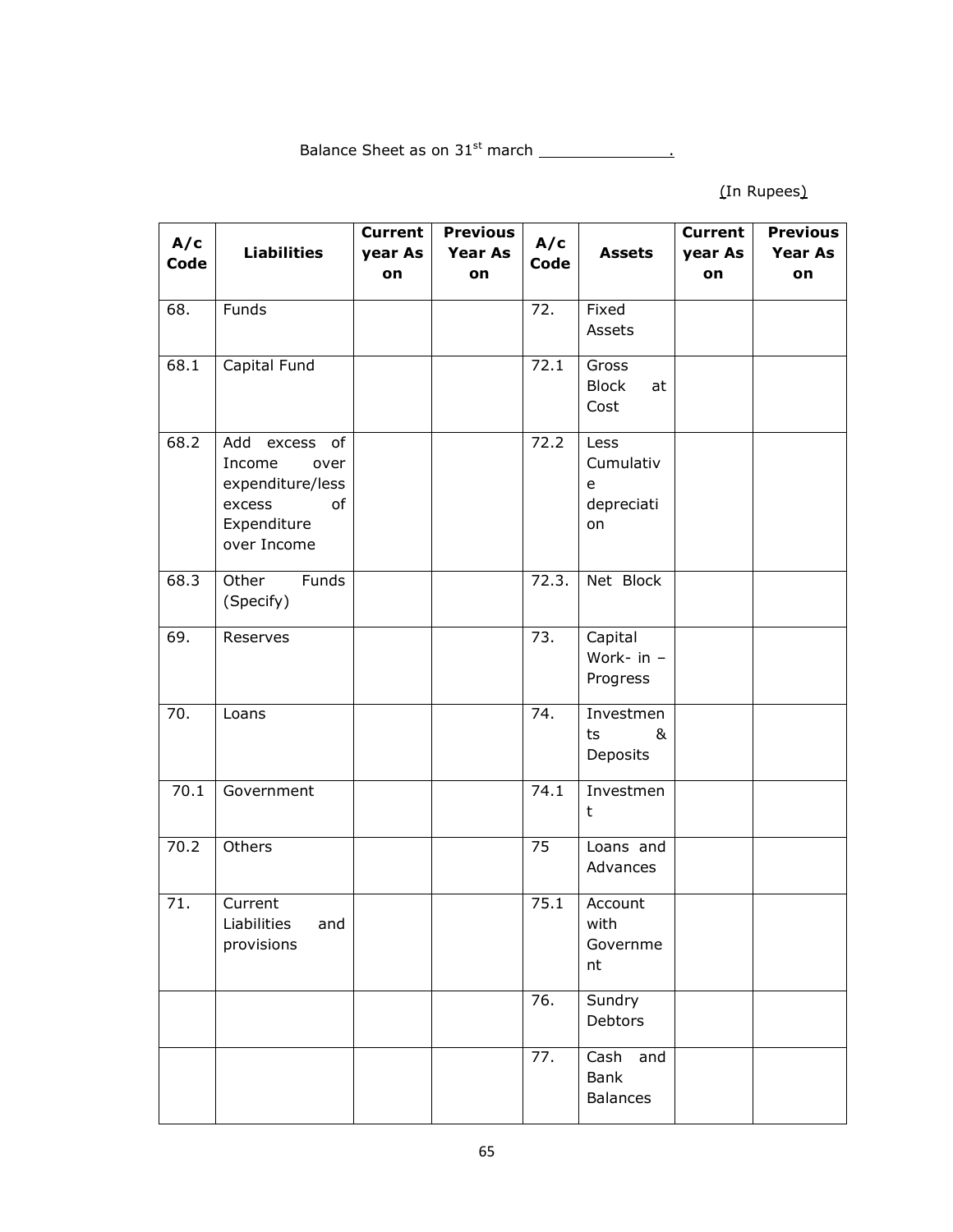|                                |  | 78. | Other<br>Current<br>Assets |  |
|--------------------------------|--|-----|----------------------------|--|
| Total                          |  |     | Total                      |  |
| Accounting Policies and Notes: |  |     |                            |  |

Members (s) (Signature) chairperson chairperson (Signature)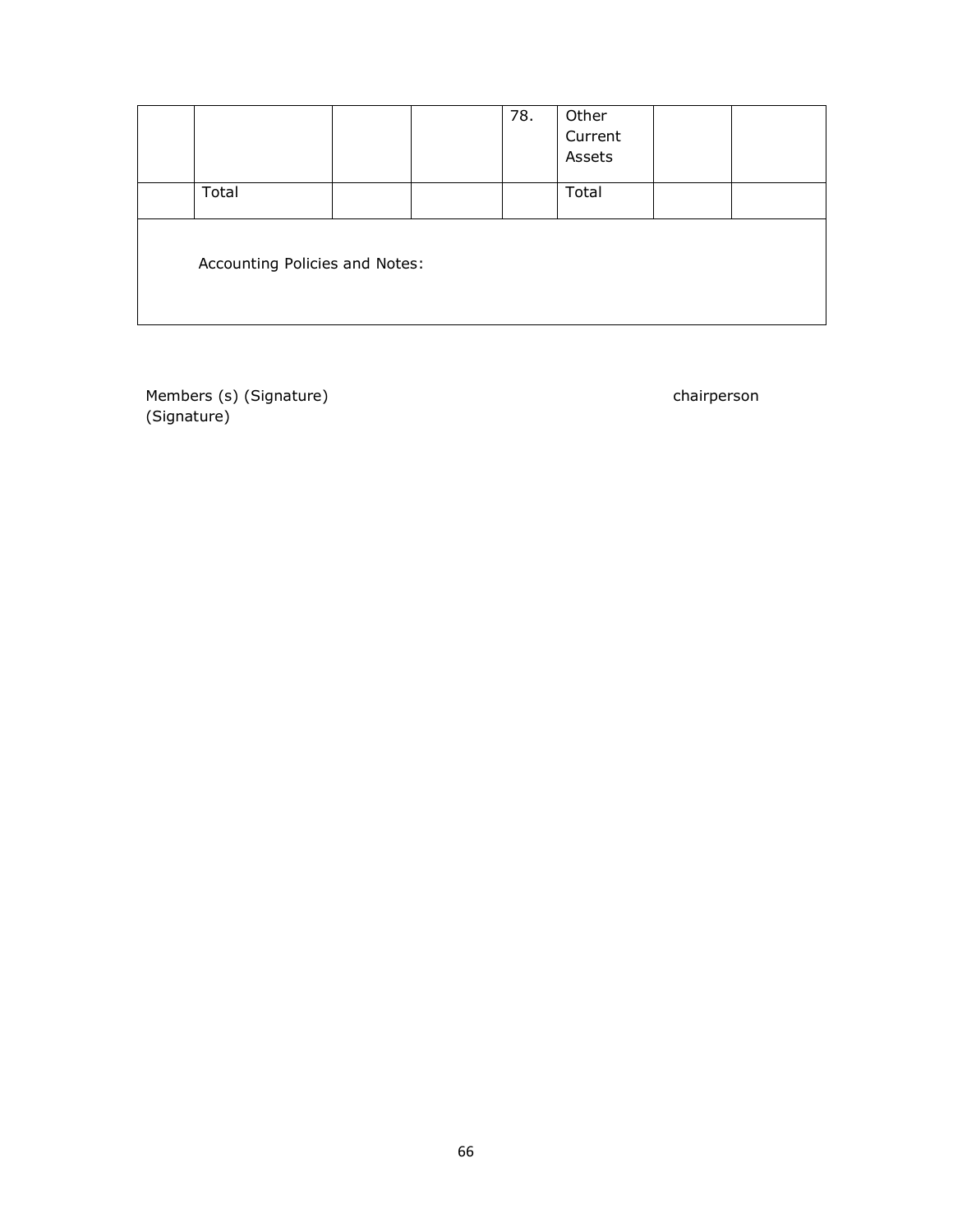# **FORM 'P'**

# **[See rule 40]**

# **ANNUAL REPORT TO BE PREPARED BY REGULATORY AUTORITY**

I. Return on registration of promoters and real estate agents

| <b>Serial</b><br><b>Number</b> | Name of<br>promoter | <b>Address of</b><br>promoter | <b>Description</b><br>of project<br>for which<br>registration<br>has been<br>issued | Fee paid | Registration<br><b>Number</b> |
|--------------------------------|---------------------|-------------------------------|-------------------------------------------------------------------------------------|----------|-------------------------------|
|                                | フ                   | 3                             |                                                                                     | 5        | 6                             |
|                                |                     |                               |                                                                                     |          |                               |

A. In relation to Promoters:

| Date of issue of<br>registration | Date on which<br>registration<br>expires | Date of extension<br>of registration<br>with period of<br>extension | <b>Remark</b> |
|----------------------------------|------------------------------------------|---------------------------------------------------------------------|---------------|
|                                  | 8                                        | a                                                                   | 10            |
|                                  |                                          |                                                                     |               |

B. In relation to Real Estate Agents:

| <b>Serial</b><br>No. | <b>Name</b><br>оf<br>Real<br><b>Estate</b><br>Agent | <b>Address</b><br>of Real<br><b>Estate</b><br>Agent | <b>Registration</b><br>Fee paid | Date of<br>issue of<br>registration<br>certificate | Date of<br>which<br>registration<br>certificate<br>expires | Date and<br>period of<br>renewal of<br>registration<br>certificate | <b>Remark</b> |
|----------------------|-----------------------------------------------------|-----------------------------------------------------|---------------------------------|----------------------------------------------------|------------------------------------------------------------|--------------------------------------------------------------------|---------------|
|                      | $\mathcal{P}$                                       | 3                                                   | 4                               | 5                                                  | 6                                                          |                                                                    | 8             |
|                      |                                                     |                                                     |                                 |                                                    |                                                            |                                                                    |               |

II. Return on number of cases filed before the regulatory authority and the adjudication officer for settlement of disputes and adjudicated upon.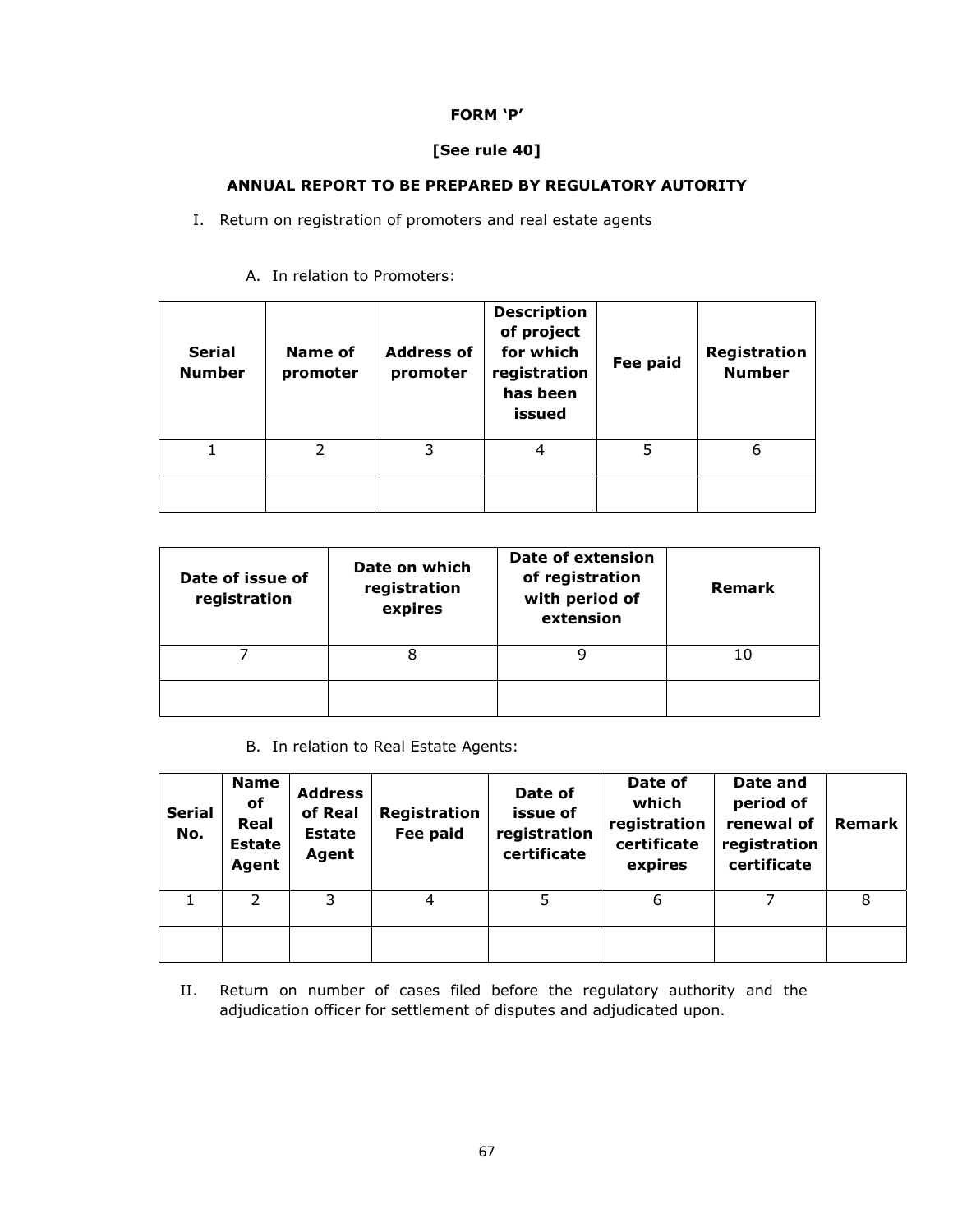| SI.No. | No. Of Cases pending in<br>the last quarter by the<br>regulatory authority | <b>No. Of Cases received</b><br>during the quarter by<br>the regulatory authority | <b>No. Of Cases</b><br>disposed of by<br>the regulatory<br>authority |
|--------|----------------------------------------------------------------------------|-----------------------------------------------------------------------------------|----------------------------------------------------------------------|
|        |                                                                            |                                                                                   |                                                                      |

| SI.No. | No. Of Cases pending in<br>the last quarter with<br>the adjudication officer | <b>No. Of Cases received</b><br>during the quarter by<br>the adjudicating officer | <b>No. Of Cases</b><br>disposed of by<br>the adjudication<br>officer |
|--------|------------------------------------------------------------------------------|-----------------------------------------------------------------------------------|----------------------------------------------------------------------|
|        |                                                                              |                                                                                   |                                                                      |

III. Statement on the periodical survey conducted by the regulatory authority to monitor the compliance of the provisions of the Act by the promoters, allottees and real estate agents.

| SI.No. | <b>Survey conducted</b><br>during the quarter with<br>details | <b>Observation of</b><br><b>Authority</b> | <b>Remedial steps</b><br>taken |
|--------|---------------------------------------------------------------|-------------------------------------------|--------------------------------|
|        |                                                               |                                           |                                |

IV. Statement on steps taken to mitigate any non-compliance of the provisions of the and the rules and regulations made thereunder by the promoters, allottees and real estate agents.

| SI.No. | <b>Subject</b> | <b>Steps taken</b> | <b>Results achieved</b> |
|--------|----------------|--------------------|-------------------------|
|        |                |                    |                         |

V. Statements on penalty imposed by the regulatory authority for contraventions of the Act and directions of the regulatory authority and adjudication officer.

| SI.No. | Name of the<br><b>Promoter</b> | <b>Details of the</b><br>directions<br>issued | <b>Penalty</b><br>imposed | Whether<br>paid |
|--------|--------------------------------|-----------------------------------------------|---------------------------|-----------------|
|        |                                |                                               |                           |                 |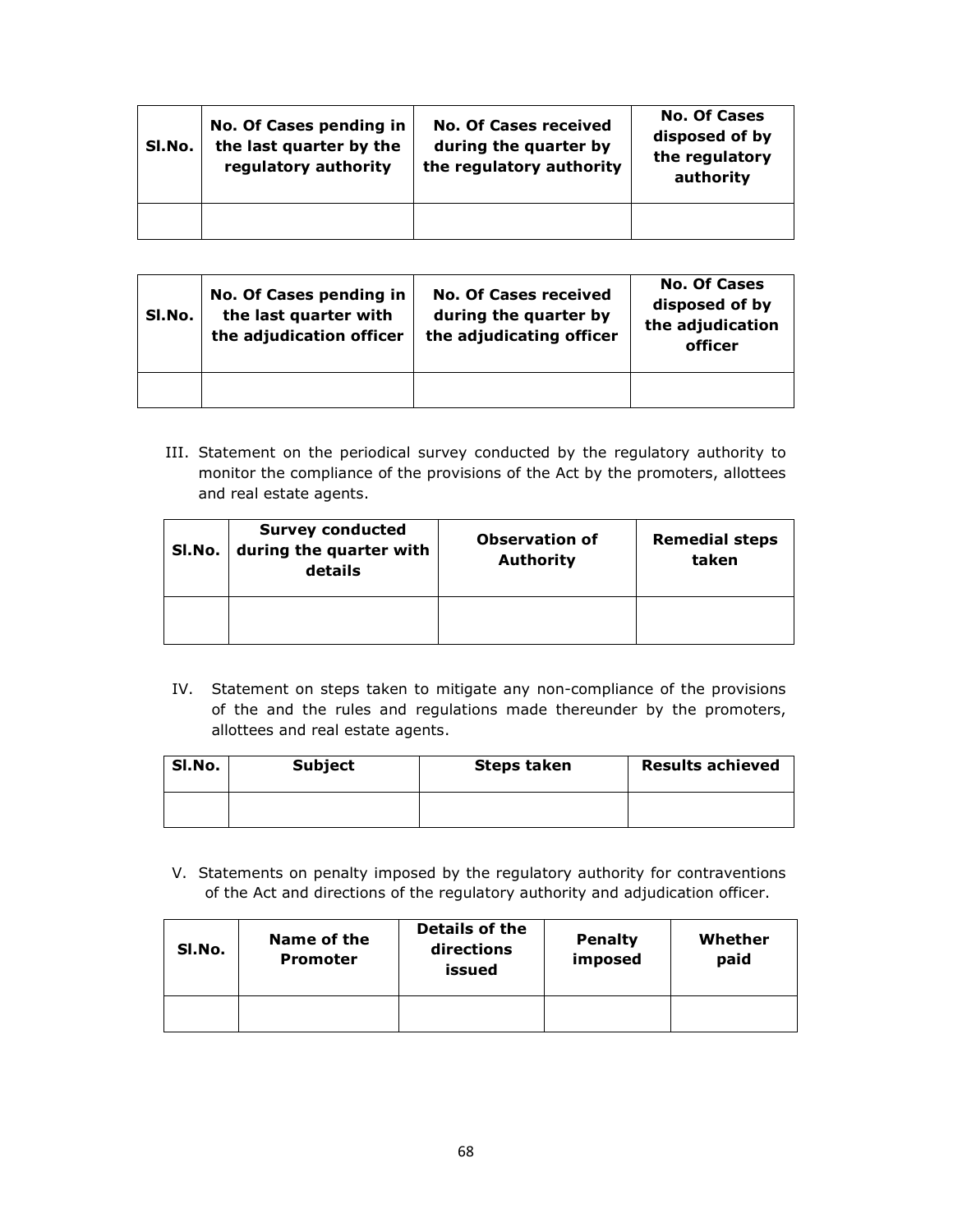| SI.No. | Name of the<br>allottee | <b>Details of the</b><br>directions<br>issued | <b>Penalty</b><br>imposed | Whether<br>paid |
|--------|-------------------------|-----------------------------------------------|---------------------------|-----------------|
|        |                         |                                               |                           |                 |

| SI.No. | Name of the real<br>estate agent | Details of the<br>directions<br>issued | <b>Penalty</b><br>imposed | <b>Whether paid</b> |
|--------|----------------------------------|----------------------------------------|---------------------------|---------------------|
|        |                                  |                                        |                           |                     |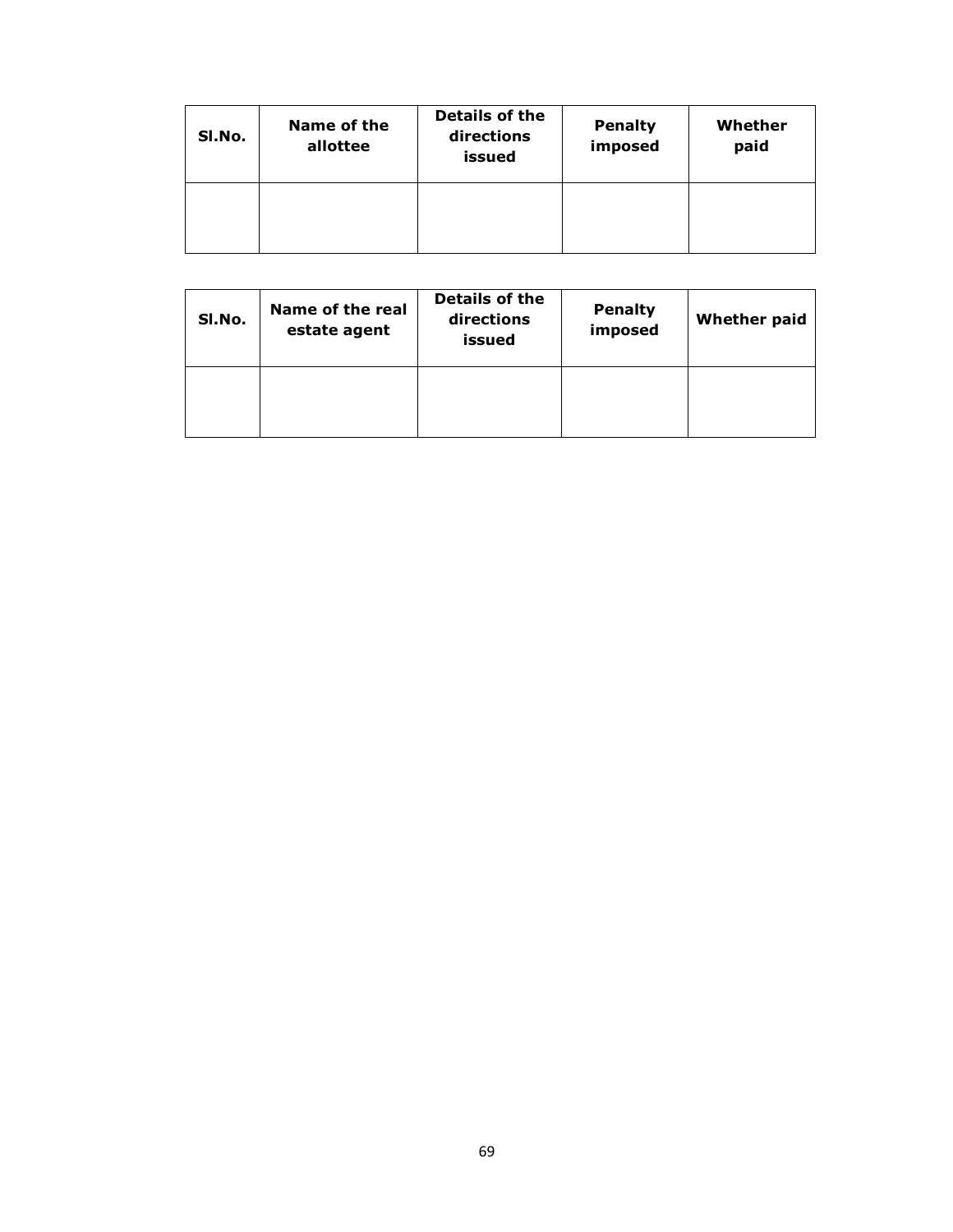# **FORM – Q**

# **[See rule 6-A (1)]**

#### **ANDHRA PRADESH REAL ESTATE REGULATORY AUTHORITY**

#### **REGISTER OF APPLICATIONS FOR REGISTRATION OF THE PROJECT**

| S.<br><b>No</b> | Date of<br>submissio<br>n of<br>Application | Applicati<br>on No. | Name of<br>the<br>Project | Name and<br>Nature of<br>Organization /<br>Promoter &<br>Address | Names of all<br>the<br>Directors/Par<br>tners/Office<br>bearers of<br>the Society | Registered<br>address of all<br>the Directors /<br>Partners /<br>Office bearers<br>of the Society | Telephon<br>e No/<br>Email<br><b>Address</b> | <b>DIN</b><br>Number<br>& PAN<br>Number | Names and<br>addresses of<br>Architect/<br>Engineer/<br>Chartered<br>Accountant<br>&<br>addresses | Name of<br>the Real<br>Estate<br>Agent &<br>registration<br>number<br>under<br><b>APRERA</b> |
|-----------------|---------------------------------------------|---------------------|---------------------------|------------------------------------------------------------------|-----------------------------------------------------------------------------------|---------------------------------------------------------------------------------------------------|----------------------------------------------|-----------------------------------------|---------------------------------------------------------------------------------------------------|----------------------------------------------------------------------------------------------|
| (1)             | (2)                                         | (3)                 | (4)                       | (5)                                                              | (6)                                                                               | (7)                                                                                               | (8)                                          | (9)                                     | (10)                                                                                              | (11)                                                                                         |
|                 |                                             |                     |                           |                                                                  |                                                                                   |                                                                                                   |                                              |                                         |                                                                                                   |                                                                                              |
|                 |                                             |                     |                           |                                                                  |                                                                                   |                                                                                                   |                                              |                                         |                                                                                                   |                                                                                              |
|                 |                                             |                     |                           |                                                                  |                                                                                   |                                                                                                   |                                              |                                         |                                                                                                   |                                                                                              |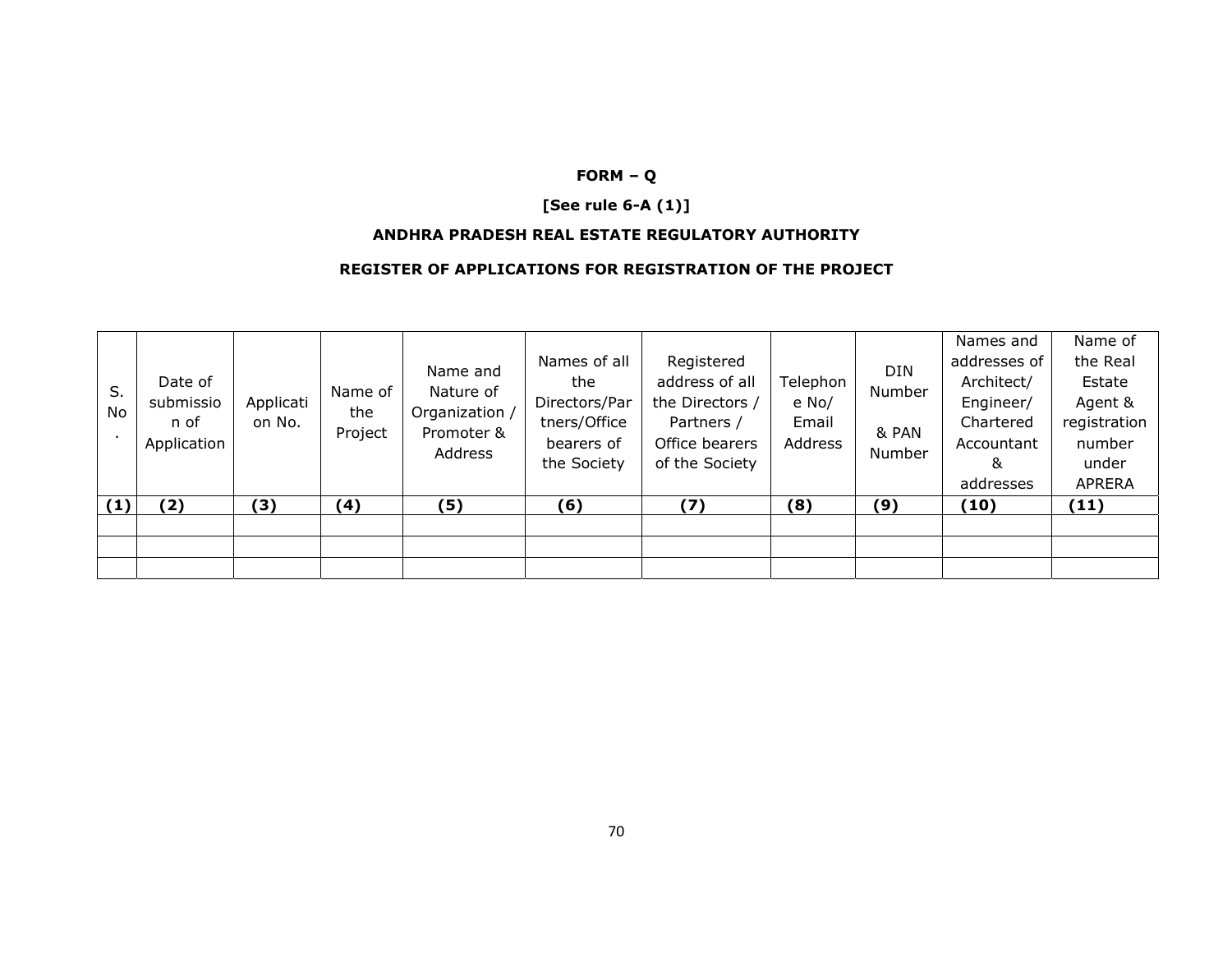| Declarati<br>on in<br>Form $- B$<br>submitte<br>d<br>YES/NO | Proposed for<br>Land<br>Development<br>for<br>plots/subdivisi<br>ons or<br>Construction<br>of Building for<br>apartments/<br>individual<br>house<br>/commercial /<br>etc | Whether<br>the<br>project<br>is<br>propose<br>d in<br>phases.<br>If yes<br>give the<br>details. | Extent<br>of the<br>propose<br>d site<br>[in<br>Hecates<br>/Acres/<br>Sq.m] | Survey<br>Nos. and<br>Name of<br>the<br>Village/<br>town in<br>which<br>the<br>develop<br>ment is<br>propose<br>d | Location<br>details of<br>the<br>project<br>along with<br>its<br>boundarie<br>s including<br>the<br>latitude<br>and<br>Longitude<br>of the end<br>points | Sanctione<br>d Plans<br>obtained<br>from the<br>Competen<br>Authority.<br>If yes,<br>Permissio<br>n order<br><b>Number</b><br>and date<br>0f<br>approval | Propose<br>d<br>completi<br>on Date<br>of the<br>project | Agreeme<br>nt<br>between<br>the Land<br>Owner<br>and<br>Promoter<br>authorisi<br>ng to<br>undertak<br>e<br>constructi<br>on is<br>submitte<br>d.<br>[YES/NO] | Copy of<br>the title<br>deed of<br>the<br>Land is<br>submitt<br>ed<br>[YES/N<br>O <sub>1</sub> | Copy of the<br>plan of<br>developme<br>nt works of<br>the Project<br>is<br>submitted<br>[YES/NO] | Acknowle<br>dgement<br>for<br>receipt of<br>the<br>applicatio<br>n is<br>issued<br>[YES/NO] |
|-------------------------------------------------------------|--------------------------------------------------------------------------------------------------------------------------------------------------------------------------|-------------------------------------------------------------------------------------------------|-----------------------------------------------------------------------------|-------------------------------------------------------------------------------------------------------------------|----------------------------------------------------------------------------------------------------------------------------------------------------------|----------------------------------------------------------------------------------------------------------------------------------------------------------|----------------------------------------------------------|--------------------------------------------------------------------------------------------------------------------------------------------------------------|------------------------------------------------------------------------------------------------|--------------------------------------------------------------------------------------------------|---------------------------------------------------------------------------------------------|
| (12)                                                        | (13)                                                                                                                                                                     | (14)                                                                                            | (15)                                                                        | (16)                                                                                                              | (17)                                                                                                                                                     | (18)                                                                                                                                                     | (19)                                                     | (20)                                                                                                                                                         | (21)                                                                                           | (22)                                                                                             | (23)                                                                                        |
|                                                             |                                                                                                                                                                          |                                                                                                 |                                                                             |                                                                                                                   |                                                                                                                                                          |                                                                                                                                                          |                                                          |                                                                                                                                                              |                                                                                                |                                                                                                  |                                                                                             |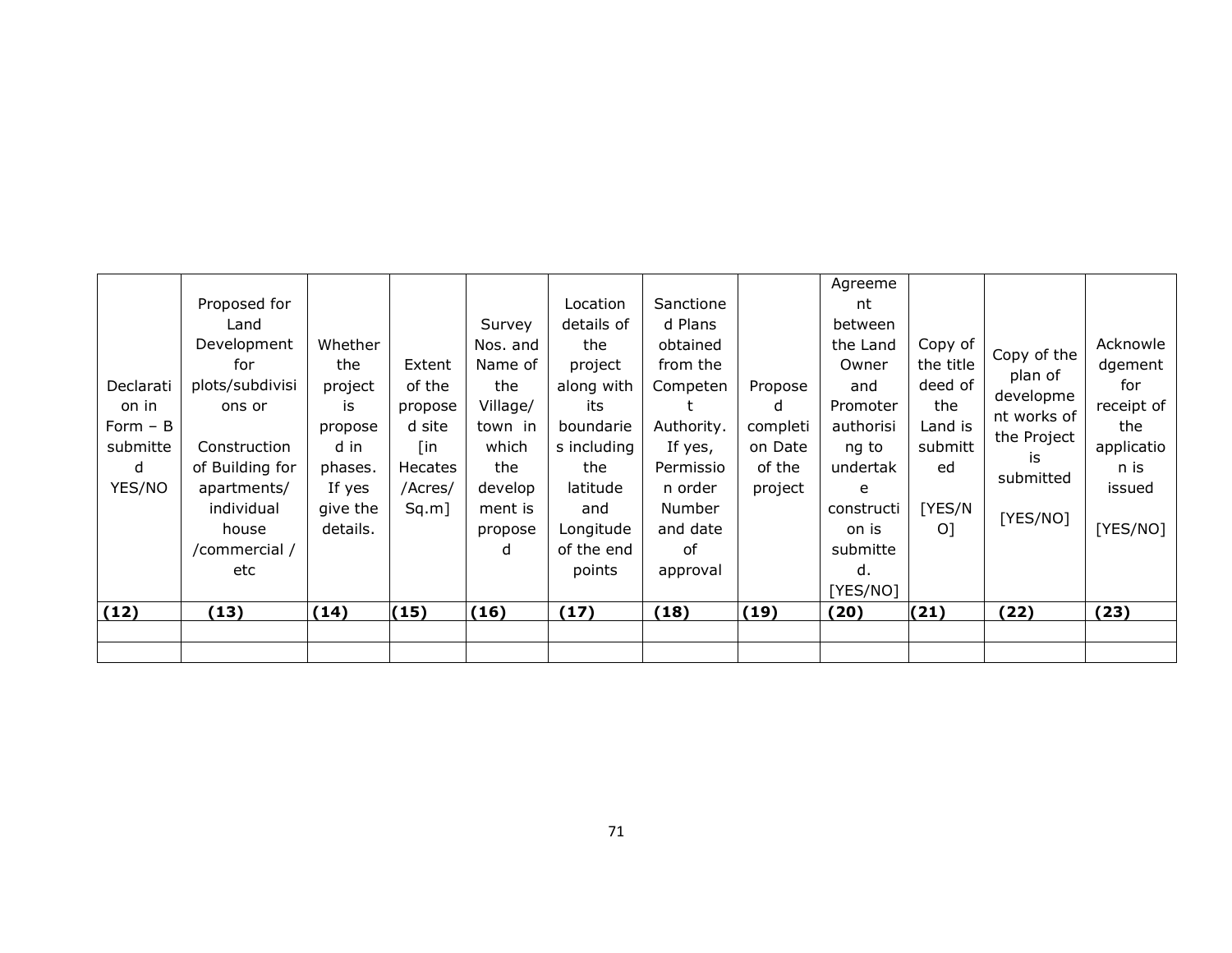### **FORM – R**

# **[See rule 14 (5)]**

#### **ANDHRA PRADESH REAL ESTATE REGULATORY AUTHORITY**

### **REGISTER OF ALLOTTEES**

## **STATEMENT INDICATING PERSON WISE RECEIPTS AND DISBURSEMENT IN RESPECT OF SUMS ACCEPTED AS ADVANCE FROM THE ALLOTTEES**

| S.<br>No. | Name of<br>the<br>Project<br>Including<br>the<br>Location<br>details of<br>the<br>Project | Applicatio<br>n No. of<br>the<br>Allottee<br>and date | Name of<br>the<br>Allottee | Age,<br>Address of<br>the Allottee,<br><b>PAN</b><br>Number,<br>Phone<br>Number,<br>Mail address<br>etc. | Number of the<br>Apartment<br>/Building / Plot<br>allotted | Carpet Area,<br>Common Area<br>and Total Area<br>(in sq. m)<br>Plot Area(in<br>sq. $m)$ | Total Cost of the<br>unit, including<br>common areas,<br>provision of<br>amenities, all the<br>taxes and advance<br>for maintenance of<br>common areas etc. | Advance<br>Paid<br>(in Rs.) | Date of<br>Payment<br>Cheque/DD<br>No. |
|-----------|-------------------------------------------------------------------------------------------|-------------------------------------------------------|----------------------------|----------------------------------------------------------------------------------------------------------|------------------------------------------------------------|-----------------------------------------------------------------------------------------|-------------------------------------------------------------------------------------------------------------------------------------------------------------|-----------------------------|----------------------------------------|
| (1)       | (2)                                                                                       | (3)                                                   | (4)                        | (5)                                                                                                      | (6)                                                        | (7)                                                                                     | (8)                                                                                                                                                         | (9)                         | (10)                                   |
|           |                                                                                           |                                                       |                            |                                                                                                          |                                                            |                                                                                         |                                                                                                                                                             |                             |                                        |
|           |                                                                                           |                                                       |                            |                                                                                                          |                                                            |                                                                                         |                                                                                                                                                             |                             |                                        |
|           |                                                                                           |                                                       |                            |                                                                                                          |                                                            |                                                                                         |                                                                                                                                                             |                             |                                        |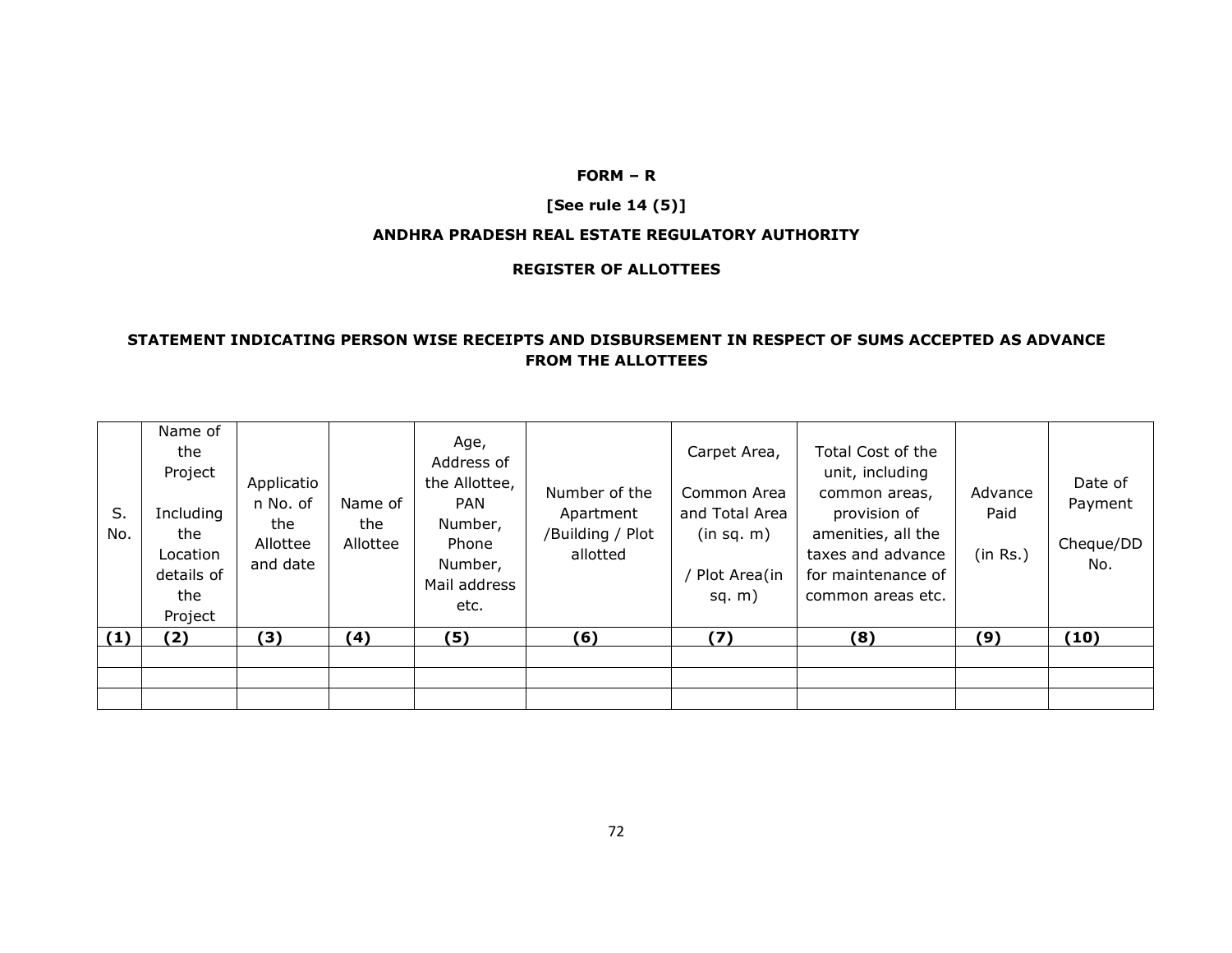## **FORM – S**

# **[See rule 14 (5)]**

### **ANDHRA PRADESH REAL ESTATE REGULATORY AUTHORITY**

### **REGISTER OF ALLOTTEES**

# **STATEMENT INDICATING PURPOSE WISE RECEIPTS IN RESPECT OF SUMS ACCEPTED AS ADVANCE OR COMMISSION**

| S.<br>No. | Name of the<br>Project<br>Locational<br>details of<br>the Project | <b>Total Cost of the Project</b><br>including common<br>areas, provision of<br>amenities, etc. | <b>Type of</b><br>component /<br><b>Purpose</b> | <b>Estimated Cost</b> | Sum collected from the<br><b>Allottee as Advance or</b><br><b>Commission</b> |
|-----------|-------------------------------------------------------------------|------------------------------------------------------------------------------------------------|-------------------------------------------------|-----------------------|------------------------------------------------------------------------------|
| (1)       | (2)                                                               | 3)                                                                                             | (4)                                             | (5)                   | (6)                                                                          |
|           |                                                                   |                                                                                                |                                                 |                       |                                                                              |
|           |                                                                   |                                                                                                |                                                 |                       |                                                                              |
|           |                                                                   |                                                                                                |                                                 |                       |                                                                              |

(Amount in Rs.)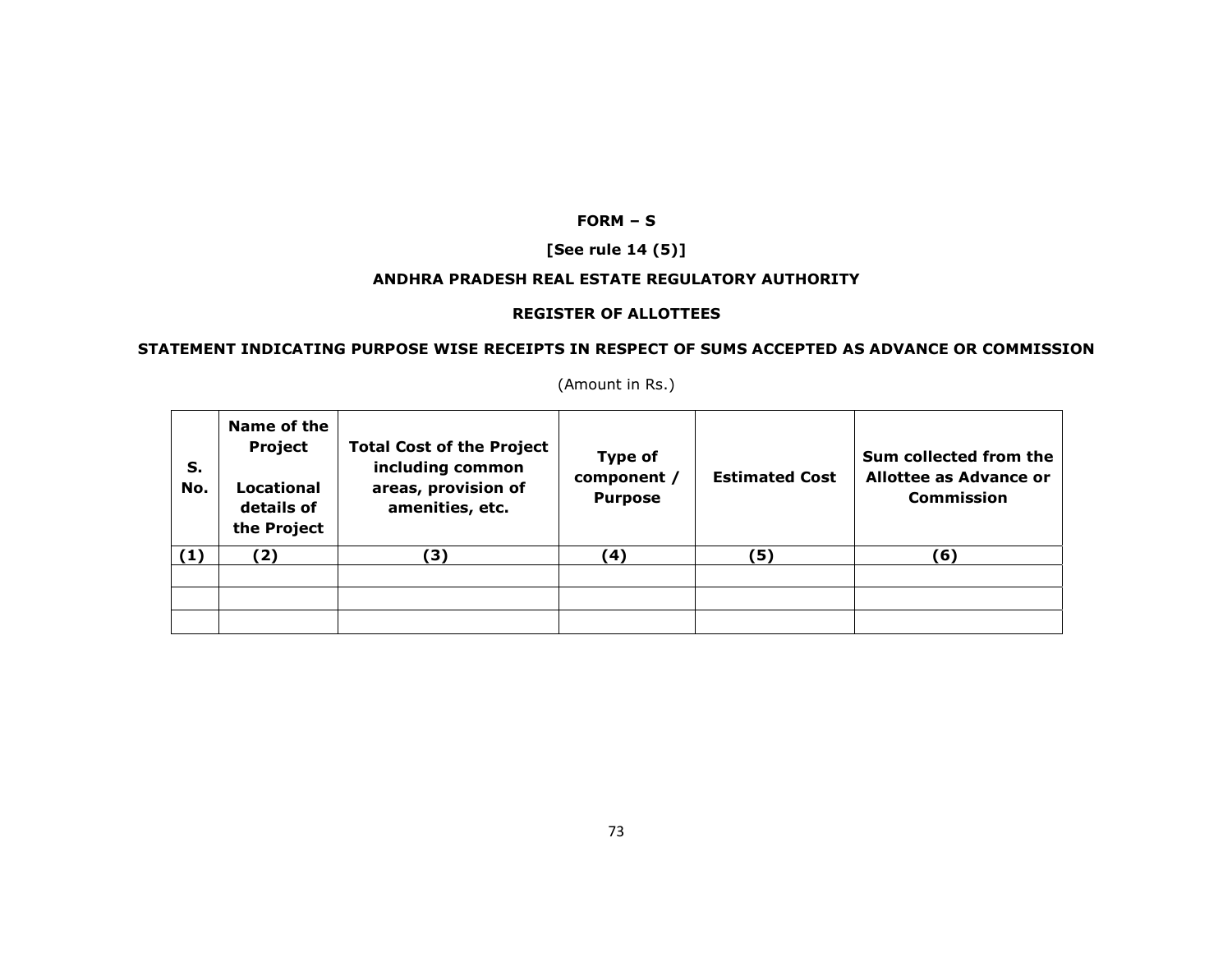# **ANNEXURE 'A' [See rule 3] AGREEMENT FOR SALE**

This Agreement for Sale ("**Agreement**") executed on this \_\_ day of \_\_\_\_\_\_, 20\_\_\_\_,

## **By and Between**

### **[***If the promoter is a company***]**

\_\_\_\_\_\_\_\_\_\_\_\_\_\_\_\_ (CIN No. \_\_\_\_\_\_\_\_\_\_\_\_\_\_\_\_\_\_), a company incorporated under the provisions of the Companies Act, [1956 or 2013, as the case may be], having its registered office at \_\_\_\_\_\_\_\_\_\_\_\_\_\_\_\_\_\_\_\_\_\_\_\_\_\_\_\_ and its corporate office at  $( PAN - )$ , represented by its authorized signatory (Aadhar No. \_\_\_\_\_\_\_\_\_\_\_\_\_\_\_\_\_\_) authorized *vide* board resolution dated **Example 2** hereinafter referred to as the "**Promoter**" (which expression shall unless repugnant to the context or meaning thereof be deemed to mean and include its successor-in-interest, executors, administrators and permitted assignees);

#### $[OR]$

## **[***If the promoter is a Partnership firm***]**

|                                                                                 |  |  |  |  | a partnership firm registered under the Indian                                                                                                                                                                                 |  |             |  |
|---------------------------------------------------------------------------------|--|--|--|--|--------------------------------------------------------------------------------------------------------------------------------------------------------------------------------------------------------------------------------|--|-------------|--|
| Partnership Act, 1932, having its principal place of business at                |  |  |  |  |                                                                                                                                                                                                                                |  |             |  |
|                                                                                 |  |  |  |  |                                                                                                                                                                                                                                |  |             |  |
| its<br>authorized Partner                                                       |  |  |  |  |                                                                                                                                                                                                                                |  | (Aadhar No. |  |
|                                                                                 |  |  |  |  | Lackson and Divide and Divide Archives and Divideo and Divideo Archives and Divideo Archives and Divideo Archives and Divideo Archives and Divideo Archives and Divideo Archives and Divideo Archives and Divideo Archives and |  |             |  |
| referred to as the "Promoter" (which expression shall unless repugnant to the   |  |  |  |  |                                                                                                                                                                                                                                |  |             |  |
| context or meaning thereof be deemed to mean and include its successors-in-     |  |  |  |  |                                                                                                                                                                                                                                |  |             |  |
| interest, executors, administrators and permitted assignees, including those of |  |  |  |  |                                                                                                                                                                                                                                |  |             |  |
| the respective partners).                                                       |  |  |  |  |                                                                                                                                                                                                                                |  |             |  |

#### $[OR]$

#### **[***If the promoter is an Individual***]**

Mr. / Ms. \_\_\_\_\_\_\_\_\_\_\_\_\_\_\_\_\_\_\_\_\_\_\_\_\_\_, (Aadhar No. \_\_\_\_\_\_\_\_\_\_\_\_\_\_\_\_\_\_) son / daughter of \_\_\_\_\_\_\_\_\_\_\_\_\_\_, aged about \_\_\_\_\_\_\_\_\_, residing at \_\_\_\_\_\_\_\_\_\_\_\_\_\_\_\_\_\_\_\_\_\_\_\_\_\_\_\_\_\_\_\_\_\_\_\_\_\_\_\_\_\_\_, (PAN \_\_\_\_\_\_\_\_\_\_\_\_\_\_\_), hereinafter called the "**Promoter**" (which expression shall unless repugnant to the context or meaning thereof be deemed to mean and include his/her heirs, executors, administrators, successors-in-interest and permitted assignees).

### **AND**

### **[***If the Allottee is a company***]**

\_\_\_\_\_\_\_\_\_\_\_\_\_\_\_\_\_\_\_\_\_\_\_\_\_\_, (CIN No.\_\_\_\_\_\_\_\_\_\_\_\_\_\_\_\_\_\_) a company incorporated under the provisions of the Companies Act, [1956 or 2013, as the case may be], having its registered office at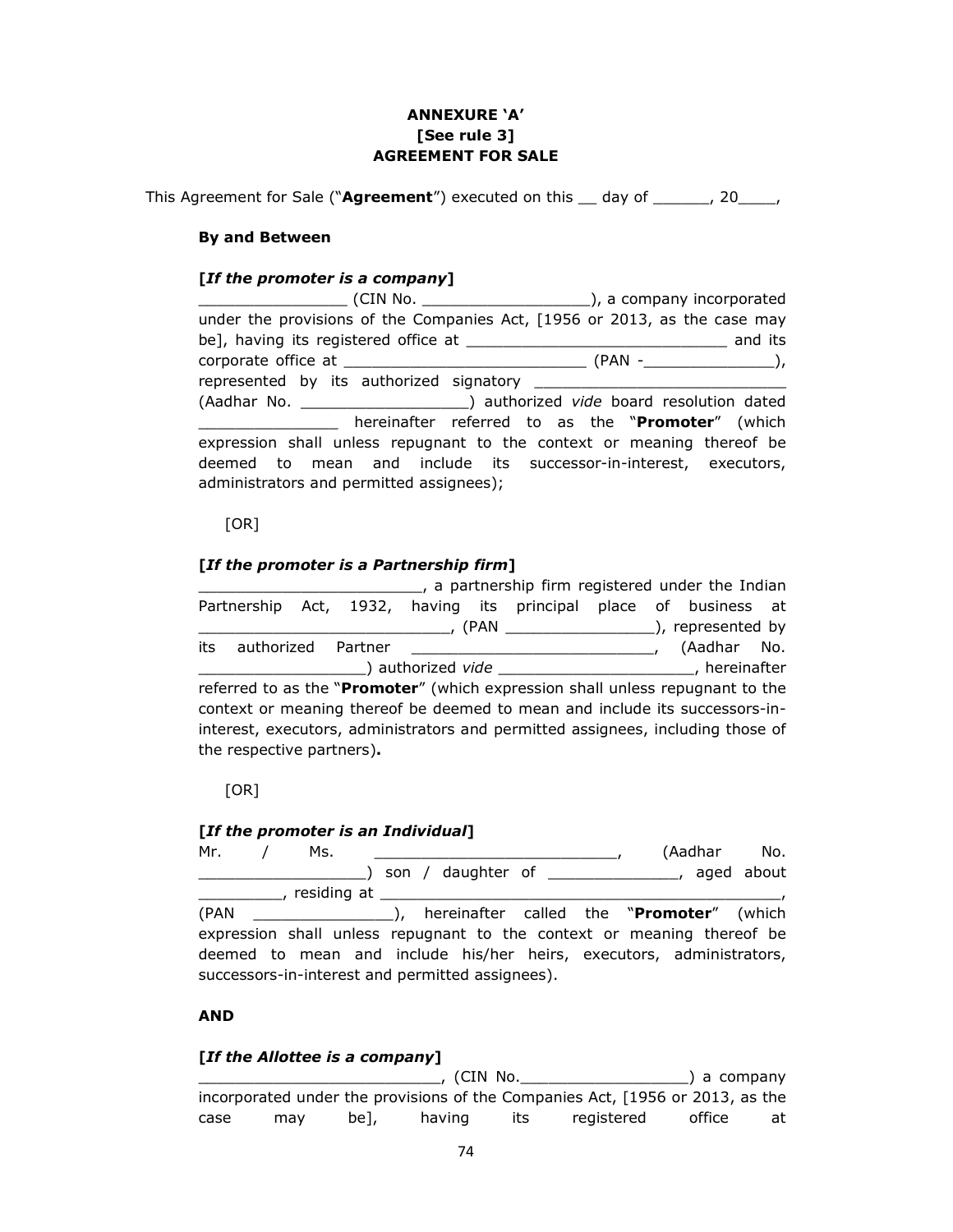\_\_\_\_\_\_\_\_\_\_\_\_\_\_\_\_\_\_\_\_\_\_\_\_\_\_\_\_\_, (PAN \_\_\_\_\_\_\_\_\_\_\_\_\_\_), represented by its authorized signatory, \_\_\_\_\_\_\_\_\_\_\_\_\_\_\_\_\_\_, (Aadhar No. \_\_\_\_\_\_\_\_\_\_\_\_\_\_\_\_\_\_) duly authorized *vide* board resolution dated \_\_\_\_\_\_\_\_\_\_\_, hereinafter referred to as the "**Allottee**" (which expression shall unless repugnant to the context or meaning thereof be deemed to mean and include its successor-in-interest, executors, administrators and permitted assignees).

 $[OR]$ 

# **[***If the Allottee is a Partnership firm***]**

\_\_\_\_\_\_\_\_\_\_\_\_\_\_\_, a partnership firm registered under the Indian Partnership Act, 1932, having its principal place of business at  $( PAN )$  $\frac{1}{\sqrt{2}}$ , represented by its authorized partner,  $\frac{1}{\sqrt{2}}$ (Aadhar No. \_\_\_\_\_\_\_\_\_\_\_\_\_\_\_\_\_\_) authorized *vide*  \_\_\_\_\_\_\_\_\_\_\_\_\_\_\_\_\_\_\_\_\_\_\_\_\_\_\_\_\_, hereinafter referred to as the "**Allottee**" (which expression shall unless repugnant to the context or meaning thereof be deemed to mean and include its successors-in-interest, executors, administrators and permitted assignees, including those of the respective partners)**.** 

 $[OR]$ 

## **[If the Allottee is an Individual]**

Mr. / Ms. \_\_\_\_\_\_\_\_\_\_\_\_\_\_\_\_\_\_\_, (Aadhar No. \_\_\_\_\_\_\_\_\_\_\_\_\_\_\_\_\_\_) son / daughter of \_\_\_\_\_\_\_\_\_\_\_\_\_\_\_, aged about \_\_\_\_\_\_\_\_\_\_, residing at \_\_\_\_\_\_\_\_\_\_\_\_\_\_\_\_\_\_\_\_\_\_\_\_\_\_\_\_\_\_\_\_\_, (PAN \_\_\_\_\_\_\_\_\_\_\_\_\_\_\_\_\_\_),

hereinafter called the "**Allottee**" (which expression shall unless repugnant to the context or meaning thereof be deemed to mean and include his/her heirs, executors, administrators, successors-in-interest and permitted assignees).

# $[OR]$

## **[If the Allottee is a HUF]**

Mr.\_\_\_\_\_\_\_\_\_\_\_\_\_\_\_, (Aadhar No. \_\_\_\_\_\_\_\_\_\_\_\_\_\_\_\_\_\_) son of \_\_\_\_\_\_\_\_\_ aged about **the self and as the Karta of the Hindu Joint Mitakshara** Family known as \_\_\_\_\_\_\_\_\_\_\_\_\_\_\_\_\_\_\_ HUF, having its place of business / residence at \_\_\_\_\_\_\_\_\_\_\_\_\_\_\_\_\_\_, (PAN \_\_\_\_\_\_\_\_\_\_\_\_\_), hereinafter referred to as the "**Allottee**" (which expression shall unless repugnant to the context or meaning thereof be deemed to include his heirs, representatives, executors, administrators, successors-in-interest and permitted assigns as well as the members of the said HUF, their heirs, executors, administrators, successorsin-interest and permitted assignees).

[Please insert details of other allottee(s), in case of more than one allottee]

The Promoter and Allottee shall hereinafter collectively be referred to as the "**Parties**" and individually as a "**Party**".

## **WHEREAS:**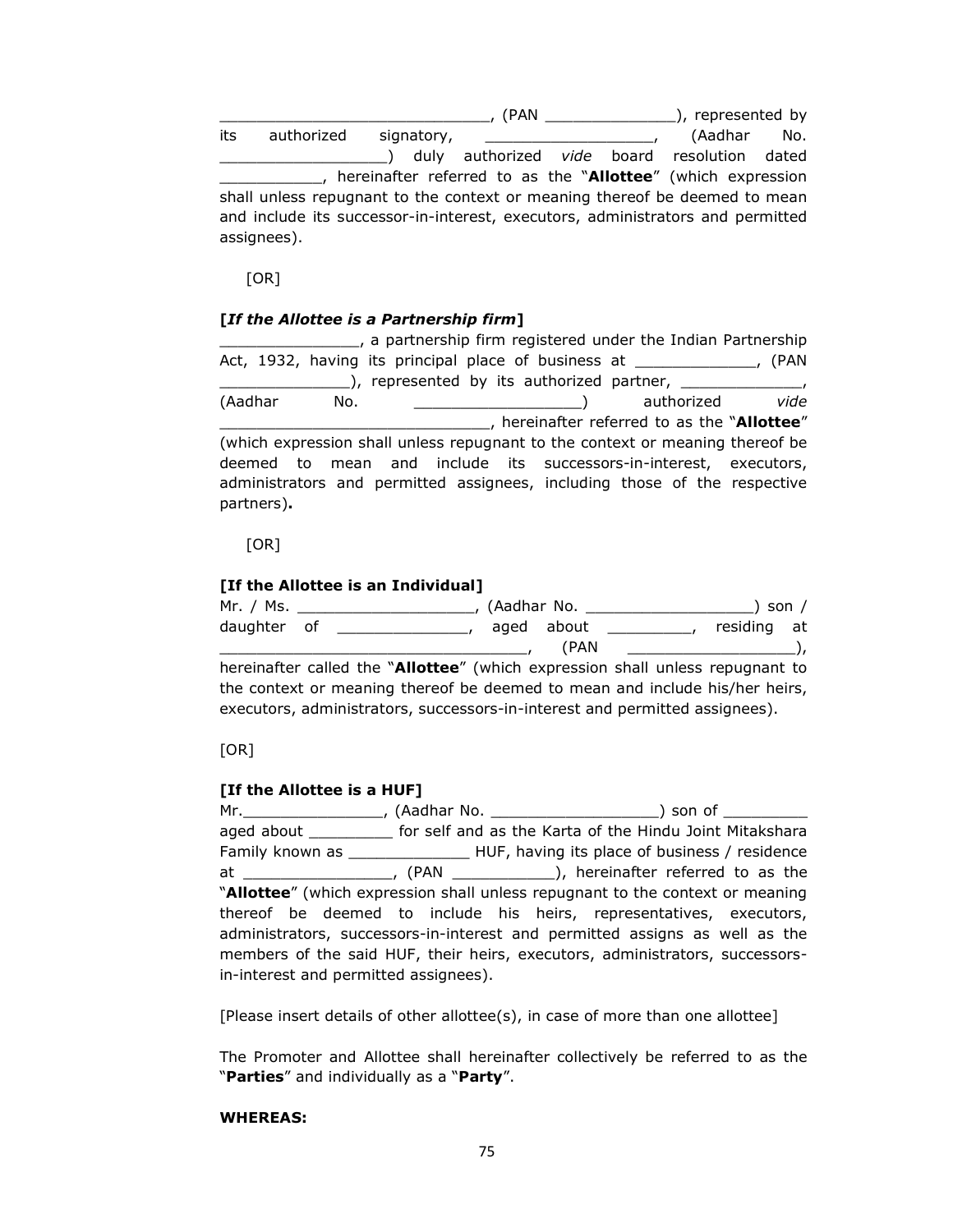(A) The Promoter is the absolute and lawful owner of [survey nos.] [*Please insert land details as per local laws*] \_\_\_\_\_\_\_\_\_\_\_ totally admeasuring \_\_\_\_\_\_\_ square meters situated at \_\_\_\_\_\_in Taluk & District ("**Said Land**") *vide* sale deed(s) dated \_\_\_\_\_\_\_\_\_\_\_\_\_\_ registered as Documents No. \_\_\_\_\_\_\_\_ at the office of the Sub-Registrar;

 $[OR]$ 

\_\_\_\_\_\_\_\_\_\_\_\_\_\_\_\_\_ ("Owner") is the absolute and lawful owner of [survey nos.] [*Please insert land details as per local laws*] \_\_\_\_\_\_\_\_\_\_\_ totally admeasuring \_\_\_\_\_ square meters situated at \_\_\_\_\_in Taluk & District\_\_\_\_\_\_\_\_\_\_\_\_\_ ("**Said Land**") *vide* sale deed(s) dated \_\_\_\_\_\_\_\_\_\_\_\_\_\_ registered as documents No. \_\_\_\_\_\_\_\_ at the office of the Sub-Registrar.

The Owner and the Promoter have entered into a [collaboration/development/joint development] agreement dated **EXECUTE:** registered as document No. \_\_\_\_\_\_\_\_\_\_\_\_\_ at the office of the Sub-Registrar;

(B) The Said Land is earmarked for the purpose of building a [commercial/residential/*any other purpose (to be specified)*] project, comprising \_\_\_\_\_ multistoried apartment buildings and [*insert any other components of the Projects*] and the said project shall be known as '\_\_\_\_\_\_\_\_\_\_\_\_\_\_\_\_\_\_' ("**Project**");

[OR]

The Said Land is earmarked for the purpose of plotted development of a [commercial/residential/*any other purpose (to be specified)*] project, comprising \_\_\_\_\_\_\_\_\_\_plots and [*insert any other components of the Projects*] and the said project shall be known as '\_\_\_\_\_\_\_\_\_\_\_\_\_\_\_\_\_\_' ("**Project**"):

Provided that where land is earmarked for any institutional development the same shall be used for those purposes only and no commercial/residential development shall be permitted unless it is a part of the plan approved by the competent authority.

- (C) The Promoter is fully competent to enter into this Agreement and all the legal formalities with respect to the right, title and interest of the Promoter regarding the Said Land on which Project is to be constructed have been completed;
- (D)The \_\_\_\_\_\_\_\_\_\_\_\_\_\_\_\_\_\_\_ [*Please insert the name of the concerned competent* authority] has granted the permission to develop the Project vide approval dated <u>contained</u> bearing No.  $\frac{1}{\sqrt{2}}$
- (E) The Promoter has obtained the final layout plan approvals for the Project from \_\_\_\_\_\_\_\_\_\_\_\_\_\_\_\_\_\_\_\_\_\_\_\_\_\_\_\_\_\_\_\_\_\_\_\_\_\_ [*Please insert the name of the concerned competent authority*]. The Promoter agrees and undertakes that it shall not make any changes to these layout plans as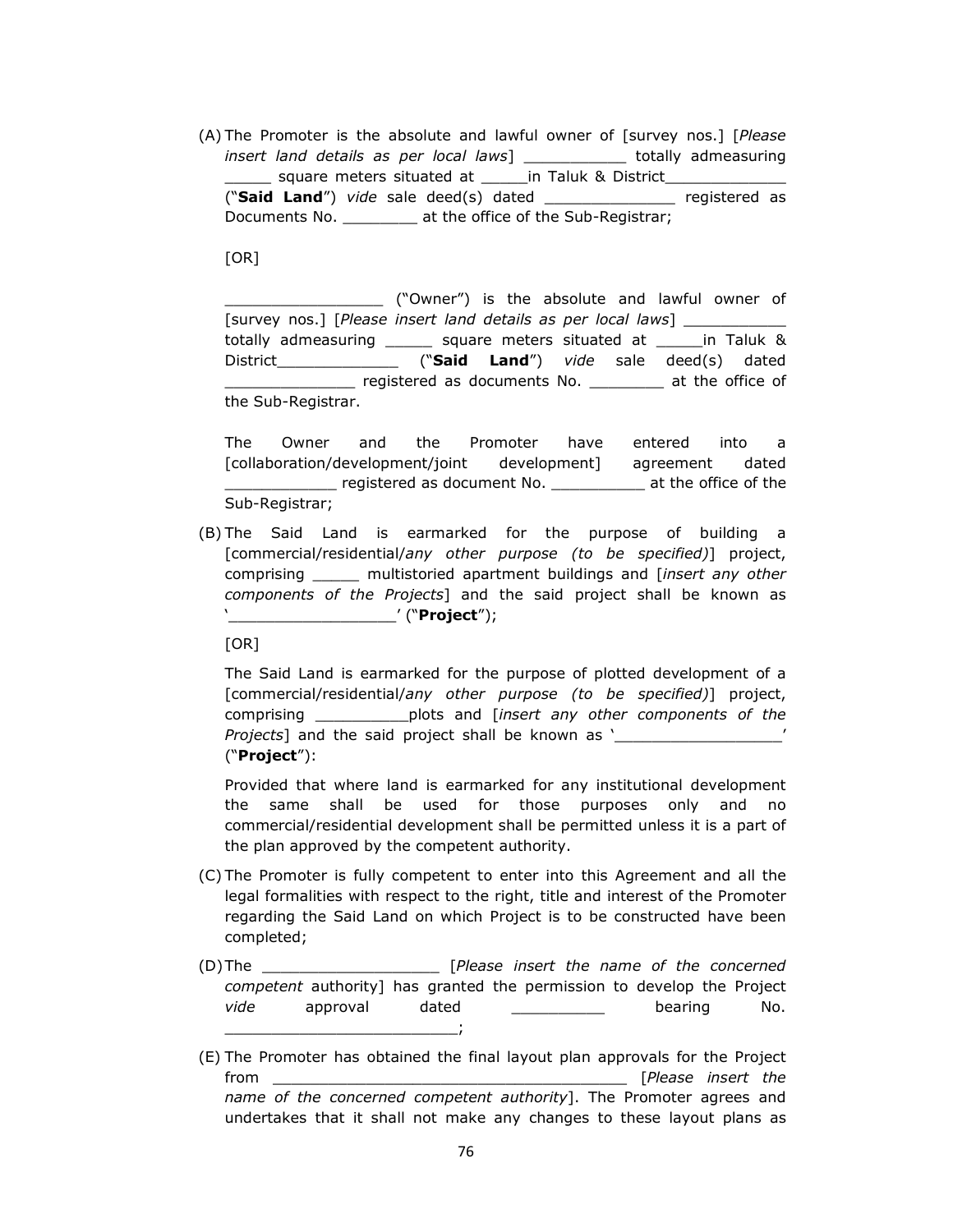required under the except in strict compliance with section 14 of the Act and other laws as applicable and also hands over the required land meant for public purpose in the Layout such as Roads, Parks, Play grounds, etc. to the concerned Local Authority as per the Municipal Laws;

- (F) The Promoter has registered the Project under the provisions of the Act with the Real Estate Regulatory Authority at The Real on under registration No.
- (G)The Allottee had applied for an apartment in the Project *vide*application No. dated \_\_\_\_\_\_\_\_\_\_\_\_ and has been allotted apartment No.  $\frac{1}{2}$  having carpet area of  $\frac{1}{2}$  square feet, type  $\frac{1}{2}$ on \_\_\_\_ floor in [tower/block/building] No.\_\_\_\_\_\_\_ ("**Building**") along with garage/ parking no. \_\_\_\_\_\_\_\_\_\_\_\_ admeasuring \_\_\_\_\_\_\_\_\_ square feet in the *\_\_\_\_\_\_\_\_\_\_\_\_\_\_\_*[*Please insert the location of the garage/ parking*], as permissible under the applicable law and of *pro rata* share in the common areas ("**Common Areas**") as defined under clause (n) of Section 2 of the Act (hereinafter referred to as the "**Apartment**" more particularly described in **Schedule A** and the floor plan of the apartment is annexed hereto and marked as **Schedule B**);

 $[OR]$ 

The Allottee had applied for a plot in the Project *vide*application No. \_\_\_\_\_\_\_\_\_\_\_\_\_\_\_ dated \_\_\_\_\_\_\_\_\_\_\_\_\_ and has been allotted plot No. \_\_\_\_\_\_\_\_\_\_\_ having area of \_\_\_\_\_\_ square feet and plot for garage/ parking admeasuring \_\_\_\_\_\_\_\_\_\_ square feet (*if applicable)]* in the *\_\_\_\_\_\_\_\_\_\_\_\_\_\_\_* [*Please insert the location of the garage/ parking*], as permissible under the applicable law and the common areas ("**Common Areas**") as defined under clause (n) of Section 2 of the Act (hereinafter referred to as the "**Plot**" more particularly described in **Schedule A**)excluding land meant for public purpose in Layout such as Roads, Parks, Play grounds, etc. handed over to the concerned Local Authority as per the Municipal Laws;

- (H)The Parties have gone through all the terms and conditions set out in this Agreement and understood the mutual rights and obligations detailed herein;
- $(1)$   $\qquad \qquad$ *\_\_\_\_\_\_\_\_\_\_\_\_\_\_\_\_\_\_*[*Please enter any additional disclosures/details*]

(J) The Parties hereby confirm that they are signing this Agreement with full knowledge of all the laws, rules, regulations, notifications, etc., applicable to the Project;

- (K) The Parties, relying on the confirmations, representations and assurances of each other to faithfully abide by all the terms, conditions and stipulations contained in this Agreement and all applicable laws, are now willing to enter into this Agreement on the terms and conditions appearing hereinafter;
- (L) In accordance with the terms and conditions set out in this Agreement and as mutually agreed upon by and between the Parties, the Promoter hereby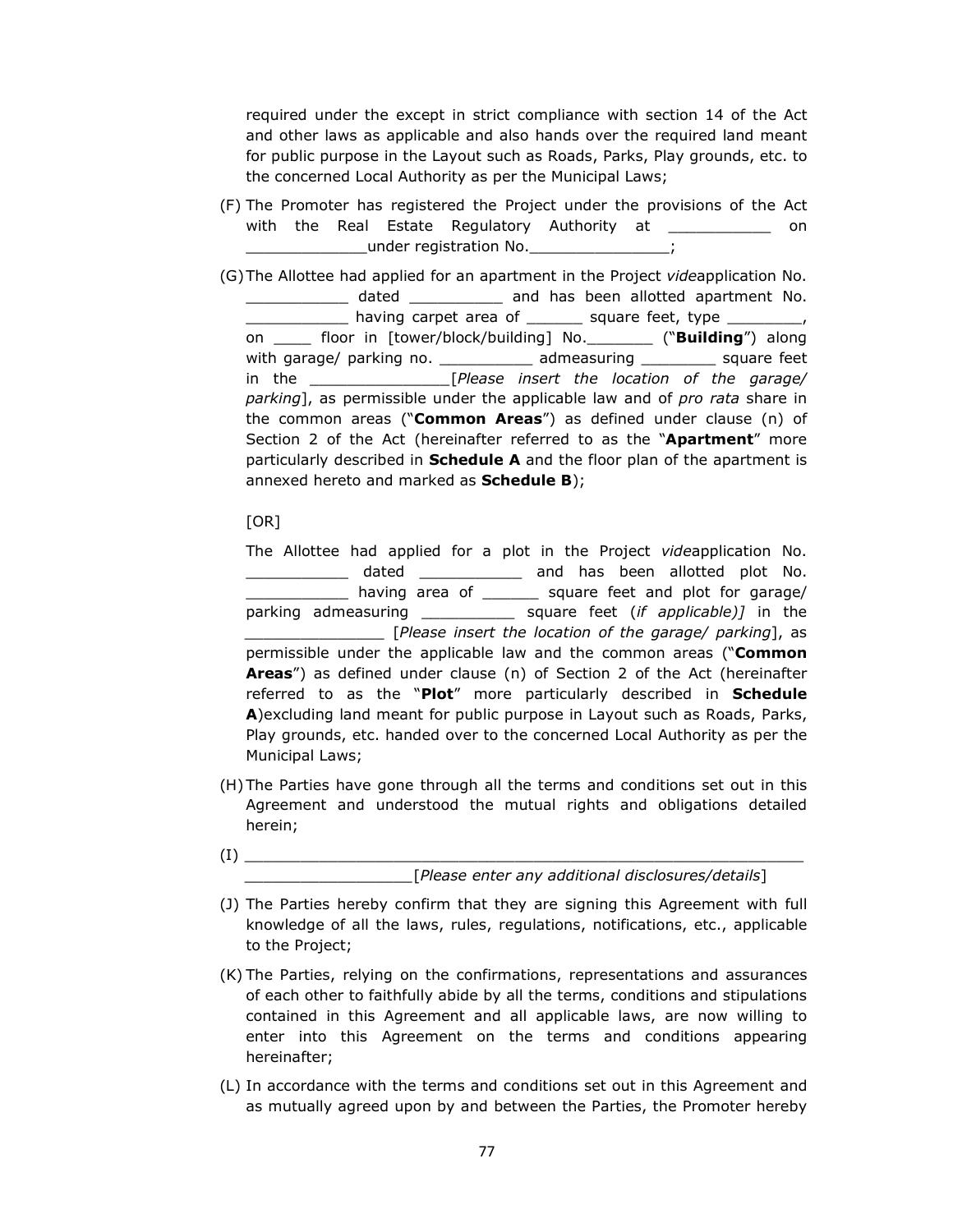agrees to sell and the Allottee hereby agrees to purchase the [Apartment/Plot] and the garage/ parking (if applicable) as specified in para G;

**NOW THEREFORE, in consideration of the mutual representations, covenants, assurances, promises and agreements contained herein and other good and valuable consideration, the Parties agree as follows:** 

# **1. TERMS:**

- 1.1 Subject to the terms and conditions as detailed in this Agreement, the Promoter agrees to sell to the Allottee and the Allottee hereby agrees to purchase, the [Apartment/Plot] as specified in para G;
- 1.2 The Total Price for the [Apartment/Plot] based on the carpet area is Rs. \_\_\_\_\_\_\_\_\_\_\_\_\_\_\_\_\_\_\_\_\_\_\_\_\_\_ (Rupees \_\_\_\_\_\_\_\_\_\_\_\_\_\_\_\_\_\_\_\_\_\_\_

| S.<br>No. | Block/<br><b>Building</b><br><b>Tower</b><br>No. or<br><b>Name</b> | <b>Type</b> | <b>Floor</b> | <b>Apart</b><br>ment<br>No. | Rate of<br><b>Apartment</b><br>per square<br>feet*<br>(in Rs.) | <b>Taxes</b><br>(in Rs.) | <b>Total</b><br><b>Price</b><br>(in Rs.) |
|-----------|--------------------------------------------------------------------|-------------|--------------|-----------------------------|----------------------------------------------------------------|--------------------------|------------------------------------------|
| (A)       | B)                                                                 | (C)         | D)           | E)                          | (F)                                                            | (G)                      | (H)                                      |
|           |                                                                    |             |              |                             |                                                                |                          |                                          |

only ("**Total Price**") (Give break up and description) :

\*Provide breakup of the amounts such as cost of apartment, proportionate cost of common areas, preferential location charges, taxes etc.

[AND] [if/as applicable]

| Garage/Closed parking - 1 | Price for 1 |
|---------------------------|-------------|
| Garage/Closed parking - 1 | Price for 1 |
|                           |             |
|                           |             |

[OR]

| S.<br>No.       | <b>Block</b><br>No. or<br><b>Name</b> | <b>Type</b> | <b>Plot</b><br>No. | <b>Rate of Plot</b><br>per square<br><b>Yard or</b><br>square<br>meter | <b>Taxes</b><br>(in Rs.) | Total<br><b>Price of</b><br>the Plot<br>(in Rs.) |
|-----------------|---------------------------------------|-------------|--------------------|------------------------------------------------------------------------|--------------------------|--------------------------------------------------|
| $(A^{\dagger})$ | B)                                    | (C)         | D)                 | Ð                                                                      | (G)                      | (H)                                              |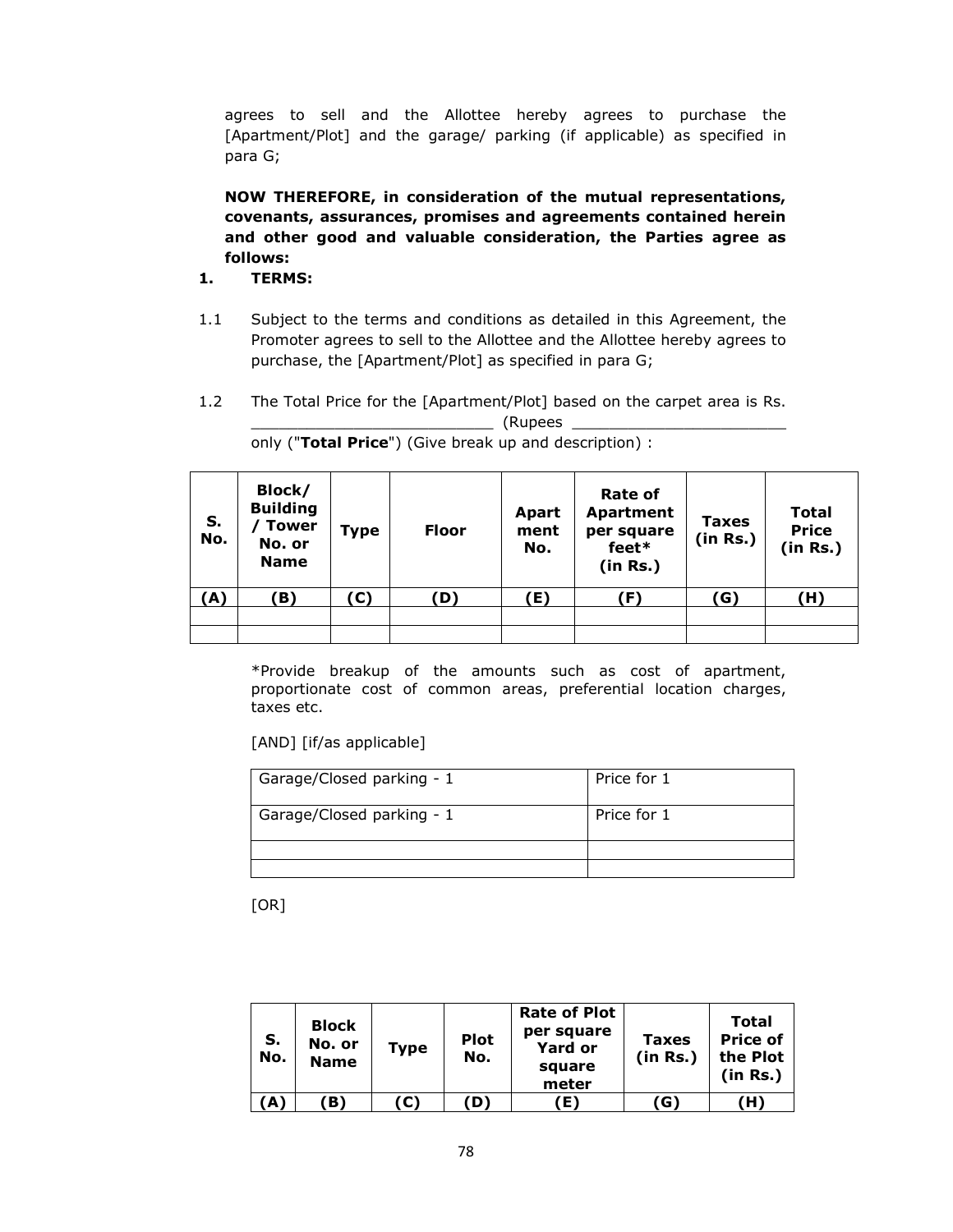Explanation:

- (i). The Total Price above includes the booking amount paid by the allottee to the Promoter towards the [Apartment/Plot];
- (ii). The Total Price above includes Taxes (consisting of tax paid or payable by the Promoter by way of Value Added Tax, Service Tax, and Cess or any other similar taxes which may be levied, in connection with the construction of the Project payable by the Promoter) up to the date of handing over the possession of the [Apartment/Plot]:

Provided that in case there is any change / modification in the taxes, the subsequent amount payable by the allottee to the promoter shall be increased/reduced based on such change / modification;

- (iii). The Promoter shall periodically intimate to the Allottee, the amount payable as stated in (i) above and the Allottee shall make payment within 30 (thirty) days from the date of such written intimation. In addition, the Promoter shall provide to the Allottee the details of the taxes paid or demanded along with the acts/rules/notifications together with dates from which such taxes/levies etc. have been imposed or become effective;
- (iv). The Total Price of the [Apartment/Plot] includes: 1. *Pro rata* share in the Common Areas; and 2) \_\_\_\_\_\_ garage(s)/parking(s) as provided in the Agreement.
- 1.3 The Total Price is escalation-free, save and except increases which the Allottee hereby agrees to pay, due to increase on account of development charges payable to the competent authority and/or any other increase in charges which may be levied or imposed by the competent authority from time to time. The Promoter undertakes and agrees that while raising a demand on the Allottee for increase in development charges, cost/charges imposed by the competent authorities, the Promoter shall enclose the said notification/order/rule/regulation to that effect along with the demand letter being issued to the Allottee, which shall only be applicable on subsequent payments.
- 1.4 The Allottee(s) shall make the payment as per the payment plan set out in **Schedule C** ("**Payment Plan**").
- 1.5 The Promoter may allow, in its sole discretion, a rebate for early payments of installments payable by the Allottee by discounting such early payments @ \_\_\_\_\_% per annum for the period by which the respective installment has been preponed. The provision for allowing rebate and such rate of rebate shall not be subject to any revision/withdrawal, once granted to an Allottee by the Promoter.
- 1.6 It is agreed that the Promoter shall not make any additions and alterations in the sanctioned plans, layout plans and specifications and the nature of fixtures, fittings and amenities described therein in respect of the apartment, plot or building, as the case may be, without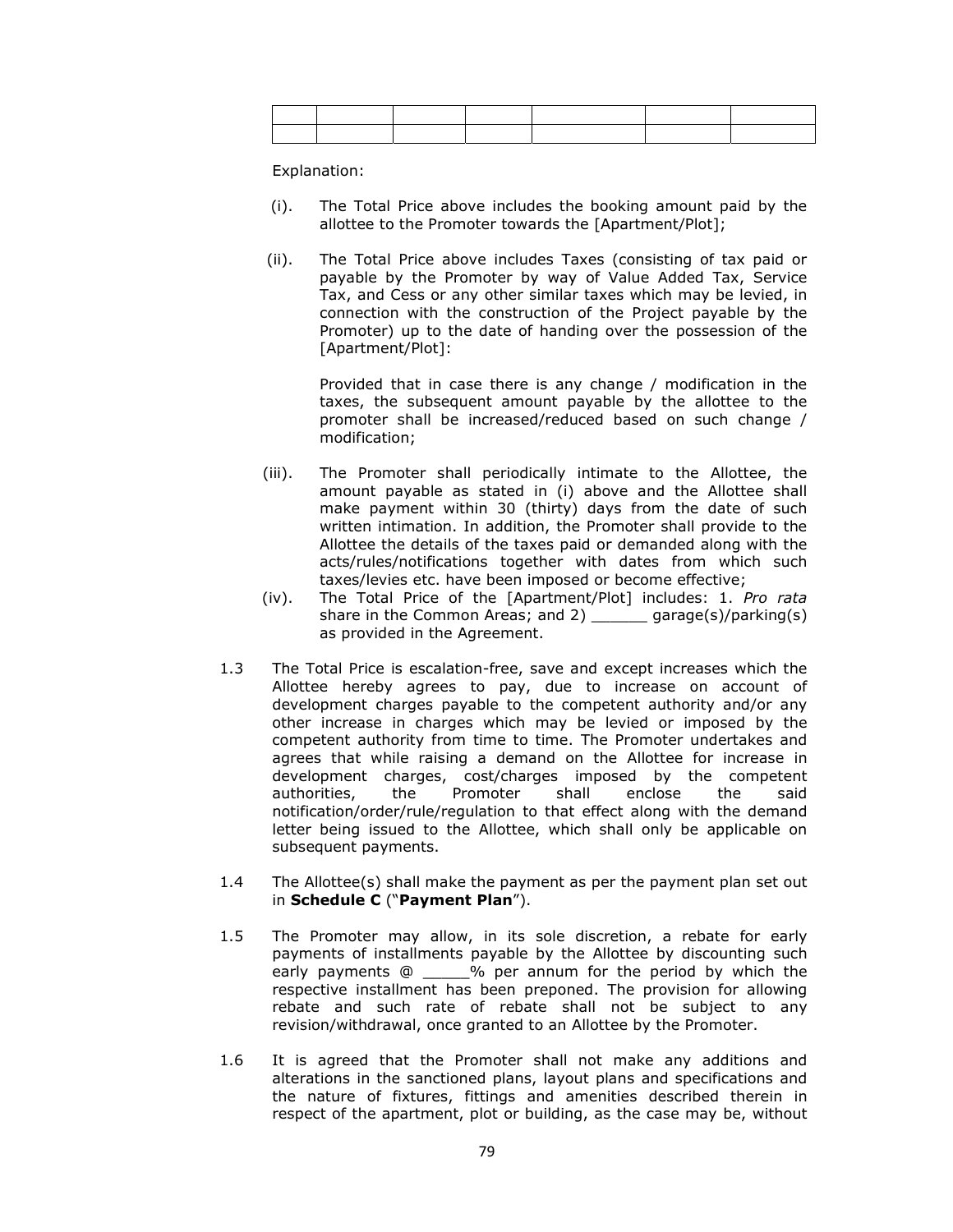the previous written consent of the Allottee. Provided that the Promoter may make such minor additions or alterations as may be required by the Allottee, or such minor changes or alterations as per the provisions of the Act.

- 1.7 [*Applicable in case of an apartment]* The Promoter shall confirm the final carpet area that has been allotted to the Allottee after the construction of the Building is complete and the occupancy certificate is granted by the competent authority, by furnishing details of the changes, if any, in the carpet area. The total price payable for the carpet area shall be recalculated upon confirmation by the Promoter. If there is any reduction in the carpet area within the defined limit then Promoter shall refund the excess money paid by Allottee within fortyfive days with annual interest at the rate specified in the Rules, from the date when such an excess amount was paid by the Allottee. If there is any increase in the carpet area allotted to Allottee, the Promoter shall demand that from the Allottee as per the next milestone of the Payment Plan. All these monetary adjustments shall be made at the same rate per square feet as agreed in Clause 1.2 of this Agreement.
- 1.8 Subject to Clause 9.3 the Promoter agrees and acknowledges, the Allottee shall have the right to the [Apartment/Plot] as mentioned below:
	- (i). The Allottee shall have exclusive ownership of the [Apartment/Plot];
	- (ii). The Allottee shall also have undivided proportionate share in the Common Areas. Since the share / interest of Allottee in the Common Areas is undivided and cannot be divided or separated, the Allottee shall use the Common Areasalong with other occupants, maintenance staff etc., without causing any inconvenience or hindrance to them. Further, the right of the Allottee to use the Common Areas shall always be subject to the timely payment of maintenance charges and other charges as applicable. It is clarified that the promoter shall convey undivided proportionate title in the common areas to the association of allottees as provided in the Act;
	- (iii). That the computation of the price of the [Apartment/Plot] includes recovery of price of land, construction of [not only the Apartment but also] the Common Areas, internal development charges, external development charges, taxes, cost of providing electric wiring, fire detection and firefighting equipment in the common areas etc. and includes cost for providing all other facilities as provided within the Project.
- 1.9 It is made clear by the Promoter and the Allottee agrees that the [Apartment/Plot] along with \_\_\_\_ garage/ parking shall be treated as a single indivisible unit for all purposes. It is agreed that the Project is an independent, self-contained Project covering the said Land and is not a part of any other project or zone and shall not form a part of and/or linked/combined with any other project in its vicinity or otherwise except for the purpose of integration of infrastructure for the benefit of the Allottee. It is clarified that Project's facilities and amenities shall be available only for use and enjoyment of the Allottees of the Project.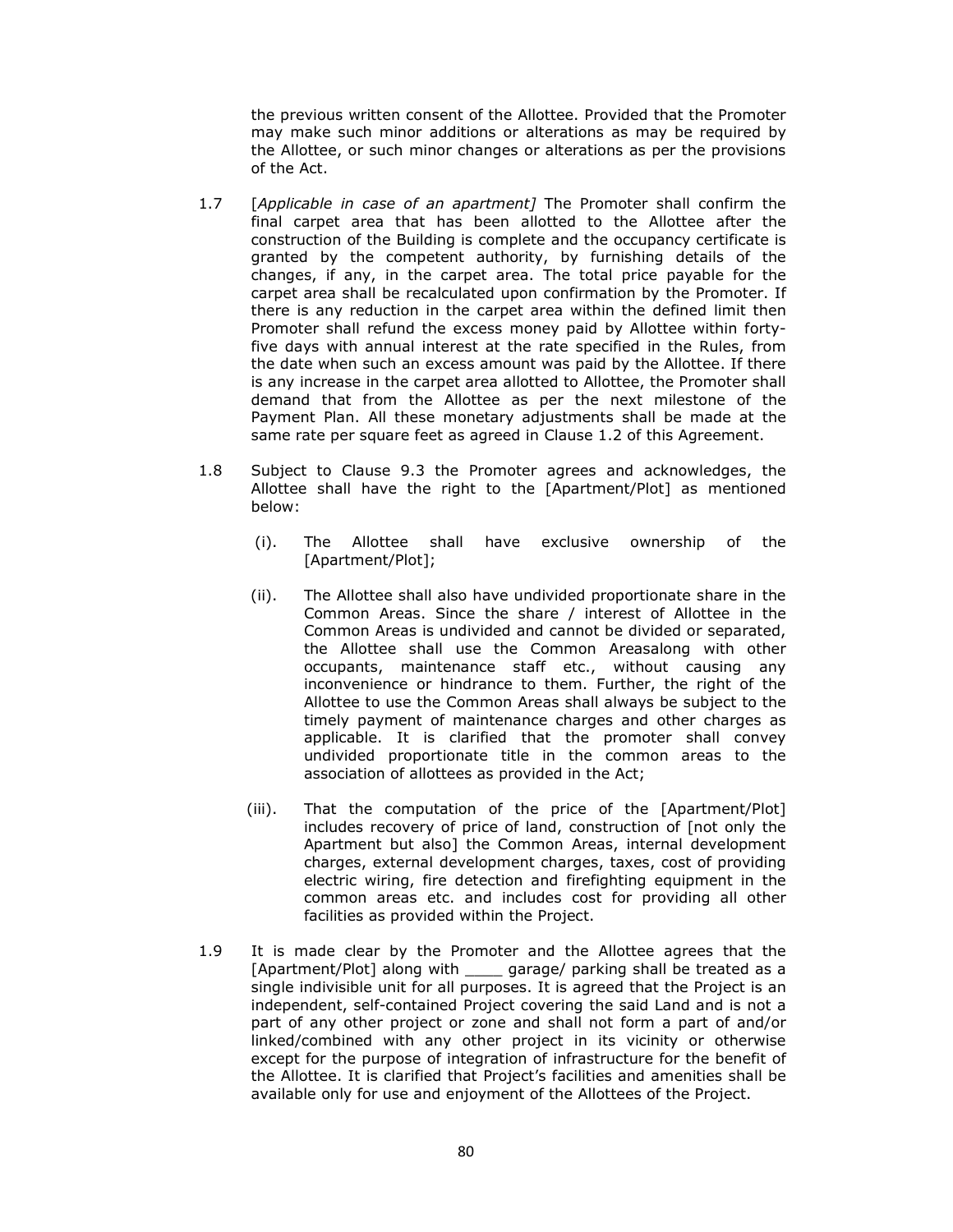- 1.10 It is understood by the Allottee that all other areas and i.e. areas and facilities falling outside the Project, namely \_\_\_\_\_\_\_\_\_\_\_\_\_\_\_\_\_\_\_\_\_ shall not form a part of the declaration to be filed with \_\_\_\_\_\_\_\_\_\_\_\_\_\_\_\_\_\_\_\_\_\_\_\_\_\_\_\_\_ [*Please insert the name of the concerned competent authority*] to be filed in accordance with the \_\_\_\_\_\_\_\_\_\_\_\_\_\_\_\_\_\_\_\_\_\_\_\_ [*Please insert the name of the relevant State act, if any*]*.*
- 1.11 The Promoter agrees to pay all outgoings before transferring the physical possession of the apartment to the Allottees, which it has collected from the Allottees, for the payment of outgoings (including land cost, ground rent, municipal or other local taxes, charges for water or electricity, maintenance charges, including mortgage loan and interest on mortgages or other encumbrances and such other liabilities payable to competent authorities, banks and financial institutions, which are related to the project). If the Promoter fails to pay all or any of the outgoings collected by it from the Allottees or any liability, mortgage loan and interest thereon before transferring the apartment to the Allottees, the Promoter agrees to be liable, even after the transfer of the property, to pay such outgoings and penal charges, if any, to the authority or person to whom they are payable and be liable for the cost of any legal proceedings which may be taken therefor by such authority or person.
- 1.12 The Allottee has paid a sum of Rs, and the sum (Rupees \_\_\_\_\_\_\_\_\_\_\_\_\_\_\_\_\_\_\_\_\_\_\_\_\_\_\_\_\_\_only) as booking amount being part payment towards the Total Price of the [Apartment/Plot] at the time of application the receipt of which the Promoter hereby acknowledges and the Allottee hereby agrees to pay the remaining price of the [Apartment/Plot] as prescribed in the Payment Plan as may be demanded by the Promoter within the time and in the manner specified therein:

Provided that if the allottee delays in payment towards any amount for which is payable, he shall be liable to pay interest at the rate specified in the Rules.

## **2. MODE OF PAYMENT**

Subject to the terms of the Agreement and the Promoter abiding by the construction milestones, the Allottee shall make all payments, on demand by the Promoter, within the stipulated time as mentioned in the Payment Plan through A/c Payee cheque/demand draft or online payment (as applicable) in favour of '\_\_\_\_\_\_\_\_\_\_\_\_\_\_\_\_\_\_\_\_\_\_\_\_\_\_\_\_\_\_\_' payable at \_\_\_\_\_\_\_

## **3. COMPLIANCE OF LAWS RELATING TO REMITTANCES**

3.1 The Allottee, if resident outside India, shall be solely responsible for complying with the necessary formalities as laid down in Foreign Exchange Management Act, 1999, Reserve Bank of India Act and Rules and Regulations made thereunder or any statutory amendment(s) modification(s) made thereof and all other applicable laws including that of remittance of payment acquisition/sale/transfer of immovable properties in India etc. and provide the Promoter with such permission, approvals which would enable the Promoter to fulfill its obligations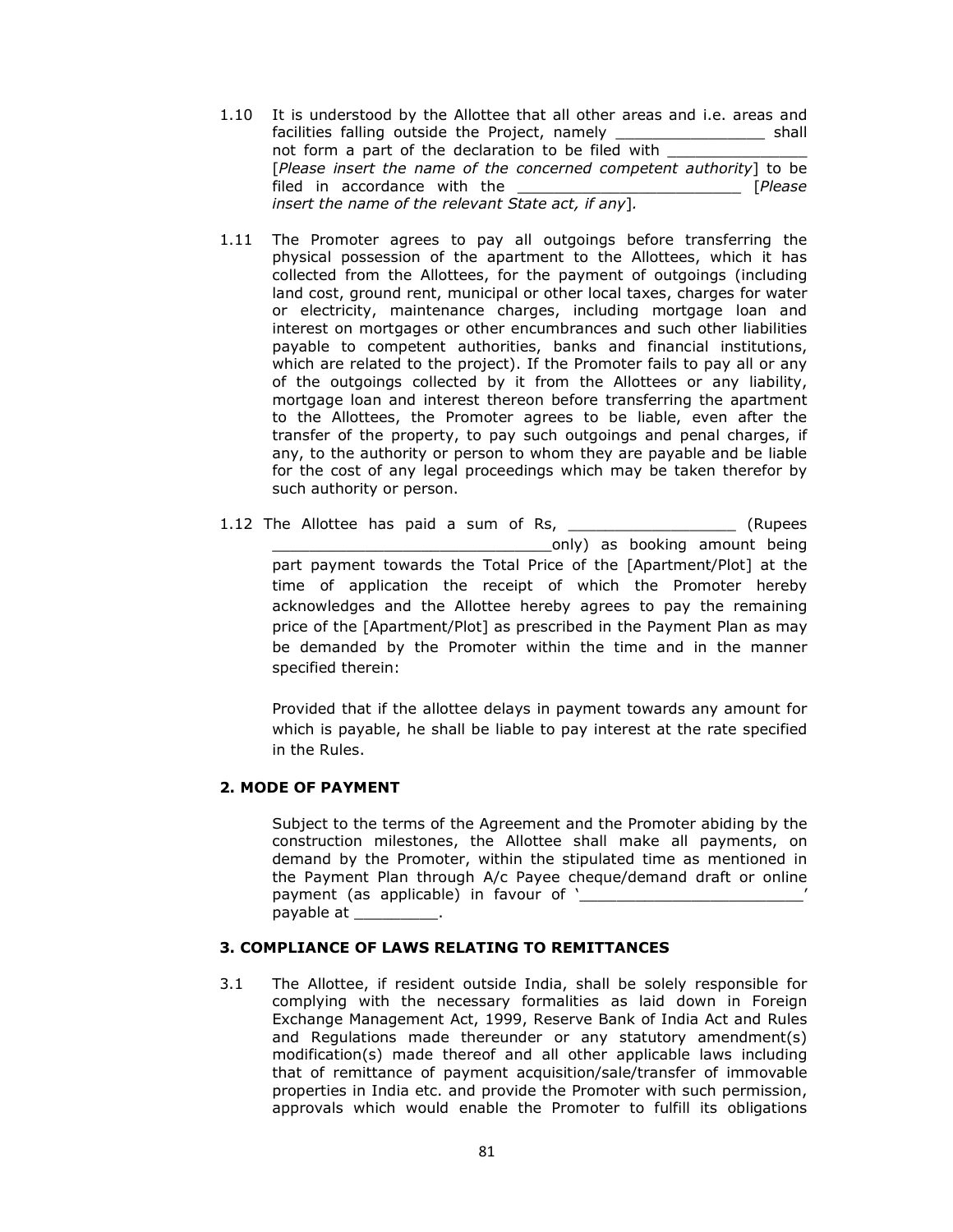under this Agreement. Any refund, transfer of security, if provided in terms of the Agreement shall be made in accordance with the provisions of Foreign Exchange Management Act, 1999 or statutory enactments or amendments thereof and the Rules and Regulations of the Reserve Bank of India or any other applicable law. The Allottee understands and agrees that in the event of any failure on his/her part to comply with the applicable guidelines issued by the Reserve Bank of India; he/she shall be liable for any action under the Foreign Exchange Management Act, 1999 or other laws as applicable, as amended from time to time.

3.2 The Promoter accepts no responsibility in this regard. The Allottee shall keep the Promoter fully indemnified and harmless in this regard. Whenever there is any change in the residential status of the Allottee subsequent to the signing of this Agreement, it shall be the sole responsibility of the Allottee to intimate the same in writing to the Promoter immediately and comply with necessary formalities if any under the applicable laws. The Promoter shall not be responsible towards any third party making payment/remittances on behalf of any Allottee and such third party shall not have any right in the application/allotment of the said apartment applied for herein in any way and the Promoter shall be issuing the payment receipts in favour of the Allottee only.

#### **4. ADJUSTMENT/APPROPRIATION OF PAYMENTS**

The Allottee authorizes the Promoter to adjust/appropriate all payments made by him/her under any head(s) of dues against lawful outstanding, if any, in his/her name as the Promoter may in its sole discretion deem fit and the Allottee undertakes not to object/demand/direct the Promoter to adjust his payments in any manner.

## **5. TIME IS ESSENCE**

Time is of essence for the Promoter as well as the Allottee. The Promoter shall abide by the time schedule for completing the project and handing over the [Apartment/Plot]to the Allottee and the common areas to the association of the allottees after receiving the occupancy certificate. Similarly, the Allottee shall make timely payments of the installment and other dues payable by him/her and meeting the other obligations under the Agreement subject to the simultaneous completion of construction by the Promoter as provided in **Schedule C**  ("**Payment Plan**").

#### **6. CONSTRUCTION OF THE PROJECT/ APARTMENT**

The Allottee has seen the specifications of the [Apartment/Plot] and accepted the Payment Plan, floor plans, layout plans [annexed along with this Agreement] which has been approved by the competent authority, as represented by the Promoter. The Promoter shall develop the Project in accordance with the said layout plans, floor plans and specifications. Subject to the terms in this Agreement, the Promoter undertakes to strictly abide by such plans approved by the competent Authorities and shall also strictly abide by the bye-laws, FAR and density norms and provisions prescribed by the Master Plan for the area, Zoning Regulations and Andhra Pradesh Building Rules as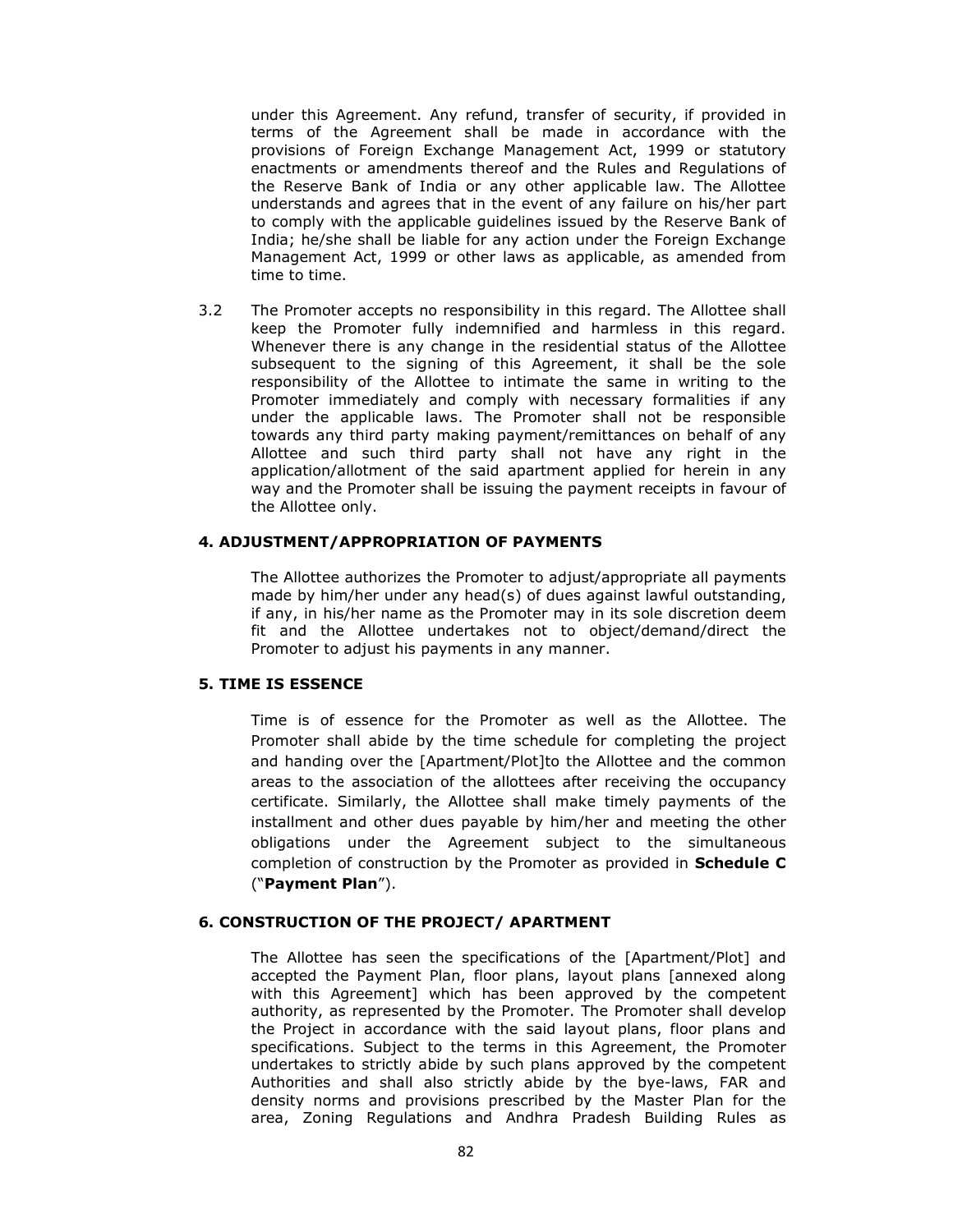amended from time to time and shall not have an option to make any variation /alteration / modification in such plans, other than in the manner provided under the Act, and breach of this term by the Promoter shall constitute a material breach of the Agreement.

## **7. POSSESSION OF THE APARTMENT/PLOT**

## 7.1 **Schedule for possession of the said [Apartment/Plot]:**

The Promoter agrees and understands that timely delivery of possession of the [Apartment/Plot] is the essence of the Agreement. The Promoter, based on the approved plans and specifications, assures to hand over possession of the [Apartment/Plot] on \_\_\_\_\_\_\_\_\_\_\_\_\_\_\_\_\_, unless there is delay or failure due to war, flood, drought, fire, cyclone, earthquake or any other calamity caused by nature affecting the regular development of the real estate project ("**Force Majeure**"). If, however, the completion of the Project is delayed due to the Force Majeure conditions then the Allottee agrees that the Promoter shall be entitled to the extension of time for delivery of possession of the [Apartment/Plot], provided that such Force Majeure conditions are not of a nature which make it impossible for the contract to be implemented. The Allottee agrees and confirms that, in the event it becomes impossible for the Promoter to implement the project due to Force Majeure conditions, then this allotment shall stand terminated and the Promoter shall refund to the Allottee the entire amount received by the Promoter from the allotment within 45 days from that date. After refund of the money paid by the Allottee, Allottee agrees that he/ she shall not have any rights, claims etc. against the Promoter and that the Promoter shall be released and discharged from all its obligations and liabilities under this Agreement.

# 7.2 **Procedure for taking possession**

The Promoter, upon obtaining the occupancy certificate from the competent authority shall offer in writing the possession of the [Apartment/Plot], to the Allottee in terms of this Agreement to be taken within 3 (three months from the date of issue of such notice and the Promoter shall give possession of the [Apartment/Plot] to the Allottee. The Promoter agrees and undertakes to indemnify the Allottee in case of failure of fulfillment of any of the provisions, formalities, documentation on part of the Promoter. The Allottee agree(s) to pay the maintenance charges as determined by the Promoter/association of allottees, as the case may be. The Promoter on its behalf shall offer the possession to the Allottee in writing within 45 days of receiving the occupancy certificate of the Project*.* 

## 7.3 **Failure of Allottee to take Possession of [Apartment/Plot]**

Upon receiving a written intimation from the Promoter as per clause 7.2, the Allottee shall take possession of the [Apartment/Plot] from the Promoter by executing necessary indemnities, undertakings and such other documentation as prescribed in this Agreement, and the Promoter shall give possession of the [Apartment/Plot] to the allottee. In case the Allottee fails to take possession within the time provided in clause 7.2, such Allottee shall continue to be liable to pay maintenance charges as applicable.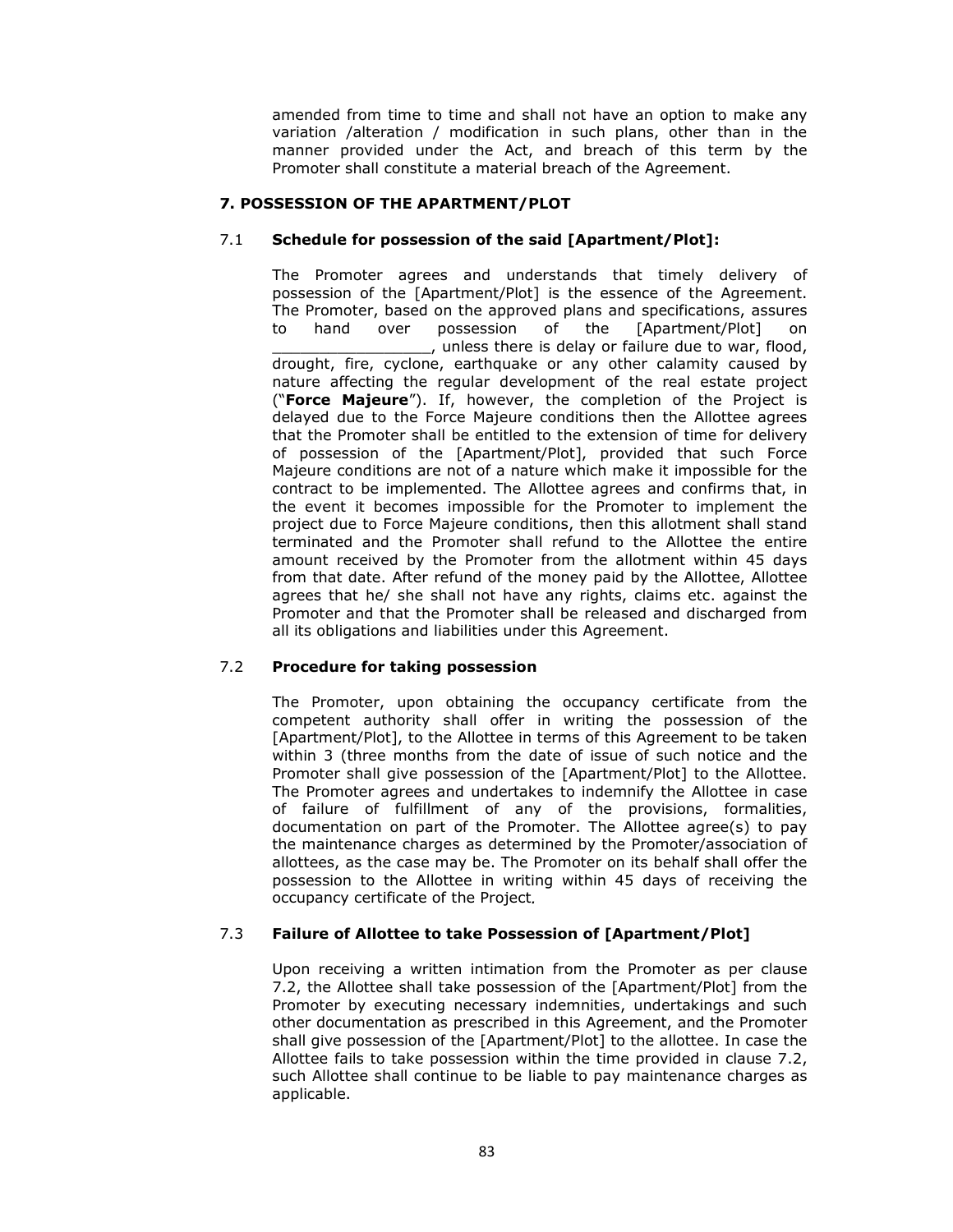## 7.4 **Possession by the Allottee**

After obtaining the occupancy certificate and handing over physical possession of the [Apartment/Plot] to the Allottees, it shall be the responsibility of the Promoter to hand over the necessary documents and plans, including common areas, to the association of the Allottees or the competent authority, as the case may be, as per the local laws.

## 7.5 **Cancellation by Allottee**

The Allottee shall have the right to cancel/withdraw his allotment in the Project as provided in the Act:

Provided that where the allottee proposes to cancel/withdraw from the project without any fault of the promoter, the promoter herein is entitled to forfeit the booking amount paid for the allotment. The balance amount of money paid by the allottee shall be returned by the promoter to the allottee within 45 days of such cancellation.

### 7.6 **Compensation**

The Promoter shall compensate the Allottee in case of any loss caused to him due to defective title of the land, on which the project is being developed or has been developed, in the manner as provided under the Act and the claim for compensation under this section shall not be barred by limitation provided under any law for the time being in force.

Except for occurrence of a Force Majeure event, if the promoter fails to complete or is unable to give possession of the [Apartment/Plot] (i) in accordance with the terms of this Agreement, duly completed by the date specified herein; or (ii) due to discontinuance of his business as a developer on account of suspension or revocation of the registration under the Act; or for any other reason; the Promoter shall be liable, on demand to the allottees, in case the Allottee wishes to withdraw from the Project, without prejudice to any other remedy available, to return the total amount received by him in respect of the [Apartment/Plot], with interest at the rate specified in the Rules within 45 days including compensation in the manner as provided under the Act. Provided that where if the Allottee does not intend to withdraw from the Project, the Promoter shall pay the Allottee interest at the rate specified in the Rules for every month of delay, till the handing over of the possession of the [Apartment/Plot].

## **8. REPRESENTATIONS AND WARRANTIES OF THE PROMOTER**

The Promoter hereby represents and warrants to the Allottee as follows:

- (i). The [Promoter] has absolute, clear and marketable title with respect to the said Land; the requisite rights to carry out development upon the said Land and absolute, actual, physical and legal possession of the said Land for the Project;
- (ii). The Promoter has lawful rights and requisite approvals from the competent Authorities to carry out development of the Project;
- (iii). There are no encumbrances upon the said Land or the Project;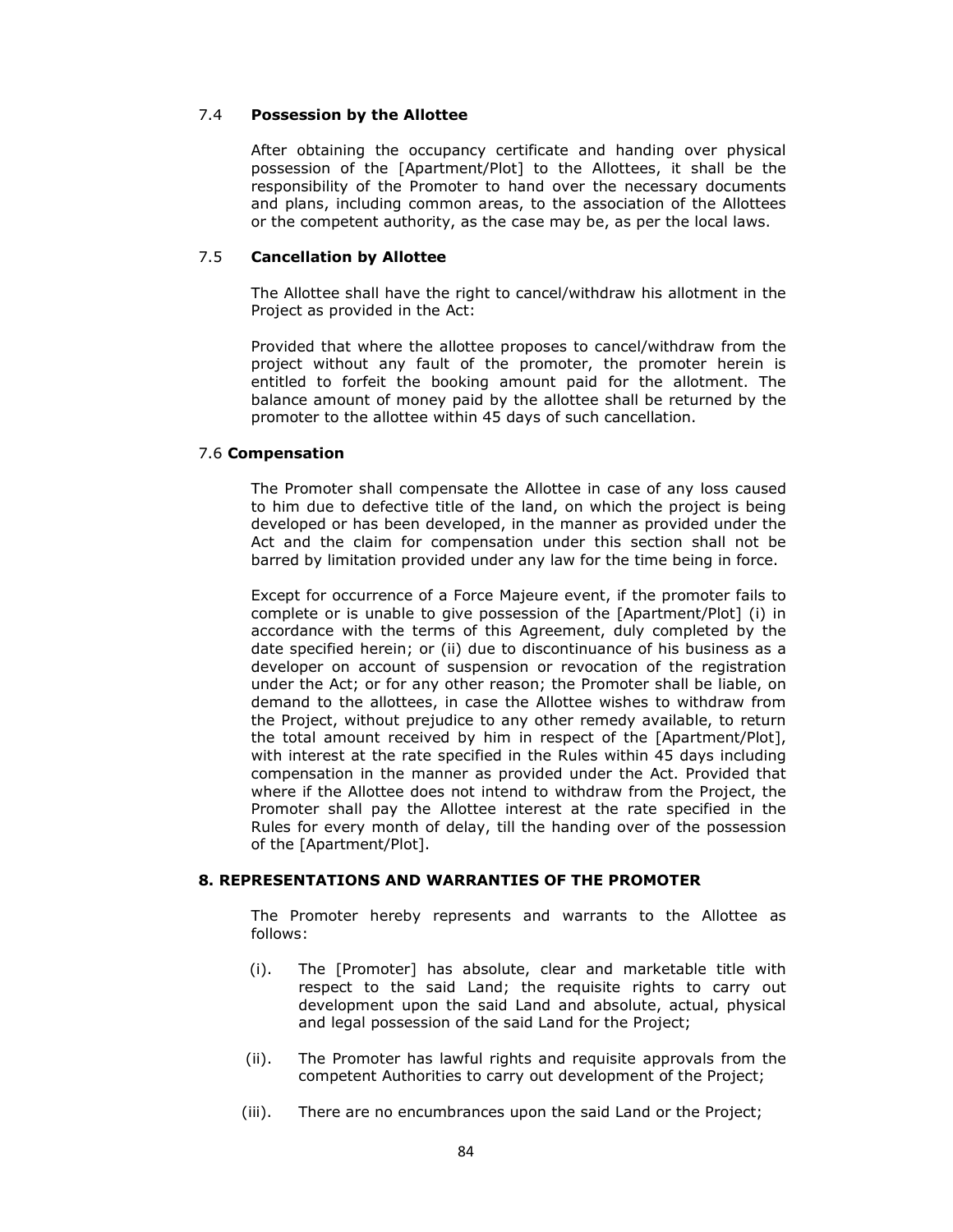[in case there are any encumbrances on the land provide details of such encumbrances including any rights, title, interest and name of party in or over such land]

- (iv). There are no litigations pending before any Court of law with respect to the said Land, Project or the [Apartment/Plot];
- (v). All approvals, licenses and permits issued by the competent authorities with respect to the Project, said Land and [Apartment/Plot] are valid and subsisting and have been obtained by following due process of law. Further, the Promoter has been and shall, at all times, remain to be in compliance with all applicable laws in relation to the Project, said Land, Building and [Apartment/Plot] and common areas;
- (vi). The Promoter has the right to enter into this Agreement and has not committed or omitted to perform any act or thing, whereby the right, title and interest of the Allottee created herein, may prejudicially be affected;
- (vii). The Promoter has not entered into any agreement for sale and/or development agreement or any other agreement / arrangement with any person or party with respect to the said Land, including the Project and the said [Apartment/Plot] which will, in any manner, affect the rights of Allottee under this Agreement;
- (viii). The Promoter confirms that the Promoter is not restricted in any manner whatsoever from selling the said [Apartment/Plot]to the Allottee in the manner contemplated in this Agreement;
- (ix). At the time of execution of the conveyance deed the Promoter shall handover lawful, vacant, peaceful, physical possession of the [Apartment/Plot] to the Allottee and the common areas to the Association of the Allottees;
- (x). The Schedule Property is not the subject matter of any HUF and that no part thereof is owned by any minor and/or no minor has any right, title and claim over the Schedule Property;
- (xi). The Promoter has duly paid and shall continue to pay and discharge all governmental dues, rates, charges and taxes and other monies, levies, impositions, premiums, damages and/or penalties and other outgoings, whatsoever, payable with respect to the said project to the competent Authorities;
- (xii). No notice from the Government or any other local body or authority or any legislative enactment, government ordinance, order, notification (including any notice for acquisition or requisition of the said property) has been received by or served upon the Promoter in respect of the said Land and/or the Project.

#### **9. EVENTS OF DEFAULTS AND CONSEQUENCES**

9.1 Subject to the Force Majeure clause, the Promoter shall be considered under a condition of Default, in the following events: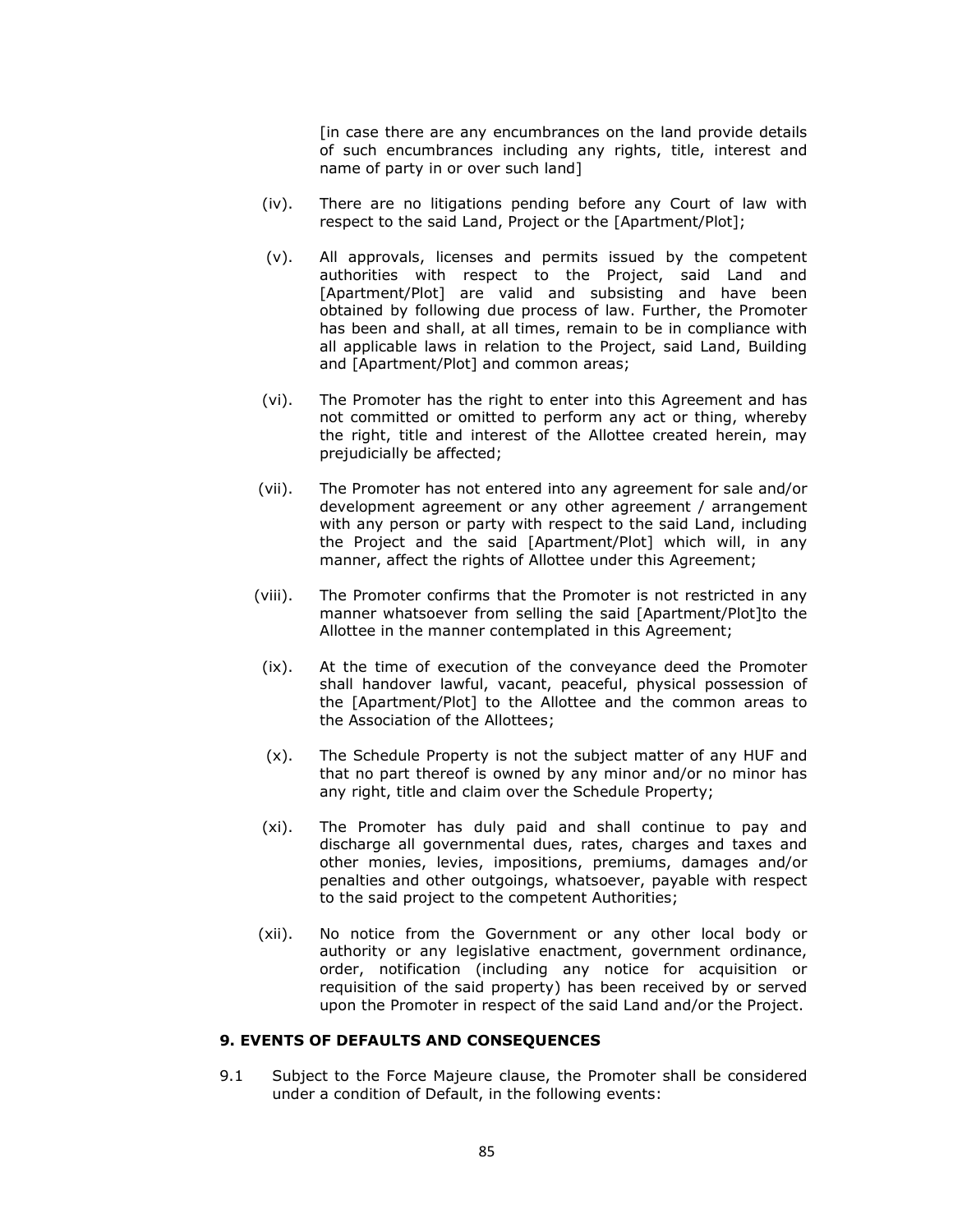- (i). Promoter fails to provide ready to move in possession of the [Apartment/Plot] to the Allottee within the time period specified. For the purpose of this clause, 'ready to move in possession' shall mean that the apartment shall be in a habitable condition which is complete in all respects;
- (ii). Discontinuance of the Promoter's business as a developer on account of suspension or revocation of his registration under the provisions of the Act or the rules or regulations made thereunder.
- 9.2 In case of Default by Promoter under the conditions listed above, Allottee is entitled to the following:
	- (i). Stop making further payments to Promoter as demanded by the Promoter. If the Allottee stops making payments, the Promoter shall correct the situation by completing the construction milestones and only thereafter the Allottee be required to make the next payment without any penal interest; or
	- (ii). The Allottee shall have the option of terminating the Agreement in which case the Promoter shall be liable to refund the entire money paid by the Allottee under any head whatsoever towards the purchase of the apartment, along with interest at the rate specified in the Rules and also all the components of Total Price as defined in Clause1.2within forty-five days of receiving the termination notice:

Provided that where an Allottee does not intend to withdraw from the project or terminate the Agreement, he shall be paid, by the promoter, interest at the rate specified in the Rules, for every month of delay till the handing over of the possession of the [Apartment/Plot].

- 9.3 The Allottee shall be considered under a condition of Default, on the occurrence of the following events:
	- (i). In case the Allottee fails to make payments for \_\_\_\_ consecutive demands made by the Promoter as per the Payment Plan annexed hereto, despite having been issued notice in that regard the allottee shall be liable to pay interest to the promoter on the unpaid amount at the rate specified in the Rules.
	- (ii). In case of Default by Allottee under the condition listed above continues for a period beyond \_\_\_\_ consecutive months after notice from the Promoter in this regard, the Promoter shall cancel the allotment of the [Apartment/Plot] in favour of the Allottee and refund the amount money paid to him by the allottee by deducting the booking amount and the interest liabilities and this Agreement shall thereupon stand terminated.

## **10. CONVEYANCE OF THE SAID APARTMENT**

The Promoter, on receipt of complete amount of the Price of the [Apartment/Plot] under the Agreement from the Allottee, shall execute a conveyance deed and convey the title of the [Apartment/Plot] together with proportionate indivisible share in the Common Areas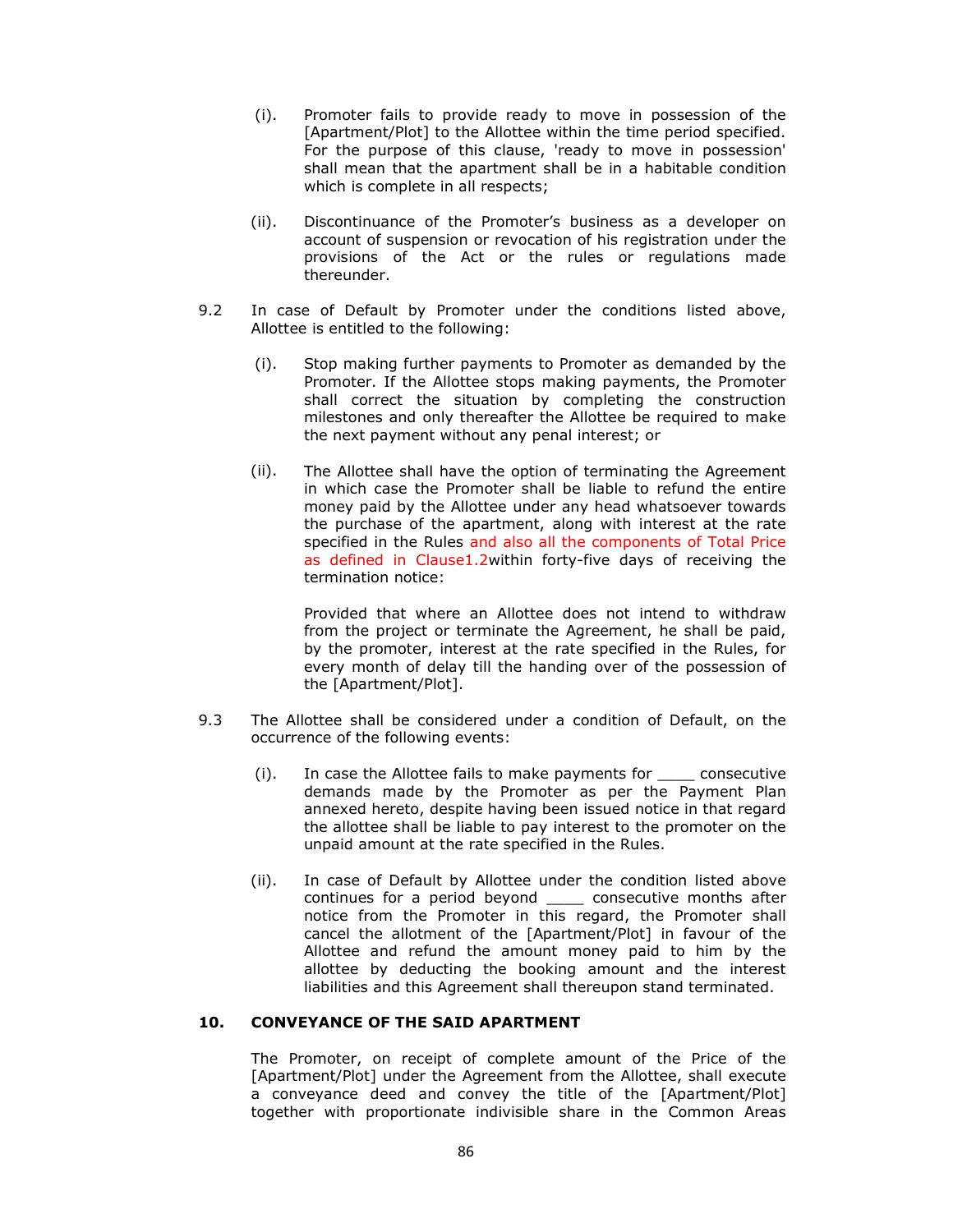within 3 (three) months from the issuance of the occupancy certificate\*. However, in case the Allottee fails to deposit the stamp duty, registration charges and all other incidental and legal expenses etc. so demanded within the period mentioned in the demand letter, the Allottee authorizes the Promoter to withhold registration of the conveyance deed in his/her favour till full and final settlement of all dues and stamp duty and registration charges to the Promoter is made by the Allottee. The Allottee shall be solely responsible and liable for compliance of the provisions of Indian Stamp Act, 1899 including any actions taken or deficiencies/penalties imposed by the competent authority(ies).

## **11. MAINTENANCE OF THE SAID BUILDING / APARTMENT / PROJECT**

The Promoter shall be responsible to provide and maintain essential services in the Project till the taking over of the maintenance of the project by the association of the allottees. The cost of such maintenance has been included in the Total Price of the [Apartment/Plot].

[*Insert any other clauses in relation to maintenance of project, infrastructure and equipment*]

# **12. DEFECT LIABILITY**

It is agreed that in case any structural defect or any other defect in workmanship, quality or provision of services or any other obligations of the Promoter as per the agreement for sale relating to such development is brought to the notice of the Promoter within a period of 5 (five) years by the Allottee from the date of handing over possession, it shall be the duty of the Promoter to rectify such defects without further charge, within 30 (thirty) days, and in the event of Promoter's failure to rectify such defects within such time, the aggrieved Allottees shall be entitled to receive appropriate compensation in the manner as provided under the Act.

## **13. RIGHT OF ALLOTTEE TO USE COMMON AREAS AND FACILITIES SUBJECT TO PAYMENT OF TOTAL MAINTENANCE CHARGES**

The Allottee hereby agrees to purchase the [Apartment/Plot] on the specific understanding that is/her right to the use of Common Areas shall be subject to timely payment of total maintenance charges, as determined and thereafter billed by the maintenance agency appointed or the association of allottees (or the maintenance agency appointed by it) and performance by the Allottee of all his/her obligations in respect of the terms and conditions specified by the maintenance agency or the association of allottees from time to time.

## **14. RIGHT TO ENTER THE APARTMENT FOR REPAIRS**

The Promoter / maintenance agency /association of allottees shall have rights of unrestricted access of all Common Areas, garages and parking spaces for providing necessary maintenance services and the Allottee agrees to permit the association of allottees and/or maintenance agency to enter into the [Apartment/Plot] or any part thereof, after due notice and during the normal working hours, unless the circumstances warrant otherwise, with a view to set right any defect.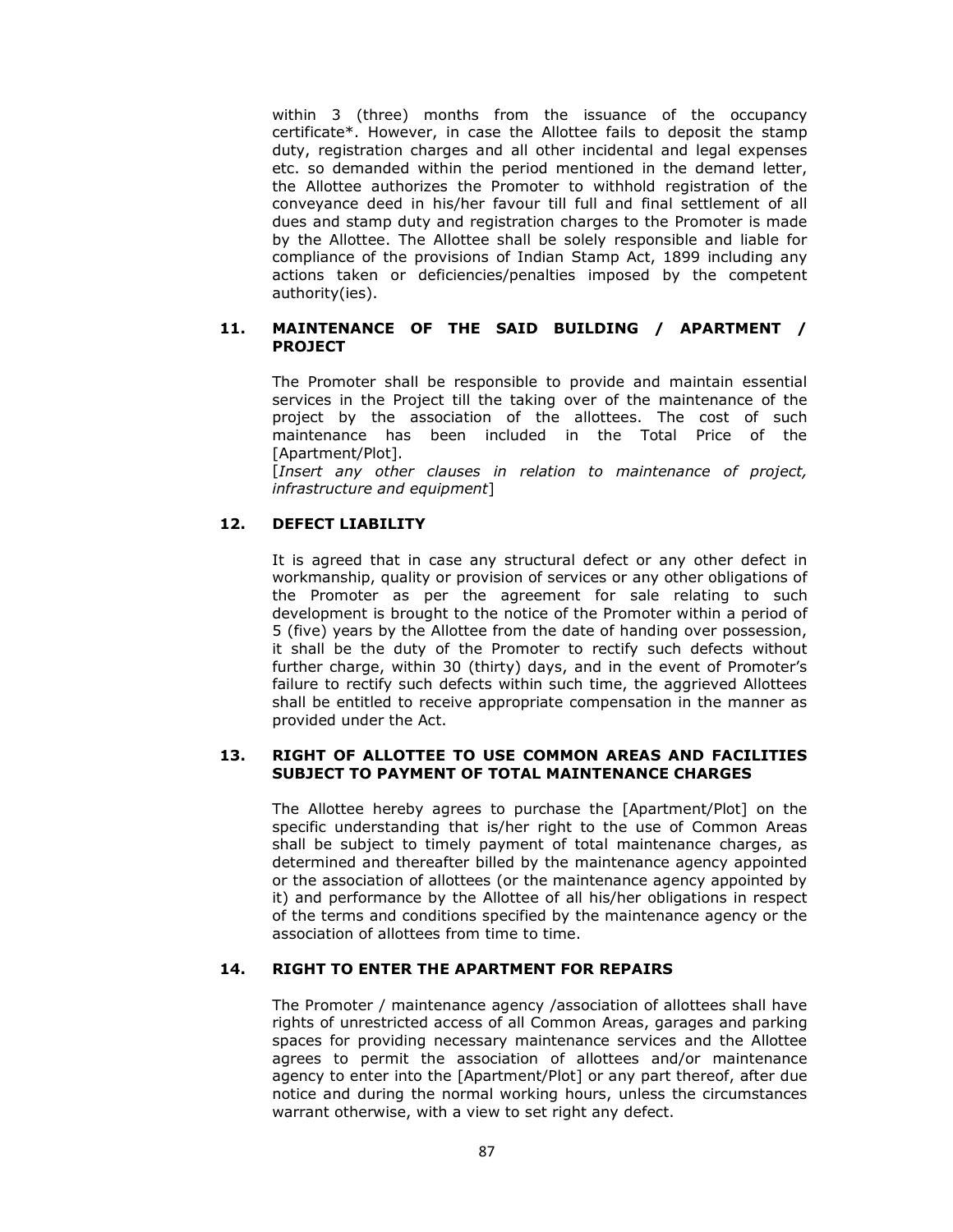# **15. USAGE**

### **Use of Basement and Service Areas**

The basement(s) and service areas, if any, as located within the \_\_*\_\_\_\_\_\_\_\_\_\_\_\_\_\_\_\_\_\_\_\_\_\_\_\_\_\_\_\_\_\_\_\_ (project name)*, shall be earmarked for purposes such as parking spaces and services including but not limited to electric sub-station, transformer, DG set rooms, underground water tanks, pump rooms, maintenance and service rooms, firefighting pumps and equipment's etc. and other permitted uses as per sanctioned plans. The Allottee shall not be permitted to use the services areas and the basements in any manner whatsoever, other than those earmarked as parking spaces, and the same shall be reserved for use by the association of allottees formed by the Allottees for rendering maintenance services.

## **16. GENERAL COMPLIANCE WITH RESPECT TO THE APARTMENT**

Subject to Clause 12 above, the Allottee shall, after taking possession, be solely responsible to maintain the [Apartment/Plot] at his/her own cost, in good repair and condition and shall not do or suffer to be done anything in or to the Building, or the [Apartment/Plot], or the staircases, lifts, common passages, corridors, circulation areas, atrium or the compound which may be in violation of any laws or rules of any authority or change or alter or make additions to the [Apartment/Plot] and keep the [Apartment/Plot], its walls and partitions, sewers, drains, pipe and appurtenances thereto or belonging thereto, in good and tenantable repair and maintain the same in a fit and proper condition and ensure that the support, shelter etc. of the Building is not in any way damaged or jeopardized. The Allottee further undertakes, assures and guarantees that he/she would not put any sign-board / name-plate, neon light, publicity material or advertisement material etc. on the face / facade of the Building or anywhere on the exterior of the Project, buildings therein or Common Areas. The Allottees shall also not change the colour scheme of the outer walls or painting of the exterior side of the windows or carry out any change in the exterior elevation or design. Further the Allottee shall not store any hazardous or combustible goods in the [Apartment/Plot] or place any heavy material in the common passages or staircase of the Building. The Allottee shall also not remove any wall, including the outer and load bearing wall of the [Apartment/Plot]. The Allottee shall plan and distribute its electrical load in conformity with the electrical systems installed by the Promoter and thereafter the association of allottees and/or maintenance agency appointed by association of allottees. The Allottee shall be responsible for any loss or damages arising out of breach of any of the aforesaid conditions.

## **17. COMPLIANCE OF LAWS, NOTIFICATIONS ETC. BY ALLOTTEE**

The Allottee is entering into this Agreement for the allotment of a [Apartment/Plot] with the full knowledge of all laws, rules, regulations, notifications applicable to the Project in general and this project in particular. That the Allottee hereby undertakes that he/she shall comply with and carry out, from time to time after he/she has taken over for occupation and use the said [Apartment/Plot], all the requirements,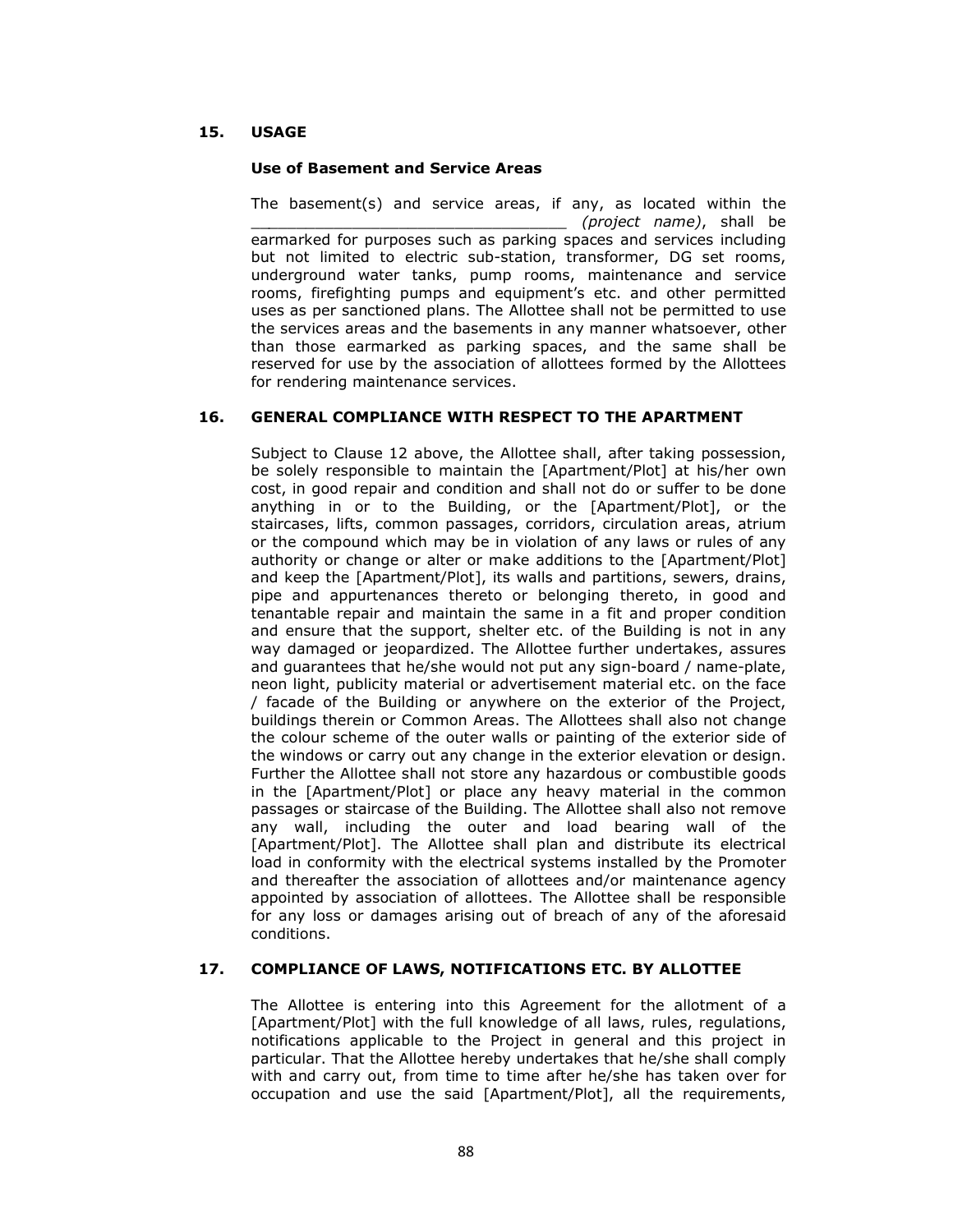requisitions, demands and repairs which are required by any competent Authority in respect of the [Apartment/Plot]/ at his/ her own cost.

### **18. ADDITIONAL CONSTRUCTIONS**

The Promoter undertakes that it has no right to make additions or to put up additional structure(s) anywhere in the Project after the building plan has been approved by the competent authority(ies) except for as provided in the Act.

## **19. PROMOTER SHALL NOT MORTGAGE OR CREATE A CHARGE**

After the Promoter executes this Agreement he shall not mortgage or create a charge on the [Apartment/Plot/Building] and if any such mortgage or charge is made or created then notwithstanding anything contained in any other law for the time being in force, such mortgage or charge shall not affect the right and interest of the Allottee who has taken or agreed to take such [Apartment/Plot/Building].

## **20. ANDHRA PRADESH APARTMENT (PROMOTION OF CONSTRUCTION AND OWNERSHIP) ACT, 1987**

The Promoter has assured the Allottees that the project in its entirety is in accordance with the provisions of the Andhra Pradesh Apartment (Promotion of Construction and Ownership) Act, 1987. The Promoter showing compliance of various laws/regulations as applicable in Andhra Pradesh.

## **21. BINDING EFFECT**

Forwarding this Agreement to the Allottee by the Promoter does not create a binding obligation on the part of the Promoter or the Allottee until, firstly, the Allottee signs and delivers this Agreement with all the schedules along with the payments due as stipulated in the Payment Plan within 30 (thirty) days from the date of receipt by the Allottee and secondly, appears for registration of the same before the concerned Sub-Registrar as and when intimated by the Promoter. If the Allottee(s) fails to execute and deliver to the Promoter this Agreement within 30 (thirty) days from the date of its receipt by the Allottee and/or appear before the Sub-Registrar for its registration as and when intimated by the Promoter, then the Promoter shall serve a notice to the Allottee for rectifying the default, which if not rectified within 30(thirty) days from the date of its receipt by the Allottee, application of the Allottee shall be treated as cancelled and all sums deposited by the Allottee in connection therewith including the booking amount shall be returned to the Allottee without any interest or compensation whatsoever.

# **22. ENTIRE AGREEMENT**

This Agreement, along with its schedules, constitutes the entire Agreement between the Parties with respect to the subject matter hereof and supersedes any and all understandings, any other agreements, allotment letter, correspondences, arrangements whether written or oral, if any, between the Parties in regard to the said apartment/plot/building, as the case may be.

## **23. RIGHT TO AMEND**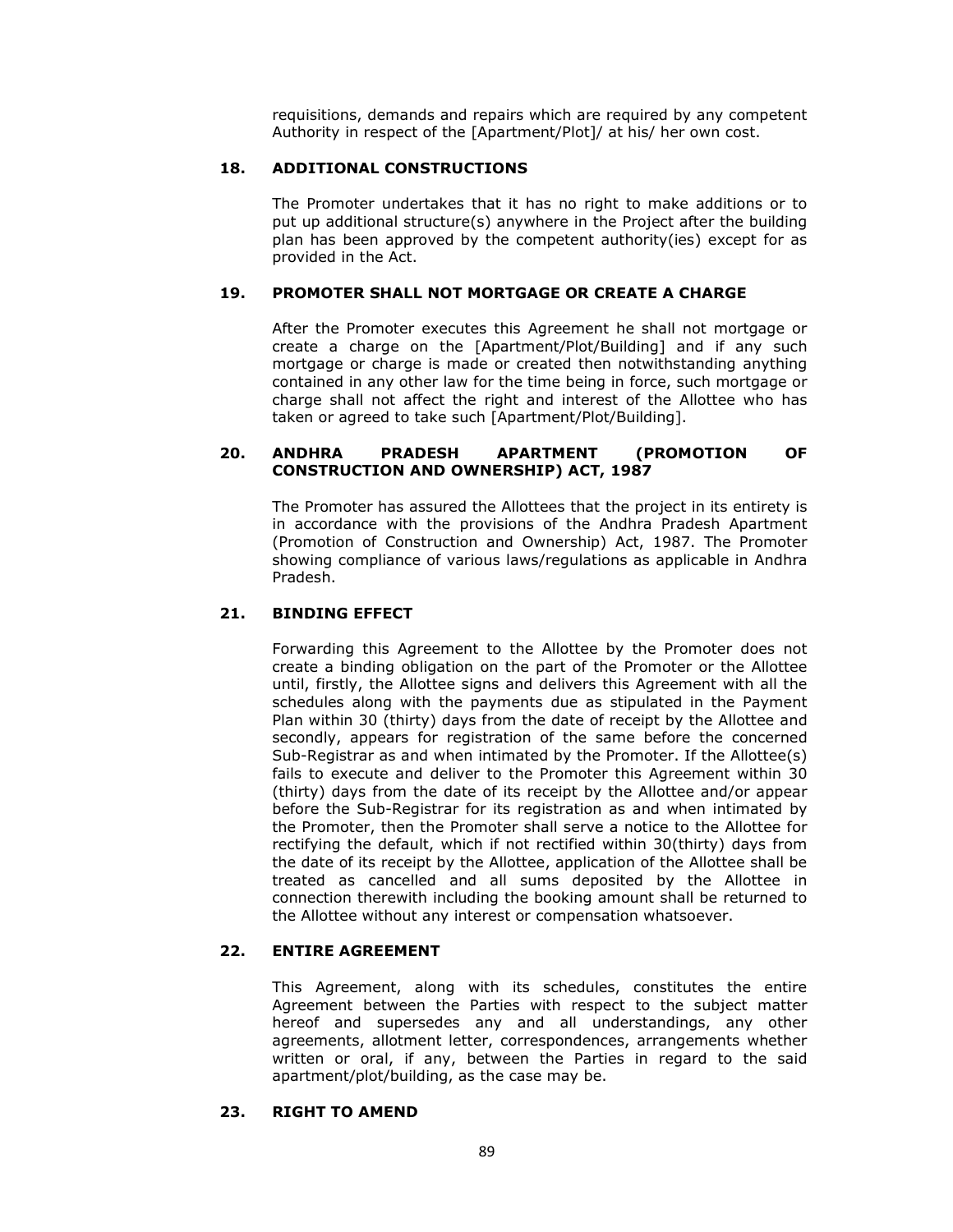This Agreement may only be amended through written consent of the Parties.

### **24. PROVISIONS OF THIS AGREEMENT APPLICABLE ON ALLOTTEE / SUBSEQUENT ALLOTTEES**

It is clearly understood and so agreed by and between the Parties hereto that all the provisions contained herein and the obligations arising hereunder in respect of the Project shall equally be applicable to and enforceable against any subsequent Allottees of the [Apartment/Plot], in case of a transfer, as the said obligations go along with the [Apartment/Plot] for all intents and purposes.

#### **25. WAIVER NOT A LIMITATION TO ENFORCE**

- 25.1 The Promoter may, at its sole option and discretion, without prejudice to its rights as set out in this Agreement, waive the breach by the Allottee in not making payments as per the Payment Plan including waiving the payment of interest for delayed payment. It is made clear and so agreed by the Allottee that exercise of discretion by the Promoter in the case of one Allottee shall not be construed to be a precedent and /or binding on the Promoter to exercise such discretion in the case of other Allottees.
- 25.2 Failure on the part of the Promoter to enforce at any time or for any period of time the provisions hereof shall not be construed to be a waiver of any provisions or of the right thereafter to enforce each and every provision.

#### **26. SEVERABILITY**

If any provision of this Agreement shall be determined to be void or unenforceable under the Act or the Rules and Regulations made thereunder or under other applicable laws, such provisions of the Agreement shall be deemed amended or deleted in so far as reasonably inconsistent with the purpose of this Agreement and to the extent necessary to conform to Act or the Rules and Regulations made thereunder or the applicable law, as the case may be, and the remaining provisions of this Agreement shall remain valid and enforceable as applicable at the time of execution of this Agreement.

#### **27. METHOD OF CALCULATION OF PROPORTIONATE SHARE WHEREVER REFERRED TO IN THE AGREEMENT**

Wherever in this Agreement it is stipulated that the Allottee has to make any payment, in common with other Allottee(s) in Project, the same shall be the proportion which the carpet area of the [Apartment/Plot] bears to the total carpet area of all the [Apartments/Plots] in the Project.

#### **28. FURTHER ASSURANCES**

Both Parties agree that they shall execute, acknowledge and deliver to the other such instruments and take such other actions, in additions to the instruments and actions specifically provided for herein, as may be reasonably required in order to effectuate the provisions of this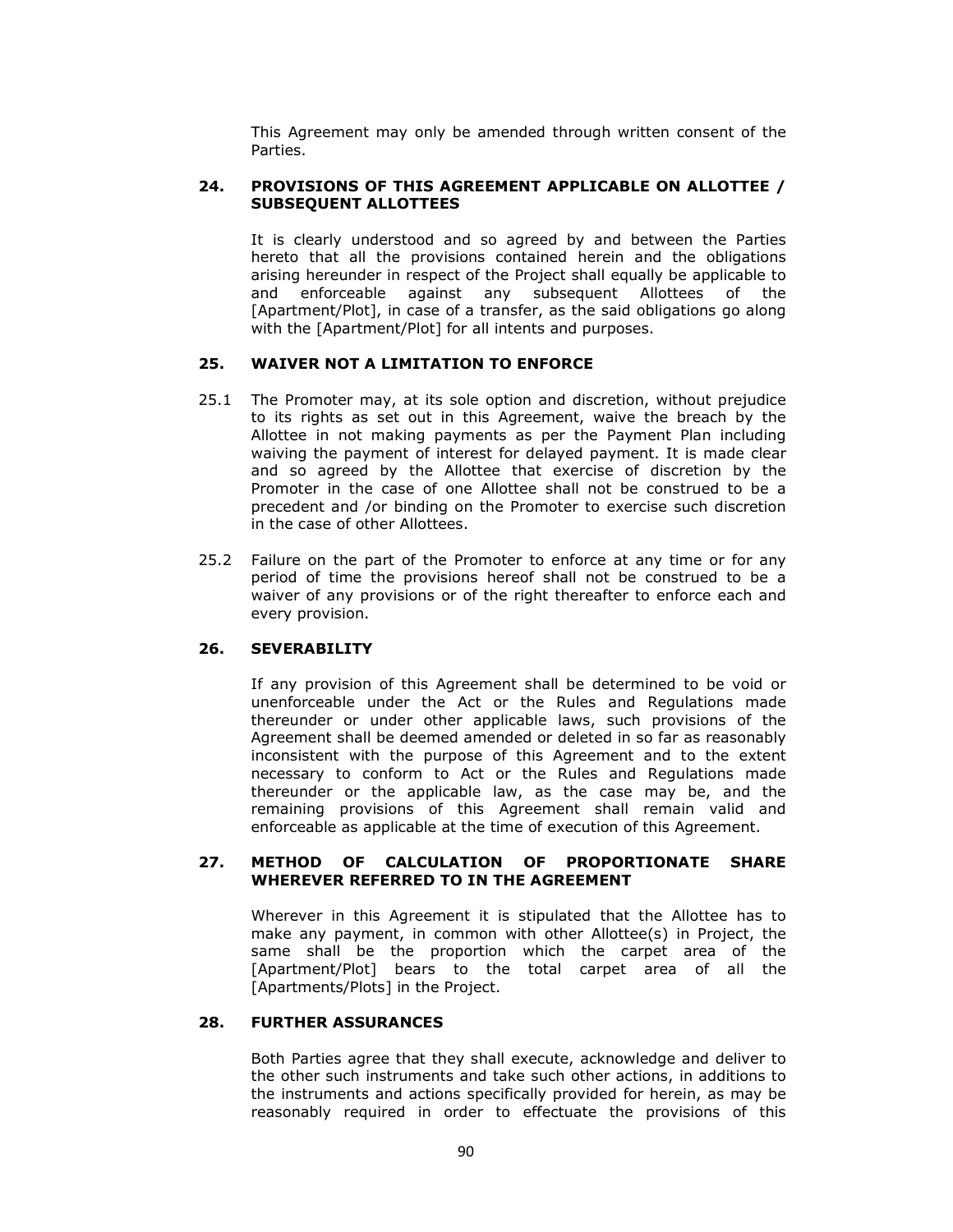Agreement or of any transaction contemplated herein or to confirm or perfect any right to be created or transferred hereunder or pursuant to any such transaction.

#### **29. PLACE OF EXECUTION**

\_\_\_\_\_\_\_\_\_\_\_\_\_\_\_\_\_\_\_\_.

The execution of this Agreement shall be complete only upon its execution by the Promoter through its authorized signatory at the Promoter's Office, or at some other place, which may be mutually agreed between the Promoter and the Allottee, in \_\_\_\_\_\_\_\_\_\_\_\_\_\_\_\_\_\_\_\_ after the Agreement is duly executed by the Allottee and the Promoter or simultaneously with the execution the said Agreement shall be registered at the office of the Sub-Registrar. Hence this Agreement shall be deemed to have been executed at

#### **30. NOTICES**

That all notices to be served on the Allottee and the Promoter as contemplated by this Agreement shall be deemed to have been duly served if sent to the Allottee or the Promoter by Registered Post at their respective addresses specified below:

\_\_\_\_\_\_\_\_\_\_\_\_\_\_\_\_\_Name of Allottee

\_\_\_\_\_\_\_\_\_\_\_\_\_\_\_\_\_ (Allottee Address)

M/s \_\_\_\_\_\_\_\_\_\_\_\_\_\_\_\_Promoter name

\_\_\_\_\_\_\_\_\_\_\_\_\_\_\_\_\_ (Promoter Address)

It shall be the duty of the Allottee and the Promoter to inform each other of any change in address subsequent to the execution of this Agreement in the above address by Registered Post failing which all communications and letters posted at the above address shall be deemed to have been received by the Promoter or the Allottee, as the case may be.

# **31. JOINT ALLOTTEES**

That in case there are Joint Allottees all communications shall be sent by the Promoter to the Allottee whose name appears first and at the address given by him/her which shall for all intents and purposes to consider as properly served on all the Allottees.

#### **32. GOVERNING LAW**

That the rights and obligations of the parties under or arising out of this Agreement shall be construed and enforced in accordance with the laws of India for the time being in force.

#### **33. DISPUTE RESOLUTION**

All or any disputes arising out or touching upon or in relation to the terms and conditions of this Agreement, including the interpretation and validity of the terms thereof and the respective rights and obligations of the Parties, shall be settled amicably by mutual discussion, failing which the same shall be settled through the adjudicating officer appointed under the Act.